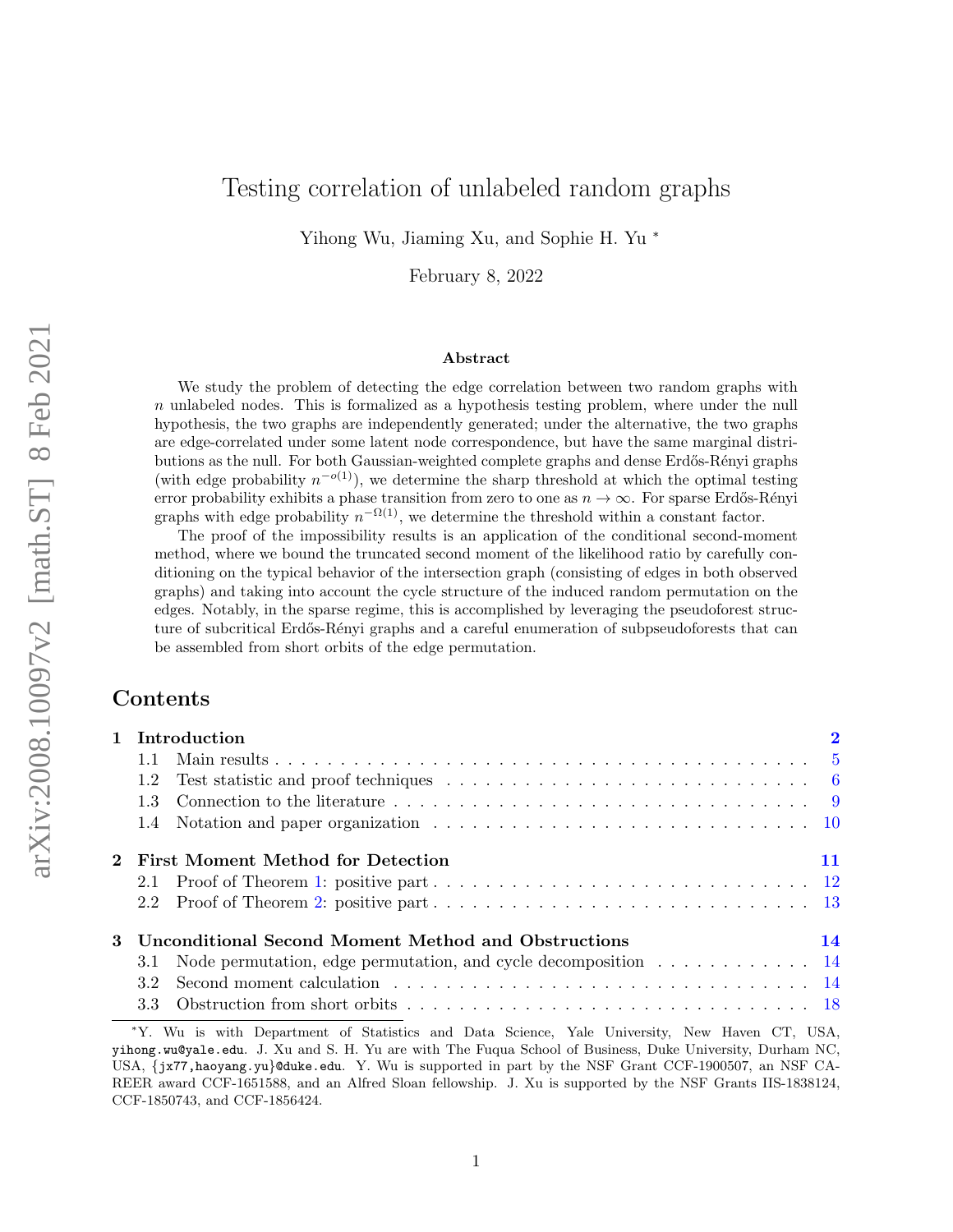| 4 | Conditional Second Moment Method: Dense regime                        | 20        |
|---|-----------------------------------------------------------------------|-----------|
|   | 4.1                                                                   | 21        |
| 5 | Conditional Second Moment Method: Sparse regime                       | 25        |
|   | 5.1                                                                   | <b>29</b> |
|   | 5.2                                                                   | 31        |
|   | 5.3                                                                   | 33        |
|   | Proof of Theorem 4: Generating function of orbit pseudoforests<br>5.4 | 35        |
| 6 | <b>Conclusion and Open Questions</b>                                  | 40        |
|   | A Supplementary Proof for Sections 1, 3 and 4                         | 41        |
|   |                                                                       | -41       |
|   |                                                                       | 42        |
|   |                                                                       | 43        |
| B | <b>Supplementary Proofs for Section 5</b>                             | 51        |
|   | B.1                                                                   | 51        |
|   | B.2 Proof of Proposition 4: Incomplete orbits                         | $52\,$    |
|   | B.3 Proof of Proposition 5: Averaging over orbit lengths              | 53        |
|   | Concentration Inequalities for Gaussians and Binomials                | 61        |
|   | <b>Facts on Random Permutation</b>                                    | 62        |

# <span id="page-1-0"></span>1 Introduction

Understanding and quantifying the correlation between datasets are among the most fundamental tasks in statistics. In many modern applications, the observations may not be in the familiar form of vectors but rather graphs. Furthermore, the node labels may be absent or scrambled, in which case one needs to decide the similarity between these *unlabeled graphs* on the sheer basis of their topological structures. Equivalently, it amounts to determining whether there exists a node correspondence under which the (weighted) edges of the two graphs are correlated. This problem arises naturally in a wide range of fields:

- In social network analysis, one is interested in deciding whether two friendship networks on different social platforms share structural similarities, where the node labels are frequently anonymized due to privacy considerations [\[NS08,](#page-64-0) [NS09\]](#page-64-1).
- In computer vision, 3-D shapes are commonly represented by geometric graphs, where nodes are subregions and edges encode the adjacency relationships between different regions. A key building block for pattern recognition and image processing is to determine whether two graphs correspond of the same object that undergoes different rotations or deformations (changes in pose or topology) [\[CSS07,](#page-63-0) [BBM05\]](#page-62-0).
- In computational biology, an important task is to assess the correlation of two biological networks in two different species so as to enrich one dataset using the other  $[SXB08, VCP<sup>+</sup>11]$  $[SXB08, VCP<sup>+</sup>11]$  $[SXB08, VCP<sup>+</sup>11]$ .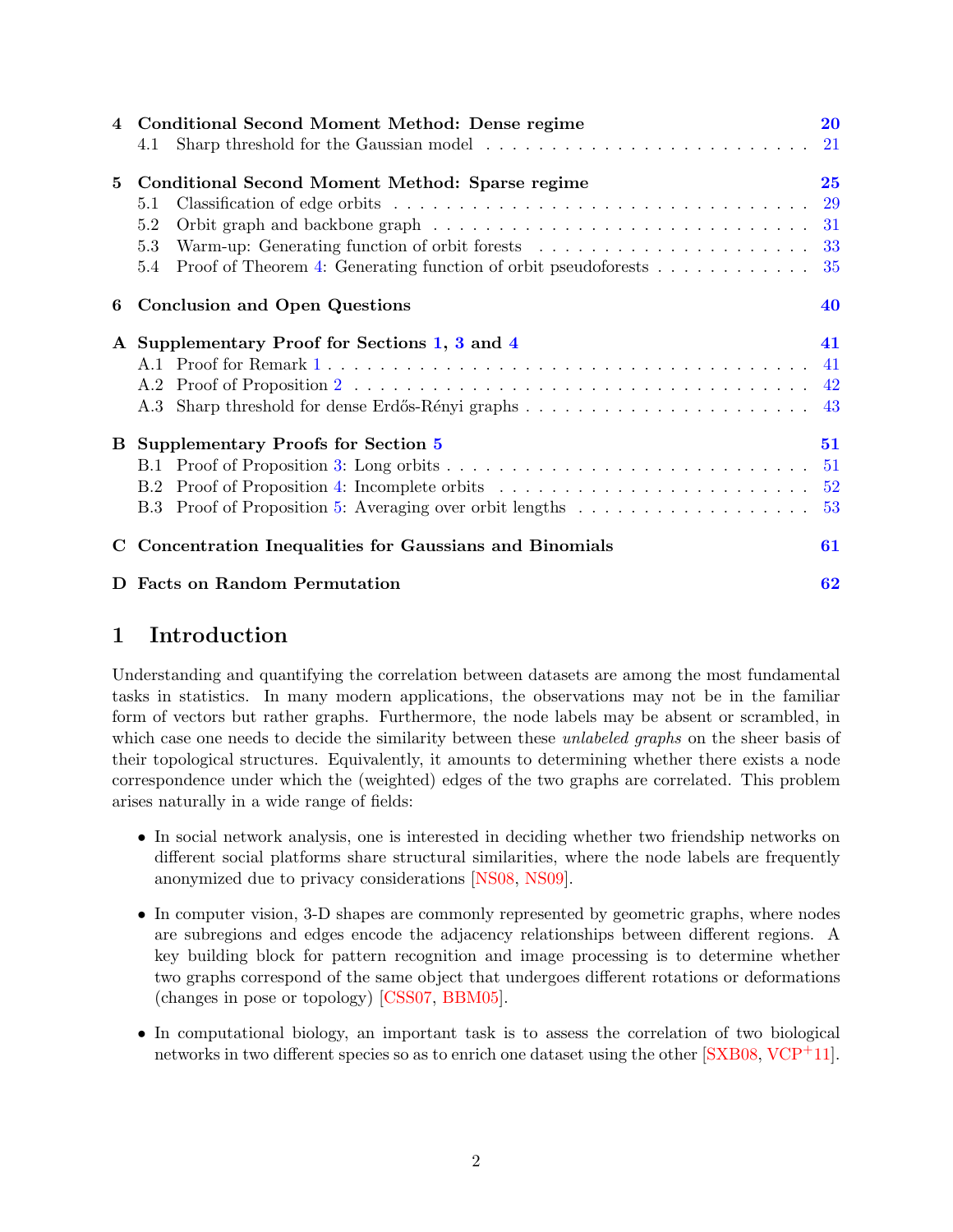• In natural language processing, the so-called ontology alignment problem refers to uncovering the correlation between two knowledge graphs that are in either different languages [\[HNM05\]](#page-64-2) or different domains (e.g. Library of Congress versus Wikipedia [\[BGSW13\]](#page-62-1)).

Inspired by the hypothesis testing model proposed by Barak et al  $[BCL+19]$ , we formulate a general problem of testing network correlation as follows. Let  $G = ([n], W)$  denote a weighted undirected graph on the node set  $[n] \triangleq \{1, \ldots, n\}$  with weighted adjacency matrix W, where  $W_{ii} = 0$ and for any  $1 \leq i \leq j \leq n$ ,  $W_{ij} = 1$  (or the edge weight) if i and j are adjacent and  $W_{ij} = 0$ otherwise. Recall that two weighted graphs  $G = ([n], W)$  and  $H = ([n], W')$  are *isomorphic* and denoted by  $G \cong H$  if there exists a permutation (called a graph isomorphism)  $\pi$  on [n] such that  $W_{ij} = W'_{\pi(i)\pi(j)}$  for all i, j. Given a weighted graph G, its isomorphism class  $\overline{G}$  is the equivalence class  $\overline{G} = \{H : H \cong G\}$ . We refer to an isomorphism class as an unlabeled graph and  $\overline{G}$  as the unlabeled version of G.

<span id="page-2-0"></span>**Problem 1** (Testing correlation of unlabeled graphs). Let  $G_1 = ([n], W)$  and  $G_2 = ([n], W')$  be two weighted random graphs, where the edge weights  $\{(W_{ij}, W'_{ij}) : 1 \leq i < j \leq n\}$  are i.i.d. pairs of random variables, and  $W_{ij}$  and  $W'_{ij}$  have the same marginal distribution. Under the null hypothesis  $\mathcal{H}_0$ ,  $W_{ij}$  and  $W'_{ij}$  are independent; under the alternative hypothesis  $\mathcal{H}_1$ ,  $W_{ij}$  and  $W'_{ij}$  are correlated. Given the unlabeled versions of  $G_1$  and  $G_2$ , i.e., their isomorphism classes  $\overline{G}_1 = \{G : G \cong G_1\}$  and  $\overline{G}_2 = \{G : G \cong G_2\}$ , the goal is to test  $\mathcal{H}_0$  versus  $\mathcal{H}_1$ .

Note that were the node labels of  $G_1$  and  $G_2$  observed, one could stack all the edge weights as a vector and reduce the problem to simply testing the correlation of two random vectors. However, when the node labels are unobserved, the inherent correlation between  $G_1$  and  $G_2$  is obscured by the latent node correspondence, making the testing problem significantly more challenging. Indeed, since the observed graphs are unlabeled, the test needs to rely on *graph invariants* (i.e., graph properties that are invariant under graph isomorphisms), such as subgraphs counts (e.g. the number of edges and triangles) and spectral information (e.g. eigenvalues of adjacency matrices or Laplacians).

In this work, we focus on the following two special cases of particular interests:

- (Gaussian Wigner model). Suppose that under  $\mathcal{H}_1$ , each pair of edge weights  $W_{ij}$  and  $W'_{ij}$ are jointly normal with zero mean, unit variance and correlation coefficient  $\rho \in [0,1]$ ; under  $\mathcal{H}_0$ ,  $W_{ij}$  and  $W'_{ij}$  are independent standard normals. Note that marginally  $W, W'$  are two Gaussian Wigner random matrices under both  $\mathcal{H}_0$  and  $\mathcal{H}_1$ . The correlated Gaussian Wigner model is proposed in [\[DMWX18\]](#page-63-1) as a prototypical model for random graph matching and further studied in [\[FMWX19a,](#page-63-2) [GLM19\]](#page-63-3).
- (Erdős-Rényi random graph). Let  $\mathcal{G}(n, p)$  denote the Erdős-Rényi random graph model with edge probability  $p \in [0, 1]$ . Consider the edge sampling process that generates a children graph from a given parent graph by keeping each edge independently with probability  $s \in [0,1]$ . Suppose that under  $\mathcal{H}_1$ ,  $G_1$  and  $G_2$  are independently subsampled from a common parent graph  $G \sim \mathcal{G}(n, p)$ ; under  $\mathcal{H}_0$ ,  $G_1$  and  $G_2$  are independently subsampled from two independent parent graphs  $G, G' \sim \mathcal{G}(n, p)$ , respectively. See Fig. [1](#page-3-0) for an illustration.

Note that  $G_1$  and  $G_2$  are both instances of  $\mathcal{G}(n, ps)$  that are independent under  $\mathcal{H}_0$  and correlated under  $\mathcal{H}_1$ . This specific model of correlated Erdős-Rényi random graphs is initially proposed by [\[PG11\]](#page-65-2) and has been widely used for studying the problem of matching random graphs [\[CK16,](#page-63-4) [CK17,](#page-63-5) [BCL](#page-62-2)+19, [MX19,](#page-64-3) [DCKG19,](#page-63-6) [CKMP19,](#page-63-7) [DMWX18,](#page-63-1) [FMWX19b,](#page-63-8) [GM20,](#page-63-9) [HM20\]](#page-64-4).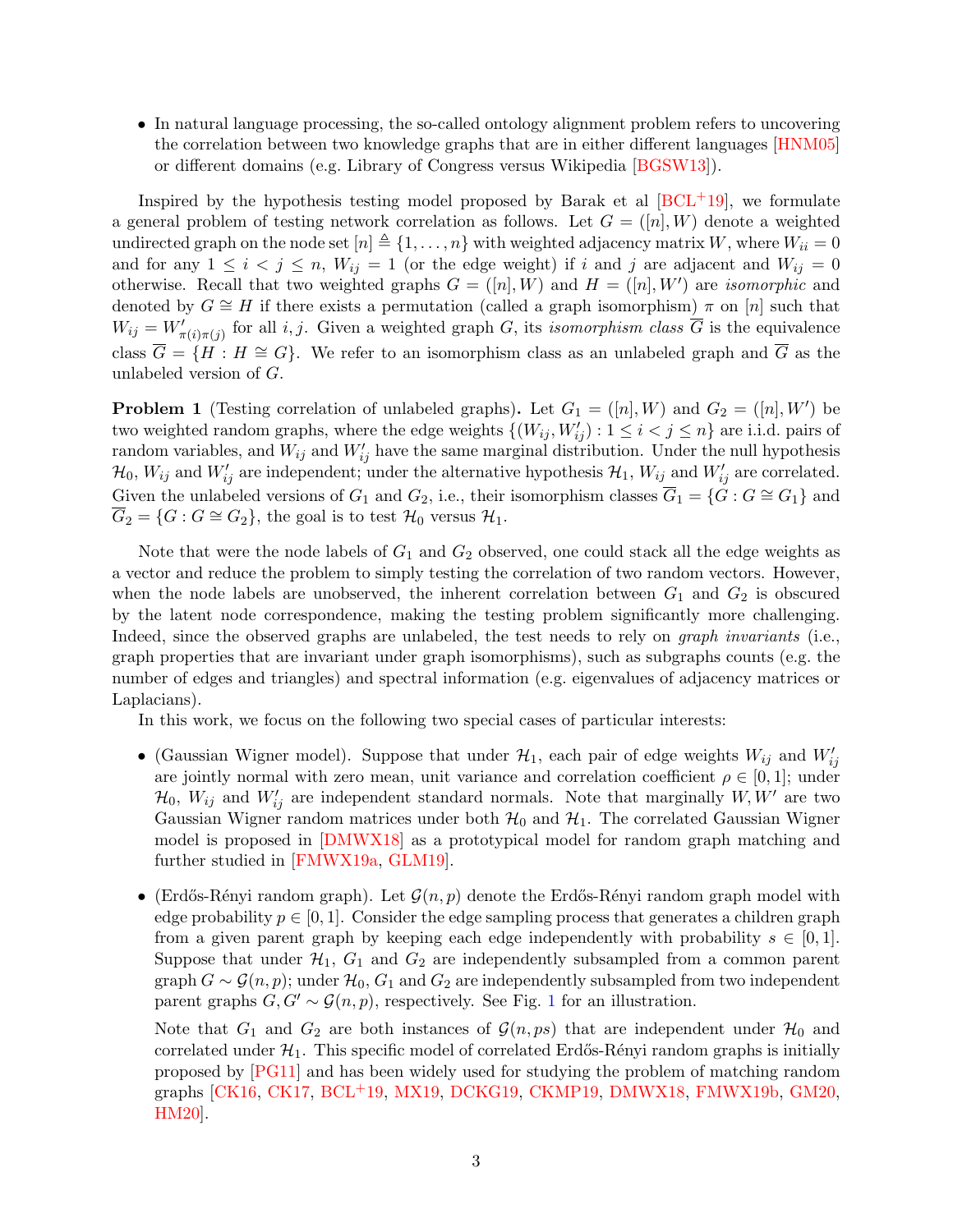<span id="page-3-0"></span>

(a) Two labeled graphs  $G_1$  and  $G_2$  are subsampled from a common parent graph according to the correlated Erdős-Rényi graph model with  $n = 20$ ,  $p = 0.1$ , and  $s = 0.8$  under  $\mathcal{H}_1$ , where blue edges are edges sampled from the parent graph, and red, dashed edges are edges deleted from the parent graph.



(b) Two observed graphs  $\overline{G}_1$  and  $\overline{G}_2$  are the unlabeled versions of  $G_1$  and  $G_2$ , respectively.

Figure 1: Example of testing correlation of two Erdős-Rényi random graphs. The task is to test the underlying hypothesis  $(\mathcal{H}_0 \text{ or } \mathcal{H}_1)$  based on the two unlabeled graphs in panel (b).

We further focus on the following two natural types of testing guarantees.

**Definition 1** (Strong and weak detection). Let  $Q$  and  $P$  denote the probability measure under  $\mathcal{H}_0$  and  $\mathcal{H}_1$ , respectively. We say a test statistic  $\mathcal{T}\left(\overline{G}_1,\overline{G}_2\right)$  with threshold  $\tau$  achieves

• strong detection if the sum of type I and type II error converges to 0 as  $n \to \infty$ , that is,

$$
\lim_{n \to \infty} \left[ \mathcal{P} \left( \mathcal{T} \left( \overline{G}_1, \overline{G}_2 \right) < \tau \right) + \mathcal{Q} \left( \mathcal{T} \left( \overline{G}_1, \overline{G}_2 \right) \geq \tau \right) \right] = 0; \tag{1}
$$

• weak detection, if the sum of type I and type II error is bounded away from 1 as  $n \to \infty$ , that is,

$$
\limsup_{n \to \infty} \left[ \mathcal{P} \left( \mathcal{T} \left( \overline{G}_1, \overline{G}_2 \right) < \tau \right) + \mathcal{Q} \left( \mathcal{T} \left( \overline{G}_1, \overline{G}_2 \right) \geq \tau \right) \right] < 1. \tag{2}
$$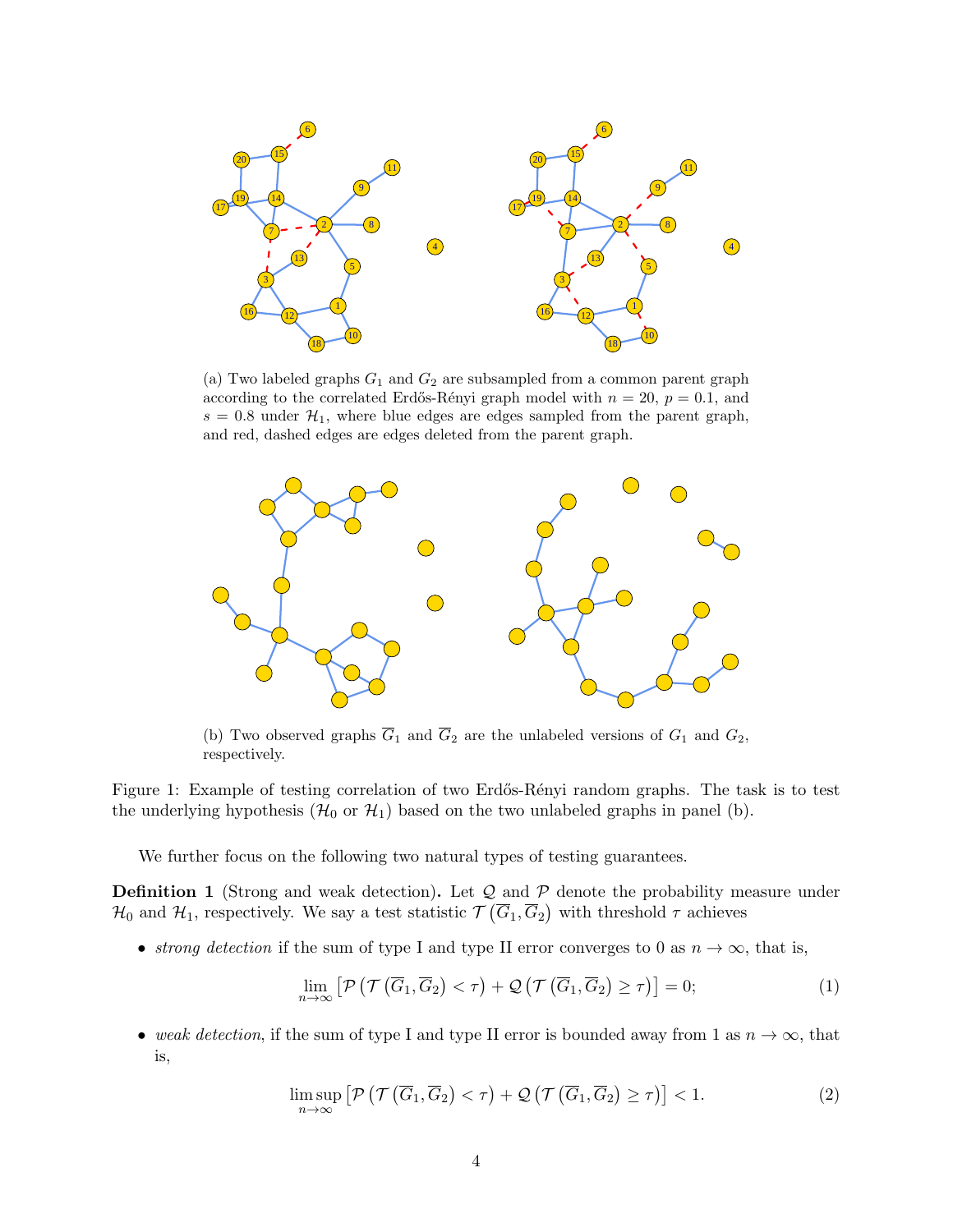Note that strong detection requires the test statistic to determine with high probability whether  $(\overline{G}_1, \overline{G}_2)$  is drawn from Q or P, while weak detection only aims at strictly outperforming random guessing. It is well-known that the minimal sum of type I and type II error is  $1-TV(\mathcal{P}, \mathcal{Q})$ , achieved by the likelihood ratio test, where  $TV(\mathcal{P}, \mathcal{Q}) = \frac{1}{2} \int |d\mathcal{P} - d\mathcal{Q}|$  denotes the total variation distance between P and Q. Thus strong and weak detection are equivalent to  $\lim_{n\to\infty} TV(\mathcal{P}, \mathcal{Q}) = 1$  and  $\liminf_{n\to\infty} TV(\mathcal{P}, \mathcal{Q}) > 0$ , respectively.

Recent work  $[BCL^+19]$  developed a polynomial-time test based on counting certain subgraphs that correctly distinguishes between  $\mathcal{H}_0$  and  $\mathcal{H}_1$  with probability at least 0.9, provided that the edge subsampling probability  $s = \Omega(1)$  and the average degree satisfies certain conditions; however, the fundamental limit of detection remains elusive. The main objective of this paper is to obtain tight necessary and sufficient conditions for strong and weak detection.

### <span id="page-4-0"></span>1.1 Main results

<span id="page-4-1"></span>Theorem 1 (Gaussian Wigner model). If

<span id="page-4-6"></span><span id="page-4-4"></span>
$$
\rho^2 \ge \frac{4\log n}{n-1},\tag{3}
$$

then TV  $(\mathcal{P}, \mathcal{Q}) = 1 + o(1)$ . Conversely, if

<span id="page-4-5"></span>
$$
\rho^2 \le \frac{(4 - \epsilon) \log n}{n} \tag{4}
$$

for any constant  $\epsilon > 0$ , then TV  $(\mathcal{P}, \mathcal{Q}) = o(1)$ .

<span id="page-4-2"></span>Theorem 2 (Erdős-Rényi graphs). If

$$
s^{2} \ge \frac{2\log n}{(n-1)p\left(\log\frac{1}{p}-1+p\right)},\tag{5}
$$

then TV  $(\mathcal{P}, \mathcal{Q}) = 1 - o(1)$ .

Conversely, assume that p is bounded away from 1.

• (Dense regime): If  $p = n^{-o(1)}$  and

<span id="page-4-7"></span>
$$
s^2 \le \frac{(2 - \epsilon) \log n}{np \left( \log \frac{1}{p} - 1 + p \right)}\tag{6}
$$

for any constant  $\epsilon > 0$ , then TV  $(\mathcal{P}, \mathcal{Q}) = o(1)$ .

• (Sparse regime): If  $p = n^{-\Omega(1)}$  and

<span id="page-4-3"></span>
$$
s^2 \le \frac{1 - \omega(n^{-1/3})}{np} \wedge c_0 \tag{7}
$$

for some universal constant  $c_0$  ( $c_0 = 0.01$  works), then TV ( $\mathcal{P}, \mathcal{Q}$ ) = 1 –  $\Omega(1)$ . In addition, if [\(7\)](#page-4-3) holds and  $s = o(1)$ , then TV  $(\mathcal{P}, \mathcal{Q}) = o(1)$ .

For the Gaussian Wigner model, Theorem [1](#page-4-1) shows that the fundamental limit of detection in terms of the limiting value of  $\frac{n\rho^2}{\log n}$  exhibits a sharp threshold at 4, above which strong detection is possible and below which weak detection is impossible, a phenomenon known as the "all-or-nothing"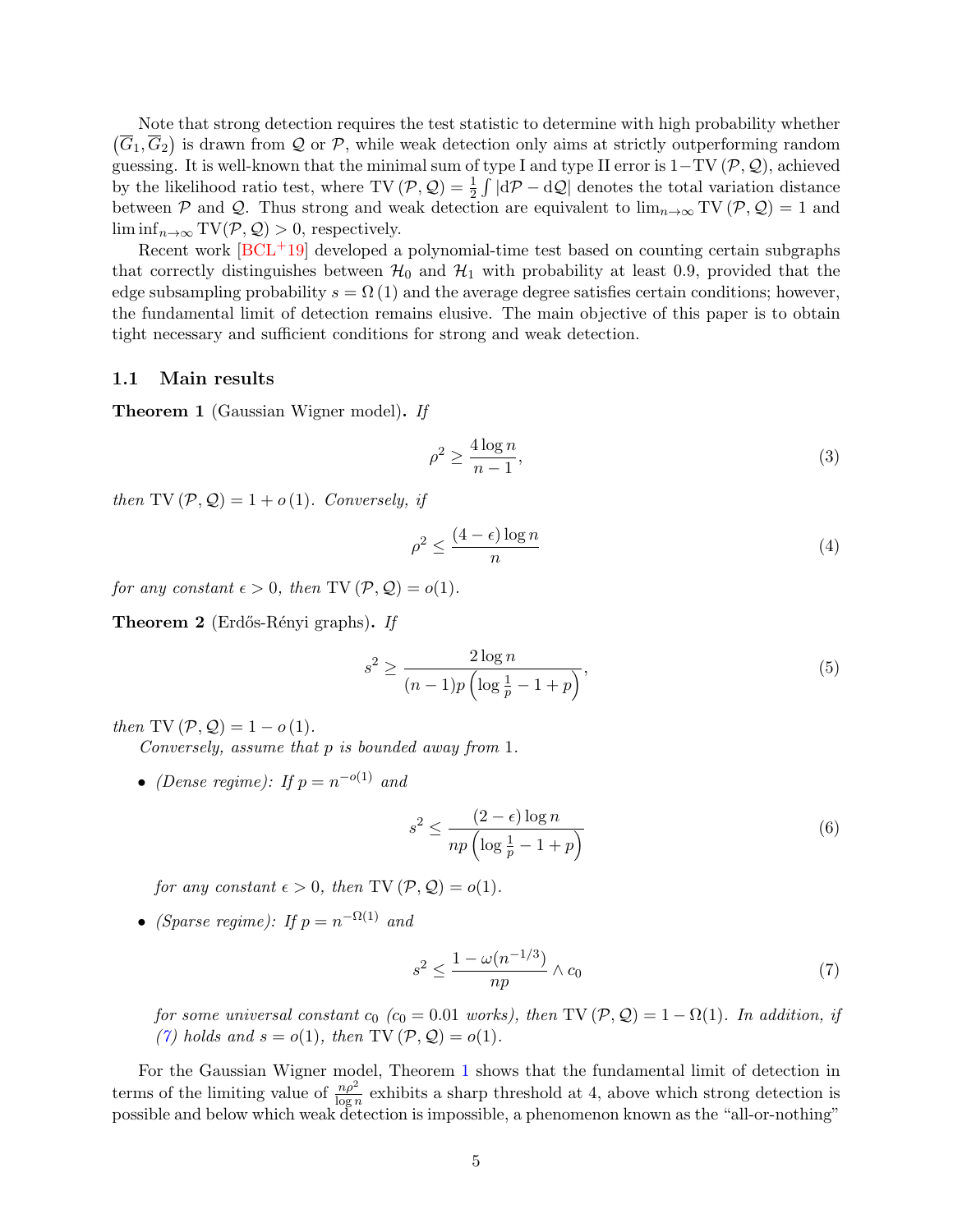phase transition [\[RXZ19\]](#page-65-3). In the Erdős-Rényi model, for dense parent graphs with  $p = n^{-o(1)}$  and bounded away from 1, Theorem [2](#page-4-2) shows that a similar sharp threshold for  $\frac{nps^2(\log(1/p)-1+p)}{\log p}$  $\frac{g(1/p)-1+pj}{\log n}$  exists at 2. Curiously, the function  $p \mapsto p(\log \frac{1}{p} - 1 + p)$  is not monotone and uniquely maximized at  $p_* \approx 0.203$ , the solution to the equation  $\log \frac{1}{p} = 2(1-p)$ . This shows the counterintuitive fact that the parent graph with edge density  $p_*$  is the "easiest" for detection as it requires the lowest sampling probability s; nevertheless, such non-monotonicity in the detection threshold can be anticipated by noting that in the extreme cases of  $p = 0$  and  $p = 1$ , the observed two graphs are always independent and the two hypotheses are identical.

For sparse parent graphs with  $p = n^{-\Omega(1)}$ , the picture is less clear:

- Unbounded average degree  $np = \omega(1)$ : For simplicity, assume that  $p = n^{-\alpha + o(1)}$  for some constant  $\alpha \in (0,1]$ . Theorem [2](#page-4-2) implies that strong detection is possible if liminf  $nps^2 > \frac{2}{\alpha}$ and weak detection is impossible if  $\limsup nps^2 < 1$ ; these two conditions differ by a constant factor.
- Bounded average degree  $np = \Theta(1)$ : For simplicity, assume that  $p = d/n$  for some constant  $d > 0$ . Theorem [2](#page-4-2) shows that strong detection is possible if  $s^2 > \frac{2}{d}$  $\frac{2}{d}$  and impossible if  $s^2 < c_0 \wedge \frac{1}{d}$  $\frac{1}{d}$ .

For both cases, it is an open problem to determine the sharp threshold for detection (or the existence thereof).

<span id="page-5-1"></span>**Remark 1** (Simple test for weak detection). In the non-trivial case of  $p = \omega(1/n^2)$  and p bounded away from 1, as long as the sampling problem  $s$  is any constant, weak detection can be achieved in linear time by simply comparing the number of edges of the two observed graphs. Intuitively, their difference behaves like a centered Gaussian with slightly different scale parameters under the two hypotheses which can then be distinguished non-trivially (see Section [A.1](#page-40-1) for a rigorous justification). In view of the negative result for weak detection in Theorem [2,](#page-4-2) we conclude that for parent graph with bounded average degree  $np = O(1)$ , weak detection is possible if and only if  $s = \Omega(1)$ .

As discussed in the next subsection, the testing procedure used to achieve strong detection in both Theorem [1](#page-4-1) and Theorem [2](#page-4-2) involves a combinatorial optimization that is intractable in the worst case. Thus it is of interest to compare the optimal threshold to the performance of existing computationally efficient algorithms. These methods are based on subgraph counts that extend the simple idea of counting edges in Remark [1.](#page-5-1) For Erdős-Rényi graphs, the polynomial-time test in  $[BCL+19,$  Theorem 2.2 (based on counting certain probabilistically constructed subgraphs) correctly distinguishes between  $\mathcal{H}_0$  and  $\mathcal{H}_1$  with probability at least 0.9, provided that the edge subsampling probability  $s = \Omega(1)$  and  $nps \in [n^{\epsilon}, n^{1/153}] \cup [n^{2/3}, n^{1-\epsilon}]$  for some small constant  $\epsilon > 0$ . This performance guarantee is highly suboptimal compared to  $s^2 = \Omega(\frac{\log n}{np \log(1/p)})$  given by Theorem [2.](#page-4-2) In a companion paper [\[MWXY20\]](#page-64-5), we propose a polynomial-time algorithm based on counting trees that achieves strong detection, provided that  $np \geq n^{-o(1)}$  and  $\rho^2 \triangleq \frac{s^2(1-p)^2}{(1-n\varepsilon)^2}$  $\frac{s^2(1-p)^2}{(1-ps)^2} > \frac{1}{\beta}$ β where  $\beta \triangleq \lim_{k\to\infty} [t(k)]^{1/k} \approx 2.956$  and  $t(k)$  is the number of unlabeled trees with k vertices [\[Ott48\]](#page-64-6). Achieving the optimal threshold with polynomial-time tests remains an open problem.

### <span id="page-5-0"></span>1.2 Test statistic and proof techniques

To introduce our testing procedure and the analysis, we first reformulate the testing problem given in Problem [1](#page-2-0) in a more convenient form. Due to the exchangeability of the (i.i.d.) edge weights, observing the unlabeled version is equivalent to observing its randomly relabeled version.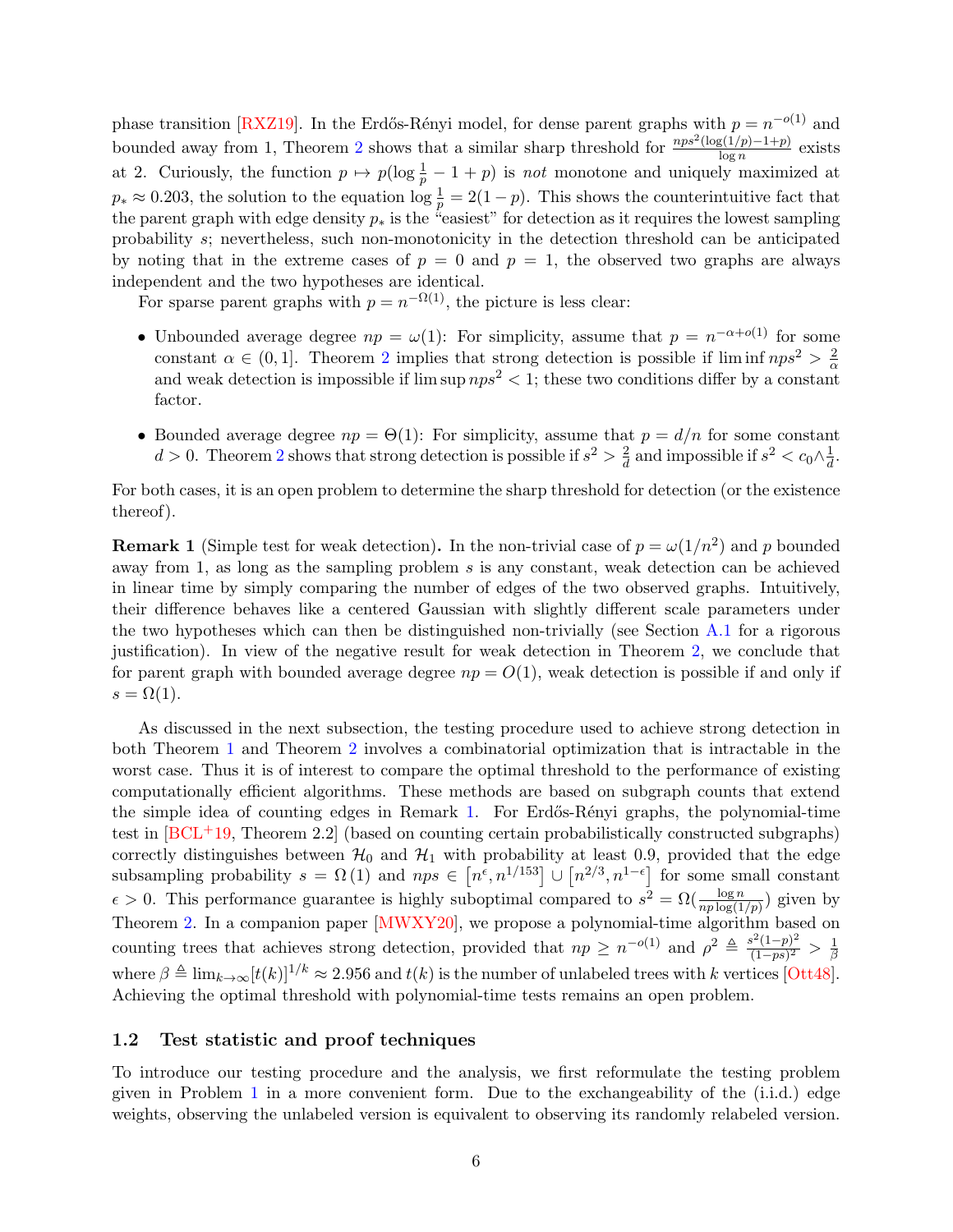Indeed, let  $\pi_1$  and  $\pi_2$  be two independent random permutations uniformly drawn from the set  $\mathcal{S}_n$  of all permutations on [n]. Consider the relabeled version of  $G_1 = ([n], W)$  with weighted adjacency matrix A, where  $A_{ij} = W_{\pi_1(i)\pi_1(j)}$ ; similarly, let B correspond to the relabeled version of  $G_2 = ([n], W')$  with  $B_{ij} = W'_{\pi_2(i), \pi_2(j)}$ . It is clear that observing the unlabeled graphs  $\overline{G}_1$  and  $\overline{G}_2$  is equivalent to observing the labeled graphs A and B. Since  $\pi_2^{-1} \circ \pi_1$  is also a uniform random permutation, we arrive at the following formulation that is equivalent to Problem [1:](#page-2-0)

<span id="page-6-5"></span>**Problem 2** (Reformulation of Problem [1\)](#page-2-0). Let A and B denote the weighted adjacency matrices of two weighted graphs on the vertex set [n], both consisting of i.i.d. edge weights. Under  $\mathcal{H}_0$ , A and B are independent; under  $\mathcal{H}_1$ , conditional on a latent permutation  $\pi$  drawn uniformly at random from  $S_n$ ,  $\{(A_{ij}, B_{\pi(i)\pi(j)}) : 1 \leq i < j \leq n\}$  are i.i.d. and each pair  $A_{ij}$  and  $B_{\pi(i)\pi(j)}$  are correlated. Upon observing A and B, the goal is to test  $\mathcal{H}_0$  versus  $\mathcal{H}_1$ .

Note that under  $\mathcal{H}_1$ , the latent random permutation  $\pi$  represents the hidden node correspondence under which A and B are correlated. For this reason, we refer to  $\mathcal{H}_1$  as the planted model and  $\mathcal{H}_0$  as the *null model*. The likelihood ratio is given by:

$$
\frac{\mathcal{P}(A,B)}{\mathcal{Q}(A,B)} = \frac{1}{n!} \sum_{\pi \in \mathcal{S}_n} \frac{\mathcal{P}(A,B \mid \pi)}{\mathcal{Q}(A,B)},\tag{8}
$$

which is the optimal test statistic but difficult to analyze due to the averaging over all n! permutations. Instead, we consider the generalized likelihood ratio by replacing the average with the maximum:

<span id="page-6-3"></span><span id="page-6-1"></span><span id="page-6-0"></span>
$$
\max_{\pi \in \mathcal{S}_n} \frac{\mathcal{P}(A, B | \pi)}{\mathcal{Q}(A, B)}.
$$
\n(9)

As shown later in Section [2,](#page-10-0) for both the Gaussian Wigner and the Erdős-Rényi graph model,  $(9)$ is equivalent to

$$
\mathcal{T}(A,B) \triangleq \max_{\pi \in S_n} \mathcal{T}_{\pi}, \quad \text{where } \mathcal{T}_{\pi} \triangleq \sum_{i < j} A_{ij} B_{\pi(i),\pi(j)}.\tag{10}
$$

which amounts to computing the maximal edge correlation over all possible node correspondences between A and B. As desired, the test statistic  $\mathcal{T}(A, B)$  is invariant to the relabeling of both A and B and can be applied to their unlabeled versions. The combinatorial optimization problem [\(10\)](#page-6-1) is an instance of the quadratic assignment problem [\[RPW94\]](#page-65-4), which is known to be NP-hard to solve or to approximate within a growing factor [\[MMS10\]](#page-64-7).

To show the test statistic  $\mathcal{T}(A, B)$  achieves detection, first observe that in the planted model with hidden permutation  $\pi$ ,  $\mathcal{T}(A, B)$  is trivially bounded from below by  $\sum_{i < j} A_{ij} B_{\pi(i)\pi(j)}$ , which can be further shown to exceed some threshold  $\tau$  with high probability by concentration inequalities. For the null model, we use a simple first moment argument (union bound) to show that  $\mathcal{Q}(\mathcal{T}(A, B) \geq \tau) = o(1)$ . Together we conclude that  $\mathcal{T}(A, B)$  with threshold  $\tau$  achieves strong detection and TV  $(\mathcal{P}, \mathcal{Q}) = 1 - o(1)$ .

Next we provide an overview of the impossibility proof, which constitutes the bulk of the paper. To this end, we bound the second moment of the likelihood ratio. It is well-known that

$$
\mathbb{E}_{\mathcal{Q}}\left[\left(\frac{\mathcal{P}(A,B)}{\mathcal{Q}(A,B)}\right)^2\right] = O(1) \quad \Longrightarrow \quad \text{TV}(\mathcal{P}(A,B), \mathcal{Q}(A,B)) \le 1 - \Omega(1) \tag{11}
$$

<span id="page-6-4"></span>
$$
\mathbb{E}_{\mathcal{Q}}\left[\left(\frac{\mathcal{P}(A,B)}{\mathcal{Q}(A,B)}\right)^2\right] = 1 + o(1) \quad \Longrightarrow \quad \text{TV}(\mathcal{P}(A,B),\mathcal{Q}(A,B)) = o(1),\tag{12}
$$

<span id="page-6-2"></span><sup>1</sup>Indeed, [\(11\)](#page-6-3) follows from, e.g., [\[Tsy09,](#page-65-5) Lemma 2.6 and 2.7] and [\(12\)](#page-6-4) is by Cauchy-Schwarz inequality.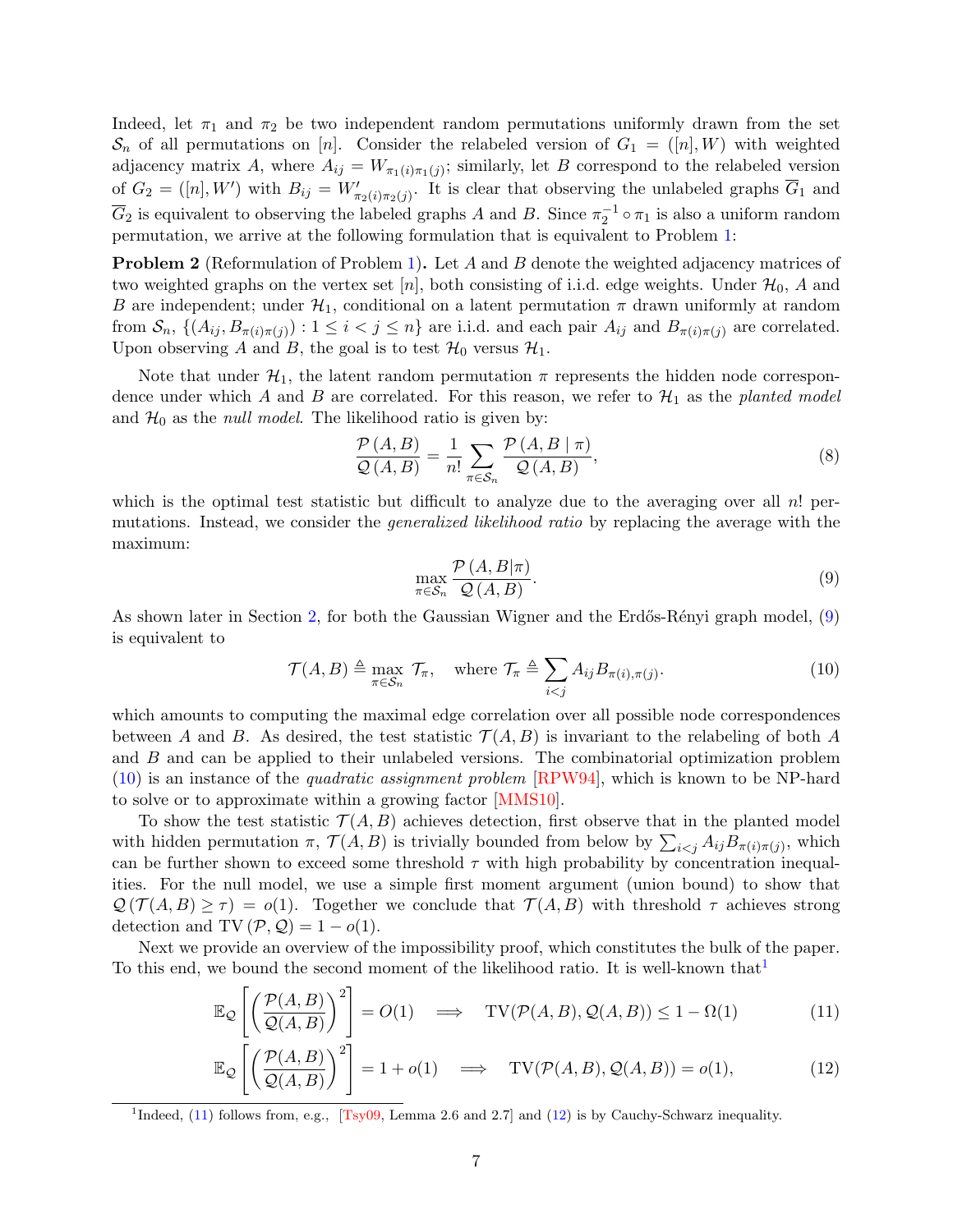which correspond to the impossibility of strong and weak detection, respectively.

To compute the second moment, we introduce an independent copy  $\tilde{\pi}$  of the latent permutation  $\pi$  and express the squared likelihood ratio as

$$
\left(\frac{\mathcal{P}(A,B)}{\mathcal{Q}(A,B)}\right)^2 = \mathbb{E}_{\widetilde{\pi}\perp\perp\pi} \left[\prod_{i
$$

where for any  $(i, j) \in \binom{n}{2}$ , Q denotes the joint density function of  $A_{ij}$  and  $B_{ij}$  under Q, and P denotes the joint density function of  $A_{ij}$  and  $B_{\pi(i)\pi(j)}$  under P given its latent permutation  $\pi$ . Fixing  $\pi$  and  $\tilde{\pi}$ , we then decompose this as a product over independent randomness indexed by the so-called *edge orbits*. Specifically, the permutation  $\sigma \triangleq \pi^{-1} \circ \tilde{\pi}$  on the node set naturally induces a<br>permutation  $\sigma^E$  on the odge set of the complete graph by permuting the ord points. Denoting by permutation  $\sigma^{\text{E}}$  on the edge set of the complete graph by permuting the end points. Denoting by O the collection of edge orbits (orbit in the cycle decomposition of the edge permutation  $\sigma^{\mathsf{E}}$ ), we show that

$$
\left(\frac{\mathcal{P}(A,B)}{\mathcal{Q}(A,B)}\right)^2 = \mathbb{E}_{\widetilde{\pi}\perp\perp\pi} \left[\prod_{O\in\mathcal{O}} X_O\right], \qquad X_O \triangleq \prod_{(i,j)\in O} X_{ij},
$$

where  $X_O$ 's are mutually independent under  $\mathcal Q$  conditioned on  $\pi$  and  $\widetilde{\pi}$ .

Then, we take expectation  $\mathbb{E}_{(A,B)\sim\mathcal{Q}}$  on the right-hand side and interchange the two expectations. For both the Gaussian and Erdős-Rényi models, this calculation can be explicitly carried out by evaluating the trace of certain operators. In particular, this computation shows the following dichotomy: the second moment is  $1+o(1)$  when  $\rho^2 \leq \frac{(2-\epsilon)\log n}{n}$  $\frac{\log n}{n}$ , but unbounded when  $\rho^2 \geq \frac{(2+\epsilon)\log n}{n}$  $\frac{n}{\log n},$ where  $\rho$  is the correlation coefficient in the Gaussian case and  $\rho = \frac{s(1-p)}{1-ps}$  $\frac{(1-p)}{1-ps}$  in the Erdős-Rényi case. Compared with Theorems [1](#page-4-1) and [2,](#page-4-2) we see that directly applying the second-moment method fails to capture the sharp threshold: The impossibility condition  $\rho^2 \leq \frac{(2-\epsilon)\log n}{n}$  $\frac{\log n}{n}$  is suboptimal by a multiplicative factor of 2 in the Gaussian case and by an unbounded factor in the Erdős-Rényi case when  $p = o(1)$ .

It turns out that the second moment is mostly influenced by those short edge orbits of length  $k =$  $O(\log n)$  for which  $\prod_{|O|=k} X_O$  has a large expectation (see Section [3.3](#page-17-0) for a detailed explanation). Fortunately, the atypically large magnitude of  $\prod_{|O|=k} X_O$  can be attributed to certain rare events associated with the *intersection graph* (edges that are included in both A and  $B^{\pi} = (B_{\pi(i)\pi(j)}),$ which is distributed as  $\mathcal{G}(n, ps^2)$  under the planted model P. This observation prompts us to apply the *conditional second moment method*, which truncates the squared likelihood ratio on appropriately chosen *global event* that has high probability under  $P$ . Specifically,

- In the dense case (including Gaussian model and dense Erdős-Rényi graphs), the dominating contribution comes from fixed points  $(k = 1)$  which can be regulated by conditioning on the edge density of large induced subgraphs of the intersection graph. Note that for Erdős-Rényi graphs, even though the density of small induced subgraphs (e.g. induced by  $\Theta(\log n)$ ) vertices) can deviate significantly from their expectations [\[BBSV19\]](#page-62-3), fortunately we only need to consider sufficiently large subgraphs here.
- For sparse Erdős-Rényi graphs, the argument is much more involved and combinatorial, as one need to control the contribution of not only fixed points, but all edge orbits of length  $O(\log n)$ . Crucially, the major contribution is due to those edge orbits that are subgraphs of the intersection graph. Under the impossibility condition of Theorem [2,](#page-4-2) the intersection graph  $\mathcal{G}(n, ps^2)$  is subcritical and a pseudoforest (each component having at most one cycle)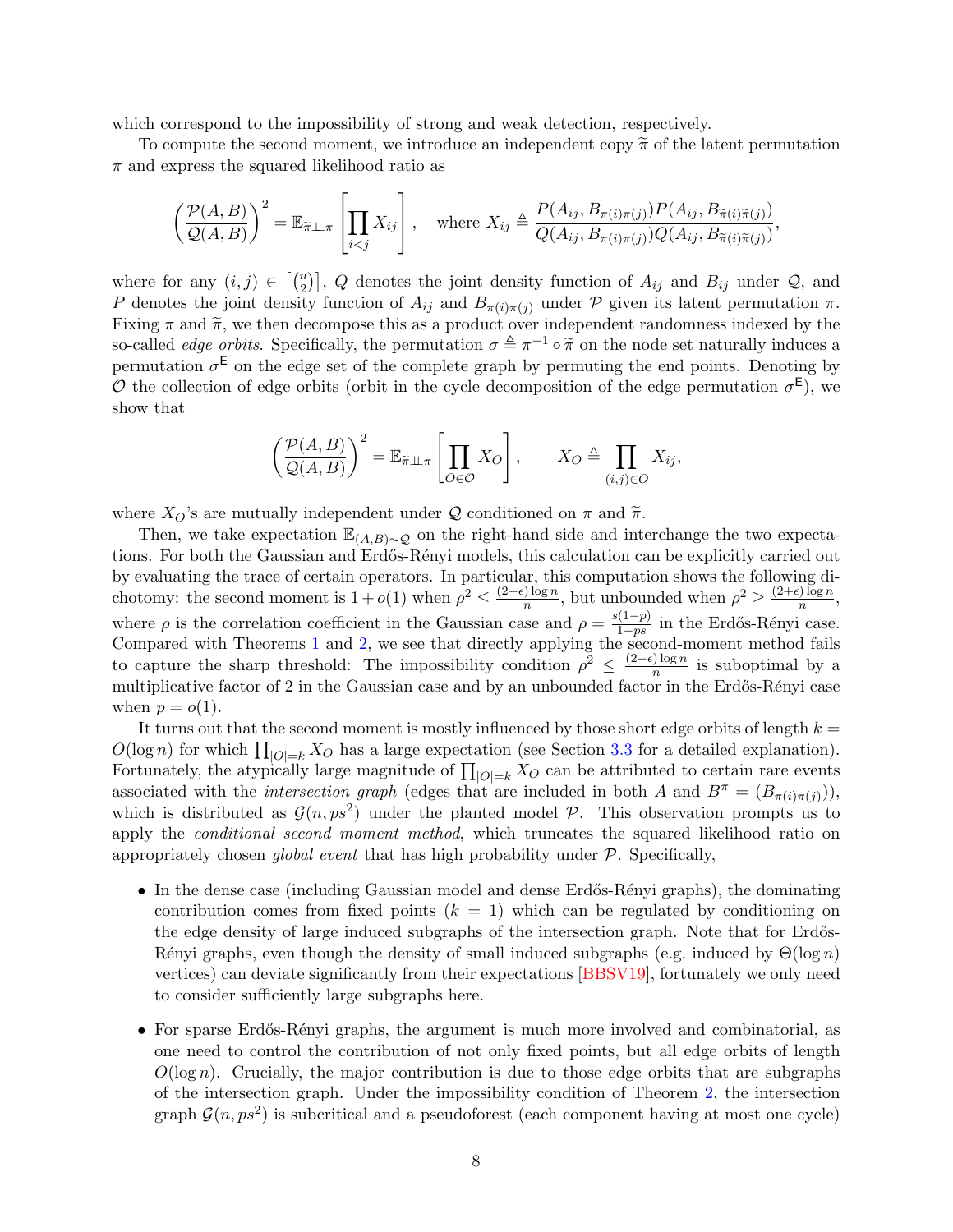with high probability. This global structure significantly limits the co-occurrence of edge orbits in the intersection graph. We thus truncate the squared likelihood ratio on the global event that intersection graph is a pseudoforest. To compute the conditional second moment, we first study the graph structure of edge orbits, then reduce the problem to enumerating pseudoforests that are disjoint union of edge orbits and bounding their generating functions, and finally average over the cycle lengths of the random permutation  $\sigma$ . This is the most challenging part of the paper.

#### <span id="page-8-0"></span>1.3 Connection to the literature

This work joins an emerging line of research which examines inference problems on networks from statistical and computational perspectives. We discuss some particularly relevant work below.

**Random graph matching** Given a pair of graphs, the problem of *graph matching* (or network alignment) refers to finding a node correspondence that maximizes the edge correlation [\[CFSV04,](#page-63-10) [LR13\]](#page-64-8), which amounts to solving the QAP in [\(10\)](#page-6-1). Due to the worst-case intractability of the QAP, there is a recent surge of interests in the average-case analysis of matching two correlated random graphs [\[CK16,](#page-63-4) [CK17,](#page-63-5) [BCL](#page-62-2)+19, [MX19,](#page-64-3) [DCKG19,](#page-63-6) [CKMP19,](#page-63-7) [DMWX18,](#page-63-1) [FMWX19b,](#page-63-8) [GM20,](#page-63-9) [HM20\]](#page-64-4), where the goal is to reconstruct the hidden node correspondence between the two graphs accurately with high probability. To this end, the correlated Erdős-Rényi graph model (the alternative hypothesis  $\mathcal{H}_1$  in Problem [2\)](#page-6-5) has been used as a popular model, for which the solution to the QAP [\(10\)](#page-6-1) is the maximal likelihood estimator. It is shown in [\[CK17\]](#page-63-5) that exact recovery of the hidden node correspondence with high probability is information-theoretically possible if  $nps^2 - \log n \to +\infty$  and  $p = O(\log^{-3}(n))$ , and impossible if  $nps^2 - \log n = O(1)$ . In contrast, the state of the art of polynomial-time algorithms achieve the exact recovery only when  $np = poly(log n)$ and  $1 - s = 1/\text{poly}(\log n)$  [\[DMWX18,](#page-63-1) [FMWX19a,](#page-63-2) [FMWX19b\]](#page-63-8).

Recent work [\[CKMP19\]](#page-63-7) initiated the study of almost exact recovery, that is, to obtain a matching (possibly imperfect) of size  $n-o(n)$  that is contained in the true matching with high probability. It shows that the almost exact recovery is information-theoretically possible if  $nps^2 = \omega(1)$  and  $p \leq n^{-\Omega(1)}$ , and impossible if  $nps^2 = O(1)$ . Another work [\[GM20\]](#page-63-9) considers a weaker objective of partial recovery, that is, to output a matching that contains  $\Theta(n)$  correctly matched vertex pairs with high probability. It is shown that the partial recovery can be attained in polynomial time by a neighborhood tree matching algorithm in the sparse graph regime where  $nps \in (1, \lambda_0]$ for some constant  $\lambda_0$  close to 1 and  $s \in (s_0, 1]$  for some constant  $s_0$  close to 1. More recently, the partial recovery is shown to be information-theoretically impossible if  $nps^2 \log \frac{1}{p} = o(1)$  when  $p = o(1)$  [\[HM20\]](#page-64-4). For ease of comparison, we summarize the different thresholds under various performance metrics in Table [1](#page-9-1) in the Erdős-Rényi model.

In contrast to the aforementioned work focusing on recovering the latent matching, this work studies the hypothesis testing aspect of graph matching, which, nevertheless, has direct consequences on the recovery problem. As an application of the truncated second moment calculation, in a companion paper [\[WXY21\]](#page-65-6) we resolve the sharp threshold of recovery by characterizing the asymptotic mutual information  $I(A, B; \pi)$ . In particular, we show that in the dense regime with  $p = n^{-o(1)}$ , the sharp threshold of recovery exactly matches the detection threshold above which almost exact recovery is possible and below which partial recovery is impossible, thereby closing the gap in Table [1.](#page-9-1) In the sparse regime with  $p = n^{-\Omega(1)}$ , we show that the information-theoretic threshold for partial recovery is at  $nps^2 \approx 1$ , which coincides with the detection threshold up to a constant factor.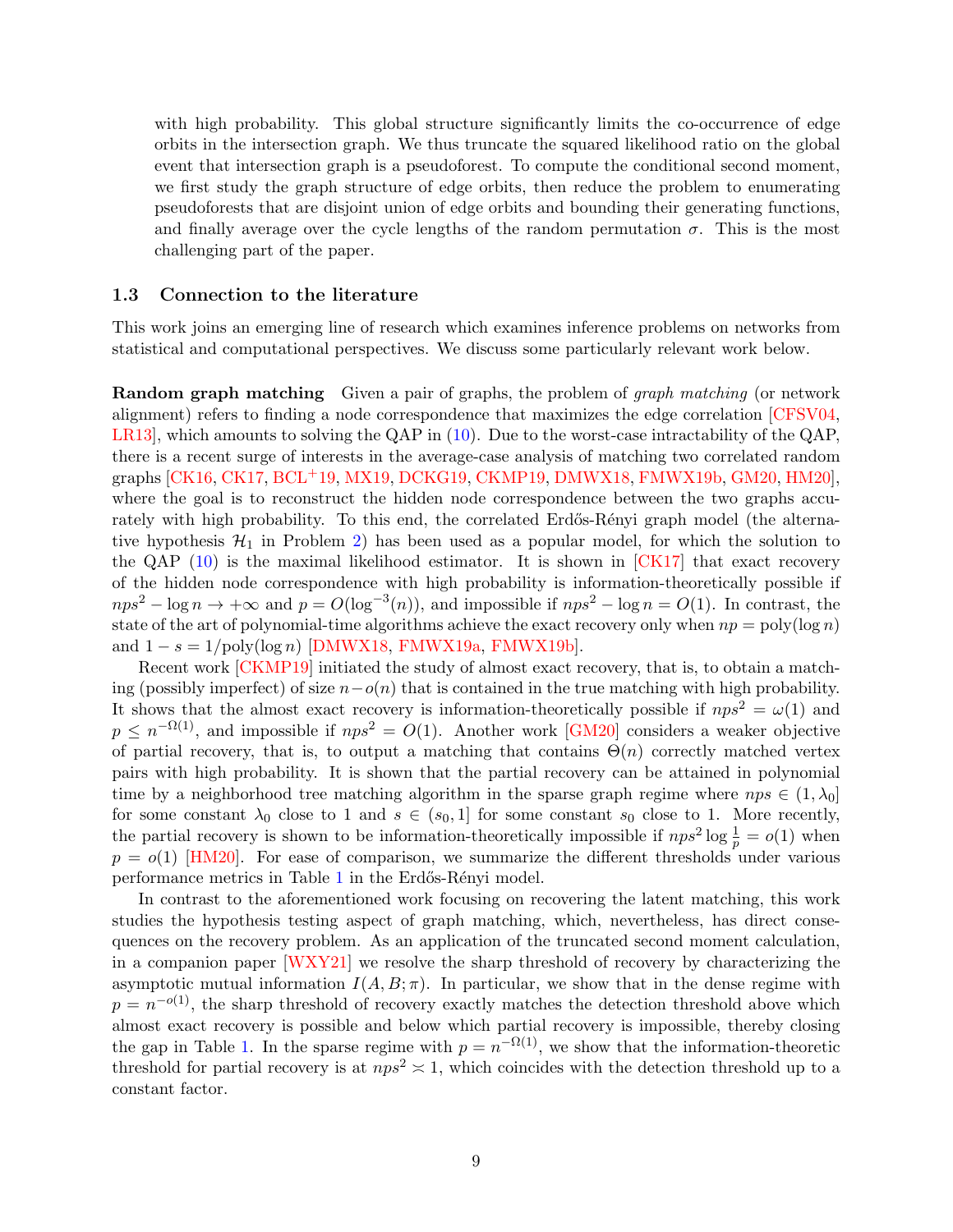<span id="page-9-1"></span>

| Performance metric        | Positive result                                                       | Negative result                                                                                                                                                     |  |
|---------------------------|-----------------------------------------------------------------------|---------------------------------------------------------------------------------------------------------------------------------------------------------------------|--|
| Exact recovery            | $nps^2 \geq \log n + \omega(1) \&$<br>$p = O(\log^{-3}(n))$ [CK17]    | $nps^2 \leq \log n - \omega(1)$ [CK16]                                                                                                                              |  |
| Almost exact recovery     | $\overline{nps^2} = \omega(1) \&$<br>$p \leq n^{-\Omega(1)}$ [CKMP19] | $nps^2 = O(1)$ [CKMP19]                                                                                                                                             |  |
| Partial recovery          | $\overline{nps} \in (1, \lambda_0]$ &<br>$s \in (s_0, 1]$ [GM20]      | $nps^2 \log \frac{1}{p} = o(1)$ [HM20]                                                                                                                              |  |
| Detection<br>(This paper) | $nps^2 \log \frac{1}{n} \geq (2+\epsilon) \log n$                     | $p = n^{-o(1)} \&$<br>$nps^2 \log \frac{1}{p} \leq (2 - \epsilon) \log n$ , or<br>$p = n^{-\Omega(1)} \&$<br>$s^2 \leq \frac{1 - \omega(n^{-1/3})}{np} \wedge 0.01$ |  |

Table 1: Thresholds for various recovery criteria in the correlated Erdős-Rényi graph model when  $p = o(1)$ .

Detection problems in networks There is a recent flurry of work using the first and secondmoment methods to study hypothesis testing problems on networks with latent structures such as community detection under stochastic block models [\[MNS15,](#page-64-9) [ACV14,](#page-62-4) [VAC15,](#page-65-7) [BMNN16\]](#page-62-5). Notably, a conditional second moment argument was applied by Arias-Castro and Verzelen in [\[ACV14\]](#page-62-4) and [\[VAC15\]](#page-65-7) to study the problem of detecting the presence of a planted community in dense and sparse Erdős-Rényi graphs, respectively. Similar to our work, for dense graphs, they condition on the edge density of induced subgraphs (see also the earlier work [\[BI13\]](#page-62-6) for the Gaussian model); for sparse graphs, they condition on the planted community being a forest and bound the truncated secondmoment by enumerating subforests using Cayley's formula. However, the crucial difference is that in our setting simply enumerating the pseudoforests is inadequate for proving Theorem [2.](#page-4-2) Instead, we need to take into account the cycle structure of permutations and enumerate *orbit pseudoforests*, i.e., pseudoforests assembled from edge orbits (see the discussion before Theorem [4](#page-27-0) in Section [5](#page-24-0) for details). By separately accounting for orbits of different lengths and their graph properties, we are able to obtain a much finer control on the generating function of orbit pseudoforests that allows the conditional second moment to be bounded after averaging over the random permutation. This proof technique is of particular interest, and likely to be useful for other detection problems regarding permutations.

Finally, we mention that the recent work [\[RS20\]](#page-65-8) studied a related correlation detection problem, where the observed two graphs are either independent, or correlated randomly growing graphs (which grow together until time  $t_*$  and grow independently afterwards according to either uniform and preferential attachment models). Sufficient conditions are obtained for both weak detection and strong detection as  $t_* \to \infty$ . However, the problem setup, main results, and proof techniques are very different from the current paper.

### <span id="page-9-0"></span>1.4 Notation and paper organization

For any  $n \in \mathbb{N}$ , let  $[n] = \{1, 2, \dots, n\}$  and  $S_n$  denote the set of all permutations on [n]. For a given graph G, let  $V(G)$  denote its vertex set and  $E(G)$  its edge set. For two graphs on [n] with (weighted) adjacency matrices A and B, their intersection graph is a graph on  $[n]$  with (weighted) adjacency matrix  $A \wedge B$ , where

<span id="page-9-2"></span>
$$
(A \wedge B)_{ij} \triangleq A_{ij} B_{\pi(i)\pi(j)};
$$
\n(13)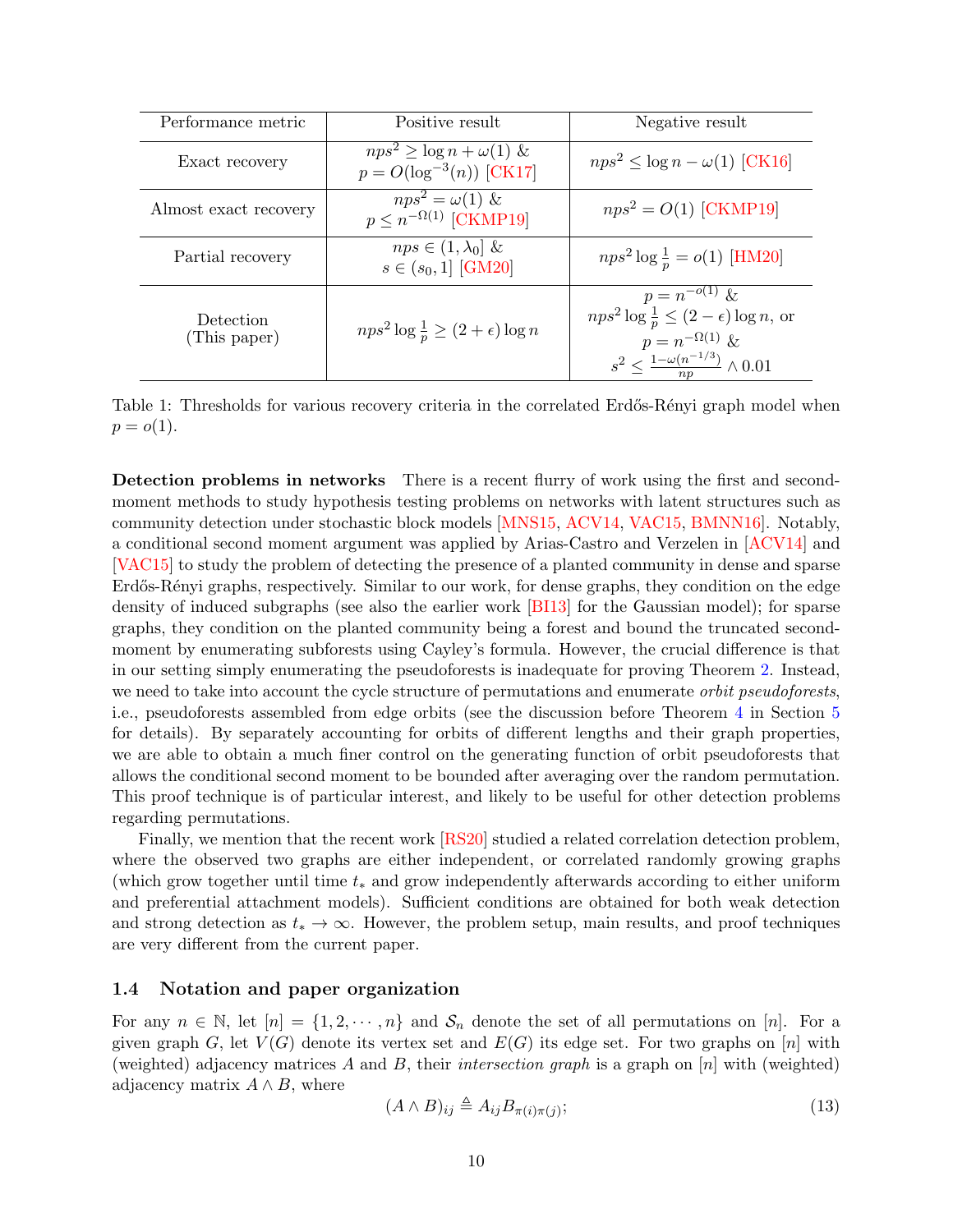in the unweighted case, the edge set of  $A \wedge B$  is the intersection of those of A and B. Given a permutation  $\pi \in \mathcal{S}_n$ , let  $B^{\pi} = (B_{\pi(i)\pi(j)})$  denote the relabeled version of B according to  $\pi$ . For any  $S \subset [n]$ , define  $e_A(S) \triangleq \sum_{i < j \in S} A_{ij}$  as the total edge weights in the subgraph induced by S.

For any  $a, b \in \mathbb{R}$ , let  $a \wedge b = \min\{a, b\}$  and  $a \vee b = \max\{a, b\}$ . Given any  $n, m \in \mathbb{N}$ , let  $\operatorname{lcm}(n, m)$ denote the least common multiple of n and m. Given any  $n, m \in \mathbb{N}$ , and some nonnegative integers  ${k_i}_{i=1}^m$  such that  $\sum_{i=1}^m k_i = n$ , let  $\binom{n}{k_1, k_2}$  $\binom{n}{k_1, k_2, \dots, k_m} = \frac{n!}{k_1! k_2! \dots k_m!}$  be a multinomial coefficient. We use standard asymptotic notation: for two positive sequences  $\{a_n\}$  and  $\{b_n\}$ , we write  $a_n = O(b_n)$  or  $a_n \leq b_n$ , if  $a_n \leq Cb_n$  for some an absolute constant C and for all n;  $a_n = \Omega(b_n)$  or  $a_n \geq b_n$ , if  $b_n = O(a_n);$   $a_n = \Theta(b_n)$  or  $a_n \times b_n$ , if  $a_n = O(b_n)$  and  $a_n = \Omega(b_n);$   $a_n = o(b_n)$  or  $b_n = \omega(a_n)$ , if  $a_n/b_n \to 0$  as  $n \to \infty$ .

The rest of the paper is organized as follows. In Section [2](#page-10-0) we prove the positive result of strong detection for both Gaussian Wigner model and Erdős-Rényi random graphs. To lay the groundwork for the conditional second moment method, in Section [3](#page-13-0) we present the unconditional second moment calculation and discuss the key reasons for its looseness. Section [4](#page-19-0) presents the conditional second-moment proof for weak detection in the dense regime. Due to their similarity, the proof for the Gaussian Wigner model is given in Section [4.1](#page-20-0) and the (more technical) proof for dense Erdős-Rényi graphs is postponed till Section [A.3.](#page-42-0) Section [5](#page-24-0) provides the impossibility proofs of both strong and weak detection for sparse Erdős-Rényi random graphs. Several other technical proofs are also relegated to supplementary materials in  $A$  and  $B$ . Some useful concentration inequalities and facts about random permutations are collected in appendices for readers' convenience.

## <span id="page-10-0"></span>2 First Moment Method for Detection

In this section we prove the positive parts of Theorems [1](#page-4-1) and [2](#page-4-2) by analyzing the test statistic [\(9\)](#page-6-0). Recall from Section [1.2](#page-5-0) the reformulated Problem [2](#page-6-5) with observations A and B, whose distributions are specified as follows:

• Gaussian Wigner model.

$$
\mathcal{H}_0: (A_{ij}, B_{ij}) \stackrel{\text{i.i.d.}}{\sim} \mathcal{N}\Big(\begin{pmatrix} 0 \\ 0 \end{pmatrix}, \begin{pmatrix} 1 & 0 \\ 0 & 1 \end{pmatrix}\Big),\tag{14}
$$

$$
\mathcal{H}_1: (A_{ij}, B_{\pi(i)\pi(j)}) \stackrel{\text{i.i.d.}}{\sim} \mathcal{N}\Big(\begin{pmatrix} 0\\ 0 \end{pmatrix}, \begin{pmatrix} 1 & \rho\\ \rho & 1 \end{pmatrix} \Big) \text{ conditional on } \pi \sim \text{Uniform}(\mathcal{S}_n). \tag{15}
$$

• Erdős-Rényi random graph

$$
\mathcal{H}_0: (A_{ij}, B_{ij}) \stackrel{\text{i.i.d.}}{\sim} \text{Bern}(ps) \otimes \text{Bern}(ps), \tag{16}
$$

 $\mathcal{H}_1: (A_{ij}, B_{\pi(i)\pi(j)}) \stackrel{\text{i.i.d.}}{\sim} \text{pair of correlated Bern}(ps) \text{ conditional on } \pi \sim \text{Uniform}(\mathcal{S}_n)$ , where

<span id="page-10-2"></span><span id="page-10-1"></span>
$$
A_{ij} \sim \text{Bern}(ps) \text{ and } B_{\pi(i)\pi(j)} \sim \begin{cases} \text{Bern}(s) & \text{if } A_{ij} = 1\\ \text{Bern}\left(\frac{ps(1-s)}{1-ps}\right) & \text{if } A_{ij} = 0 \end{cases} \tag{17}
$$

Then we get

<span id="page-10-4"></span><span id="page-10-3"></span>
$$
\frac{\mathcal{P}\left(A,B|\pi\right)}{\mathcal{Q}\left(A,B\right)} = \prod_{1 \leq i < j \leq n} L\left(A_{ij}, B_{\pi(i)\pi(j)}\right),\tag{18}
$$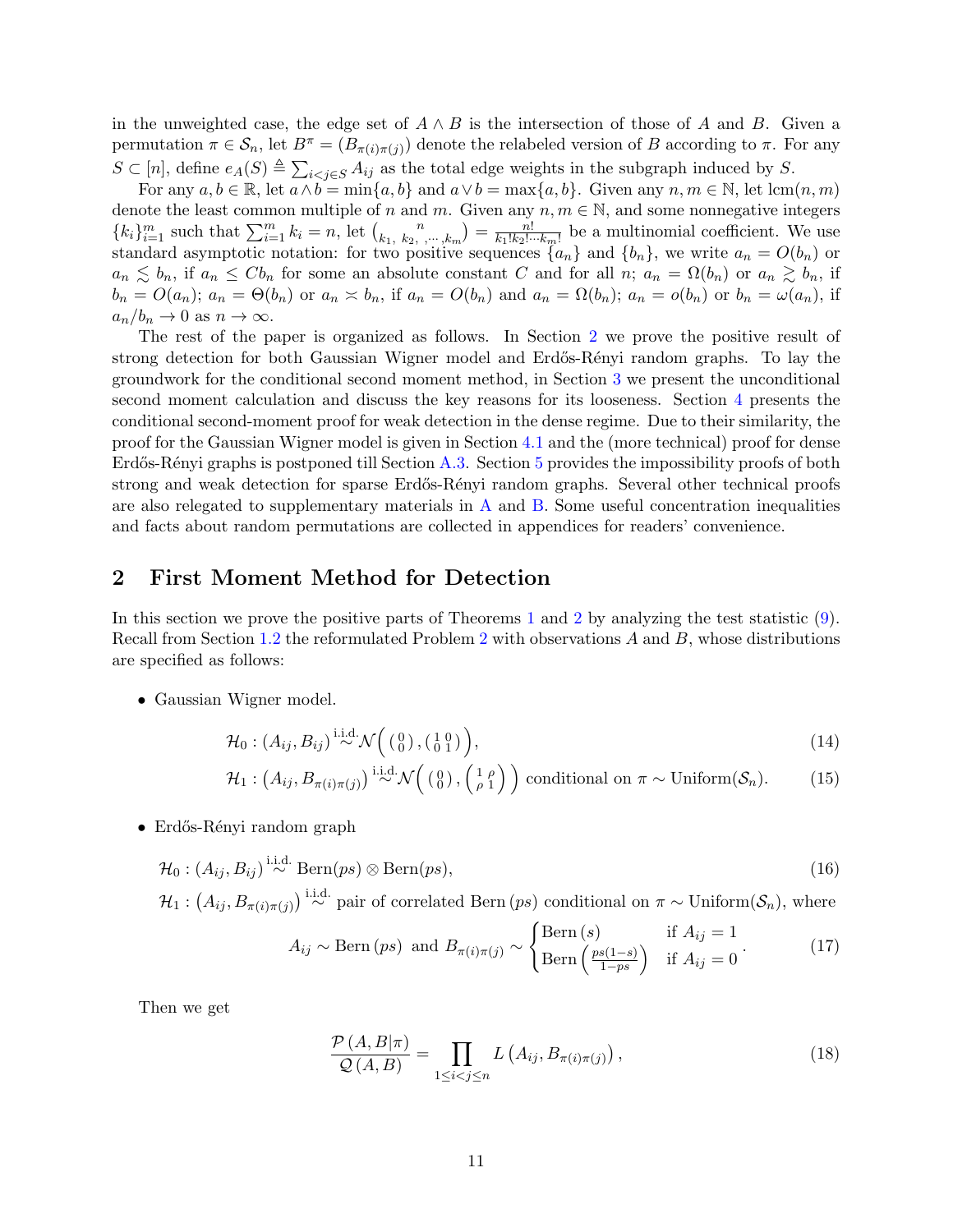where

<span id="page-11-3"></span><span id="page-11-2"></span>
$$
L\left(A_{ij}, B_{\pi(i)\pi(j)}\right) \triangleq \frac{P\left(A_{ij}, B_{\pi(i)\pi(j)}\right)}{Q\left(A_{ij}, B_{\pi(i)\pi(j)}\right)}.
$$
\n(19)

For the Gaussian Wigner model, we have

$$
L(a,b) = \frac{1}{\sqrt{1-\rho^2}} \exp\left(\frac{-\rho^2 \left(b^2 + a^2\right) + 2\rho ab}{2\left(1-\rho^2\right)}\right).
$$
 (20)

For the Erdős-Rényi graph model, we have

$$
L(a,b) = \begin{cases} \frac{1}{p} & a = 1, b = 1\\ \frac{1-s}{1-ps} & a = 1, b = 0 \text{ or } a = 0, b = 1\\ \frac{1-2ps+ps^2}{(1-ps)^2} & a = 0, b = 0 \end{cases}
$$
(21)

Then, it yields that the generalized likelihood ratio test [\(9\)](#page-6-0) is equivalent to

<span id="page-11-4"></span>
$$
\max_{\pi \in S_n} \frac{\mathcal{P}(A, B | \pi)}{\mathcal{Q}(A, B)} \iff \max_{\pi \in S_n} \sum_{i < j} A_{ij} B_{\pi(i)\pi(j)} \tag{22}
$$

for both Gaussian Wigner model and Erdős-Rényi random graphs.

### <span id="page-11-0"></span>2.1 Proof of Theorem [1:](#page-4-1) positive part

Throughout the proof, denote  $m = \binom{n}{2}$  for brevity. Without loss of generality, we assume that 2 [\(3\)](#page-4-4) holds with equality, i.e.,  $\rho^2 = \frac{2n \log n}{m}$  $\frac{\log n}{m}$ ; otherwise, one can apply the test to  $(A', B')$  where  $A' = \cos(\theta)A + \sin(\theta)Z$ ,  $B' = \cos(\theta)B + \sin(\theta)Z$  with an appropriately chosen  $\theta$ , and Z is standard normal and independent of  $(A, B)$ . Define

<span id="page-11-5"></span><span id="page-11-1"></span>
$$
\tau = \rho m - a_n \tag{23}
$$

where  $a_n$  is some sequence to be chosen satisfying  $a_n = \omega(n)$  and  $a_n = O(n^{3/2})$ .

We first analyze the error event under the alternative hypothesis [\(15\)](#page-10-1). Let  $\pi$  denote the latent permutation such that  $(A_{ij}, B_{\pi(i)\pi(j)})$  are iid pairs of standard normals with correlation coefficient ρ. Applying the Hanson-Wright inequality (see Lemma [10](#page-60-1) in Appendix [C\)](#page-60-0) with  $M = I_m$  to  $\mathcal{T}_{\pi} = \sum_{1 \leq i < j \leq n} A_{ij} B_{\pi(i)\pi(j)}$ , we get that

$$
\mathcal{P}\left(\mathcal{T}_{\pi} \leq \tau\right) = \mathcal{P}\left(\mathcal{T}_{\pi} \leq \rho m - a_n\right) \leq e^{-ca_n} + e^{-ca_n^2/m},
$$

for some universal constant c. Since by definition  $\mathcal{T} \geq \mathcal{T}_{\pi}$ , it follows that  $\mathcal{P}(\mathcal{T} \leq \tau) = o(1)$ .

To analyze the error event under the null hypothesis [\(14\)](#page-10-2), in which case for each  $\pi \in S_n$ ,  $(A_{ij}, B_{\pi(i)\pi(j)})$  are iid pairs of independent standard normals. Note that for  $X, Y^{\text{i.i.d.}}\mathcal{N}(0,1)$  and any  $\lambda \in (-1,1)$ , we have

$$
\mathbb{E}\left[\exp\left(\lambda XY\right)\right] = \mathbb{E}\left[\exp\left(\frac{\lambda^2 Y^2}{2}\right)\right] = \frac{1}{\sqrt{1 - \lambda^2}}.\tag{24}
$$

Then by the Chernoff bound, for any  $\lambda \in (0,1)$ ,

$$
\mathcal{Q}(\mathcal{T}_{\pi} \geq \tau) = \mathcal{Q}(\exp(\lambda \mathcal{T}_{\pi}) \geq \exp(\lambda \tau)) \leq \exp\left\{-\frac{m}{2}\log(1-\lambda^2) - \lambda \tau\right\}.
$$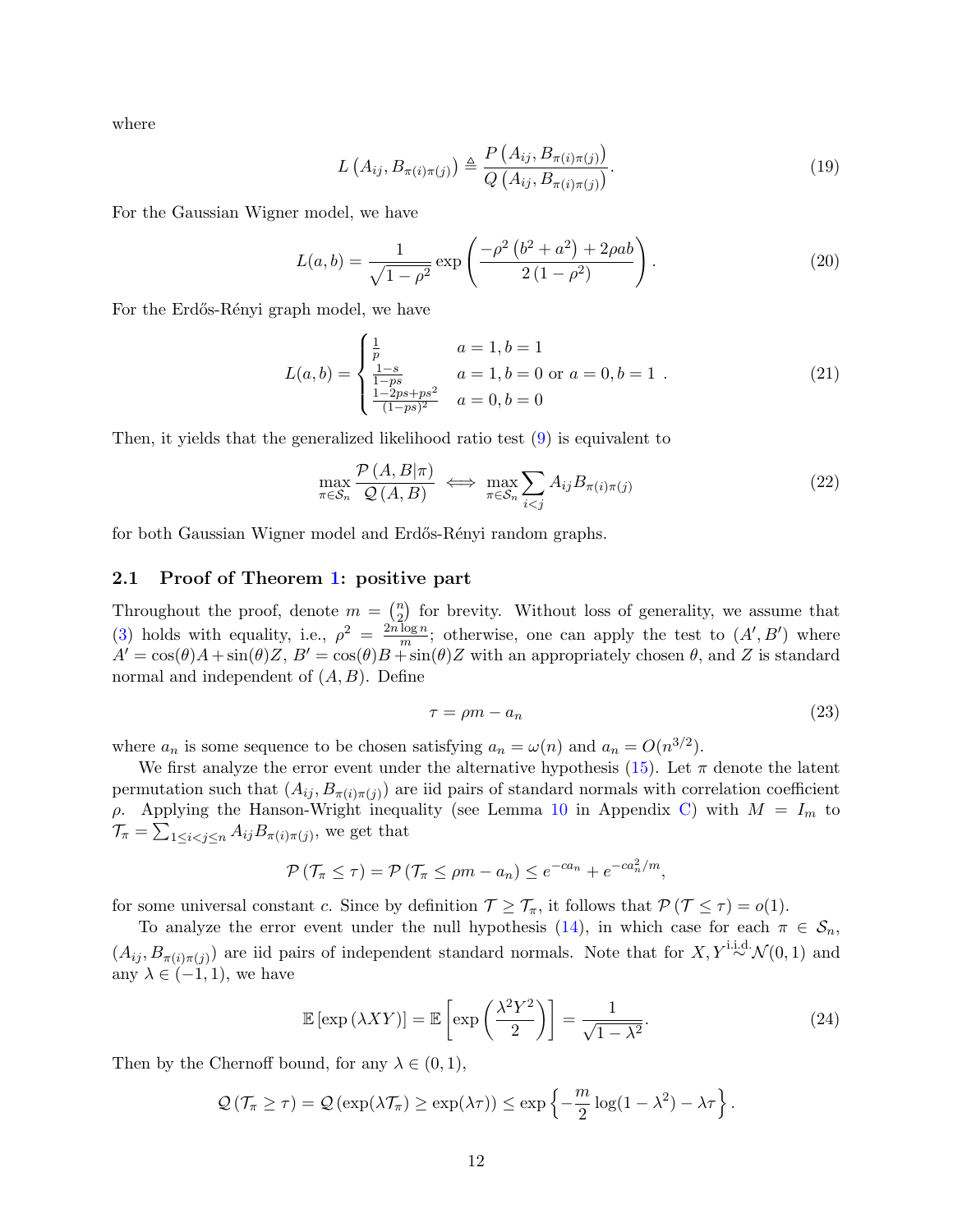Choosing  $\lambda = \frac{\tau}{n}$  $\frac{\tau}{m}$ , which satisfies  $0 < \lambda = o(1)$  in view of [\(3\)](#page-4-4) and [\(23\)](#page-11-1), we have  $\mathcal{Q}(\mathcal{T}_{\pi} \geq \tau) \leq$  $e^{-\frac{\tau^2}{2m}+O(\tau^4/m^3)}$ . Finally by the union bound and Stirling approximation that  $n! \leq en^{n+\frac{1}{2}}e^{-n}$ ,  $\mathcal{Q}(\mathcal{T} \geq \tau) \leq n! e^{-\frac{\tau^2}{2m} + O(\tau^4/m^3)} = o(1)$ , provided that  $\frac{\rho^2 m}{2} - \rho a_n - O(\rho^4 m) - n \log \frac{n}{e} - \frac{\log n}{2} \to +\infty$ . This is ensured by the assumption that  $\rho^2 = \frac{2n \log n}{m}$  $\frac{\log n}{m}$  and the choice of  $a_n = n^{1.1}$ .

## <span id="page-12-0"></span>2.2 Proof of Theorem [2:](#page-4-2) positive part

Throughout the proof, denote  $m = \binom{n}{2}$  $n \choose 2$  for brevity. Without loss of generality, we assume that  $(5)$ holds with equality, i.e.,

$$
mps^2 \left(\log \frac{1}{p} - 1 + p\right) = n \log n; \tag{25}
$$

otherwise, one can apply the test to  $(A', B')$  where  $A'$   $(B')$  are edge-subsampled from A  $(B)$ with an appropriately chosen subsampling probability s'. It follows from  $(25)$  that  $p \geq 1/n$  and  $mps^2 = \Omega(n)$ . Define

<span id="page-12-1"></span>
$$
\tau = mps^2 \left( 1 - \delta_n \right) \tag{26}
$$

where  $0 < \delta_n < 1$  is some sequence to be chosen satisfying  $\delta_n = \omega \left(1/\sqrt{mps^2}\right)$ .

We first analyze the error event under the alternative hypothesis [\(17\)](#page-10-3). Let  $\pi$  denote the latent permutation such that  $(A_{ij}B_{\pi(i)\pi(j)})$ <sup>i.i.d.</sup> Bern $(ps^2)$ . Then  $\mathcal{T}_{\pi} \sim \text{Binom}(m, ps^2)$ . By applying the Chernoff bound [\(118\)](#page-61-1):  $\mathcal{P}(\mathcal{T}_{\pi} \leq \tau) \leq \exp(-\delta_n^2 mps^2/2) = o(1)$ . Since by definition  $\mathcal{T} \geq \mathcal{T}_{\pi}$ , it follow that  $\mathcal{P}(\mathcal{T} \leq \tau) = o(1)$ .

Next, we analyze the error event under the null hypothesis [\(16\)](#page-10-4), in which case for each  $\pi \in \mathcal{S}_n$ ,  $(A_{ij}B_{\pi(i)\pi(j)})$ <sup>i.i.d</sup> Bern $(p^2s^2)$  and thus  $\mathcal{T}_{\pi} \sim$  Binom  $(m, p^2s^2)$ . Using the multiplicative Chernoff bound for Binomial distributions [\(117\)](#page-61-2), we obtain that

$$
\mathcal{Q}(\mathcal{T}_{\pi} \ge \tau) \le \exp\left(-\tau \log \frac{\tau}{e\mu} - \mu\right)
$$
  
=  $\exp\left(-mps^2(1 - \delta_n) \log \frac{1 - \delta_n}{ep} - mp^2s^2\right)$   
 $\le \exp\left(-mps^2\left(\log \frac{1}{p} - 1 + p\right) + mps^2\delta_n \log \frac{1}{p}\right),$ 

where  $\mu = mp^2 s^2$ , and the last inequality holds due to  $(1 - \delta_n) \log \frac{1 - \delta_n}{e} \ge -1$ .

Then by applying union bound and Stirling approximation that  $n! \leq en^{n+\frac{1}{2}}e^{-n}$ , we have that

$$
\mathcal{Q}(\mathcal{T} \ge \tau) \le e \exp\left(-mps^2 \left(\log\frac{1}{p} - 1 + p\right) + mps^2 \delta_n \log\frac{1}{p} + n \log\frac{n}{e} + \frac{1}{2}\log n\right)
$$

$$
= e \exp\left((mps^2)^{0.6}\log\frac{1}{p} - n + \frac{1}{2}\log n\right) = o(1),
$$

where the first equality holds by the assumption  $mps^2 ig( \log \frac{1}{p} - 1 + p \big) = n \log n$  and choosing  $\delta_n = 1/(mps^2)^{0.4}$ ; the last equality holds by the claim that  $(mps^2)^{0.6}$  log  $\frac{1}{p} = o(n)$ . To finish the proof, it suffices to verify the claim, which is done separately in the following two cases.

Suppose  $1 - p = \Omega(1)$ . Then  $\log(1/p) - 1 + p = \Omega(\log(1/p))$ . Thus in view of assumption [\(25\)](#page-12-1) and  $p \ge 1/n$ , we get that  $(mps^2)^{0.6} \log \frac{1}{p} \le O((n \log n)^{0.6} \log^{0.4}(1/p)) = o(n)$ .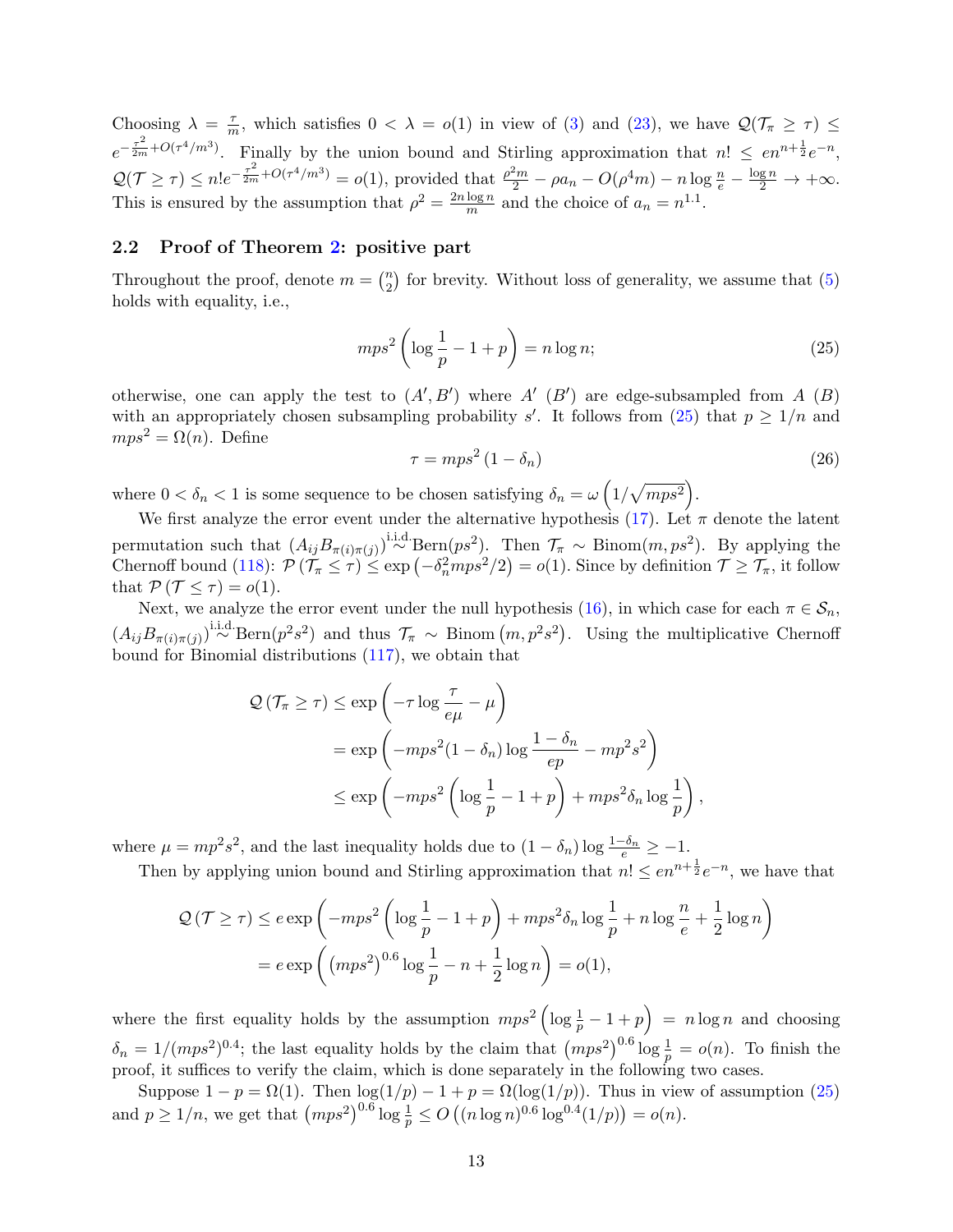Suppose  $1 - p = o(1)$ . As  $\log(1/p) - 1 + p \ge (1 - p)^2/2$ , it follows from assumption [\(25\)](#page-12-1) that  $(1-p)^2 = \Omega(\log n/n)$ . Furthermore,  $\log(1/p) \leq \frac{1-p}{n}$  $\frac{p-p}{p}$ . Thus by assumption [\(25\)](#page-12-1),  $(mps^2)^{0.6}$  log  $\frac{1}{p}$   $\leq$  $O((n \log n)^{0.6}(1-p)^{-0.2}) = O(n^{0.7} \log^{0.5} n) = o(n).$ 

## <span id="page-13-0"></span>3 Unconditional Second Moment Method and Obstructions

In this section, we apply the unconditional second moment method to derive impossibility conditions for detection. As mentioned in Section [1.2](#page-5-0) (and described in details in Section [3.3\)](#page-17-0), these conditions do not match the positive results in Section [2,](#page-10-0) due to the obstructions presented by the short edge orbits. To overcome these difficulties, in Sections [4](#page-19-0) and [5,](#page-24-0) we apply the conditional second moment method by building upon the second moment computation in this section. We start by introducing some preliminary definitions associated with permutations.

### <span id="page-13-1"></span>3.1 Node permutation, edge permutation, and cycle decomposition

Let  $\sigma \in S_n$  be a permutation on [n]. For each element  $a \in [n]$ , its *orbit* is a cycle  $(a_0, \ldots, a_{k-1})$ for some  $k \leq n$ , where  $a_i = \sigma^i(a), i = 0, \ldots, k-1$  and  $\sigma(a_{k-1}) = a$ . Each permutation can be decomposed as disjoint orbits. For example, consider the permutation  $\sigma \in S_8$  that swaps 1 with 2, swaps 3 with 4, and cyclically shifts 5678. Then  $\sigma$  consists of three orbits represented in canonical notation as  $\sigma = (12)(34)(5678)$ .

Consider the complete graph  $K_n$  with vertex set [n]. Each permutation  $\sigma \in S_n$  naturally induces a permutation  $\sigma^{\mathsf{E}}$  on the edge set of  $K_n$ , the set  $\binom{[n]}{2}$  $\binom{n}{2}$  of all unordered pairs, according to

<span id="page-13-3"></span>
$$
\sigma^{\mathsf{E}}((i,j)) \triangleq (\sigma(i), \sigma(j)). \tag{27}
$$

We refer to  $\sigma$  and  $\sigma^{\text{E}}$  as node permutation and edge permutation, whose orbits are refereed to as node orbits and edge orbits, respectively. For each edge  $(i, j)$ , let  $O_{ij}$  denotes its orbit under  $\sigma^{\text{E}}$ . As a concrete example, consider again the permutation  $\sigma = (12)(34)(5678)$ . Then  $O_{12} = \{(1,2)\}\$ and  $O_{34} = \{(3,4)\}\$ are 1-edge orbits (fixed point of  $\sigma^E$ ) and  $O_{56} = \{(5,6), (6,7), (7,8), (8,5)\}\$ is a 4-edge orbit. (See Table [2](#page-29-0) in Section [5.1](#page-28-0) for more examples.)

<span id="page-13-4"></span>The cycle structure of the edge permutation is determined by that of the node permutation. Let  $n_k$  (resp.  $N_k$ ) denote the number of k-node (resp. k-edge) orbits in  $\sigma$  (resp.  $\sigma^{\text{E}}$ ). For example,

$$
N_1 = \binom{n_1}{2} + n_2, \quad N_2 = \binom{n_2}{2} \times 2 + n_1 n_2 + n_4. \tag{28}
$$

This is due to the following reasoning.

- Consider a 1-edge orbit given by  $\{(i,j)\}\$ . Since  $(i,j)$  is unordered, it follows that either both *i*, *j* are fixed points of  $\sigma$  or *i*, *j* form a 2-node orbit of  $\sigma$ . Thus,  $N_1 = \binom{n_1}{2} + n_2$ .
- Consider a 2-edge orbit given by  $\{(i, j), (\sigma(i), \sigma(j))\}$ . Then there are three cases: (a) i, j belong to two different 2-node orbits; (b)  $i$  is a fixed point and  $j$  lies in a 2-node orbit; (c) *i*, *j* belong to a common 4-node orbit of the form  $(i * j*)$ . Thus  $N_2 = \binom{n_2}{2} \times 2 + n_1 n_2 + n_4$ .

#### <span id="page-13-2"></span>3.2 Second moment calculation

Recall the second-moment method described in Section [1.2.](#page-5-0) When  $P$  is a mixture distribution, the calculation of the second moment can proceed as follows. Note that the likelihood ratio is  $\frac{\mathcal{P}(A,B)}{\mathcal{Q}(A,B)} = \mathbb{E}_{\pi}[\frac{\mathcal{P}(A,B|\pi)}{\mathcal{Q}(A,B)}]$  $\mathcal{Q}(A,B|\pi)$ , where  $\pi$  is a random permutation uniformly distributed over  $\mathcal{S}_n$ . Introducing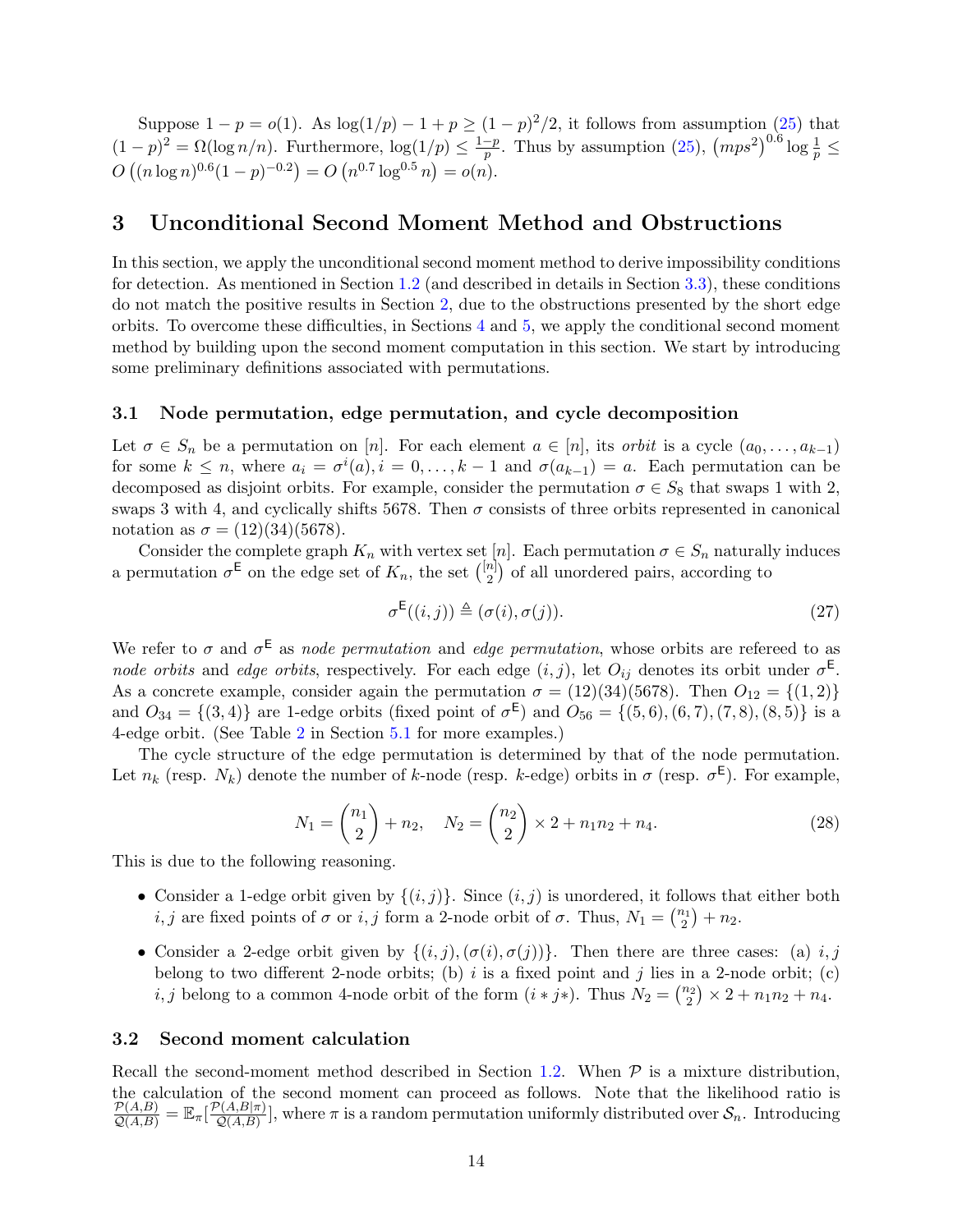an independent copy  $\tilde{\pi}$  of  $\pi$  and noting that B has the same marginal distribution under both P and Q, the squared likelihood ratio can be expressed as

$$
\left(\frac{\mathcal{P}(A,B)}{\mathcal{Q}(A,B)}\right)^2 = \mathbb{E}_{\widetilde{\pi}\perp\perp\pi} \left[\frac{\mathcal{P}(A,B|\pi)}{\mathcal{Q}(A,B)}\frac{\mathcal{P}(A,B|\widetilde{\pi})}{\mathcal{Q}(A,B)}\right] \stackrel{(19)}{=} \mathbb{E}_{\widetilde{\pi}\perp\perp\pi} \left[\prod_{i
$$

where  $\pi \perp \tilde{\pi}$  denotes that  $\pi$  and  $\tilde{\pi}$  are independent, and

<span id="page-14-3"></span>
$$
X_{ij} \triangleq L\left(A_{ij}, B_{\pi(i)\pi(j)}\right) L\left(A_{ij}, B_{\widetilde{\pi}(i)\widetilde{\pi}(j)}\right). \tag{30}
$$

Interchanging the expectations yields

$$
\mathbb{E}_{\mathcal{Q}}\left[\left(\frac{\mathcal{P}(A,B)}{\mathcal{Q}(A,B)}\right)^2\right] = \mathbb{E}_{\widetilde{\pi}\perp\perp\pi}\left[\mathbb{E}_{(A,B)\sim\mathcal{Q}}\left[\prod_{i
$$

Fixing  $\pi$  and  $\widetilde{\pi}$ , we first compute the inner expectation in [\(31\)](#page-14-0). Observe that  $X_{ij}$  may not be independent across different pairs of  $(i, j)$ . For example, suppose  $(i_1, j_1) \neq (i_2, j_2)$  and  $(\pi(i_1), \pi(j_1)) = (\tilde{\pi}(i_2), \tilde{\pi}(j_2))$ , then  $B_{\pi(i_1), \pi(j_1)} = B_{\tilde{\pi}(i_2), \tilde{\pi}(j_2)}$  and  $X_{i_1j_1}$  is not independent of  $X_{i_2j_2}$ .<br>In order to decompose  $\Pi$ ,  $X$  as a product over independent randomness, we use the not In order to decompose  $\prod_{i < j} X_{ij}$  as a product over independent randomness, we use the notion of cycle decomposition introduced in Section [3.1.](#page-13-1) Define

<span id="page-14-5"></span><span id="page-14-1"></span><span id="page-14-0"></span>
$$
\sigma \triangleq \pi^{-1} \circ \widetilde{\pi},\tag{32}
$$

which is also uniformly distributed on  $S_n$ . Let  $\sigma^{\mathsf{E}}$  denote the edge permutation induced by  $\sigma$  as in [\(27\)](#page-13-3), i.e.,  $\sigma^{E}(i, j) = (\sigma(i), \sigma(j))$ . For each edge orbit O of  $\sigma^{E}$ , define

$$
X_O \triangleq \prod_{(i,j)\in O} X_{ij} = \prod_{(i,j)\in O} L\left(A_{ij}, B_{\pi(i)\pi(j)}\right) L\left(A_{ij}, B_{\widetilde{\pi}(i)\widetilde{\pi}(j)}\right). \tag{33}
$$

Importantly, observe that  $X_O$  is a function of  $(A_{ij}, B_{\pi(i)\pi(j)})_{(i,j)\in O}$ . Indeed, since  $(\tilde{\pi}(i), \tilde{\pi}(j))$  $\pi(\sigma(i), \sigma(j))$ , or equivalently in terms of edge permutation,  $\widetilde{\pi}^{\mathsf{E}} = \pi^{\mathsf{E}} \circ \sigma^{\mathsf{E}}$ , and O is an orbit of  $\sigma^{\mathsf{E}}$ , we have  ${B_{\pi(i)\pi(j)}\}_{(i,j)\in O} = {B_{\tilde{\pi}(i)\tilde{\pi}(j)}\}_{(i,j)\in O}$ .

Let  $\hat{O}$  denote the collection of all edge orbits of  $\sigma$ . Since edge orbits are disjoint, we have

<span id="page-14-4"></span><span id="page-14-2"></span>
$$
\prod_{i < j} X_{ij} = \prod_{O \in \mathcal{O}} X_O. \tag{34}
$$

Since  $\{A_{ij}\}_{i\leq j}$  and  $\{B_{ij}\}_{i\leq j}$  are i.i.d. under  $\mathcal{Q}$ , we conclude  $\{X_O\}_{O\in\mathcal{O}}$  are mutually independent under  $Q$ . Therefore, by  $(31)$ ,

$$
\mathbb{E}_{\mathcal{Q}}\left[\left(\frac{\mathcal{P}(A,B)}{\mathcal{Q}(A,B)}\right)^2\right] = \mathbb{E}_{\pi \perp \widetilde{\pi}}\left[\prod_{O \in \mathcal{O}} \mathbb{E}_{(A,B)\sim \mathcal{Q}}\left[X_O\right]\right].\tag{35}
$$

Recall that, for the Gaussian Wigner model,  $\rho$  denotes the correlation coefficient of edge weights in the planted model  $\mathcal{P}$ . For Erdős-Rényi graph model, the correlation parameter in the planted model  $P$  is defined as:

$$
\rho \triangleq \frac{\text{Cov}(A_{ij}B_{\pi(i)\pi(j)})}{\sqrt{\text{Var}(A_{ij})}\sqrt{\text{Var}(B_{\pi(i)\pi(j)})}} = \frac{s(1-p)}{1-ps}.
$$
\n(36)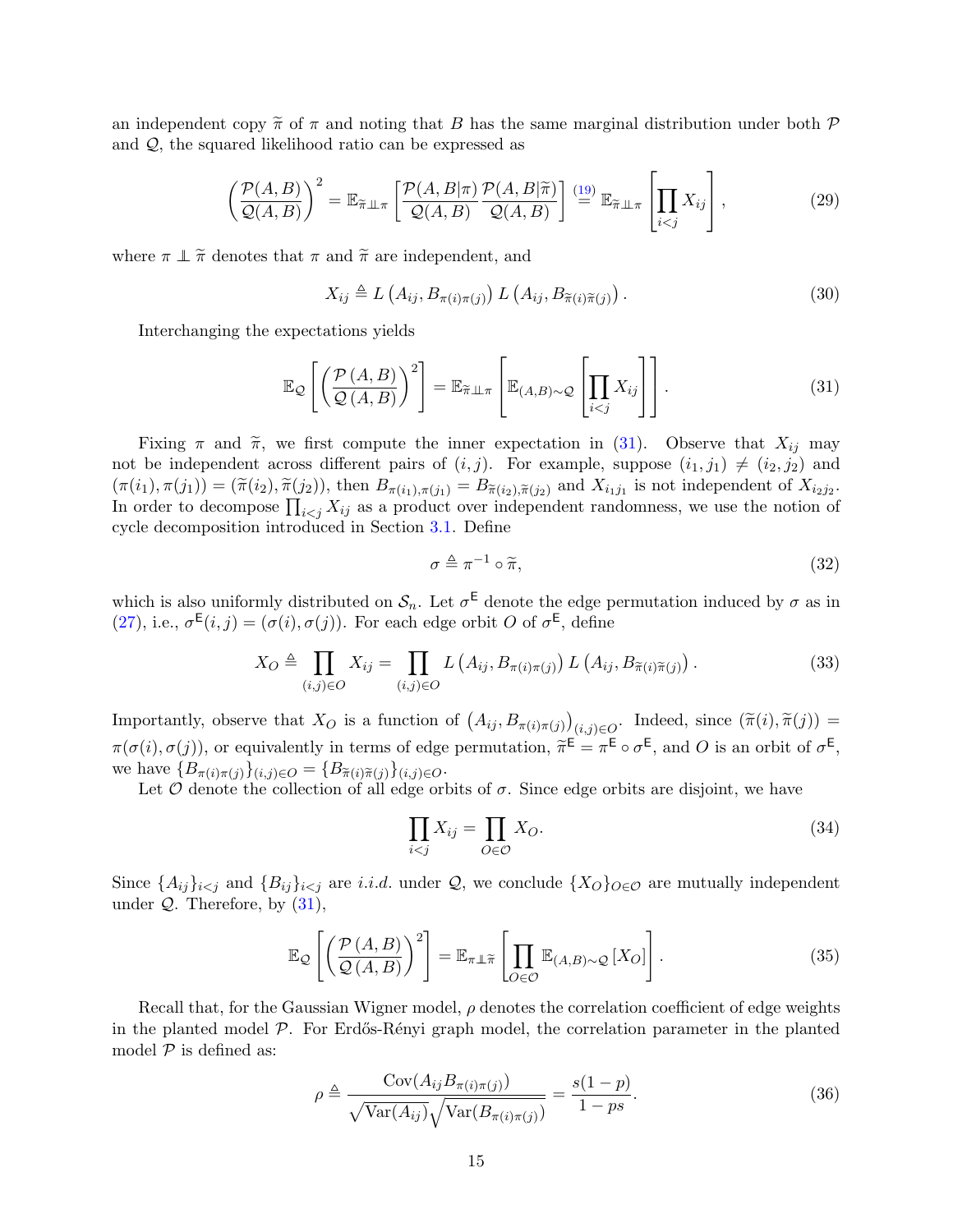<span id="page-15-0"></span>**Proposition 1.** Fixing  $\pi$  and  $\tilde{\pi}$ , for any edge orbit O of  $\sigma = \pi^{-1} \circ \tilde{\pi}$ , we have

• for Gaussian Wigner models,

<span id="page-15-1"></span>
$$
\mathbb{E}_{(A,B)\sim\mathcal{Q}}\left[X_O\right] = \frac{1}{1 - \rho^{2|O|}},\tag{37}
$$

• for Erdős-Rényi random graphs,

<span id="page-15-2"></span>
$$
\mathbb{E}_{(A,B)\sim\mathcal{Q}}[X_O] = 1 + \rho^{2|O|}.
$$
\n(38)

*Proof.* Recall from [\(19\)](#page-11-2) that  $L(x, y) = \frac{P(x,y)}{Q(x,y)} = \frac{P(x,y)}{Q(x)Q(y)}$  $\frac{F(x,y)}{Q(x)Q(y)}$ . This kernel defines an operator as follows: for any square-integrable function  $f$  under  $Q$ ,

$$
(Lf)(x) \triangleq \mathbb{E}_{Y \sim Q} [L(x, Y)f(Y)] = \mathbb{E}_{(X,Y) \sim P} [f(Y) | X = x]. \tag{39}
$$

In addition,  $L^2 = L \circ L$  is given by  $L^2(x, y) = \mathbb{E}_{Z \sim Q}[L(x, Z)L(Z, y)]$  and  $L^k$  is similarly defined. For both Gaussian and Bernoulli model, we have  $L(x, y) = L(y, x)$  and hence L is self-adjoint. Furthermore, since  $\int \int L(x, y)^2 Q(dx) Q(dy) < \infty$ , L is Hilbert-Schmidt. Thus L is diagonazable with eigenvalues  $\lambda_i$ 's and the trace of L is given by  $tr(L) = \mathbb{E}_{Y \sim Q}[L(Y, Y)] = \sum \lambda_i$ .

Let  $k = |O|$ . To simplify the notation, let  $a_i$ 's and  $b_i$ 's be independent sequences of iid random variables drawn from Q. Since O is an edge orbit of  $\sigma^E$ , we have  $\{B_{\pi(i)\pi(j)}\}_{(i,j)\in O} = \{B_{\tilde{\pi}(i)\tilde{\pi}(j)}\}_{(i,j)\in O}$ and  $(\tilde{\pi}(i), \tilde{\pi}(j)) = \pi(\sigma(i), \sigma(j))$ . By [\(33\)](#page-14-1),

$$
\mathbb{E}_{A,B\sim\mathcal{Q}}[X_O] = \mathbb{E}_{A,B\sim\mathcal{Q}}\left[\prod_{(i,j)\in O} L(A_{ij}, B_{\pi(i)\pi(j)}) L(A_{ij}, B_{\tilde{\pi}(i)\tilde{\pi}(j)})\right]
$$

$$
= \mathbb{E}\left[\prod_{\ell=1}^k L(a_\ell, b_\ell) L(a_\ell, b_{(\ell+1) \mod k})\right]
$$

$$
= \mathbb{E}\left[\prod_{\ell=1}^k L^2(b_\ell, b_{(\ell+1) \mod k})\right]
$$

$$
= \text{tr}\left(L^{2k}\right) = \sum \lambda_i^{2k}.
$$

For Gaussian Wigner model,  $L(x, y)$  given in [\(20\)](#page-11-3) is known as Mehler's kernel and can be diagonalized by Hermite polynomials as

$$
L(x,y) = \sum_{i=0}^{\infty} \frac{\rho^i}{i!} H_i(x) H_i(y),
$$

where  $\mathbb{E}_{Y \sim \mathcal{N}(0,1)} [H_i(Y)H_j(Y)] = i! \mathbf{1}_{\{i=j\}}$  [\[Kib45\]](#page-64-10). It follow that the eigenvalues of operator L are given by  $\lambda_i = \rho^i$  for  $i \geq 0$  and thus  $\text{tr}\left(L^{2k}\right) = \sum_{i=0}^{\infty} \rho^{2ki} = \frac{1}{1-\rho^i}$  $\frac{1}{1-\rho^{2k}}$ .

For Erdős-Rényi graphs,

$$
(Lf)(x) = \sum_{y \in \{0,1\}} \frac{P(x,y)}{Q(x)Q(y)} f(y)Q(y) = \frac{1}{Q(x)} \sum_{y \in \{0,1\}} P(x,y)f(y).
$$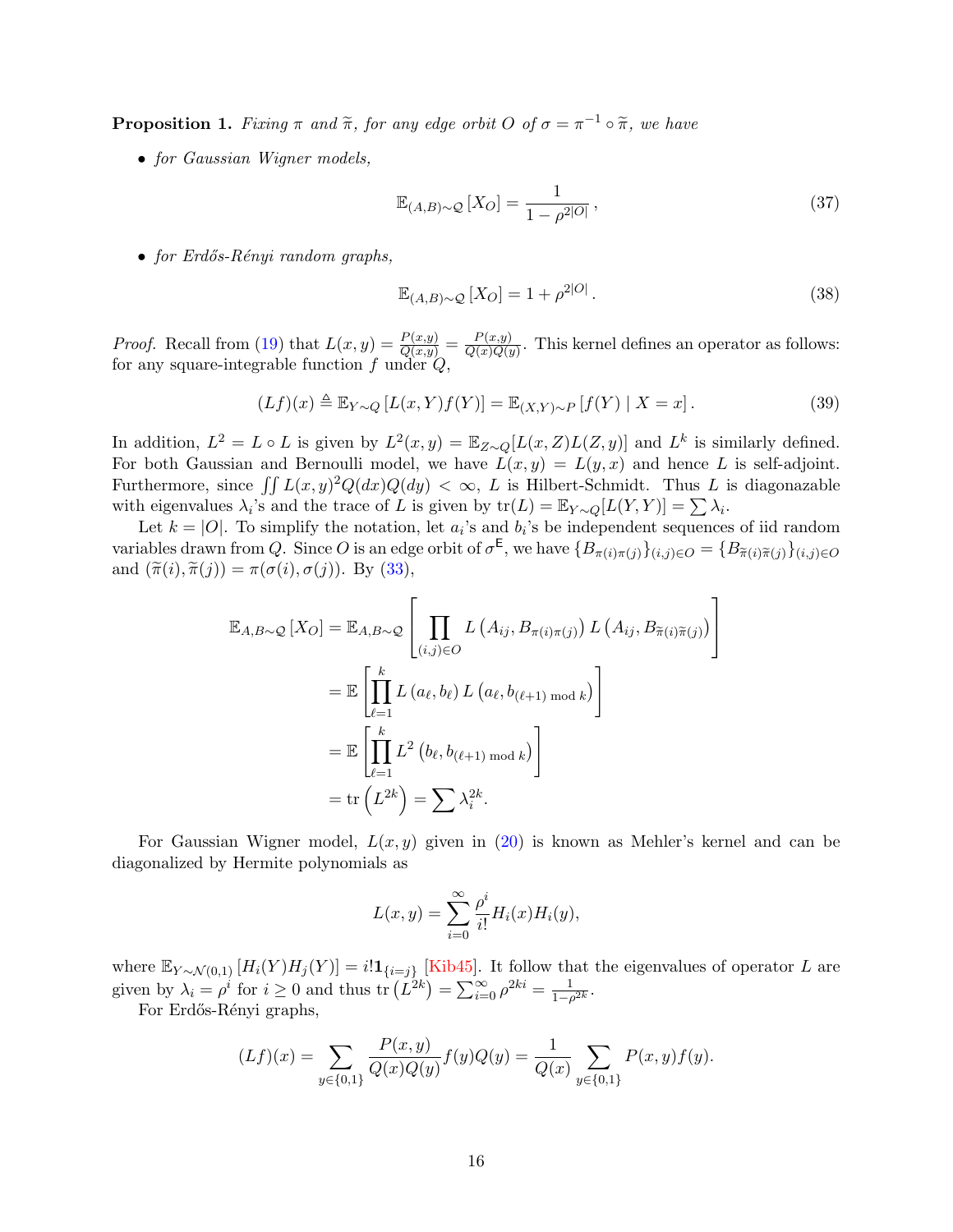Thus the eigenvalues of L are given by the eigenvalues of the following  $2 \times 2$  row-stochastic matrix M with rows and columns indexed by  $\{0,1\}$  and  $M(x,y) = \frac{P(x,y)}{Q(x)}$ . Explicitly, by [\(21\)](#page-11-4) we have

$$
M = \begin{pmatrix} \frac{1 - ps(2 - s)}{1 - ps} & \frac{ps(1 - s)}{1 - ps} \\ 1 - s & s \end{pmatrix}
$$

.

The eigenvalues of M are 1 and  $\rho = \frac{s(1-p)}{1-sp}$  $\frac{1-p}{1-ps}$ , so tr  $(L^{2k}) = 1 + \rho^{2k}$ .

In view of Propositions [1,](#page-15-0)  $\mathbb{E}_{(A,B)\sim\mathcal{Q}}[X_O]$  decreases when the orbit length  $|O|$  increases. Let  $n_k$ denote the total number of k-node orbits in the cycle decomposition of node permutation  $\sigma$ , and let  $N_k$  denote the total number of k-edge orbits in the cycle decomposition of edge permutation  $\sigma^{\mathsf{E}}$ , for  $k \in \mathbb{N}$ . For the Gaussian Wigner model, by [\(35\)](#page-14-2) and [\(37\)](#page-15-1), we get

$$
\mathbb{E}_{\mathcal{Q}}\left[\left(\frac{\mathcal{P}\left(A,B\right)}{\mathcal{Q}\left(A,B\right)}\right)^{2}\right] = \mathbb{E}_{\pi\perp\widetilde{\pi}}\left[\prod_{O\in\mathcal{O}}\left(\frac{1}{1-\rho^{2|O|}}\right)\right] = \mathbb{E}_{\pi\perp\widetilde{\pi}}\left[\prod_{k=1}^{n_{2}}\left(\frac{1}{1-\rho^{2k}}\right)^{N_{k}}\right].\tag{40}
$$

For the Erdős-Rényi graphs, by  $(35)$  and  $(38)$ , we get

$$
\mathbb{E}_{\mathcal{Q}}\left[\left(\frac{\mathcal{P}\left(A,B\right)}{\mathcal{Q}\left(A,B\right)}\right)^{2}\right] = \mathbb{E}_{\pi\perp\widetilde{\pi}}\left[\prod_{O\in\mathcal{O}}\left(1+\rho^{2|O|}\right)\right] = \mathbb{E}_{\pi\perp\widetilde{\pi}}\left[\prod_{k=1}^{\binom{n}{2}}\left(1+\rho^{2k}\right)^{N_{k}}\right].\tag{41}
$$

Let us assume

<span id="page-16-2"></span><span id="page-16-1"></span>
$$
n^2 \rho^6 = o(1), \tag{42}
$$

which is ensured by  $(4)$  for Gaussian model in Theorem [1](#page-4-1) or  $(6)$  for dense Erdős-Rényi model with  $p = n^{-o(1)}$  in Theorem [2.](#page-4-2)

For the Gaussian model, consider the orbits of length  $k \geq 3$ . Since  $\sum_{k=3}^{\binom{n}{2}} N_k \leq \binom{n}{2}$  $n \choose 2$ , we have

$$
\prod_{k=3}^{\binom{n}{2}} \left(\frac{1}{1-\rho^{2k}}\right)^{N_k} \le \left(\frac{1}{1-\rho^6}\right)^{\binom{n}{2}} = \left(1 + \frac{\rho^6}{1-\rho^6}\right)^{\binom{n}{2}} \le \exp\left(\frac{n^2\rho^6}{2\left(1-\rho^6\right)}\right) = 1 + o(1),\tag{43}
$$

where the last equality holds due to [\(42\)](#page-16-0). Moreover, for 1-orbits and 2-orbits.

$$
\left(\frac{1}{1-\rho^2}\right)^{N_1} \left(\frac{1}{1-\rho^4}\right)^{N_2} \le \left(1+\frac{\rho^2}{1-\rho^2}\right)^{N_1} \left(1+\left(\frac{\rho^2}{1-\rho^2}\right)^2\right)^{N_2}
$$

$$
\le \exp\left(\frac{\rho^2}{1-\rho^2}N_1+\left(\frac{\rho^2}{1-\rho^2}\right)^2N_2\right).
$$

Therefore,

$$
\mathbb{E}_{\mathcal{Q}}\left[\left(\frac{\mathcal{P}(A,B)}{\mathcal{Q}(A,B)}\right)^2\right] \le (1+o(1))\,\mathbb{E}_{\pi\perp\widetilde{\pi}}\left[\exp\left(\frac{\rho^2}{1-\rho^2}N_1+\left(\frac{\rho^2}{1-\rho^2}\right)^2N_2\right)\right].\tag{44}
$$

<span id="page-16-0"></span> $\Box$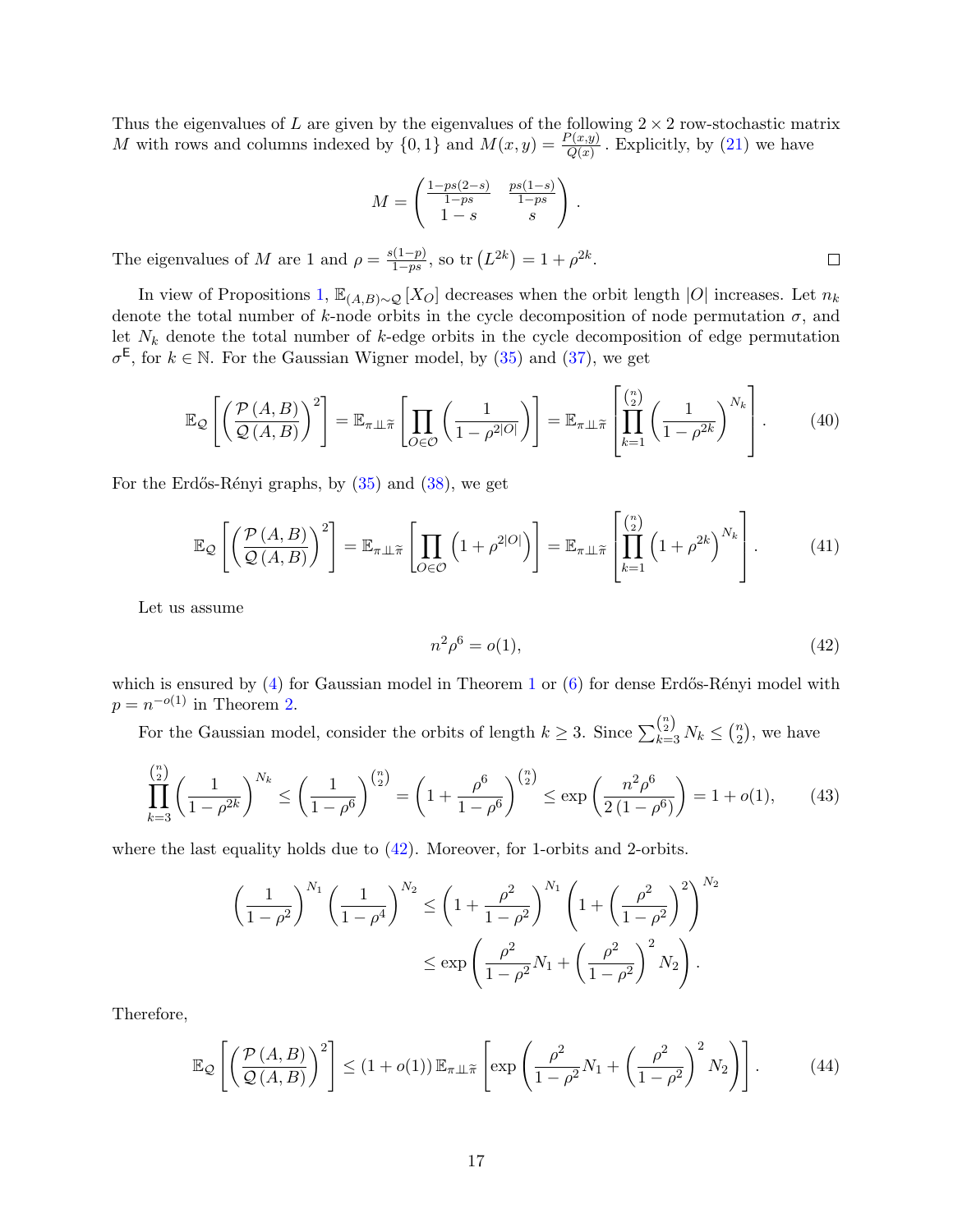For Erdős-Rényi graphs, analogously, for the orbits of length  $k \geq 3$ ,

<span id="page-17-8"></span>
$$
\prod_{k=3}^{\binom{n}{2}} \left(1+\rho^{2k}\right)^{N_k} \le \left(1+\rho^6\right)^{\binom{n}{2}} \le \exp\left(\frac{n^2\rho^6}{2}\right) = 1+o(1),\tag{45}
$$

where the last equality holds due to [\(42\)](#page-16-0). For 1-orbits and 2-orbits,  $(1+\rho^2)^{N_1}(1+\rho^4)^{N_2} \leq$  $\exp\left(\rho^2 N_1 + \rho^4 N_2\right)$ . Therefore,

<span id="page-17-3"></span>
$$
\mathbb{E}_{\mathcal{Q}}\left[\left(\frac{\mathcal{P}\left(A,B\right)}{\mathcal{Q}\left(A,B\right)}\right)^{2}\right] \leq \left(1+o(1)\right)\mathbb{E}_{\pi\perp\tilde{\pi}}\left[\exp\left(\rho^{2}N_{1}+\rho^{4}N_{2}\right)\right].\tag{46}
$$

Next, we bound the contribution of  $N_1$  and  $N_2$  to the second moment for both models using the following proposition. The proof, based on Poisson approximation, is deferred till Section [A.2.](#page-41-0)

<span id="page-17-1"></span>**Proposition 2.** Assume  $\mu, \nu, \tau \geq 0$  such that  $\tau^2 = o\left(\frac{1}{n}\right)$  $(\frac{1}{n})$ , and  $\mu b + \nu + 2 - \log b \leq 0$  for some  $1 \leq b \leq n$  such that  $b = \omega(1)$ .

• If  $a = \omega(1)$  and  $\nu \leq \log(a) - 3$ ,

$$
\mathbb{E}_{\pi \perp \tilde{\pi}} \left[ \exp \left( \mu n_1^2 + \nu n_1 + \tau n_2 + \tau^2 N_2 \right) \mathbf{1}_{\{a \le n_1 \le b\}} \right] = o(1). \tag{47}
$$

• If  $a = 0$  and  $\nu = o(1)$ .

$$
\mathbb{E}_{\pi \perp \tilde{\pi}} \left[ \exp \left( \mu n_1^2 + \nu n_1 + \tau n_2 + \tau^2 N_2 \right) \mathbf{1}_{\{a \le n_1 \le b\}} \right] \le 1 + o(1). \tag{48}
$$

In particular, if  $0 \leq \tau \leq \frac{2(\log n - 2)}{n}$  $\frac{\pi^{(n-2)}}{n}$ , then

<span id="page-17-7"></span><span id="page-17-6"></span>
$$
\mathbb{E}_{\pi \perp \widetilde{\pi}} \left[ \exp \left( \tau N_1 + \tau^2 N_2 \right) \right] = 1 + o(1). \tag{49}
$$

Finally, we arrive at a condition for bounded second moment, which turns out to be sharp.

<span id="page-17-5"></span>**Theorem 3** (Impossibility condition by unconditional second moment method). Fix any constant  $\epsilon > 0$ . If

<span id="page-17-4"></span><span id="page-17-2"></span>
$$
\rho^2 \le \frac{(2 - \epsilon) \log n}{n},\tag{50}
$$

then for both Gaussian Wigner and Erdős-Rényi graphs,  $\mathbb{E}_{\mathcal{Q}}[(\frac{\mathcal{P}(A,B)}{\mathcal{Q}(A,B)})^2] = 1 + o(1)$ , which further implies that  $TV(\mathcal{P}, \mathcal{Q}) = o(1)$ , the impossibility of weak detection.

*Proof.* Note that  $(50)$  implies  $(42)$ . Thus, by combining  $(44)$  or  $(46)$  with  $(49)$  in Proposition [2,](#page-17-1) we get  $\mathbb{E}_{\mathcal{Q}}[(\frac{\mathcal{P}(A,B)}{\mathcal{Q}(A,B)})^2] = 1 + o(1)$ , which yields  $TV(\mathcal{P}, \mathcal{Q}) = o(1)$  in view of [\(12\)](#page-6-4).  $\Box$ 

### <span id="page-17-0"></span>3.3 Obstruction from short orbits

The impossibility condition in Theorem [3](#page-17-5) is not optimal. In the Gaussian case, [\(50\)](#page-17-2) differs by a factor of 2 from the positive result of  $\rho^2 \geq \frac{(4+\epsilon)\log n}{n}$  $\frac{\log n}{n}$  in Theorem [1.](#page-4-1) For Erdős-Rényi graphs the suboptimality is more severe: Theorem [2](#page-4-2) shows that if  $nps^2 \left( \log \frac{1}{p} - 1 + p \right) \ge (2 + \epsilon) \log n$ , then strong detection is possible. In the regime of  $p = o(1)$ , since  $\rho = (1 + o(1))s$ , this translates to the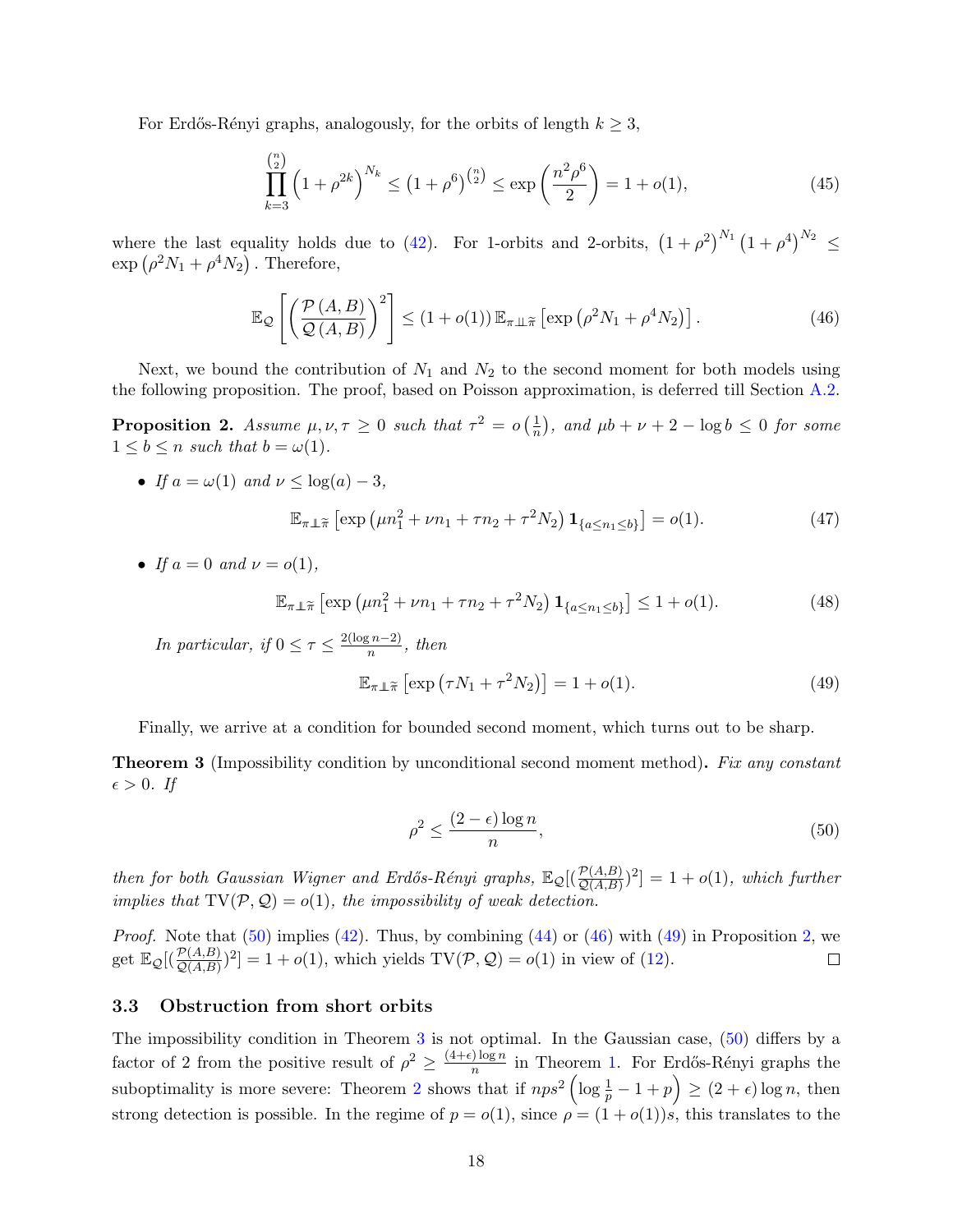condition  $\rho^2 \geq \frac{(2+\epsilon)\log n}{n\ln^{\frac{1}{n}}$  $\frac{a+b}{np \log \frac{1}{p}}$ , which differs from [\(50\)](#page-17-2) by an unbounded factor. This is the limitation of the second moment method, as the condition  $\rho^2 \leq \frac{(2-\epsilon)\log n}{n}$  $\frac{\log n}{n}$  is actually tight for the second moment to be bounded. When  $\rho^2 \geq \frac{(2+\epsilon)\log n}{n}$  $\frac{\log n}{n}$ , the second moment diverges because of certain rare events associated with short orbits in  $\sigma = \pi^{-1} \circ \tilde{\pi}$ . Below we describe the lower bound on the second<br>moment due to short orbits, which motivates the conditional second moment arguments in Sections moment due to short orbits, which motivates the conditional second moment arguments in Sections [4](#page-19-0) and [5](#page-24-0) that eventually overcome these obstructions.

Specifically, in view of  $(29)$  and  $(34)$ , for both Gaussian and Erdős-Rényi models, the squared likelihood ratio factorizes into products over the edge orbits of  $\sigma$ :

$$
\left(\frac{\mathcal{P}(A,B)}{\mathcal{Q}(A,B)}\right)^2 = \mathbb{E}_{\pi \perp \widetilde{\pi}} \left[\prod_{O \in \mathcal{O}} X_O\right],
$$

where  $X_O$  is defined in [\(33\)](#page-14-1). Since both  $\pi$  and  $\tilde{\pi}$  are uniform random permutations, so is  $\sigma = \pi^{-1} \circ \tilde{\pi}$ . For each divisor k of n, consider the rare event that  $\sigma$  decomposes into  $(n/k)$  disjoint k-node orbits (i.e.  $n_k = n/k$  and all the other  $n_j$ 's are zero), which occurs with probability  $\frac{1}{(n/k)!k^{n/k}} \geq n^{-n/k}$ . These short node orbits create an abundance of short edge orbits, as each pair of distinct k-node orbits can form  $k$  different  $k$ -edge orbits.<sup>[2](#page-18-0)</sup> Thus, the following lower bound on the second moment ensues

$$
\mathbb{E}_{(A,B)\sim\mathcal{Q}}\left[\left(\frac{\mathcal{P}(A,B)}{\mathcal{Q}(A,B)}\right)^2\right] = \mathbb{E}_{\pi\perp\widetilde{\pi}}\left[\prod_{O\in\mathcal{O}}\mathbb{E}_{\mathcal{Q}}\left[X_O\right]\right]
$$

$$
\stackrel{(a)}{\geq} \mathbb{E}\left[\left(1+\rho^{2k}\right)^{\binom{n_k}{2}k}\right] \geq n^{-n/k}\left(1+\rho^{2k}\right)^{\binom{n/k}{2}k}
$$

$$
= \exp\left(-\frac{n}{k}\log n + \binom{n/k}{2}k\log\left(1+\rho^{2k}\right)\right),\tag{51}
$$

where (a) holds because  $\mathbb{E}_{\mathcal{Q}}[X_{O}] \geq 1 + \rho^{2k}$  for each k-edge orbit O in both Gaussian ([\(37\)](#page-15-1)) and Erdős-Rényi models  $((38))$  $((38))$  $((38))$ .

Consequently, for any  $k = o(n)$ ,

<span id="page-18-1"></span>
$$
\rho^{2k} \ge \frac{(2+\epsilon)\log n}{n} \quad \Longrightarrow \quad \mathbb{E}_{\mathcal{Q}}\left[\left(\frac{\mathcal{P}(A,B)}{\mathcal{Q}(A,B)}\right)^2\right] \to \infty.
$$

In particular, the strongest obstruction comes from  $k = 1$  (fixed points):

$$
\rho^2 \ge \frac{(2+\epsilon)\log n}{n} \quad \Longrightarrow \quad \mathbb{E}_{\mathcal{Q}}\left[\left(\frac{\mathcal{P}(A,B)}{\mathcal{Q}(A,B)}\right)^2\right] \to \infty.
$$

In this case, the culprit is the rare event of  $\pi$  "colliding" with  $\tilde{\pi}$  ( $\sigma = id$ ), which holds with probability  $1/n!$  but has an excessive contribution of  $(1+\rho^2)^{n \choose 2}$  to the second moment.

In conclusion, the second moment is susceptible to the influence of short edge orbits, for which  $\prod_{|O|=k} X_O$  for small k has a large expectation. Fortunately, it turns out that the atypically large magnitude of  $\prod_{|O|=k} X_O$  can be attributed to certain rare events associated with the intersection graph  $A \wedge B^{\pi}$  under the planted model  $\mathcal{P}$ . This motivates us to condition on some appropriate

<span id="page-18-0"></span><sup>&</sup>lt;sup>2</sup>For example, (12) and (34) can form two edge orbits  $O_{13}$  and  $O_{14}$  of length 2; these edge orbits will be referred to as Type-M; see Section [5.1](#page-28-0) for a full classification of edge orbits.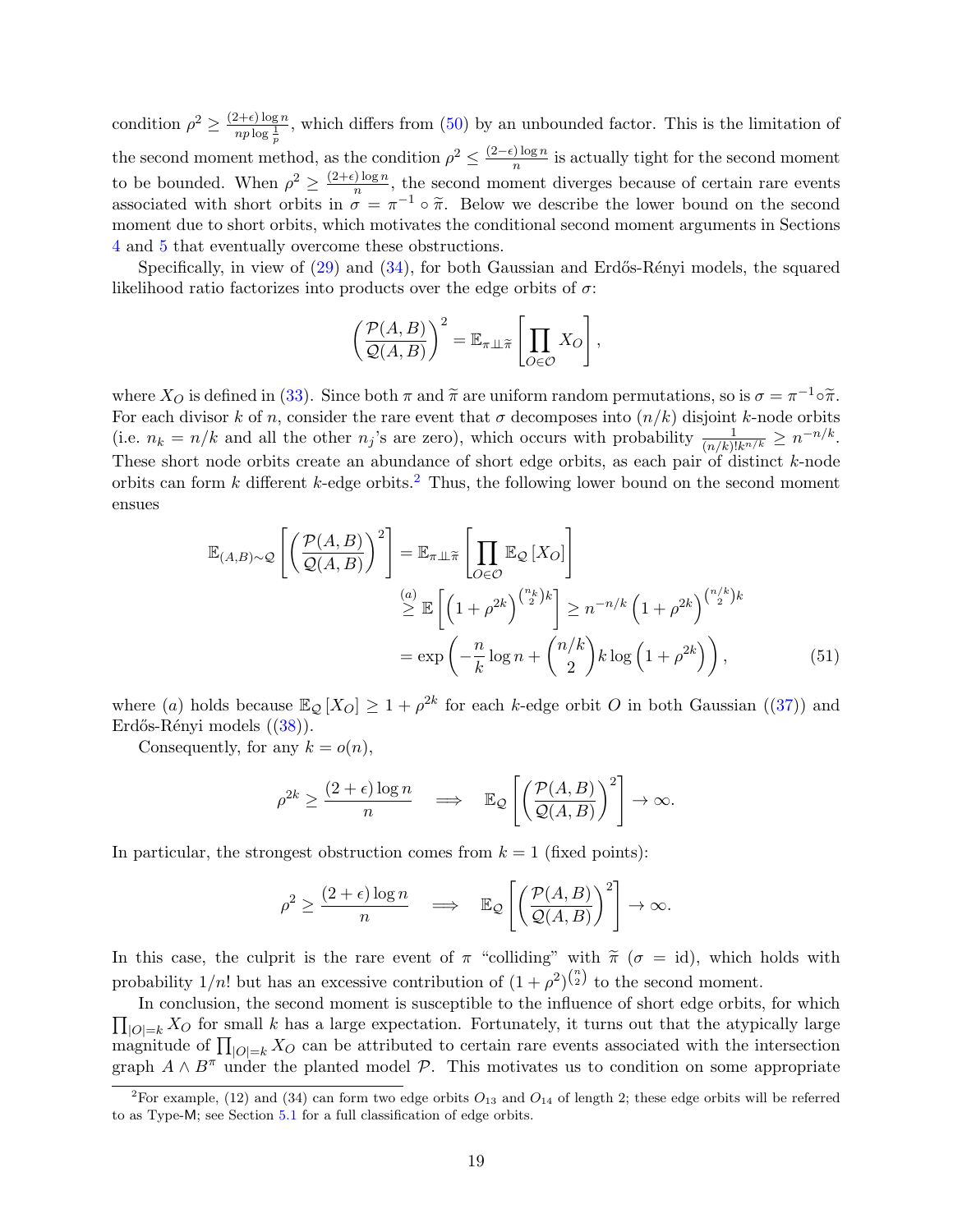high-probability event under  $P$ , so that the excessively large magnitude of  $\prod_{|O|=k} X_O$  is truncated. As we will see in Section [4,](#page-19-0) in the dense regime (including Gaussian Wigner model and dense Erdős-Rényi graphs), it suffices to consider  $k = 1$  and regulate  $\prod_{|O|=1} X_O$  by conditioning on the edge density for all sufficiently large induced subgraphs of  $A \wedge B^{\pi}$  under P. In contrast, in the sparse regime, we need to consider all edge orbits up to length  $k = \Theta(\log n)$  for which more sophisticated techniques are called for, as we will see in Section [5.](#page-24-0)

## <span id="page-19-0"></span>4 Conditional Second Moment Method: Dense regime

In this section, we improve Theorem [3](#page-17-5) by applying the conditional second moment method. The proof of the sharp threshold for the Gaussian model is given in full details in Section [4.1.](#page-20-0) The proof for dense Erdős-Rényi graphs uses similar ideas but is technically more involved and hence deferred to Section [A.3.](#page-42-0) We start by describing the general program of conditional second moment method. Note that sometimes certain rare events under  $P$  can cause the second moment to explode, while  $TV(\mathcal{P}, \mathcal{Q})$  remains bounded away from one. To circumvent such catastrophic events, we can compute the second moment conditioned on events that are typical under  $P$ . More precisely, given an event  $\mathcal E$  such that  $\mathcal P(\mathcal E)=1+o(1)$ , define the planted model conditional on  $\mathcal E$ :

$$
\mathcal{P}'\left(A, B, \pi\right) \triangleq \frac{\mathcal{P}\left(A, B, \pi\right) \mathbf{1}_{\left\{\left(A, B, \pi\right) \in \mathcal{E}\right\}}}{\mathcal{P}\left(\mathcal{E}\right)} = \left(1 + o\left(1\right)\right) \mathcal{P}\left(A, B, \pi\right) \mathbf{1}_{\left\{\left(A, B, \pi\right) \in \mathcal{E}\right\}},
$$

the last equality holds because  $P(\mathcal{E}) = 1 + o(1)$ . Then the likelihood ratio between the conditioned planted model  $\mathcal{P}'$  and the null model  $\mathcal Q$  is given by

<span id="page-19-1"></span>
$$
\frac{\mathcal{P}'(A,B)}{\mathcal{Q}(A,B)} = \frac{\int \mathcal{P}'(A,B,\pi) d\pi}{\mathcal{Q}(A,B)} = (1+o(1)) \int \frac{\mathcal{P}(\pi) \mathcal{P}(A,B \mid \pi) \mathbf{1}_{\{(A,B,\pi) \in \mathcal{E}\}}}{\mathcal{Q}(A,B)} d\pi
$$

$$
= (1+o(1)) \mathbb{E}_{\pi} \left[ \frac{\mathcal{P}(A,B \mid \pi)}{\mathcal{Q}(A,B)} \mathbf{1}_{\{(A,B,\pi) \in \mathcal{E}\}} \right].
$$

By the same reasoning that led to [\(35\)](#page-14-2), the conditional second moment is given by

$$
\mathbb{E}_{\mathcal{Q}}\left[\left(\frac{\mathcal{P}'(A,B)}{\mathcal{Q}(A,B)}\right)^{2}\right] = (1+o(1))\mathbb{E}_{\pi\perp\tilde{\pi}}\left[\mathbb{E}_{Q}\left[\frac{\mathcal{P}(A,B\mid\pi)}{\mathcal{Q}(A,B)}\frac{\mathcal{P}(A,B\mid\tilde{\pi})}{\mathcal{Q}(A,B)}\mathbf{1}_{\{(A,B,\pi)\in\mathcal{E}\}}\mathbf{1}_{\{(A,B,\tilde{\pi})\in\mathcal{E}\}}\right]\right]
$$

$$
= (1+o(1))\mathbb{E}_{\pi\perp\tilde{\pi}}\left[\mathbb{E}_{Q}\left[\prod_{O\in\mathcal{O}}X_{O}\mathbf{1}_{\{(A,B,\pi)\in\mathcal{E}\}}\mathbf{1}_{\{(A,B,\tilde{\pi})\in\mathcal{E}\}}\right]\right],\tag{52}
$$

where the last equality follows from the decomposition [\(34\)](#page-14-4) over edge orbits  $O \in \mathcal{O}$  of  $\sigma = \pi^{-1} \circ \tilde{\pi}$ .<br>Compared to the unconditional second moment in (20), the ortra indicators in (52) will be useful. Compared to the unconditional second moment in  $(29)$ , the extra indicators in  $(52)$  will be useful for ruling out those rare events causing the second moment to blow up.

We caution the reader that, crucially, the conditioning event  $\mathcal E$  must be measurable with respect to the observed and the latent variables  $(A, B, \pi)$ . Thus we *cannot* rule out the rare event that  $\pi$ is close to its independent copy  $\tilde{\pi}$  so that  $\sigma = \pi^{-1} \circ \tilde{\pi}$  induces a proliferation of short edge orbits. Instead, as we will see, by truncating certain rare events associated with the intersection graph  $A \wedge B^{\pi}$ , the excessively large magnitude of  $\prod_{|O|=k} X_O$  can be regulated for small k.

By the data processing inequality of total variation, we have

$$
TV\left(\mathcal{P}(A,B),\mathcal{P}'(A,B)\right) \leq TV\left(\mathcal{P}(A,B,\pi),\mathcal{P}'(A,B,\pi)\right) = \mathcal{P}\left((A,B,\pi) \notin \mathcal{E}\right) = o(1).
$$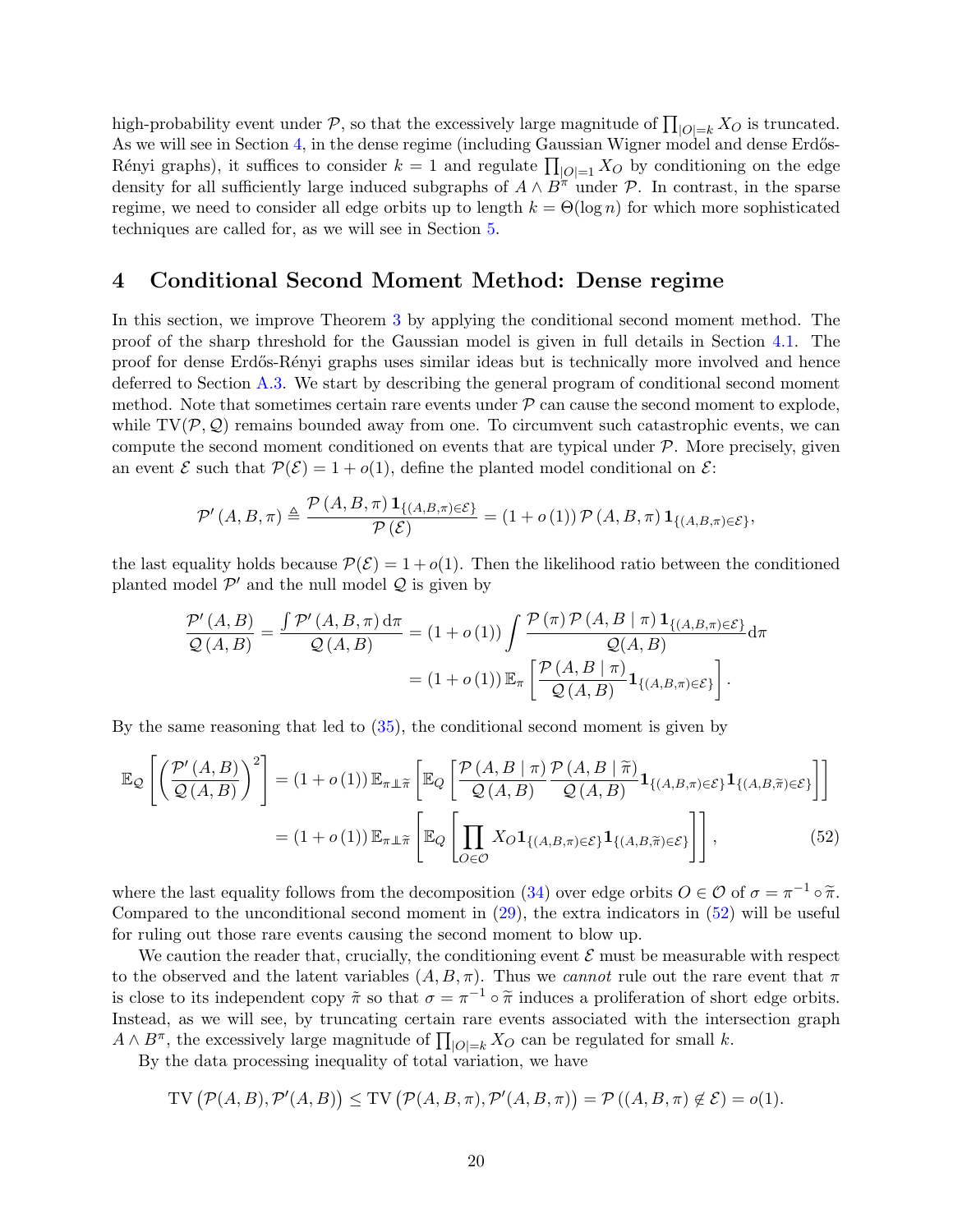Combining this with the second moment bound  $(11)$ – $(12)$  and applying the triangle inequality, we arrive at the following conditions for non-detection:

$$
\mathbb{E}_{\mathcal{Q}}\left[\left(\frac{\mathcal{P}'(A,B)}{\mathcal{Q}(A,B)}\right)^2\right] = O(1) \quad \Longrightarrow \quad \text{TV}(\mathcal{P}(A,B),\mathcal{Q}(A,B)) \le 1 - \Omega(1) \tag{53}
$$

$$
\mathbb{E}_{\mathcal{Q}}\left[\left(\frac{\mathcal{P}'(A,B)}{\mathcal{Q}(A,B)}\right)^2\right] = 1 + o(1) \quad \Longrightarrow \quad \text{TV}(\mathcal{P}(A,B), \mathcal{Q}(A,B)) = o(1). \tag{54}
$$

#### <span id="page-20-0"></span>4.1 Sharp threshold for the Gaussian model

In this section, we improve over the impossibility condition  $\rho^2 \leq \frac{(2-\epsilon)\log n}{n}$  $\frac{n}{\log n}$  established in Theorem [3,](#page-17-5) showing that if  $\rho^2 \leq \frac{(4-\epsilon)\log n}{n}$  $\frac{\log n}{n}$ , then weak detection is impossible. This completes the impossibility proof of Theorem [2](#page-4-2) for the Gaussian model.

Before the rigorous analysis, we first explain the main intuition. Let  $F$  denotes the set of fixed points of  $\sigma = \pi^{-1} \circ \tilde{\pi}$ , so that  $|F| = n_1$ . Let

<span id="page-20-4"></span><span id="page-20-3"></span><span id="page-20-1"></span>
$$
\mathcal{O}_1 = \binom{F}{2},
$$

which is a subset of fixed points of the edge permutation (cf.  $(28)$ ). As argued in Section [3.3,](#page-17-0) the unconditional second moment blows up when  $\rho^2 \geq \frac{(2+\epsilon)\log n}{n}$  $\frac{\log n}{n}$  due to the obstruction of fixed points of  $\sigma$ , or more precisely, an atypically large magnitude of  $\prod_{O \in \mathcal{O}_1} X_O$ . By [\(20\)](#page-11-3) and [\(30\)](#page-14-5),

$$
\prod_{O \in \mathcal{O}_1} X_O = \prod_{i < j \in F} X_{ij}
$$
\n
$$
= \left(1 - \rho^2\right)^{-\binom{n_1}{2}} \exp\left\{\frac{1}{1 - \rho^2} \left( -\rho^2 \sum_{i < j \in F} \left( A_{ij}^2 + B_{\pi(i)\pi(j)}^2 \right) + 2\rho \sum_{i < j \in F} A_{ij} B_{\pi(i)\pi(j)} \right) \right\}.
$$
\n
$$
(55)
$$

Recall that for any  $S \subset [n]$ ,  $e_{A \wedge B^{\pi}}(S) = \sum_{i < j \in S} A_{ij} B_{\pi(i)\pi(j)}$  as defined in [\(13\)](#page-9-2). To truncate  $\prod_{i< j\in F} X_{ij}$ , one natural idea is to condition on the typical value of  $e_{A\wedge B^{\pi}}(F)$  under the planted model P when  $|F| = n_1$  is large. More specifically, for each  $S \subset [n]$ , define

$$
\mathcal{E}_S \triangleq \left\{ (A, B, \pi) : \sum_{i < j \in S} A_{ij}^2, \sum_{i < j \in S} B_{\pi(i)\pi(j)}^2 \ge \binom{|S|}{2} - Cn^{3/2}, e_{A \wedge B^{\pi}}(S) \le \rho \binom{|S|}{2} + Cn^{3/2} \right\}
$$

where  $C$  is an absolute constant. We will condition on the event

<span id="page-20-2"></span>
$$
\mathcal{E} \triangleq \bigcap_{S \subset [n]: |S| \ge n/2} \mathcal{E}_S. \tag{56}
$$

This event  $\mathcal E$  can be shown to hold with high probability under the planted model  $\mathcal P$ . Note that here in order to truncate  $\prod_{i < j \in F} X_{ij}$ ,  $\mathcal E$  is defined as the intersection of  $\mathcal E_S$  over all subsets S with  $|S| \ge n/2$ , so that it implies  $\mathcal{E}_F$  when  $|F| \ge n/2$ . The reason that we cannot condition on  $\mathcal{E}_F$ directly is because the set of fixed points F depends on  $\sigma = \pi^{-1} \circ \tilde{\pi}$  rather than  $\pi$  alone, and thus is not measurable with respect to  $(A, B, \pi)$ .

Let

$$
\zeta = \rho \binom{n_1}{2} + C n^{3/2} \tag{57}
$$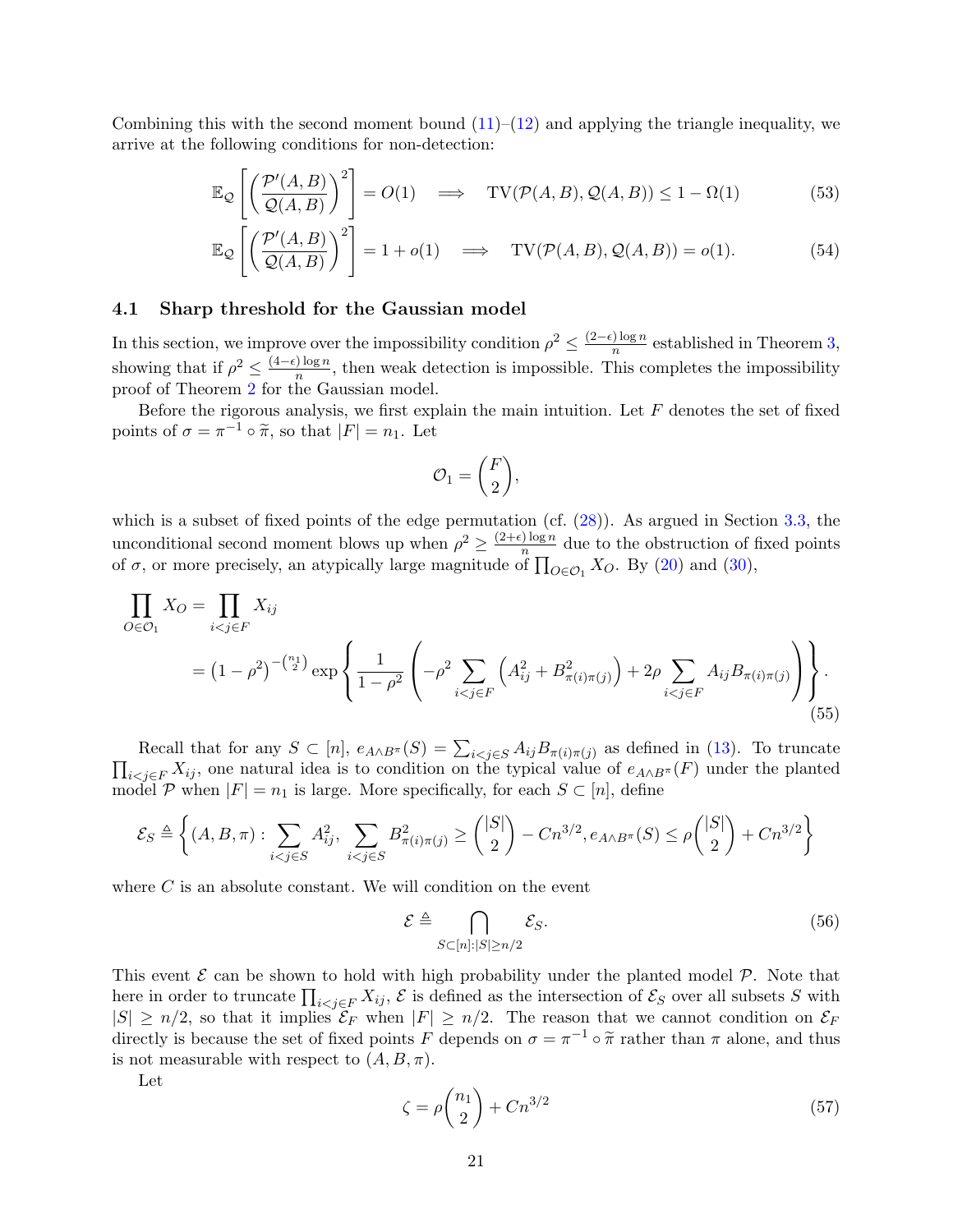When  $n_1 \geq n/2$ , we have  $\zeta = \rho {n_1 \choose 2}(1 + o(1))$ . Furthermore, on the event  $\mathcal{E}$ , it follows from [\(55\)](#page-20-1) and  $\rho = o(1)$  that

$$
\mathbb{E}_{\mathcal{Q}}\left[\prod_{i < j \in F} X_{ij} \mathbf{1}_{\mathcal{E}}\right] \leq \exp\left\{-(1+o(1))\rho^2 \binom{n_1}{2}\right\} \mathbb{E}_{\mathcal{Q}}\left[\exp\left\{\frac{2\rho}{1-\rho^2}e_{A \wedge B^{\pi}}(F)\right\} \mathbf{1}_{\{e_{A \wedge B^{\pi}}(F) \leq \zeta\}}\right]
$$
\n
$$
\leq \exp\left\{\frac{1+o(1)}{2}\rho^2 \binom{n_1}{2}\right\},
$$

where the last inequality is by evaluating the truncated MGF of  $e_{A\wedge B^{\pi}}(F)$  (see [\(59\)](#page-22-0) below). Note that without the truncation  $e_{A\wedge B^{\pi}}(F) \leq \zeta$ , we recover the unconditional bound  $\mathbb{E}_{\mathcal{Q}}\left[\prod_{i< j\in F}X_{ij}\right] =$  $\exp\left\{(1+o(1))\rho^2\binom{n_1}{2}\right\}$ . Thus, the conditional bound improves over the unconditional one by a multiplicative factor of 2 in the exponent.

Finally, to ensure the second moment after conditioning is  $1 + o(1)$ , analogous to [\(51\)](#page-18-1), in the extreme case of  $n_1 = n$ , we need to ensure

$$
\frac{1}{n!} \exp\left\{\frac{1+o(1)}{2}\rho^2 \binom{n}{2}\right\} = \exp\left\{-\left(1+o(1)\right)n\log n + \frac{1+o(1)}{4}\rho^2 n^2\right\} = o(1),
$$

which corresponds precisely to the desired condition  $\rho^2 \leq \frac{(4-\epsilon)\log n}{n}$  $\frac{n}{\log n}$ .

Next, we proceed to the rigorous proof. As the impossibility of weak detection when  $\rho^2 \leq \frac{\log n}{n}$  $\overline{n}$ has already been shown in Theorem [3,](#page-17-5) henceforth we only need to focus on

<span id="page-21-0"></span>
$$
\frac{\log n}{n} \le \rho^2 \le \frac{(4-\epsilon)\log n}{n}.
$$

The following lemma proves that  $\mathcal E$  holds with high probability under the planted model  $\mathcal P$ .

<span id="page-21-1"></span>**Lemma 1.** It holds that  $\mathcal{P}((A, B, \pi) \in \mathcal{E}) = 1 - e^{-\Omega(n)}$ .

*Proof.* Fix an integer  $n/2 \leq k \leq n$  and let  $m = \binom{k}{2}$ <sup>k</sup><sub>2</sub>). Let  $t = c \left(\sqrt{m \log(1/\delta)} + \log(1/\delta)\right)$ , for a universal constant c and a parameter  $\delta$  to be specified later.

Fix a subset  $S \subset [n]$  with  $|S| = k$ . Using the Hanson-Wright inequality given in Lemma [10,](#page-60-1) with probability at least  $1 - 3\delta$ ,

$$
\sum_{i < j \in S} A_{ij}^2 \ge m - t, \sum_{i < j \in S} B_{\pi(i)\pi(j)}^2 \ge m - t, \ e_{A \wedge B^{\pi}}(S) = \sum_{i < j \in S} A_{ij} B_{\pi(i)\pi(j)} \le \rho m + t. \tag{58}
$$

Now, there are  $\binom{n}{k}$  $\binom{n}{k}$  different choices of  $S \subset [n]$  with  $|S| = k$ . Thus by choosing  $1/\delta = 2^k \binom{n}{k}$  $\binom{n}{k}$  and applying the union bound, we get that with probability at least  $1 - 3 \sum_{k=n/2}^{n} 2^{-k} = 1 - e^{-\Omega(n)}$ , [\(58\)](#page-21-0) holds uniformly for all  $S \subset [n]$  with  $|S| = k$  and all  $n/2 \le k \le n$ . By definition and the fact that  $k \geq n/2, 1/\delta \leq 2^k \left(\frac{en}{k}\right)$  $\left(\frac{kn}{k}\right)^k \leq (4e)^k$ , and thus  $t \leq c\left(\sqrt{mk\log(4e)} + k\log(4e)\right) = O\left(n^{3/2}\right)$ .

Now, let us compute the conditional second moment. By Lemma [1,](#page-21-1) it follows from [\(52\)](#page-19-1) that

$$
\mathbb{E}_{\mathcal{Q}}\left[\left(\frac{\mathcal{P}'(A,B)}{\mathcal{Q}(A,B)}\right)^2\right] = (1+o(1))\,\mathbb{E}_{\pi\perp\widetilde{\pi}}\left[\mathbb{E}_{\mathcal{Q}}\left[\prod_{O\in\mathcal{O}}X_O\mathbf{1}_{\{(A,B,\pi)\in\mathcal{E}\}}\mathbf{1}_{\{(A,B,\widetilde{\pi})\in\mathcal{E}\}}\right]\right].
$$

To proceed further, we fix  $\pi, \tilde{\pi}$  and separately consider the following two cases.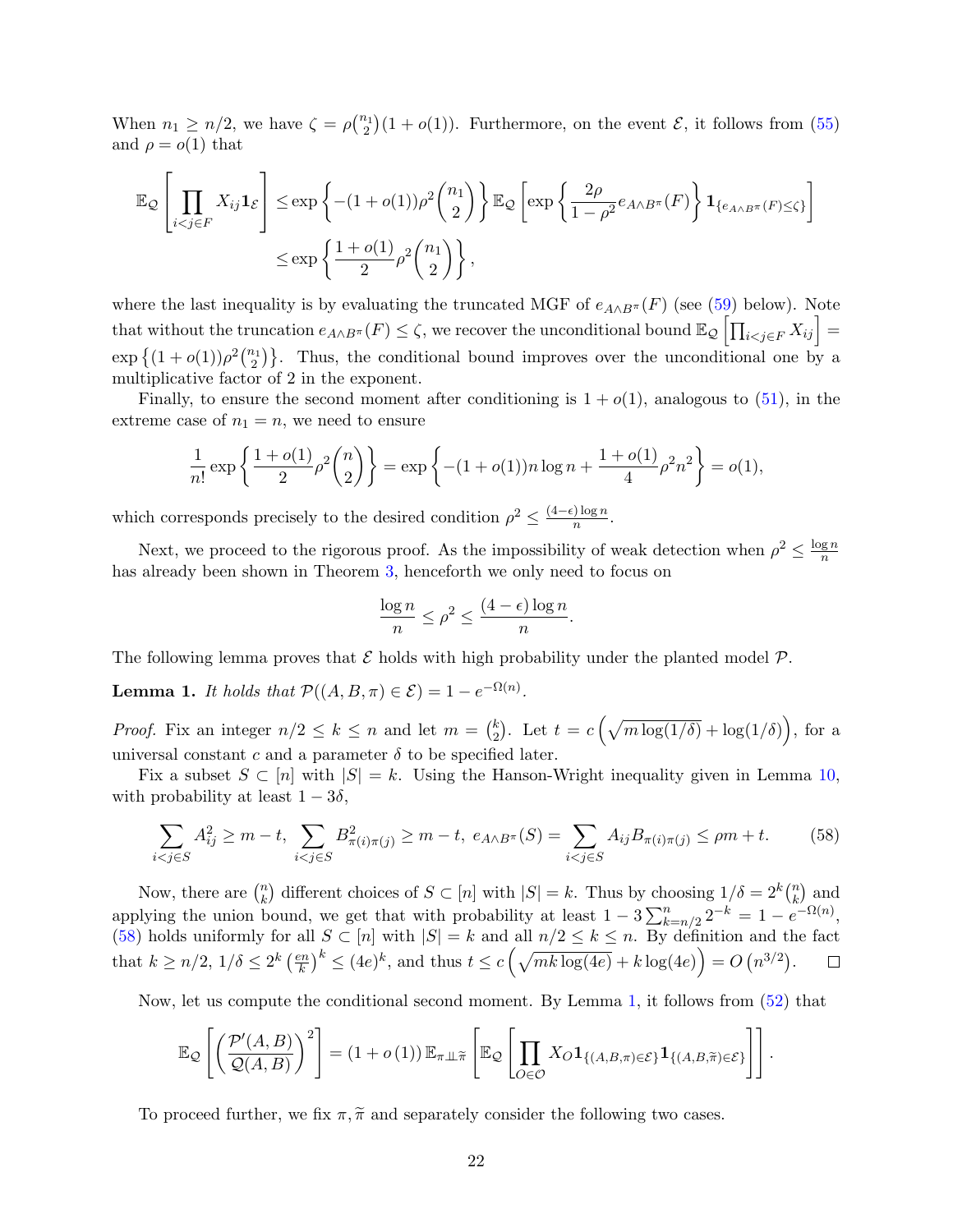**Case 1:**  $n_1 \leq n/2$ . In this case, we simply drop the indicators and use the unconditional second moment:

$$
\mathbb{E}_{\mathcal{Q}}\left[\prod_{O\in\mathcal{O}}X_O\mathbf{1}_{\{(A,B,\pi)\in\mathcal{E}\}}\mathbf{1}_{\{(A,B,\widetilde{\pi})\in\mathcal{E}\}}\right]\leq \mathbb{E}_{\mathcal{Q}}\left[\prod_{O\in\mathcal{O}}X_O\right]=\prod_{O\in\mathcal{O}}\frac{1}{1-\rho^{2|O|}},
$$

where the last equality follows from  $(37)$ .

**Case 2:**  $n_1 > n/2$ . In this case,

$$
\mathbb{E}_{\mathcal{Q}}\left[\prod_{O\in\mathcal{O}}X_O\mathbf{1}_{\{(A,B,\pi)\in\mathcal{E}\}}\mathbf{1}_{\{(A,B,\widetilde{\pi})\in\mathcal{E}\}}\right] \stackrel{(a)}{\leq} \mathbb{E}_{\mathcal{Q}}\left[\prod_{O\in\mathcal{O}}X_O\mathbf{1}_{\{(A,B,\pi)\in\mathcal{E}_F\}}\right]
$$

$$
\stackrel{(b)}{=} \mathbb{E}_{\mathcal{Q}}\left[\prod_{O\in\mathcal{O}_1}X_O\mathbf{1}_{\{(A,B,\pi)\in\mathcal{E}_F\}}\right]\prod_{O\notin\mathcal{O}_1}\mathbb{E}_{\mathcal{Q}}\left[X_O\right]
$$

$$
\stackrel{(c)}{=} \mathbb{E}_{\mathcal{Q}}\left[\prod_{i
$$

where (a) is due to the definition [\(56\)](#page-20-2),  $\mathcal{E} \subset \mathcal{E}_F$  when  $n_1 \geq n/2$ ; (b) holds because  $X_O$  is a function of  $(A_{ij}, B_{\pi(i)\pi(j)})_{(i,j)\in O}$  that are independent across different  $O\in O$ , and  $\mathbf{1}_{\{(A,B,\pi)\in \mathcal{E}_F\}}$  only depends on  $\{(A_{ij}, B_{\pi(i)\pi(j)})_{(i,j)\in O} : O \in O_1\}$ ; (c) follows from [\(37\)](#page-15-1).

On the event  $\mathcal{E}_F$ , we have

$$
\sum_{i < j \in F} A_{ij}^2 \ge (1 + o(1)) \binom{n_1}{2}, \sum_{i < j \in F} B_{\pi(i)\pi(j)}^2 \ge (1 + o(1)) \binom{n_1}{2}, \ e_{A \wedge B^{\pi}}(F) \le (1 + o(1)) \rho \binom{n_1}{2},
$$

where we used the fact that  $n^{3/2} = o(\rho n_1^2)$  in view of assumption  $\rho^2 \ge \frac{\log n}{n}$  $\frac{q}{n}$  and  $n_1 > n/2$ . It follows from [\(55\)](#page-20-1) that

$$
\mathbb{E}_{\mathcal{Q}}\left[\prod_{i < j \in F} X_{ij} \mathbf{1}_{\{(A,B,\pi) \in \mathcal{E}_F\}}\right]
$$
\n
$$
= \left(1 - \rho^2\right)^{-\binom{n_1}{2}} \mathbb{E}_{\mathcal{Q}}\left[\exp\left\{\frac{1}{1 - \rho^2} \left(-\rho^2 \sum_{i < j \in F} \left(A_{ij}^2 + B_{\pi(i)\pi(j)}^2\right) + 2\rho e_{A \wedge B^{\pi}}(F)\right)\right\} \mathbf{1}_{\{(A,B,\pi) \in \mathcal{E}_F\}}\right]
$$
\n
$$
\leq \left(1 - \rho^2\right)^{-\binom{n_1}{2}} \exp\left\{-\frac{(2 + o(1))\rho^2}{1 - \rho^2} \binom{n_1}{2}\right\} \mathbb{E}_{\mathcal{Q}}\left[\exp\left\{\frac{2\rho e_{A \wedge B^{\pi}}(F)}{1 - \rho^2}\right\} \mathbf{1}_{\{e_{A \wedge B^{\pi}}(F) \leq \zeta\}}\right],
$$

where  $e_{A \wedge B^{\pi}}(F) = \sum_{i < j \in F} A_{ij} B_{\pi(i)\pi(j)}$  and  $\zeta = \rho\binom{n_1}{2}(1+o(1)).$ Let  $\beta = \frac{2\rho}{1-\beta}$  $\frac{2\rho}{1-\rho^2}$ . Then for any  $\lambda \in [0,1],$ 

<span id="page-22-0"></span>
$$
\mathbb{E}_{\mathcal{Q}}\left[\exp\left\{\frac{2\rho e_{A\wedge B^{\pi}}(F)}{1-\rho^{2}}\right\}\mathbf{1}_{\{e_{A\wedge B^{\pi}}(F)\leq\zeta\}}\right] \leq \mathbb{E}_{\mathcal{Q}}\left[\exp\left\{\beta\left(\lambda e_{A\wedge B^{\pi}}(F) + (1-\lambda)\zeta\right)\right\}\right]
$$

$$
= \exp\left\{\beta(1-\lambda)\zeta - \frac{1}{2}\binom{n_{1}}{2}\log\left(1-\beta^{2}\lambda^{2}\right)\right\},\qquad(59)
$$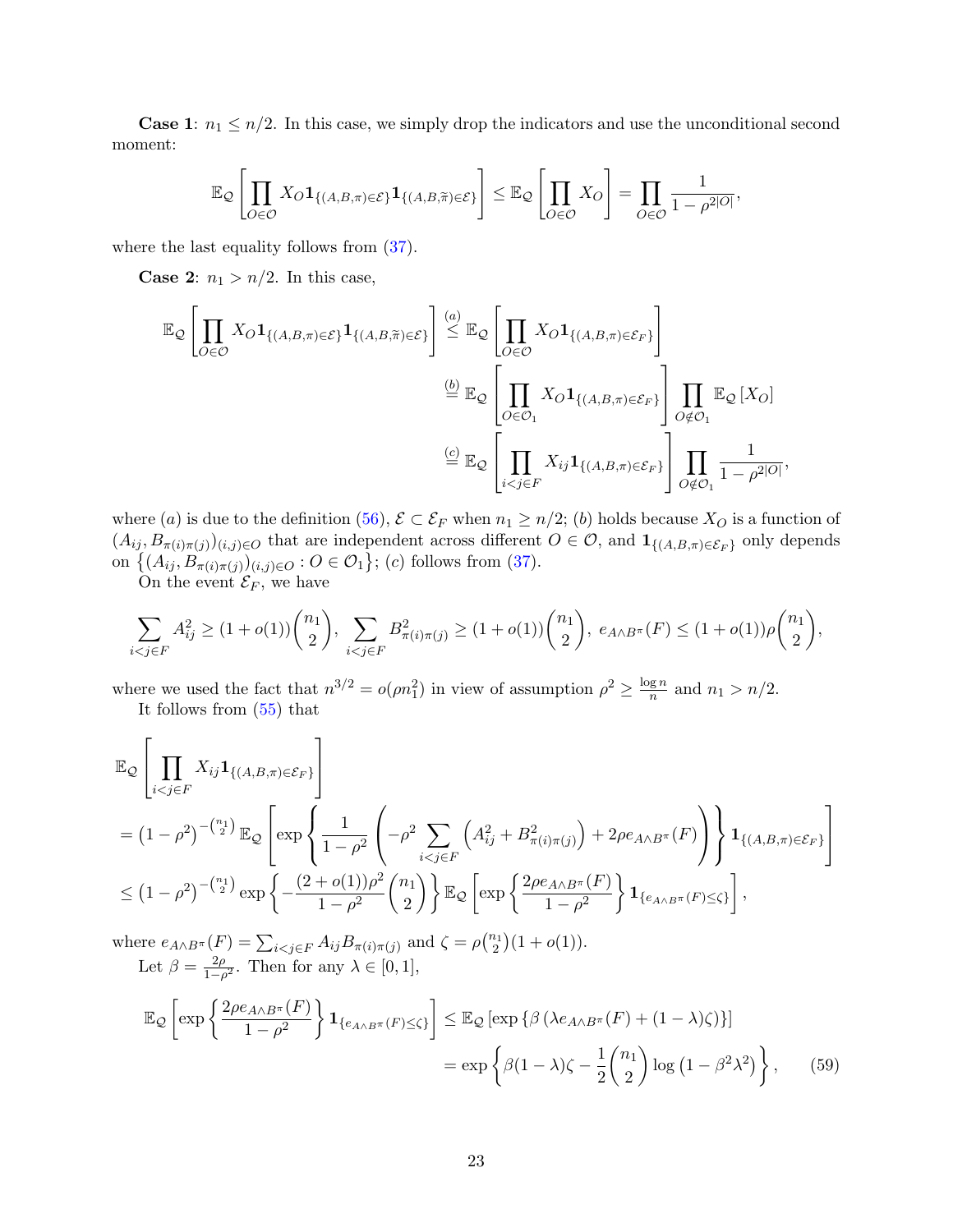where the equality uses the MGF expression in [\(24\)](#page-11-5). Choosing<sup>[3](#page-23-0)</sup>  $\lambda = (1 - \rho^2)/2$  in [\(59\)](#page-22-0), we obtain

$$
\exp\left\{\beta(1-\lambda)\zeta-\frac{1}{2}\binom{n_1}{2}\log\left(1-\beta^2\lambda^2\right)\right\}=\exp\left\{(\beta-\rho)\zeta-\frac{1}{2}\binom{n_1}{2}\log\left(1-\rho^2\right)\right\}.
$$

Combining the last three displayed equations yields that

$$
\mathbb{E}_{\mathcal{Q}}\left[\prod_{i < j \in F} X_{ij} \mathbf{1}_{\{(A,B,\pi) \in \mathcal{E}_F\}}\right] \le \exp\left\{-\frac{2\rho^2(1+o(1))}{1-\rho^2} \binom{n_1}{2} + (\beta-\rho)\zeta - \frac{3}{2} \binom{n_1}{2} \log\left(1-\rho^2\right) \right\}
$$
\n
$$
= \exp\left\{\frac{(1+o(1))\rho^2}{2} \binom{n_1}{2}\right\} \le \exp\left\{\frac{(1+o(1))\rho^2 n_1^2}{4}\right\},
$$

where the equality holds under the assumption that  $\rho = o(1)$  so that  $\log(1 - \rho^2) = -(1 + o(1))\rho^2$ .

Combining the two cases yields that

$$
\mathbb{E}_{\mathcal{Q}}\left[\left(\frac{\mathcal{P}'(A,B)}{\mathcal{Q}(A,B)}\right)^2\right] \leq (1+o(1))\mathbb{E}\left[\prod_{O\in\mathcal{O}}\frac{1}{1-\rho^{2|O|}}\mathbf{1}_{\{n_1\leq n/2\}}\right] + (1+o(1))\mathbb{E}\left[\prod_{O\notin\mathcal{O}_1}\frac{1}{1-\rho^{2|O|}}\exp\left\{\frac{(1+o(1))\rho^2n_1^2}{4}\right\}\mathbf{1}_{\{n_1>n/2\}}\right].
$$

Let 
$$
\tau = \frac{\rho^2}{1 - \rho^2}
$$
. Note that  
\n
$$
\prod_{O \notin \mathcal{O}_1} \frac{1}{1 - \rho^{2|O|}} = \left(\frac{1}{1 - \rho^2}\right)^{n_2} \prod_{k \ge 2} \left(\frac{1}{1 - \rho^{2k}}\right)^{N_k} = (1 + o(1)) \left(\frac{1}{1 - \rho^2}\right)^{n_2} \left(\frac{1}{1 - \rho^4}\right)^{N_2},
$$
\n
$$
\le (1 + o(1)) \exp\left(\tau n_2 + \tau^2 N_2\right),
$$

where the first equality follows from  $(28)$ , the second equality holds by  $(43)$  under the assumption  $\rho^2 \leq (4 - \epsilon) \log n/n$ , and the last inequality holds because  $\frac{1}{1-\rho^2} = 1 + \tau \leq \exp(\tau)$  and  $\frac{1}{1-\rho^4} \leq$  $1 + \tau^2 \leq \exp(\tau^2)$ . Similarly,

$$
\prod_{O \in \mathcal{O}_1} \frac{1}{1 - \rho^{2|O|}} = \left(\frac{1}{1 - \rho^2}\right)^{\binom{n_1}{2}} \le \exp\left(\tau n_1^2 / 2\right).
$$

Hence,

$$
\mathbb{E}_{\mathcal{Q}}\left[\left(\frac{\mathcal{P}'(A,B)}{\mathcal{Q}(A,B)}\right)^2\right] \leq (1+o(1))\mathbb{E}\left[\exp\left(\tau\left(n_1^2/2+n_2\right)+\tau^2N_2\right)\mathbf{1}_{\{n_1\leq n/2\}}\right] + (1+o(1))\mathbb{E}\left[\exp\left(\tau n_2+\tau^2 N_2\right)\exp\left\{\frac{(1+o(1))\rho^2 n_1^2}{4}\right\}\mathbf{1}_{\{n_1>n/2\}}\right].
$$

We upper bound the two terms separately. To bound the first term, we apply  $(48)$  in Propo-sition [2](#page-17-1) with  $\mu = \tau/2$ ,  $\nu = 0$ ,  $a = 0$ , and  $b = n/2$ . Recall that  $\tau = \frac{\rho^2}{1-\rho^2}$  $\frac{\rho^2}{1-\rho^2}$ . By assumption

<span id="page-23-0"></span><sup>&</sup>lt;sup>3</sup>This choice is motivated by choosing  $\lambda$  to minimize  $-\beta\lambda\zeta + \frac{1}{2}\binom{n_1}{2}\beta^2\lambda^2$ , the first-order approximation of the exponent in [\(59\)](#page-22-0), leading to  $\lambda^* = \zeta/[(\binom{n_1}{2}\beta] = (1 + o(1))(1 - \rho^2)/2$ .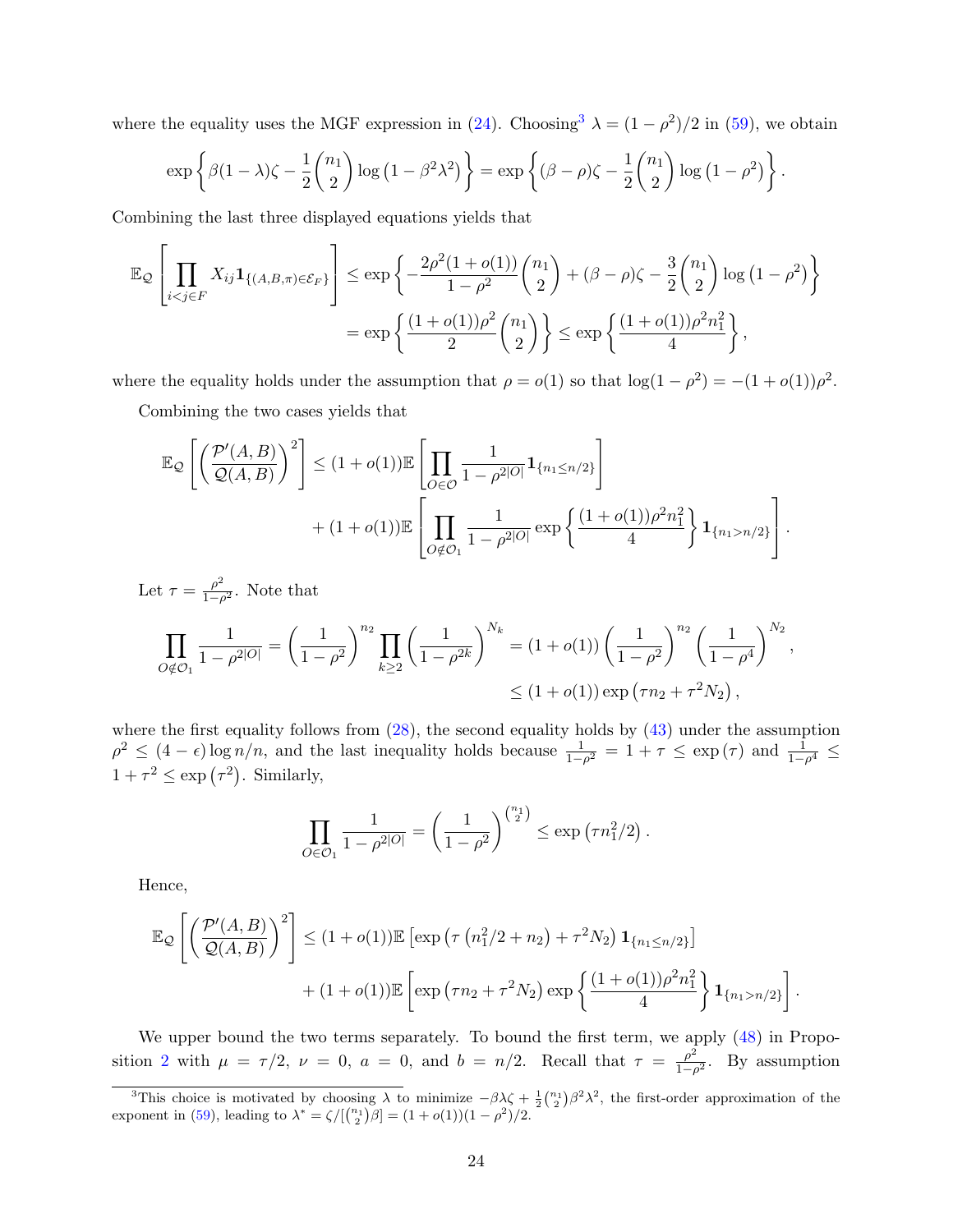$\rho^2 \leq (4 - \epsilon) \log n/n$ , we have  $\tau^2 = o\left(\frac{1}{n}\right)$  $\frac{1}{n}$ ) and  $\mu b + 2 - \log b = \frac{\rho^2 n}{4(1-\rho)}$  $\frac{\rho^2 n}{4(1-\rho^2)} + 2 - \log(n/2) \leq 0$  for all sufficiently large  $n$ . Thus it follows from  $(48)$  in Proposition [2](#page-17-1) that

$$
\mathbb{E}\left[\exp\left(\tau(n_1^2/2+n_2)+\tau^2N_2\right)\mathbf{1}_{\{n_1\leq n/2\}}\right] \leq 1+o(1).
$$

To bound the second term, we apply [\(47\)](#page-17-7) in Proposition [2](#page-17-1) with  $\mu = \frac{(1+o(1))\rho^2}{4}$  $\frac{(1))\rho^2}{4}, \nu = 0, a = \frac{n}{2}$  $\frac{n}{2}$ and  $b = n$ . Recall that  $\tau = \frac{\rho^2}{1 - \rho^2}$  $\frac{\rho^2}{1-\rho^2}$ . By assumption  $n\rho^2 \leq (4-\epsilon)\log n$ , we have  $\tau^2 = o\left(\frac{1}{n}\right)$  $\frac{1}{n}$  and  $\mu b + \nu + 2 - \log b = \frac{(1 + o(1))\rho^2 n}{4} + 2 - \log n \le 0$  for sufficiently large *n*. Thus it follows from [\(47\)](#page-17-7) in Proposition [2](#page-17-1) that

$$
\mathbb{E}\left[\exp\left(\tau n_2 + \tau^2 N_2\right) \exp\left\{\frac{(1+o(1))\rho^2 n_1^2}{4}\right\} \mathbf{1}_{\{n_1 > n/2\}}\right] = o(1).
$$

Combining the upper bounds for the two terms, we conclude that  $\mathbb{E}_{\mathcal{Q}}\left[\left(\frac{\mathcal{P}'(A,B)}{\mathcal{Q}(A,B)}\right)\right]$  $\left[\frac{\mathcal{P}'(A,B)}{\mathcal{Q}(A,B)}\right)^2 = 1 + o(1)$ under the assumption that  $\rho^2 \leq (4 - \epsilon) \log n/n$ . Thus TV(P, Q) =  $o(1)$  in view of [\(54\)](#page-20-3).

## <span id="page-24-0"></span>5 Conditional Second Moment Method: Sparse regime

We focus on the Erdős-Rényi model in the sparse regime of  $p = n^{-\Omega(1)}$ . The impossibility condition previously obtained in Theorem [3](#page-17-5) by the unconditional second moment simplifies to  $s^2 \leq (2-\epsilon)\frac{\log n}{n}$  $\frac{\mathbf{g}\,n}{n}$ . In this section, we significantly improve this result by showing that if

<span id="page-24-1"></span>
$$
s^2 \le \frac{1 - \omega(n^{-1/3})}{np} \wedge 0.01,\tag{60}
$$

then strong detection is impossible. Moreover, if both  $s = o(1)$  and  $(60)$  hold, then weak detection is impossible.

Analogous to the proof for the dense case in Section [4](#page-19-0) (see also Section [A.3\)](#page-42-0), we will apply the conditional second moment method. However, the argument in the sparse case is much more sophisticated for the following reason. In the dense regime (both Gaussian and Erdős-Rényi graph with  $p = n^{-o(1)}$ , we have shown that the main contribution to the second moment is due to fixed points of  $\sigma = \pi^{-1} \circ \tilde{\pi}$ , which can be regulated by conditioning on the edge density of large induced<br>subgraphs in the intersection graph. For grapes Freeze Bonyi graphs with  $n = n^{-\Omega(1)}$  we need to subgraphs in the intersection graph. For sparse Erdős-Rényi graphs with  $p = n^{-\Omega(1)}$ , we need to control the contribution of not just fixed points, but all edge orbits of length up to  $k = \Theta(\log n)$ . Indeed, as argued in Section [3.3,](#page-17-0) the unconditional second moment blows up when  $\rho^{2k} \geq \frac{(2+\epsilon)\log n}{n}$  $\overline{n}$ due to the obstructions from the k-edge orbits, or more precisely, an atypically large magnitude of  $\prod_{|O|=k} X_O$ . Note that  $\rho = \frac{s(1-p)}{1-ps} = (1+o(1))s$  in the sparse case. Therefore, to show the desired condition [\(60\)](#page-24-1), we need to regulate  $\prod_{|O|=k} X_O$  beyond  $k = 1$  by proper conditioning. In fact, for  $p = \Theta(1/n)$ , since [\(60\)](#page-24-1) reduces to  $\rho \leq 0.1$ , it is necessary to control all k up to  $\Theta(\log n)$ .

To this end, the crucial observation is as follows. We call a given edge orbit O of  $\sigma = \pi^{-1} \circ \tilde{\pi}$ <br>realets if it is a subgraph of the intersection graph  $A \wedge B^{\pi}$  is  $O \subset F(A \wedge B^{\pi})$ . For each complete if it is a subgraph of the intersection graph  $A \wedge B^{\pi}$ , i.e.  $O \subset E(A \wedge B^{\pi})$ . For each complete orbit O, we have  $A_{ij} = B_{\pi(i)\pi(j)} = B_{\tilde{\pi}(i)\tilde{\pi}(j)} = 1$  for all  $(i, j) \in O$  and hence, by [\(21\)](#page-11-4) and [\(30\)](#page-14-5),  $X_{ij} = L(1,1)^2 = 1/p^2$ , so that  $X_O$  attains its maximal possible value, namely

<span id="page-24-2"></span>
$$
X_O = \left(\frac{1}{p}\right)^{2|O|}, \quad \forall O \subset E\left(A \wedge B^{\pi}\right). \tag{61}
$$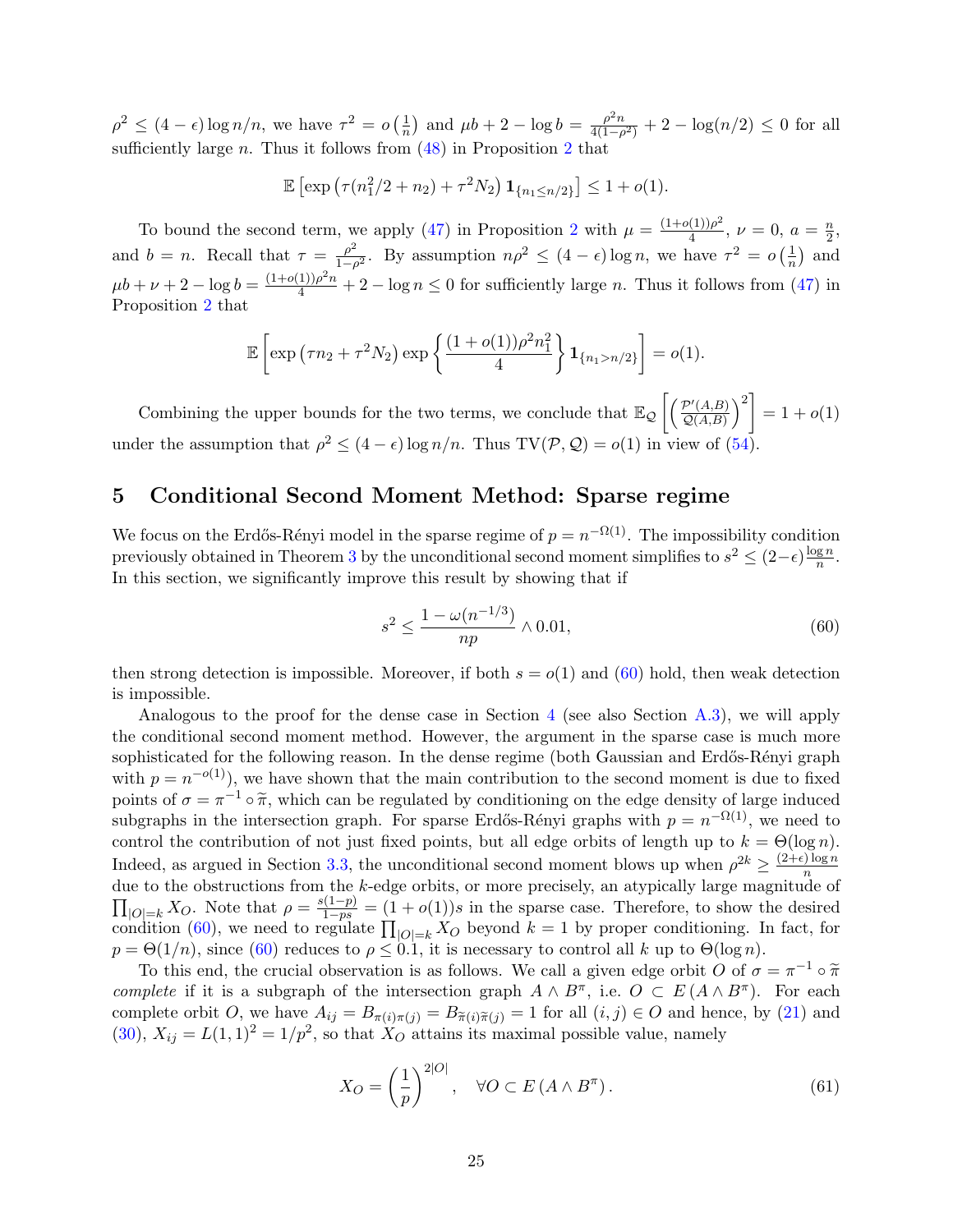For incomplete orbits, it is not hard to show (see Proposition [4](#page-27-2) below) that

$$
\mathbb{E}_{\mathcal{Q}}\left[X_O \mid O \not\subset A \land B^{\pi}\right] \leq 1.
$$

Hence, the key is to control the contribution of complete edge orbits O that are subgraphs of  $A \wedge B^{\pi}$ . Crucially, under the assumption of Theorem [2](#page-4-2) in the sparse regime,  $nps^2$  is sufficiently small so that  $A \wedge B^{\pi}$  is subcritical and a pseudoforest (each component having at most one cycle) with high probability under the planted model  $P$ . This global structure significantly limits the possible configurations of complete edge orbits, since many patterns of co-occurrence of edge orbits in  $A \wedge B^{\pi}$ are forbidden. Motivated by this observation, we truncate the likelihood ratio by conditioning on the global event that  $A \wedge B^{\pi}$  is a pseudoforest. Finally, in order to show the conditional second moment is bounded under the desired condition  $(60)$ , we carefully control the co-occurrence of edge orbits in  $A \wedge B^{\pi}$  under the pseudoforest constraint, which involves a delicate enumeration of pseudoforests that can be assembled from edge orbits.

Next, let us proceed to the rigorous analysis. Define

$$
\mathcal{E} \triangleq \{ (A, B, \pi) : A \wedge B^{\pi} \text{ is a pseudoforest} \}.
$$

Note that  $A \wedge B^{\pi} \sim \mathcal{G}(n, ps^2)$  under the planted model P. The following result shows that in the subcritical case  $A \wedge B^{\pi}$  is a pseudoforest.

<span id="page-25-1"></span>**Lemma 2** ([\[FK16,](#page-63-11) Lemma 2.10]). If  $nps^2 \le 1 - \omega(n^{-1/3})$ , then  $P((A, B, \pi) \in \mathcal{E}) = 1 - o(\frac{1}{n^3})$  as  $n \to \infty$ .

<span id="page-25-0"></span>Recall from [\(29\)](#page-14-3) and [\(34\)](#page-14-4) in Section [3.2](#page-13-2) the following representation of the squared likelihood ratio

$$
\left(\frac{\mathcal{P}(A,B)}{\mathcal{Q}(A,B)}\right)^2 = \mathbb{E}_{\pi \perp \widetilde{\pi}} \left[\prod_{O \in \mathcal{O}} X_O\right],\tag{62}
$$

where for each edge orbit O of  $\sigma = \pi^{-1} \circ \tilde{\pi}$ ,

$$
X_O = \prod_{ij \in O} X_{ij}, \quad X_{ij} = L\left(A_{ij}, B_{\pi(i)\pi(j)}\right) L\left(A_{ij}, B_{\tilde{\pi}(i)\tilde{\pi}(j)}\right),
$$

with  $L(\cdot, \cdot)$  is defined in [\(21\)](#page-11-4). In order to decompose [\(62\)](#page-25-0) further, let us introduce the following key definitions. Recall from Section [3.1](#page-13-1) that  $O_i$  denotes the node-orbit of i (under the node permutation  $\sigma$ ) and  $O_{ij}$  denotes the edge-orbit of  $(i, j)$  (under the edge permutation  $\sigma^{\mathsf{E}}$ ). Fix some k to be specified later.

• Define  $\mathcal{O}_k$  as the set of edge orbits of length at most k that are formed by node orbits with length at most  $k$ , that is,

$$
\mathcal{O}_k = \{O_{ij} : |O_i| \le k, |O_j| \le k, |O_{ij}| \le k, 1 \le i < j \le n\}.
$$

• Define  $\mathcal{J}_k$  as the set of edge orbits  $O \in \mathcal{O}_k$  that are subgraphs of  $A \wedge B^{\pi}$ , i.e.,

$$
\mathcal{J}_k = \{ O \in \mathcal{O}_k : A_{ij} = 1, B_{\pi(i)\pi(j)} = 1, \forall (i, j) \in O \} \n= \{ O \in \mathcal{O}_k : A_{ij} = 1, B_{\widetilde{\pi}(i)\widetilde{\pi}(j)} = 1, \forall (i, j) \in O \},
$$

where the second equality holds because  ${B_{\pi(i)\pi(j)}\}_{(i,j)\in O} = {B_{\pi(i)\pi(j)}\}_{(i,j)\in O}$ .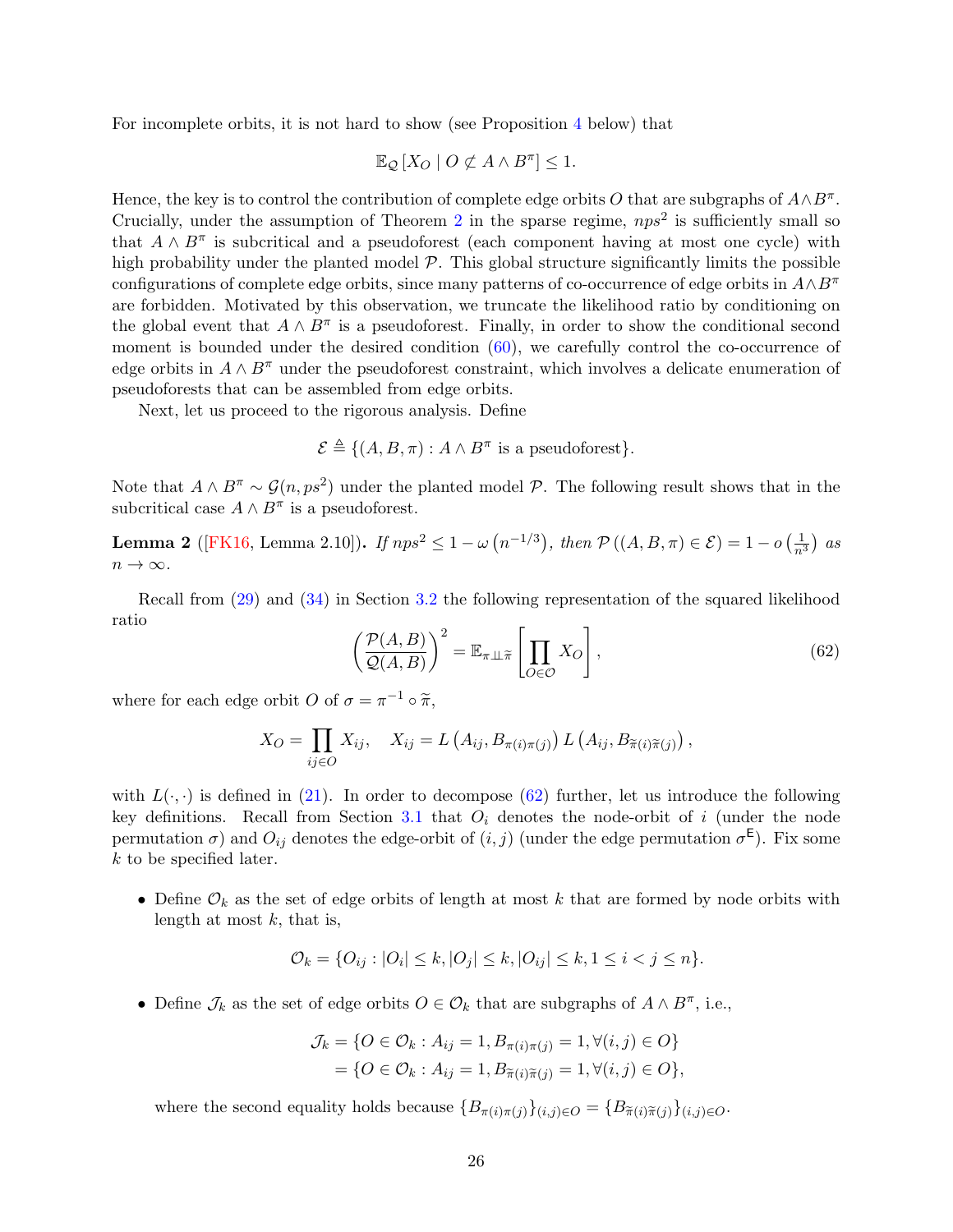<span id="page-26-1"></span>• Define

<span id="page-26-0"></span>
$$
H_k = \bigcup_{O \in \mathcal{J}_k} O. \tag{63}
$$

Note that while  $\mathcal{O}_k$  depends only on the random permutation  $\sigma = \pi^{-1} \circ \widetilde{\pi}$ , both  $\mathcal{J}_k$  and  $H_k$  depend<br>in addition on the random graph  $A \wedge B^{\pi}$ in addition on the random graph  $A \wedge B^{\pi}$ .

As will be discussed at length in Section [5.1,](#page-28-0) each edge orbit can be viewed as a subgraph of the complete graph  $K_n$ . Different edge orbits are by definition edge disjoint, and the union of all edge orbits is the edge set of  $K_n$ . We shall call a graph an *orbit graph* if it is union of edge orbits. Importantly, by definition, the orbit graph  $H_k$  is a subgraph of  $A \wedge B^{\pi}$ .

To compute the conditional second moment, by Lemma [2,](#page-25-1) it follows from [\(52\)](#page-19-1) that

$$
\mathbb{E}_{\mathcal{Q}}\left[\left(\frac{\mathcal{P}'\left(A,B\right)}{\mathcal{Q}\left(A,B\right)}\right)^{2}\right] = \left(1+o\left(1\right)\right)\mathbb{E}_{\pi\perp\tilde{\pi}}\left[\mathbb{E}_{\mathcal{Q}}\left[\prod_{O\in\mathcal{O}}X_{O}\mathbf{1}_{\{(A,B,\pi)\in\mathcal{E}\}}\mathbf{1}_{\{(A,B,\tilde{\pi})\in\mathcal{E}\}}\right]\right] \leq \left(1+o\left(1\right)\right)\mathbb{E}_{\pi\perp\tilde{\pi}}\left[\mathbb{E}_{\mathcal{Q}}\left[\prod_{O\in\mathcal{O}}X_{O}\mathbf{1}_{\{H_{k}\text{ is a pseudoforest}\}}\right]\right],\tag{64}
$$

where the last inequality holds because on the event that  $A \wedge B^{\pi}$  is a pseudoforest, its subgraph  $H_k$  is also one.

To further upper bound the right hand side of [\(64\)](#page-26-0), we decompose the product over edge orbits into three terms:

$$
\prod_{O \in \mathcal{O}} X_O = \prod_{O \notin \mathcal{O}_k} X_O \times \prod_{O \in \mathcal{O}_k \setminus \mathcal{J}_k} X_O \times \prod_{O \in \mathcal{J}_k} X_O
$$

which correspond to the contributions of *long orbits, short incomplete orbits* (that are not subgraphs of  $A \wedge B^{\pi}$ ), and *short complete orbits* (that are subgraphs), respectively. As shown earlier in [\(61\)](#page-24-2), for each complete edge orbit O, we have  $X_O = (1/p)^{2|O|}$ . Therefore in view of [\(63\)](#page-26-1), the collective contribution of short complete orbits are

<span id="page-26-2"></span>
$$
\prod_{O \in \mathcal{J}_k} X_O = \left(\frac{1}{p}\right)^{2e(H_k)}.
$$
\n(65)

Thus, fixing  $\sigma = \pi^{-1} \circ \tilde{\pi}$ , we have

$$
\mathbb{E}_{\mathcal{Q}}\left[\prod_{O\in\mathcal{O}}X_O\mathbf{1}_{\{H_k \text{ is a pseudoforest}\}}\right]
$$
\n
$$
= \mathbb{E}_{\mathcal{Q}}\left[\prod_{O\notin\mathcal{O}_k}X_O\right] \mathbb{E}_{\mathcal{Q}}\left[\prod_{O\in\mathcal{O}_k}X_O\mathbf{1}_{\{H_k \text{ is a pseudoforest}\}}\right]
$$
\n
$$
= \mathbb{E}_{\mathcal{Q}}\left[\prod_{O\notin\mathcal{O}_k}X_O\right] \mathbb{E}_{\mathcal{J}_k}\left[\left(\frac{1}{p}\right)^{2e(H_k)}\mathbf{1}_{\{H_k \text{ is a pseudoforest}\}}\mathbb{E}_{\mathcal{Q}}\left[\prod_{O\in\mathcal{O}_k\setminus\mathcal{J}_k}X_O\right|\mathcal{J}_k\right],\qquad(66)
$$

where the first equality holds because  $\{X_O\}_{O\in\mathcal{O}}$  are mutually independent and  $\mathcal{J}_k\subset\mathcal{O}_k$ , so that  ${X_O}_{O \in O\setminus O_k}$  is independent of  ${X_O}_{O \in O_k}$  and the event that  $H_k$  is a pseudoforest; the second equality holds because  $H_k$  is measurable with respect to  $\mathcal{J}_k$ .

The contributions of long orbits and incomplete orbits can be readily bounded as follows whose proofs are deferred till Sections [B.1](#page-50-1) and [B.2.](#page-51-0)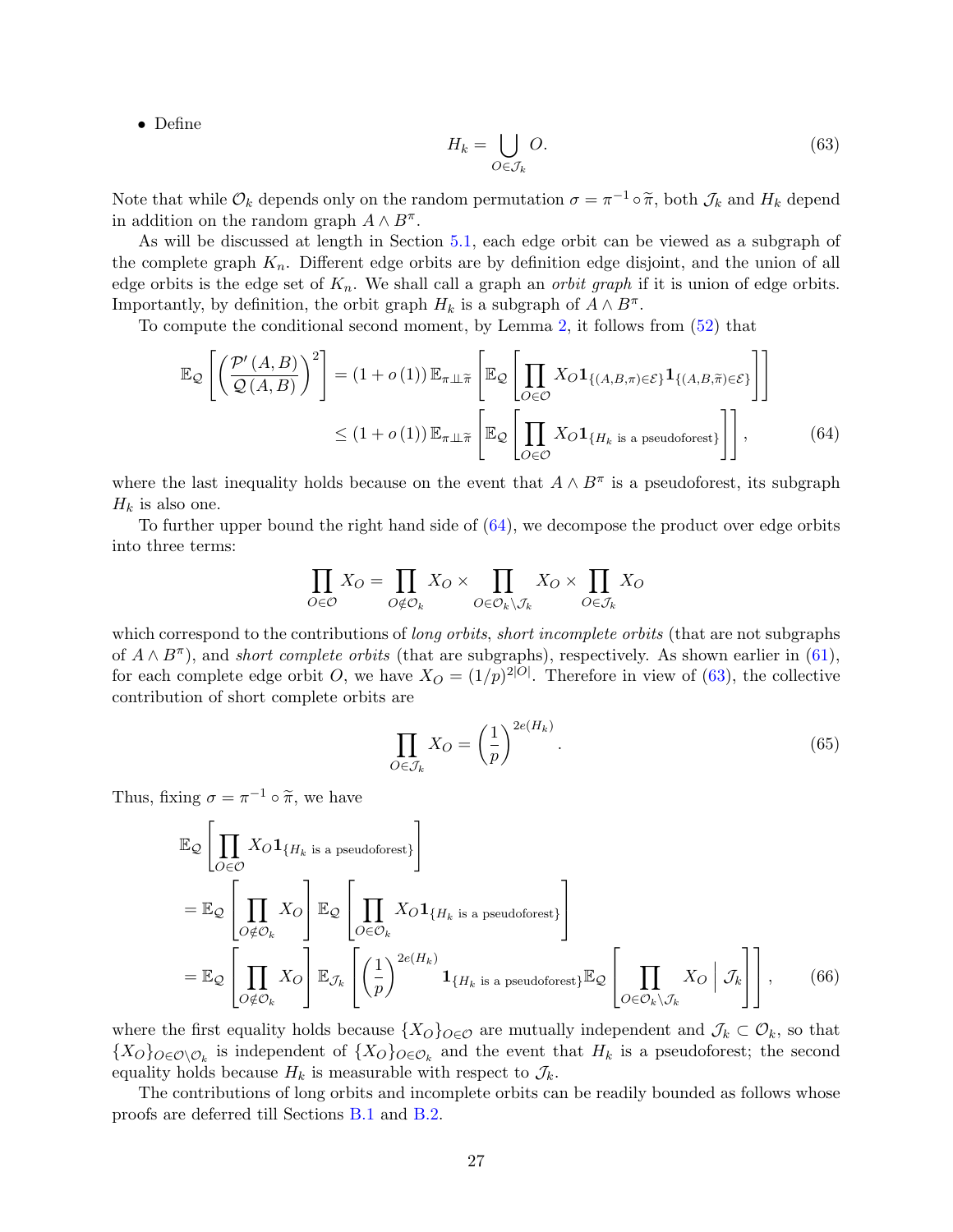<span id="page-27-1"></span>**Proposition 3** (Long orbits). Fix any  $\sigma = \pi^{-1} \circ \tilde{\pi}$ . For any  $k \in \mathbb{N}$ ,

$$
\mathbb{E}_{\mathcal{Q}}\left[\prod_{O\in\mathcal{O}\setminus\mathcal{O}_k}X_O\right] \leq \left(1+\rho^k\right)^{\frac{n^2}{k}}.
$$

<span id="page-27-2"></span>**Proposition 4** (Incomplete orbits). Fix any  $\sigma = \pi^{-1} \circ \tilde{\pi}$ . If  $p \leq 1/2$  and  $s \leq 1/2$ , then

<span id="page-27-4"></span><span id="page-27-3"></span>
$$
\mathbb{E}_{\mathcal{Q}}\left[\prod_{O\in\mathcal{O}_k\setminus\mathcal{J}_k}X_O\bigg|\mathcal{J}_k\right]\leq 1.
$$

Applying Proposition [3](#page-27-1) and Proposition [4](#page-27-2) to [\(66\)](#page-26-2), we get that for any  $\sigma = \pi^{-1} \circ \tilde{\pi}$ ,

$$
\mathbb{E}_{\mathcal{Q}}\left[\prod_{O\in\mathcal{O}}X_O\mathbf{1}_{\{H_k \text{ is a pseudoforest}\}}\right] \leq \left(1+\rho^k\right)^{\frac{n^2}{k}}\mathbb{E}_{\mathcal{J}_k}\left[\left(\frac{1}{p}\right)^{2e(H_k)}\mathbf{1}_{\{H_k \text{ is a pseudoforest}\}}\right] \tag{67}
$$

It remains to further upper bound the RHS of [\(67\)](#page-27-3). Let  $\mathcal{H}_k$  denote the set of all orbit graphs that consist of edge orbits in  $\mathcal{O}_k$  and are pseudoforests – we call such graphs *orbit pseudoforests*. As such  $\mathcal{H}_k$  depends only on  $\sigma$  but not the graph A and B. Therefore,

$$
\mathbb{E}_{\mathcal{J}_k} \left[ \left( \frac{1}{p} \right)^{2e(H_k)} \mathbf{1}_{\{H_k \text{ is a pseudofores}\}} \right] = \sum_{H \in \mathcal{H}_k} \mathcal{Q} \left( H_k = H \right) \left( \frac{1}{p} \right)^{2e(H)} \mathbf{1}_{\{H \text{ is a pseudofores}\}} \leq \sum_{H \in \mathcal{H}_k} s^{2e(H)}, \tag{68}
$$

where the last step holds because

<span id="page-27-5"></span>
$$
Q(H_k = H) \le Q(A_{ij} = 1, B_{\pi(i)\pi(j)} = 1, \forall (i, j) \in E(H)) = (ps)^{2|e(H)|}.
$$

In view of [\(68\)](#page-27-4), to further upper bound the second moment, it boils down to bounding the the generating function of the class  $\mathcal{H}_k$  of orbit pseudoforests. This is done in the following theorem in terms of the cycle type of  $\sigma$ . The proof involves a delicate enumeration of orbit pseudoforests, which constitutes the most crucial part of the analysis. We note that if we ignore the orbit structure and treat  $\mathcal{H}_k$  as arbitrary pseudoforests, the resulting bound will be too crude to be useful.

<span id="page-27-0"></span>**Theorem 4** (Generating function of orbit pseudoforests). For any  $k \in \mathbb{N}$ ,  $\sigma = \pi^{-1} \circ \tilde{\pi}$ , and any  $e \in [0, 1]$  $s \in [0, 1],$ 

<span id="page-27-6"></span>
$$
\sum_{H \in \mathcal{H}_k} s^{2e(H)} \le \prod_{m=1}^k \left( 1 + s^m n_m \mathbf{1}_{\{m:\text{even}\}} + 2s^{2m} \sum_{\ell=1}^m \ell n_\ell + s^{4m} m n_{2m} \mathbf{1}_{\{2m \le k\}} \right)^{n_m},\tag{69}
$$

where  $n_m$  is the number of m-node orbits in  $\sigma = \pi^{-1} \circ \tilde{\pi}$  for  $1 \le m \le k$ .

Combining  $(64)$ ,  $(67)$ ,  $(68)$ , and  $(69)$ , we get that

$$
\mathbb{E}_{\mathcal{Q}}\left[\left(\frac{\mathcal{P}'\left(A,B\right)}{\mathcal{Q}\left(A,B\right)}\right)^{2}\right] \leq (1+o(1))\left(1+\rho^{k}\right)^{\frac{n^{2}}{k}}\mathbb{E}_{\pi\perp\tilde{\pi}}\left[\prod_{m=1}^{k}\left(1+s^{m}n_{m}\mathbf{1}_{\{m:\text{even}\}}+2s^{2m}\sum_{\ell\leq m}\ell n_{\ell}+s^{4m}mn_{2m}\mathbf{1}_{\{2m\leq k\}}\right)_{(70)}^{n_{m}}\right],
$$
\n
$$
(70)
$$

which is further bounded by the next result.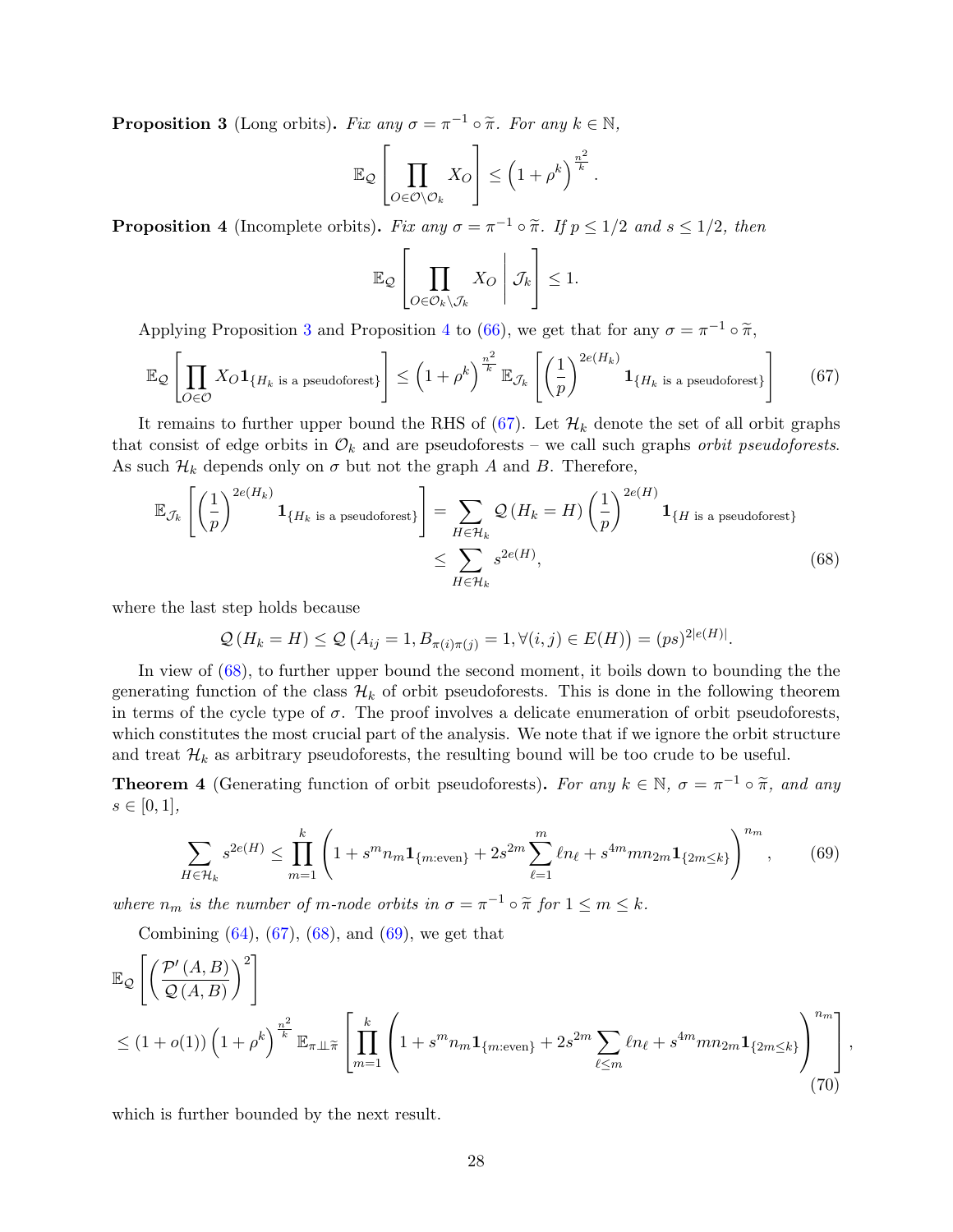<span id="page-28-1"></span>**Proposition 5.** Suppose  $k(\log k)^4 = o(n)$ . If  $s \le 0.1$ ,

<span id="page-28-3"></span>
$$
\mathbb{E}_{\pi \perp \tilde{\pi}} \left[ \prod_{m=1}^{k} \left( 1 + s^m n_m \mathbf{1}_{\{m:\text{even}\}} + 2s^{2m} \sum_{\ell \le m} \ell n_{\ell} + s^{4m} m n_{2m} \mathbf{1}_{\{2m \le k\}} \right)^{n_m} \right] = O(1). \tag{71}
$$

Furthermore, if  $s = o(1)$ ,

$$
\mathbb{E}_{\pi \perp \widetilde{\pi}} \left[ \prod_{\ell=m}^{k} \left( 1 + s^m n_m \mathbf{1}_{\{m:\text{even}\}} + 2s^{2m} \sum_{\ell \le m} \ell n_\ell + s^{4m} m n_{2m} \mathbf{1}_{\{2m \le k\}} \right)^{n_m} \right] = 1 + o(1). \tag{72}
$$

The proof of Proposition [5](#page-28-1) is involved and deferred to Section [B.3.](#page-52-0) To provide some concrete idea, the following simple calculation shows that  $s = o(1)$  is necessary for [\(72\)](#page-28-2) to hold. Indeed, consider  $k = 1$  for which the LHS reduces to  $\mathbb{E}[(1 + 2s^2n_1)^{n_1}]$ . By Poisson approximation (see Appendix [D\)](#page-61-0), replacing  $n_1$  by Poi(1) yields

<span id="page-28-2"></span>
$$
\mathbb{E}\left[\left(1+2s^2n_1\right)^{n_1}\right] \approx e^{-1} \sum_{a=0}^{\infty} \left(1+2s^2a\right)^a \frac{1}{a!} \geq e^{-1} \sum_{a=0}^{\infty} \left(1+2s^2\right)^a \frac{1}{a!} = e^{2s^2},
$$

which is  $1 + o(1)$  if and only if  $s = o(1)$ . To evaluate the full expectation in [\(72\)](#page-28-2), note that even if we use Poisson approximation to replace  $n_m$ 's by independent Poissons, the terms inside the product over [k] are still dependent. To this end, we carefully partition the product into disjoint parts, and recursively peeling off the expectation backwards.

We are now ready to complete the proof of Theorem [2](#page-4-2) in the sparse case.

*Proof of Theorem [2:](#page-4-2) Impossibility Result in Sparse Regime.* Let  $k = 3 \log n$ . If  $s \leq \frac{1}{2}$  $\frac{1}{2}$ , then  $\frac{n^2 s^k}{k}$  =  $o(1)$  and thus

$$
\left(1+\rho^k\right)^{\frac{n^2}{k}} \le \exp\left(\frac{n^2\rho^k}{k}\right) \le \exp\left(\frac{n^2s^k}{k}\right) = 1+o(1).
$$

Note that  $k(\log k)^4 = o(n)$ . Combining [\(70\)](#page-27-6) with [\(71\)](#page-28-3) and [\(72\)](#page-28-2) yields that  $\mathbb{E}_{\mathcal{Q}}[(\frac{\mathcal{P}'(A,B)}{\mathcal{Q}(A,B)})]$  $\frac{P'(A,B)}{Q(A,B)}$ <sup>2</sup>] =  $O(1)$ for  $s \leq 0.1$  and  $\mathbb{E}_{\mathcal{Q}}[(\frac{\mathcal{P}'(A,B)}{\mathcal{O}(A,B)})]$  $\frac{p'(A,B)}{Q(A,B)}$ <sup>2</sup>] = 1 + o(1) for s = o(1), which completes the proof in view of [\(53\)](#page-20-4) and [\(54\)](#page-20-3).  $\Box$ 

The remainder of this section is organized as follows. To prepare for the proof of Theorem [4,](#page-27-0) we study the graph structure and the classification of edge orbits in Section [5.1.](#page-28-0) An equivalent representation of orbit graphs as backbone graphs is given in Section [5.2](#page-30-0) to aid the enumeration argument. As a warm-up, we first enumerate orbit forests (orbit graphs that are forests) and bound their generating function in Section [5.3.](#page-32-0) The more challenging case of orbit pseudoforests is tackled in Section [5.4,](#page-34-0) completing the proof of Theorem [4.](#page-27-0) Sections [B.1–](#page-50-1)[B.3](#page-52-0) contain the proofs of Propositions [3](#page-27-1)[–5.](#page-28-1)

### <span id="page-28-0"></span>5.1 Classification of edge orbits

To prove Theorem [4,](#page-27-0) we are interested in orbit graphs consisting of short edge orbits, and the main task lies in enumerating those that are pseudoforests. To this end, we need to understand the graph structure of edge orbits.

Throughout this subsection, fix a node permutation  $\sigma$ . For a given edge  $(i, j)$ , its edge orbit can be viewed a graph with vertex set  $O_i \cup O_j$  and edge set  $O_{ij}$ . Let  $|O_i| = \ell$  and  $|O_j| = m$ . Each edge orbit can be classified into the following four categories (see Table [2](#page-29-0) for a concrete example).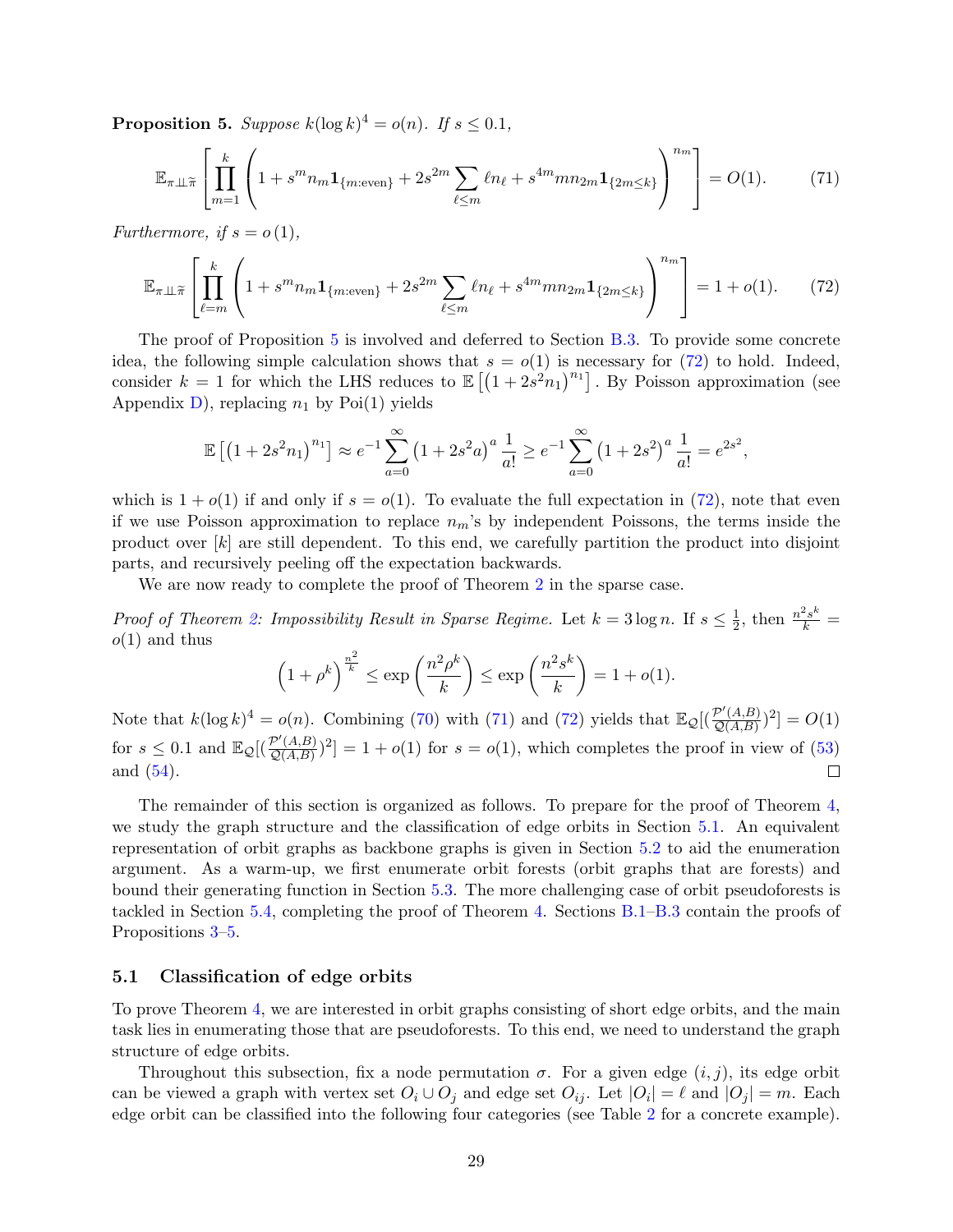<span id="page-29-0"></span>

| Type        | ${\bf Edge\ orbit}$ | Orbit graph                                                                                  |
|-------------|---------------------|----------------------------------------------------------------------------------------------|
|             | (13,24)             | $10$ $-$ 0 3<br>$20-$<br>$\multimap$ 4                                                       |
| M           | (14,23)             | 1 <sub>0</sub><br>$\circ$ 3<br>$2\sigma$<br>$\circ$ 4                                        |
|             | (15,26,17,28)       | $\circ 5$<br>$\sim 6$<br>$1\alpha$<br>$2^{\circ}$<br>$\frac{1}{2}$<br>$\mathcal{O}8$         |
|             | (16, 27, 18, 25)    | $\mathfrak{o}5$<br>$\circ 6$<br>$1 \circ$<br>2c<br>$\circ$ 7<br>68                           |
| $\sf B$     | (35, 46, 37, 48)    | $\circ 5$<br>$\mathfrak{o}6$<br>$3\alpha$<br>4 <sub>o</sub><br>$\circ$ 7<br>$\mathcal{O}8$   |
|             | (36, 47, 38, 45)    | $\rho_{5}$<br>$\circ 6$<br>3 <sub>q</sub><br>$\overline{4}$ c<br>$\circ$ 7<br>$\mathcal{O}8$ |
| $\mathsf C$ | (56,67,78,85)       | $5\zeta$<br>$6\,$<br>7 <sub>0</sub><br>$8\,\mathrm{g}$                                       |
|             | (12)                | 19<br>2 <sub>0</sub>                                                                         |
| S           | (34)                | 39<br>4 <sub>o</sub>                                                                         |
|             | (57, 68)            | 5 <sub>q</sub><br>6 <sub>q</sub><br>7d<br>8d                                                 |

Table 2: Edge orbits corresponding to the node permutation  $\sigma = (12)(34)(5678)$ . When representing an edge orbit in cycle notation, each edge  $(i, j)$  is abbreviated as ij. As a convention, nodes in each node orbit are vertically aligned and arranged in the order of the permutation  $\sigma$ . For edge orbits, type M are in green, type B in red, type C in blue, and type S in black.

**Type M (Matching):** i and j belong to different node orbits of the same length. In this case,  $|O_{ij}| = m$  and  $O_{ij}$  is a perfect matching. We call such  $O_{ij}$  an  $\mathsf{M}_m$  edge orbit (or a *matching*). Furthermore, for two distinct node orbits  $O$  and  $O'$  of length  $m$ , the total number of possible  $M_m$  edge orbit is m.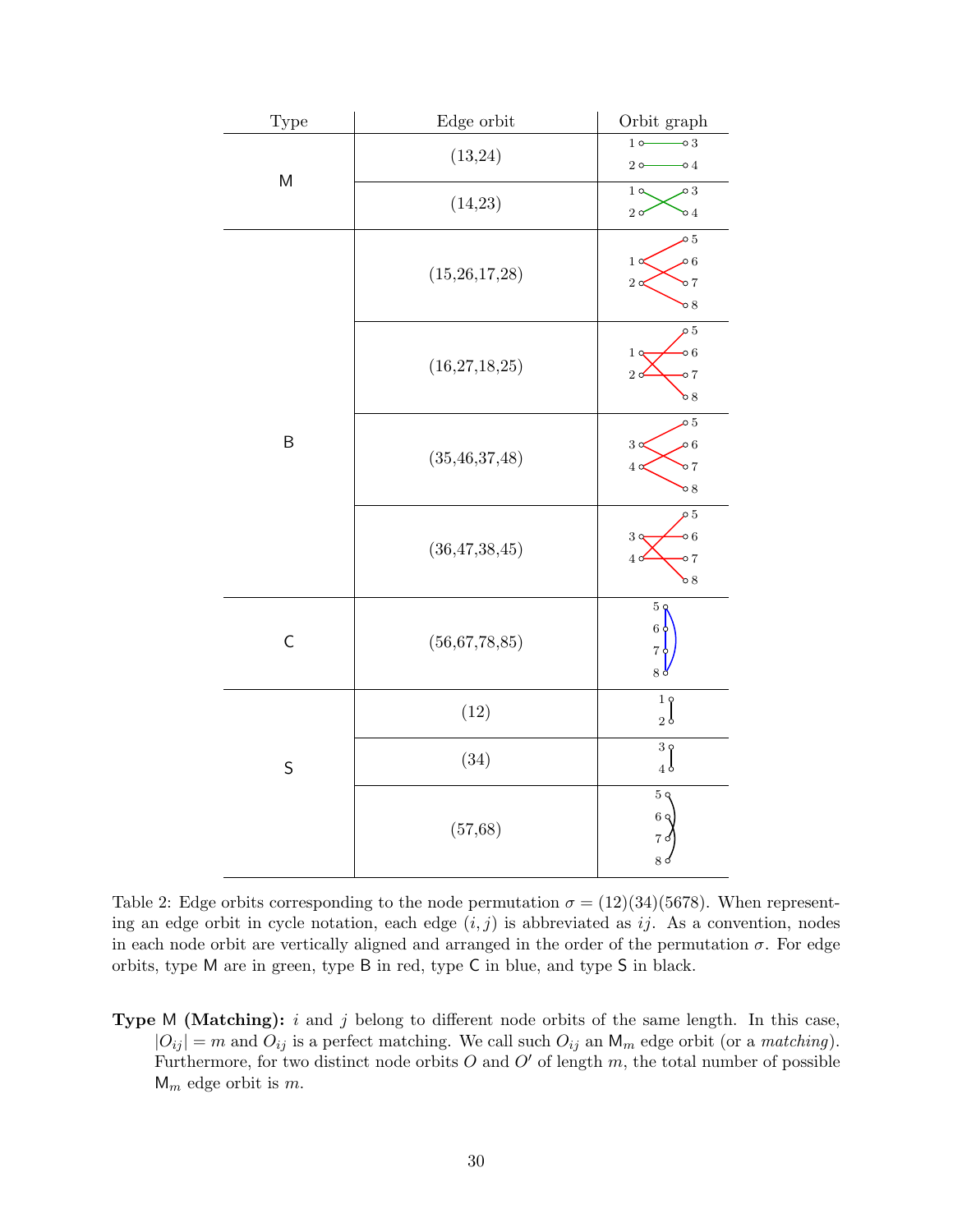**Type B (Bridge):** i and j belong to different node orbits of different lengths. Without loss of generality, assume that the orbit of i is shorter than that of j, i.e.  $\ell \leq m$ . In this case, let  $M = \text{lcm}(\ell, m)$ . Then  $|O_{ij}| = M$  and  $O_{ij}$  consists of  $\frac{\ell m}{M}$  vertex-disjoint copies of the complete bipartite graphs  $K_{M/\ell,M/m}$ . We call such edge orbit a B<sub>m, $\ell$ </sub> edge orbit (or a *bridge*). Furthermore, for two node orbits O and O' with  $|O| = \ell < |O'| = m$ , the total number of possible bridges is  $\frac{\ell m}{M}$ .

Of special interest is the case where  $\ell$  is a divisor of m and the orbit is  $\ell K_{1, \frac{m}{\ell}}$  (i.e.  $\ell$  copies of  $\frac{m}{\ell}$ -stars). These are the only bridges that are cycle-free; otherwise the bridge contains a component with at least two cycles. This observation is useful for the enumeration argument in Sections [5.3](#page-32-0) and [5.4](#page-34-0) under constraints on the number of cycles.

- **Type C (Cycle):** i and j belong to the same node orbit of length m and  $j \neq \sigma^{m/2}(i)$ . In this case,  $|O_{ij}| = m$  and  $O_{ij}$  is an m-cycle. We call such  $O_{ij}$  a  $C_m$  edge orbit (or a cycle), and there are a total number  $\lfloor \frac{m-1}{2} \rfloor$  of them for the same node orbit.
- **Type S (Split):** i and j belong to the same node orbit (of even length m) and  $j = \sigma^{m/2}(i)$ . In this case,  $|O_{ij}| = m/2$  and  $O_{ij}$  is a perfect matching. We call such  $O_{ij}$  an  $S_m$  edge orbit (or a split). Clearly, for each node orbit of even length, there is a unique way for it to split into an  $S_m$  edge orbit.

In summary, matchings and bridges are edge orbits formed by two distinct node orbits, which are bipartite graphs with vertex sets  $O_i$  and  $O_j$ . Cycles and splits are edge orbits formed by a single node orbit  $O_i$ , which can either form a full cycle or split into a perfect matching.

### <span id="page-30-0"></span>5.2 Orbit graph and backbone graph

Every orbit graph H can be equivalently and succinctly represented as a backbone graph  $\Gamma$  defined as follows.

<span id="page-30-1"></span>Definition 2 (Backbone graph). Given an orbit graph H, its backbone graph is an undirected labeled multigraph, whose nodes and edges (referred to as giant nodes and giant edges) correspond to node orbits and edge orbits in  $H$ , respectively. Each giant node carries a binary label (represented as shaded or non-shaded) indicating whether the node orbit forms a Type S edge orbit (split) or not. Each giant edge carries a label (an integer) encoding the specific realization of the edge orbit. Specially,

- A Type S edge orbit (split) is represented by a shaded giant node.
- A Type  $C_m$  edge orbit (cycle) is represented by a self-loop, whose edge label takes values in  $\left[\left\lfloor \frac{m-1}{2}\right\rfloor\right]$ .
- A Type  $M_m$  edge orbit (matching) is represented by a giant edge between two m-node orbits, with edge label taking values in  $[m]$ .
- A Type  $B_{m,\ell}$  edge orbit (bridge) is represented by a giant edge between a  $\ell$ -node orbit and a m-node orbit  $(\ell < m)$ , with edge label taking values in  $\left[\frac{\ell m}{\text{Im}(\ell)}\right]$  $\frac{\ell m}{\mathrm{lcm}(\ell,m)}\bigg].$

See Fig. [2](#page-31-0) for an example of an orbit graph and its corresponding backbone graph. As a convention, for backbone graph, the labeled giant edges representing Type M, Type B, and Type C edge orbits are colored green, red, and blue, respectively. Each shaded giant node represents a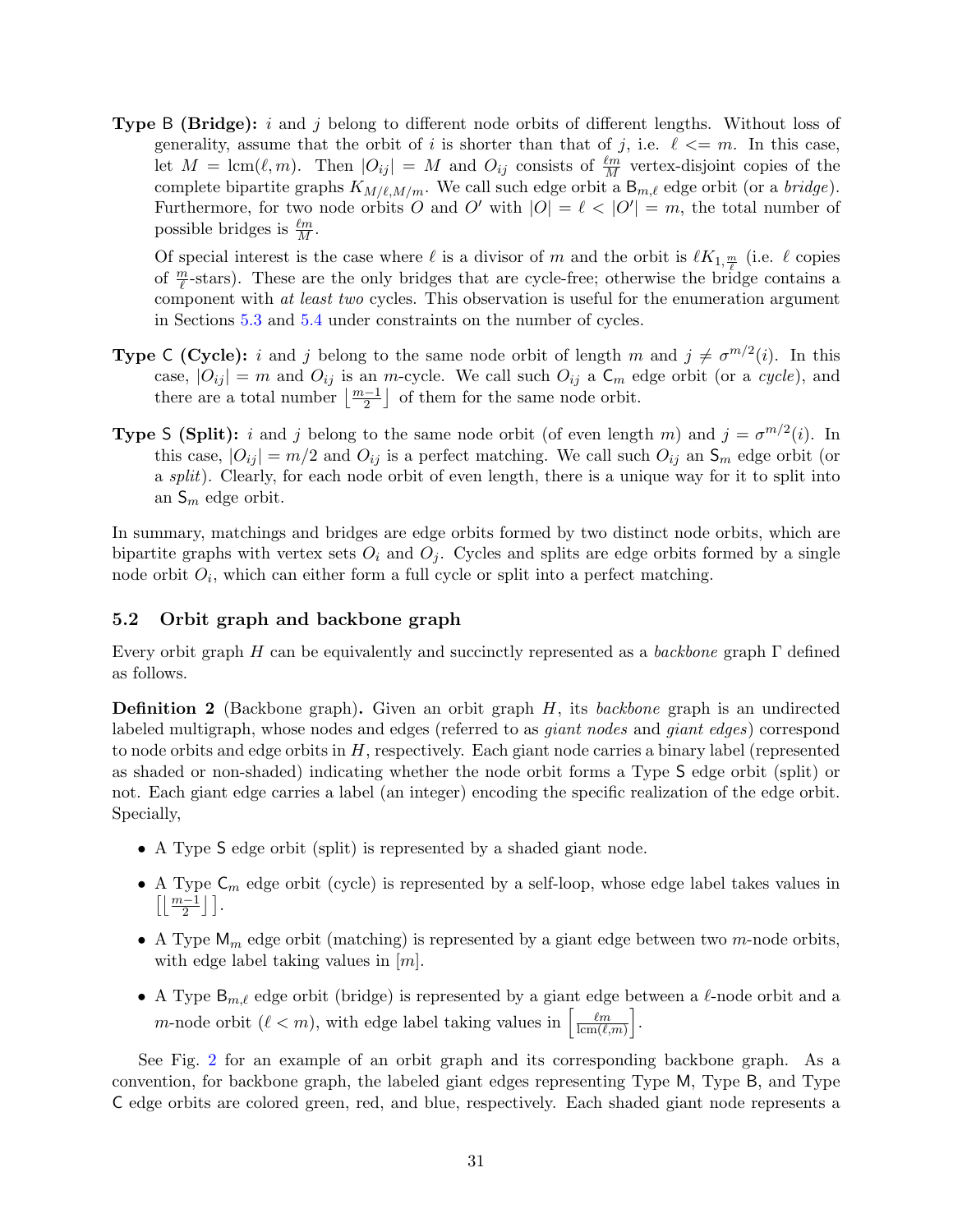<span id="page-31-0"></span>Type S edge orbit. For convenience, the number inside each giant node represents the length of its corresponding node orbit.



Figure 2: Example of an orbit graph and its corresponding backbone graph for  $\sigma = (12)(34)(5678)$ . The labels of giant edges are determined based on the enumeration of edge orbits in Table [2.](#page-29-0) For instance, the two green giant edges correspond to the two Type M (perfect matchings) between node orbits (12) and (34), and the red giant edge corresponds to the Type B edge orbits (bridge) between node orbits (34) and (5678).

Recall that  $\mathcal{H}_k$  denotes the collection of orbit pseudoforests consisting of edge orbits of length at most k formed by node orbits of size at most k. To enumerate  $H \in \mathcal{H}_k$ , it is equivalent to enumerating the corresponding backbone graph Γ. To facilitate the enumeration, we introduce the following definitions:

- Let  $S_m$  denote the set of giant nodes corresponding to m-node orbits.
- Let  $\Gamma_m = \Gamma[S_m]$  denote the subgraph of  $\Gamma$  induced by node set  $S_m$  for  $1 \leq m \leq k$ . Let  $\Gamma_{m,\ell} = \Gamma[S_m, S_\ell]$  denote the (bipartite) subgraph of  $\Gamma$  induced by edges between  $S_m$  and  $S_\ell$ , for  $1 \leq \ell < m \leq k$ . Each giant edge in  $\Gamma_{m,\ell}$  corresponds to a  $B_{m,\ell}$  edge orbit (bridge).
- A connected component of  $\Gamma_m$  is called *plain* if it contains no split and is not incident to any bridge in  $\cup_{\ell < m} \Gamma_{m,\ell}$ .

Following [\[JLR11,](#page-64-11) page 112], we define the excess of a graph G, denoted by  $ex(G)$ , as its number of edges minus its number of nodes. Given a connected component C in  $\Gamma_m$ , let  $H_C$  denote the orbit graph consisting of edge orbits (including splits, matchings, and cycles) in  $C$ , as well as bridges in  $\cup_{\ell \leq m} \Gamma_{m,\ell}$  that are incident to C. The following two operations can be recursively applied to C to increase  $ex(H_C)$ :

- <span id="page-31-1"></span>(O1) Adding one split in C increases  $ex(H_C)$  by  $m/2$ ;
- <span id="page-31-2"></span>(O2) Adding one  $B_{m,\ell}$  bridge  $(\ell < m)$  to C increases  $ex(H_C)$  by at least  $lcm(\ell, m) - \ell$ .

In addition, we need the following fact about the excess of an orbit graph:

<span id="page-31-3"></span>**Lemma 3.** For any connected component C in  $\Gamma_m$ ,  $ex(H_C) \ge -m$ , where the equality holds if and only if C is a plain tree component in  $\Gamma_m$ .

*Proof.* Given a connected component C in  $\Gamma_m$ , let a and b denote the total number of giant edges and giant nodes in C, respectively. If C is a plain tree component, we have  $a + 1 = b$ . Since each giant edge in  $\Gamma_m$  represents an m-edge orbit, and each giant node represent an m-node orbit,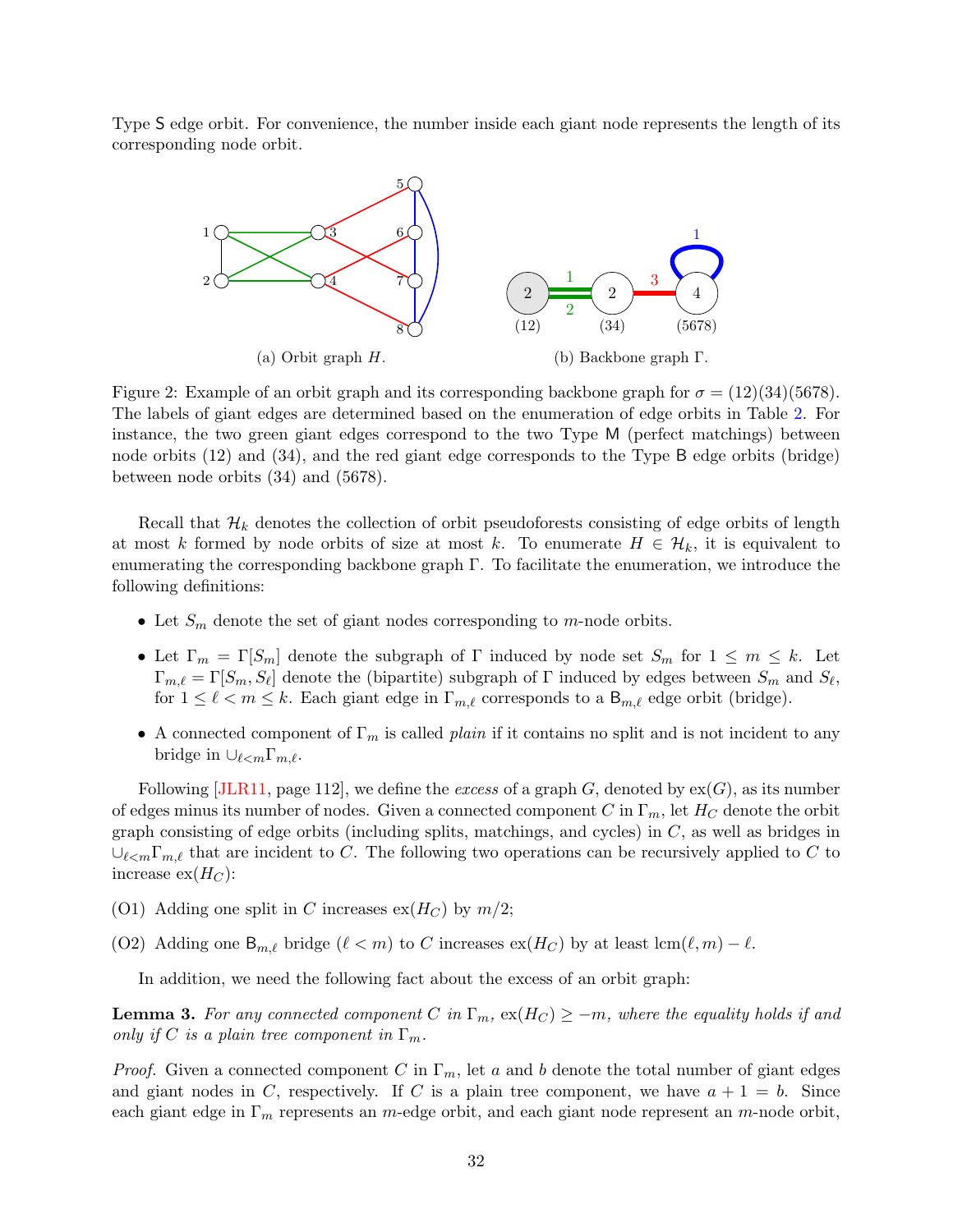we have  $ex(H_C) = am - bm = -m$ . By [\(O1\),](#page-31-1) [\(O2\),](#page-31-2) and the fact that adding one self-loop in C increases  $ex(H_C)$  by m, we have  $ex(H_C) \ge -m$ , where the equality holds if and only if C does not contain any split or self-loop and is not incident to any bridge in  $\cup_{\ell\leq m}$ B<sub>m, $\ell$ </sub> that is, C is a plain tree component in  $\Gamma_m$ . П

As we will see next, the pseudoforest (forest) constraint of  $H$  restricts the possible configurations of  $\Gamma_m$  and forbids certain operations on its components (which would otherwise generate too many cycles).

### <span id="page-32-0"></span>5.3 Warm-up: Generating function of orbit forests

Fix  $\sigma = \pi^{-1} \circ \tilde{\pi}$  and recall that  $n_m$  denotes the number of m-node orbits in  $\sigma$ . Our enumeration contains  $\tilde{\pi}$  and  $\tilde{\pi}$  and  $\tilde{\pi}$  and  $\tilde{\pi}$  and  $\tilde{\pi}$  and  $\tilde{\pi}$  and  $\tilde{\pi}$  and  $\tilde{\pi}$  and  $\til$ scheme crucially exploits the classification of edge orbits and orbit graphs in Section [5.1](#page-28-0) and the representation of orbit graphs as backbone graphs introduced in Section [5.2.](#page-30-0) As a warm-up, in this section we bound the generating function of orbit forests, which is much simpler than orbit pseudoforests. Restricting the summation to the set  $\mathcal{F}_k$  of orbit forests, a strict subset of  $\mathcal{H}_k$ , we show the following improved version of  $(69)$ :

<span id="page-32-5"></span>
$$
\sum_{H \in \mathcal{F}_k} s^{2e(H)} \le \prod_{1 \le m \le k} \left( 1 + s^m \mathbf{1}_{\{m:\text{even}\}} + s^{2m} \sum_{\ell \le m} \ell n_\ell \right)^{n_m} . \tag{73}
$$

When the orbit graph H is a forest, its corresponding backbone graph  $\Gamma$  must satisfy the following four conditions:

- <span id="page-32-1"></span>(T1) For each  $1 \leq m \leq k$ ,  $\Gamma_m$  is a forest with simple edges (of multiplicity 1);
- <span id="page-32-6"></span>(T2) For each  $1 \leq \ell < m \leq k$ ,  $\Gamma_{m,\ell}$  is empty unless  $\ell$  is a divisor of m;
- <span id="page-32-2"></span>(T3) There is no self-loop;
- <span id="page-32-3"></span>(T4) For each  $1 \leq m \leq k$ , each component of  $\Gamma_m$  either contains at most 1 split or is incident to at most 1 bridge in  $\bigcup_{\ell \leq m} \Gamma_{m,\ell}$ , but not both.

Otherwise, H contains at least one cycle. Indeed,  $(T1)-(T3)$  $(T1)-(T3)$  can be readily verified based on the classification of edge orbits and orbit graphs in Section  $5.1$ . Suppose the condition in  $(T4)$  does not hold. Then by [\(O1\),](#page-31-1) [\(O2\)](#page-31-2) and Lemma [3,](#page-31-3) there exists a component C in  $\Gamma_m$  such that  $ex(H_C) \geq 0$ , contradicting  $H$  being a forest. See Fig. [3](#page-32-4) for an illustration of forbidden patterns that violate  $(T4)$ for  $m = 4$  and  $\ell = 2$ .

<span id="page-32-4"></span>

Figure 3: Examples of backbone graphs violating  $(T<sub>4</sub>)$ , whose corresponding orbit graphs contain cycles.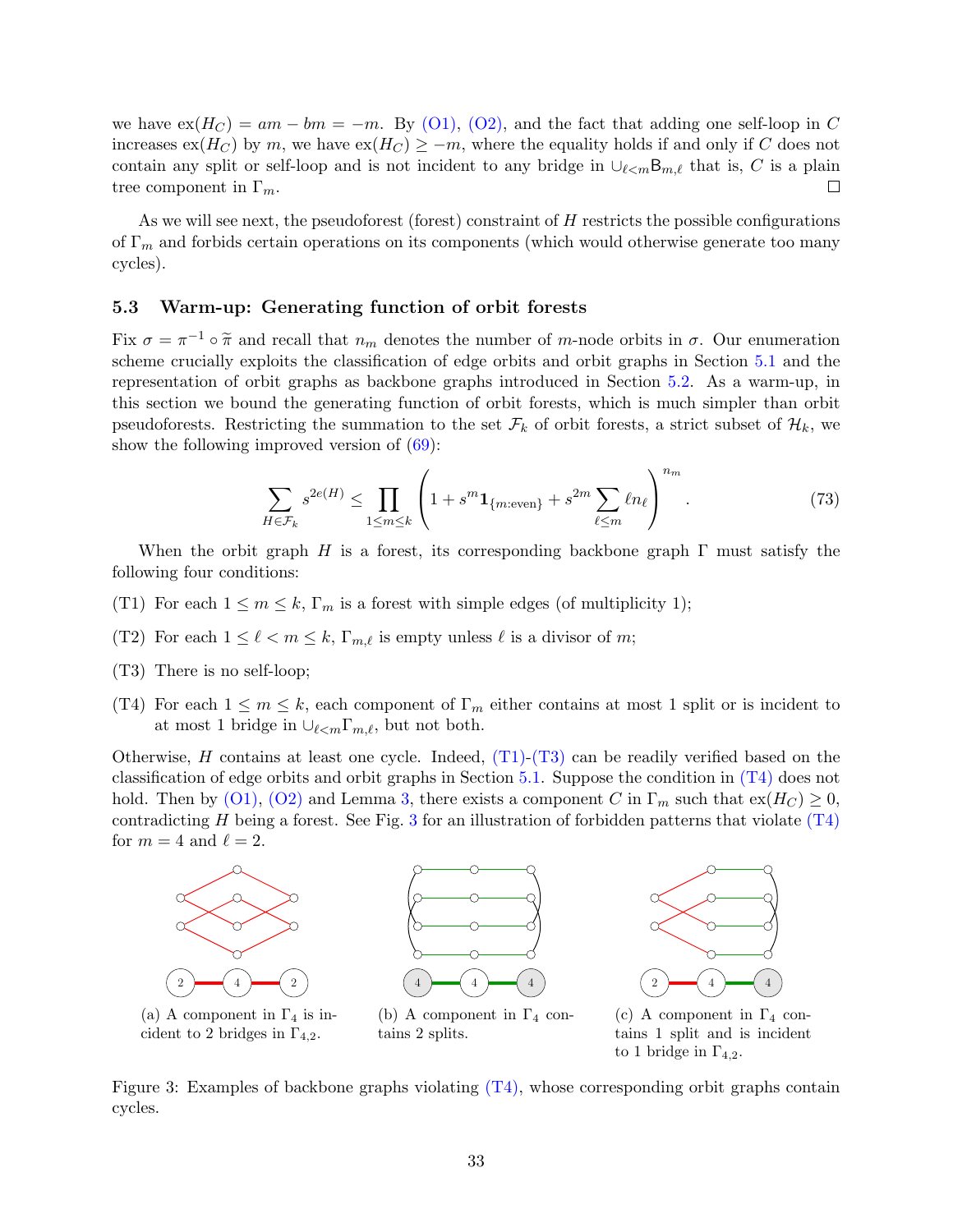Next, we describe an algorithm for generating all possible backbone graphs Γ that satisfy the aforementioned conditions [\(T1\)–](#page-32-1)[\(T4\).](#page-32-3) Given a sequence of integers  $(\mathbf{a}, \mathbf{b}, \mathbf{c}) = (a_m, b_m, c_m)_{1 \leq m \leq k}$ with  $b_m = 0$  for odd m, we construct  $\Gamma$  as follows:

<span id="page-33-0"></span>

|  |  |  | <b>Algorithm 1</b> Forest enumeration algorithm |  |
|--|--|--|-------------------------------------------------|--|
|--|--|--|-------------------------------------------------|--|

- 1: for each  $t = 1, \ldots, k$  do
- 2: Step 1: Matching stage. Construct a rooted forest  $\Gamma_t$  with  $n_t$  giant nodes and  $a_t$  giant edges; Attach a label from  $[t]$  to each giant edge;
- 3: Step 2: Splitting stage. Choose  $b_t$  components from  $n_t a_t$  tree components of  $\Gamma_t$ , and within each chosen component, add a split to the root;
- 4: Step 3: Bridging stage. Choose  $c_t$  out of the remaining  $n_t a_t b_t$  tree components of  $\Gamma_t$ , and for each chosen component, add a bridge connecting its root to a giant node in  $\Gamma_\ell$  for some  $\ell < t$  that is a divisor of t. Attach a label from  $[\ell]$  to the added bridge.

5: end for

We claim that any orbit forest can be generated by Algorithm [1.](#page-33-0) To verify this claim formally, let H be an orbit forest and  $\Gamma$  denote the its corresponding backbone graph in Definition [2,](#page-30-1) which, for  $1 \leq m \leq k$ , contains

- $a_m$  matchings corresponding to Type  $M_m$  edge orbits;
- $b_m$  splits corresponding to Type  $\mathsf{S}_m$  edge orbits;
- $c_m$  bridges corresponding to Type  $\mathsf{B}_{m,\ell}$  edge orbits for some  $\ell < m$  that is a divisor of m.

For each  $\Gamma_m$ , we arbitrarily choose the root for each plain tree component, and specify the root in each non-plain tree component as the unique giant node that either splits or is incident to a bridge in  $\cup_{\ell\leq m}\Gamma_{m,\ell}$ . Then clearly Steps 1–3 can realize any configuration of matchings, splits and bridges in  $\Gamma$ , thanks to the properties  $(T1)-(T4)$  $(T1)-(T4)$ .

Note that the total number of edges in the corresponding orbit forest  $H$  is determined by the input parameter  $(a, b, c)$  as

$$
\sum_{m=1}^{k} \left[ m(a_m + c_m) + m b_m/2 \right].
$$

To enumerate the orbit forests, it suffices to count all possible output backbone graphs Γ of Algo-rithm [1](#page-33-0) as follows. For  $t = 1, \ldots, k$ ,

1. It is well-known that the total number of rooted forests on  $n$  vertices with  $a$  edges is

<span id="page-33-3"></span>
$$
\binom{n-1}{a}n^a\tag{74}
$$

(see e.g. [\[FS09,](#page-63-12) II.18, p. 128].) Moreover, each giant edge added in Step 1 has t possible labels. Therefore, the total number of rooted backbone graphs  $\Gamma_t$  is at most

$$
\binom{n_t - 1}{a_t} (tn_t)^{a_t} \le \binom{n_t}{a_t} (tn_t)^{a_t}.
$$
\n(75)

2. The total number of ways of placing  $b_t$  splits is at most

<span id="page-33-2"></span><span id="page-33-1"></span>
$$
\binom{n_t - a_t}{b_t}.\tag{76}
$$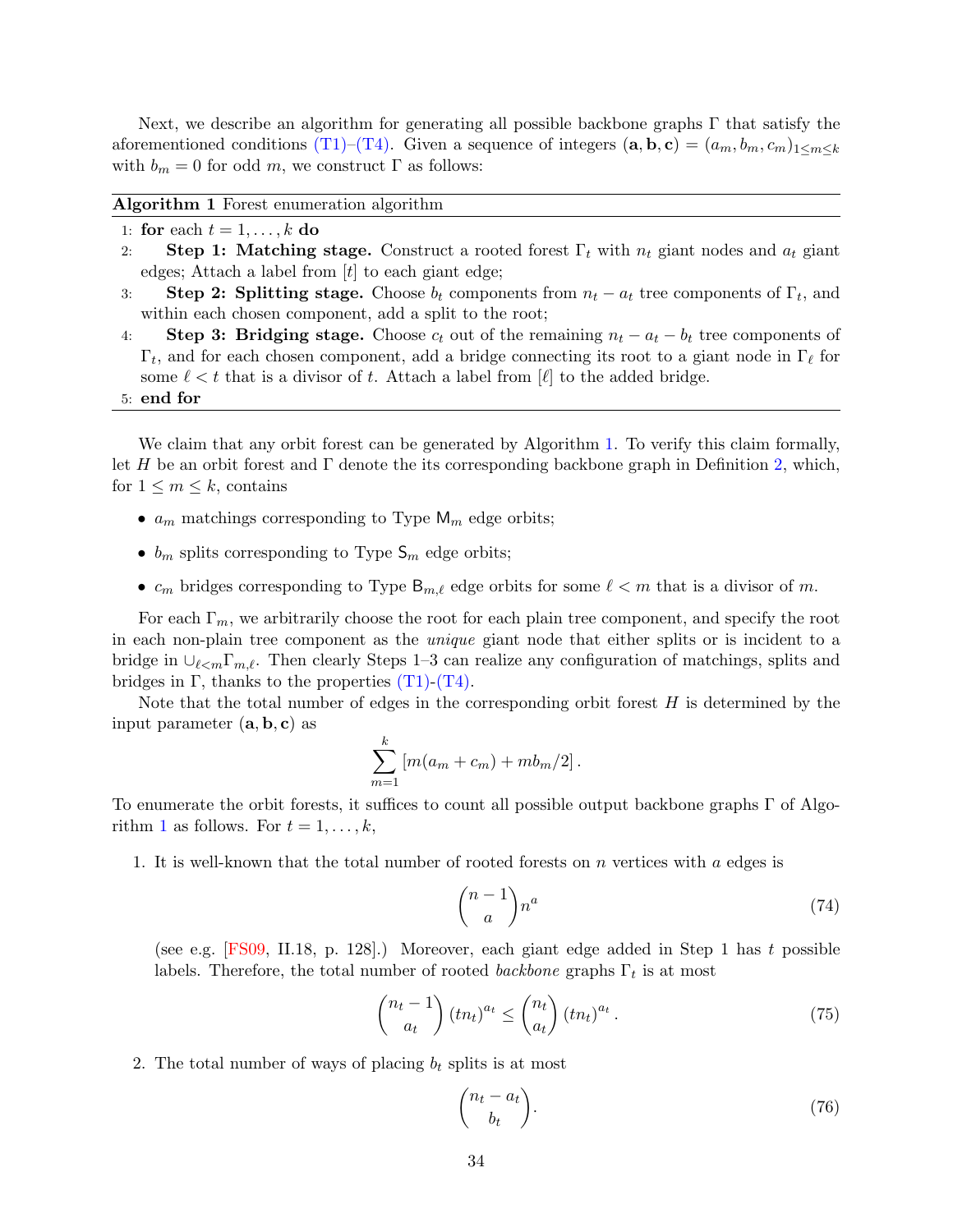3. The total number of ways of placing  $c_t$  bridges is at most

<span id="page-34-1"></span>
$$
\begin{pmatrix} n_t - a_t - b_t \\ c_t \end{pmatrix} \left( \sum_{\ell < t} \ell n_\ell \right)^{c_t} . \tag{77}
$$

Note that we could further restrict the summation over  $\ell$  to divisors of t and get a tighter upper bound, but this is not needed for the main results.

Combining [\(75\)](#page-33-1), [\(76\)](#page-33-2), and [\(77\)](#page-34-1), we get that the total number of output backbone graphs  $\Gamma$  with input parameter  $(a, b, c)$  is at most

$$
\prod_{1 \le t \le k} \mathbf{1}_{\{b_t=0 \text{ for odd } t\}} \binom{n_t}{a_t, b_t, c_t} (tn_t)^{a_t} \left(\sum_{\ell < t} \ell n_\ell\right)^{c_t}.
$$
\n
$$
(78)
$$

Then the desired  $(73)$  readily follows from

$$
\sum_{H \in \mathcal{F}_k} s^{2e(H)} \leq \sum_{\mathbf{a},\mathbf{b},\mathbf{c}} \prod_{1 \leq t \leq k} \mathbf{1}_{\{b_t=0 \text{ for odd } t\}} {n_t \choose a_t, b_t, c_t} (tn_t)^{a_t} \left( \sum_{\ell < t} \ell n_\ell \right)^{c_t} s^{2ta_t + tb_t + 2tc_t}
$$
\n
$$
\leq \prod_{1 \leq t \leq k} \left( 1 + s^t \mathbf{1}_{\{t:\text{even}\}} + s^{2t} \sum_{\ell \leq t} \ell n_\ell \right)^{n_t}.
$$

#### <span id="page-34-0"></span>5.4 Proof of Theorem [4:](#page-27-0) Generating function of orbit pseudoforests

Fix  $\sigma = \pi^{-1} \circ \tilde{\pi}$  and recall  $n_m$  denotes the number of m-node orbits in  $\sigma$ . In this section we bound<br>the generating function (68) of orbit populations  $H \subset \mathcal{H}$ , and prove Theorem 4. Bossil that the generating function [\(68\)](#page-27-4) of orbit pseudoforests  $H \in \mathcal{H}_k$  and prove Theorem [4.](#page-27-0) Recall that each orbit graph H can be equivalently represented as a backbone graph  $\Gamma$  as in Definition [2.](#page-30-1) In addition, we need the following vocabularies: For  $1 \leq m \leq k$  and each  $u \in S_m$ , let  $C(u)$  denote the connected component in  $\Gamma_m$  containing u.

Similar to the reasoning in Section [5.3,](#page-32-0) when H is a pseudoforest, its backbone graph  $\Gamma$  must satisfy the following properties:

- <span id="page-34-6"></span>(P1) For each  $1 \leq m \leq k$ ,  $\Gamma_m$  is a pseudoforest (with self-loops and parallel edges counted as cycles);
- <span id="page-34-7"></span>(P2) For each  $1 \leq \ell < m \leq k$ ,  $\Gamma_{m,\ell}$  is empty unless  $\ell$  is a divisor of m.
- <span id="page-34-8"></span>(P3) Each unicyclic component of  $\Gamma_m$  is plain.
- <span id="page-34-4"></span>(P4) A tree component in  $\Gamma_m$  contains at most two splits.
- <span id="page-34-2"></span>(P5) Let  $(u, v) \in \Gamma_{m,\ell_1}$  and  $(u', v') \in \Gamma_{m,\ell_2}$  be two bridges with  $\ell_1, \ell_2 < m$ , such that u and u' belong to the same tree component in  $\Gamma_m$ . Then m must be even and  $\ell_1 = \ell_2 = m/2$ .
- <span id="page-34-3"></span>(P6) Let  $(u, v) \in \Gamma_{m,\ell}$  be a bridge with  $\ell < m$  such that u belongs to a tree component that contains a split in  $\Gamma_m$ . Then m must be even and  $\ell = m/2$ . Furthermore, v must belong to a plain tree component in  $\Gamma_{m/2}$ .
- <span id="page-34-5"></span>(P7) For each  $(u, v)$  and  $(u', v')$  that satisfy either [\(P5\)](#page-34-2) or [\(P6\)](#page-34-3) where  $v \neq v'$ , the ending points v and v' must belong to distinct plain tree components in  $\Gamma_{m/2}$ .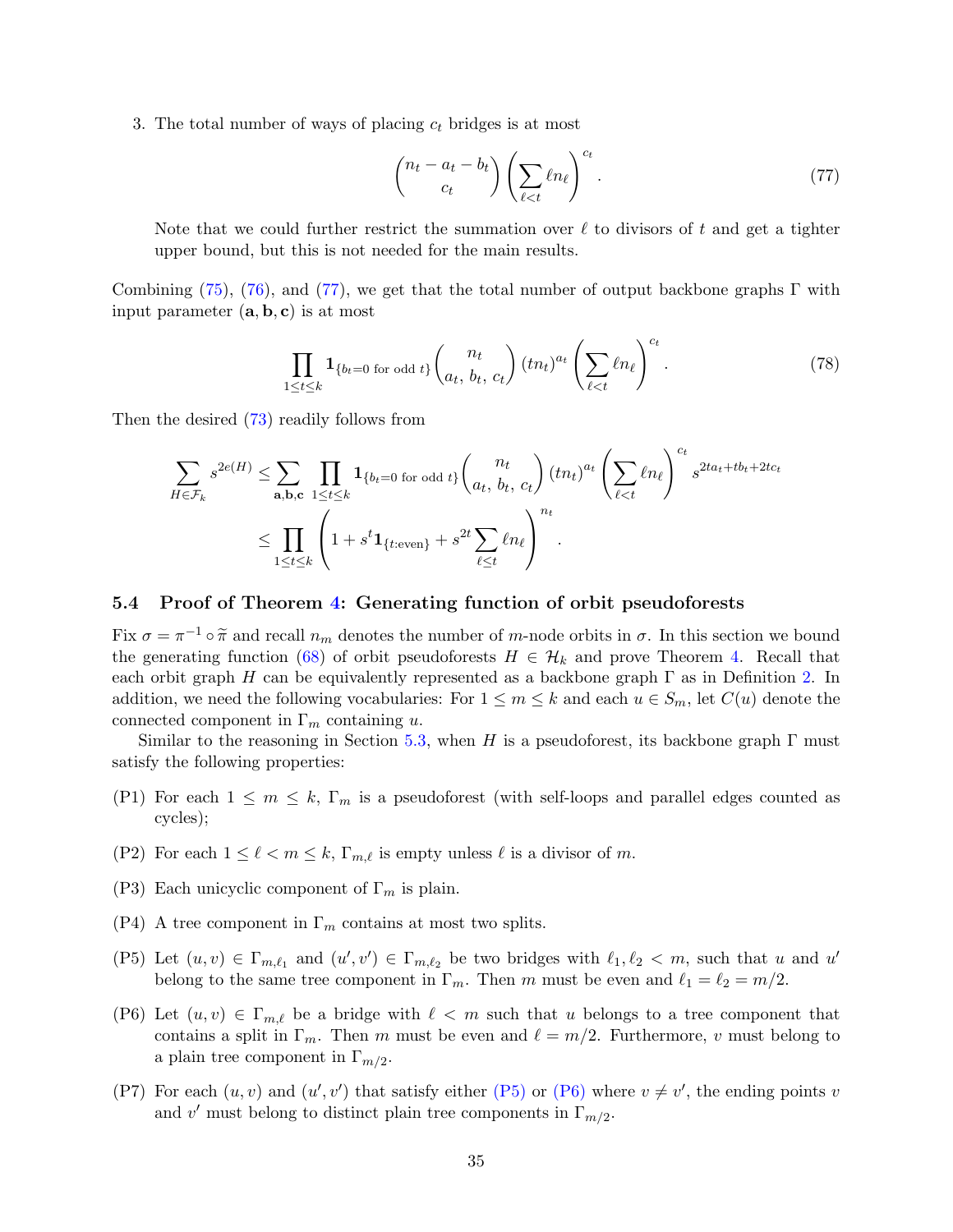<span id="page-35-0"></span>

(a) A component in  $\Gamma_4$  contains 3 splits.



(b) A component in  $\Gamma_4$  is incident to a bridge  $(u, v) \in \Gamma_{4,1}$  and a bridge  $(u', v') \in$  $\Gamma_{4,2}$ .

Figure 4: Examples of backbone graphs violating [\(P4\)](#page-34-4) and [\(P5\),](#page-34-2) shown in (a) and (b), respectively, and the corresponding orbit graphs.



(a) A component in  $\Gamma_4$  contains 1 splits and is incident to 1 bridge  $(u, v) \in \Gamma_{4,1}$ .



(b) A component in  $\Gamma_4$  contains 1 split and is incident to 1 bridge  $(u, v) \in \Gamma_{4,2}$  where v is in a non-plain component in  $\Gamma_2$  that is incident to 1 bridge in  $\Gamma_{2,1}$ .



(c) A component in  $\Gamma_4$  contains 1 split and is incident to 1 bridge  $(u, v) \in \Gamma_{4,2}$  where v is in a non-plain component in  $\Gamma_2$  that contains a split.

Figure 5: Examples of backbone graphs violating [\(P6\)](#page-34-3) and the corresponding orbit graphs.

Otherwise, H contains a component with at least two cycles, violating the pseudoforest constraint. See Fig. [4](#page-35-0) - Fig. [6](#page-36-0) for illustrations of forbidden patterns that violate  $(P4)$  -  $(P7)$ . Properties  $(P1)$ – $(P7)$  are justified by the following arguments:

- Paralleling conditions  $(T1)$  and  $(T2)$  for the forest constraint,  $(P1)$  and  $(P2)$  follows from the classification of edge orbits and orbit graphs in Section [5.1;](#page-28-0)
- Suppose [\(P3\)](#page-34-8) does not hold. Since the excess of the corresponding orbit graph of a plain unicyclic component in  $\Gamma_m$  is 0, by [\(O1\)](#page-31-1) and [\(O2\),](#page-31-2) there exists a unicyclic component component C in  $\Gamma_m$  such that  $ex(H_C) > 0$ , contradicting H being a pseudo-forest;
- Suppose  $(P4)$  does not hold. Then by  $(O1)$  and Lemma [3,](#page-31-3) there exists a tree component component C in  $\Gamma_m$  such that  $\exp(H_C) > 0$ , contradicting H being a pseudo-forest;
- Suppose  $(P5)$  does not hold. Then by  $(O2)$  and Lemma [3,](#page-31-3) there exists a tree component component C in  $\Gamma_m$  such that  $ex(H_C) > 0$ , contradicting H being a pseudo-forest;
- To prove  $(P6)$ , let  $G_1$  denote the orbit graph of  $C(u)$  consisting of edge orbits (including splits, matchings, and cycles). Let  $G_2$  denote the orbit graph of  $C(v)$  consisting of edge orbits (including splits, matchings, and cycles) in  $C(v)$ , as well as bridges in  $\cup_{\ell \leq m/2} \Gamma_{m/2,\ell}$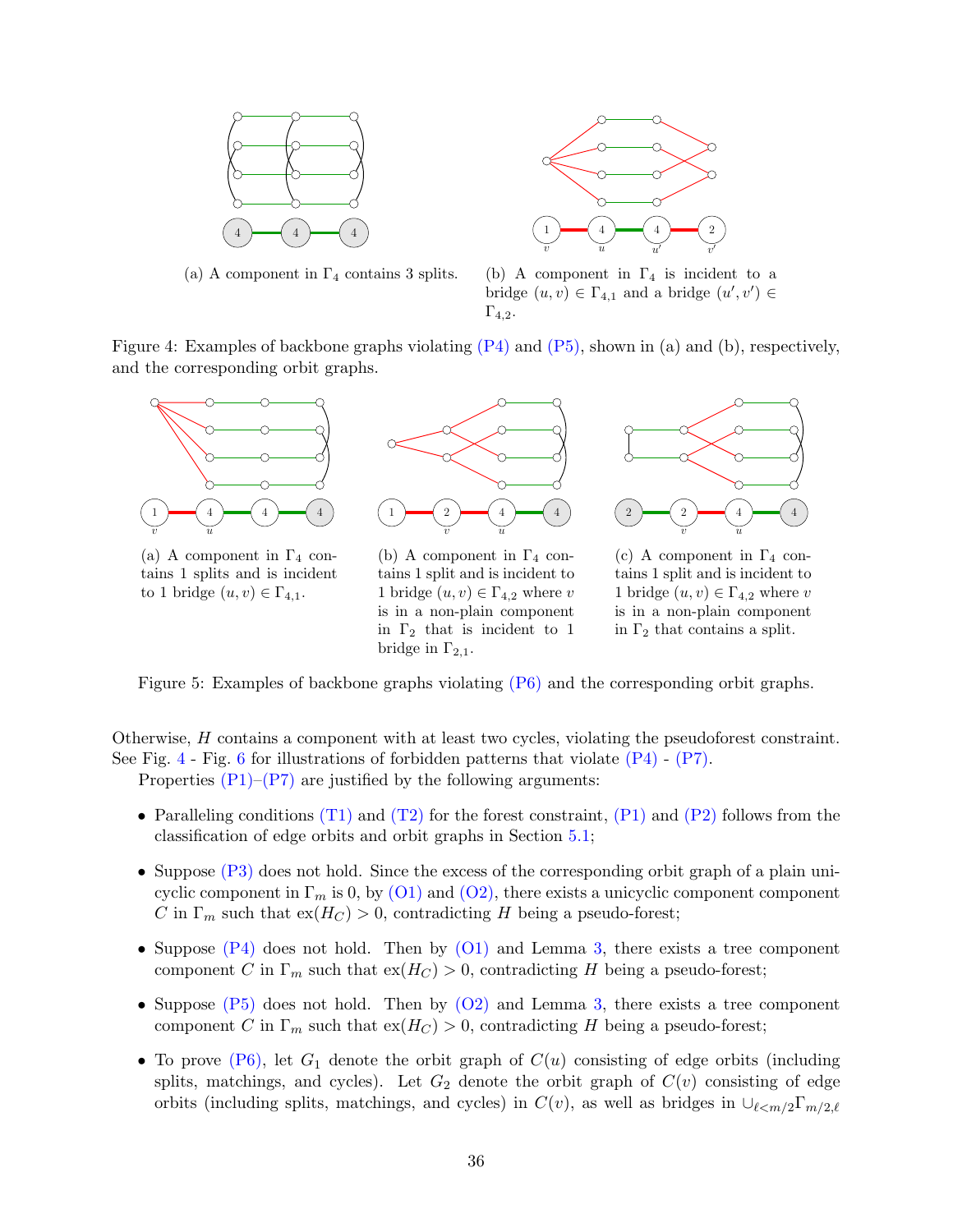<span id="page-36-0"></span>

(a)  $(u, v)$  and  $(u, v')$  satisfy [\(P5\),](#page-34-2) while v is in a non-plain component in  $\Gamma_2$  that contains a split.



(c)  $(u, v)$  and  $(u, v')$  satisfy [\(P5\),](#page-34-2) while v and  $v'$  are in the same component in  $\Gamma_2$ .



(b)  $(u, v)$  and  $(u, v')$  satisfy  $(P5)$ , while v is in a non-plain component that is incident to a bridge in  $\Gamma_{2,1}$ 



(d)  $(u, v)$  satisfies  $(P5)$ ,  $(u', v')$  satisfies  $(P6)$ , while v and  $v'$  are in the same component in  $\Gamma_2$ .

Figure 6: Examples of backbone graphs violating [\(P7\)](#page-34-5) and the corresponding orbit graphs.

that are incident to  $C(v)$ . Let  $G_{\text{new}}$  denote the edge-disjoint union of  $G_1, G_2$ , and the edge orbit corresponding to the bridge  $(u, v)$ . Since  $C(u)$  contains a split, by  $(01)$  and Lemma [3,](#page-31-3)  $ex(G_1) \geq -m/2$ . Then we have

$$
ex(G_{new}) = ex(G_1) + ex(G_2) + m \ge ex(G_2) + m/2 \ge 0,
$$

where the last inequality is met with equality if and only if  $C(v)$  is a plain tree component in  $\Gamma_{m/2}$  by Lemma [3.](#page-31-3) Hence, [\(P6\)](#page-34-3) follows.

• To prove [\(P7\),](#page-34-5) let  $C = C(u) \cup C(u')$ . Let  $G_1$  denote the orbit graph of C consisting of edge orbits (including splits, matchings, and cycles), as well as bridges in  $\cup_{\ell \leq m} \Gamma_{m,\ell}$  except for  $(u, v)$  and  $(u', v')$  that are incident to C. If  $C(u) = C(u')$ , then  $ex(G_1) \ge -m$  by Lemma [3.](#page-31-3) If  $C(u) \neq C(u')$ , then  $G_1$  is an edge-disjoint union of  $H_1$  and  $H'_1$ , where  $H_1$  (resp.  $H'_1$ ) is the orbit graph of  $C(u)$  (resp.  $C(u')$ ) consisting of edge orbits (including splits, matchings, and cycles) in  $C(u)$  (resp.  $C(u')$ ), as well as bridges in  $\cup_{\ell \leq m} \Gamma_{m,\ell}$  except for  $(u, v)$  (resp.  $(u', v')$ ) that are incident to  $C(u)$  (resp.  $C(u')$ ). By assumption, together with  $(01)$ ,  $(02)$  and Lemma [3,](#page-31-3)  $ex(H_1) \geq -m/2$  and  $ex(H'_1) \geq -m/2$  and thus  $ex(G_1) \geq ex(H_1) + ex(H_2) \geq -m$ .

Let  $C' = C(v) \cup C(v')$ . Note that by [\(P5\)](#page-34-2) and [\(P6\),](#page-34-3) both  $C(v)$  and  $C(v')$  are components in  $\Gamma_{m/2}$ . Let  $G_2$  denote the orbit graph of C' consisting of edge orbits (including splits, matchings, and cycles) in C', as well as bridges in  $\bigcup_{\ell \leq m/2} \Gamma_{m/2,\ell}$  that are incident to C'. Let  $G<sub>new</sub>$  denote the edge-disjoint union of  $G<sub>1</sub>$ ,  $G<sub>2</sub>$ , and the edge obits corresponding to the two bridges  $(u, v)$  and  $(u', v')$ . Then,

$$
ex(G_{new}) \ge ex(G_1) + ex(G_2) + 2m \ge -m + ex(G_2) + 2m = ex(G_2) + m.
$$

By assumption,  $G_{\text{new}}$  is a pseudo-forest and thus  $ex(G_{\text{new}}) \leq 0$ . It follows that  $ex(G_2) \leq -m$ and hence v and v' must be in distinct plain tree components in  $\Gamma_{m/2}$  by Lemma [3.](#page-31-3)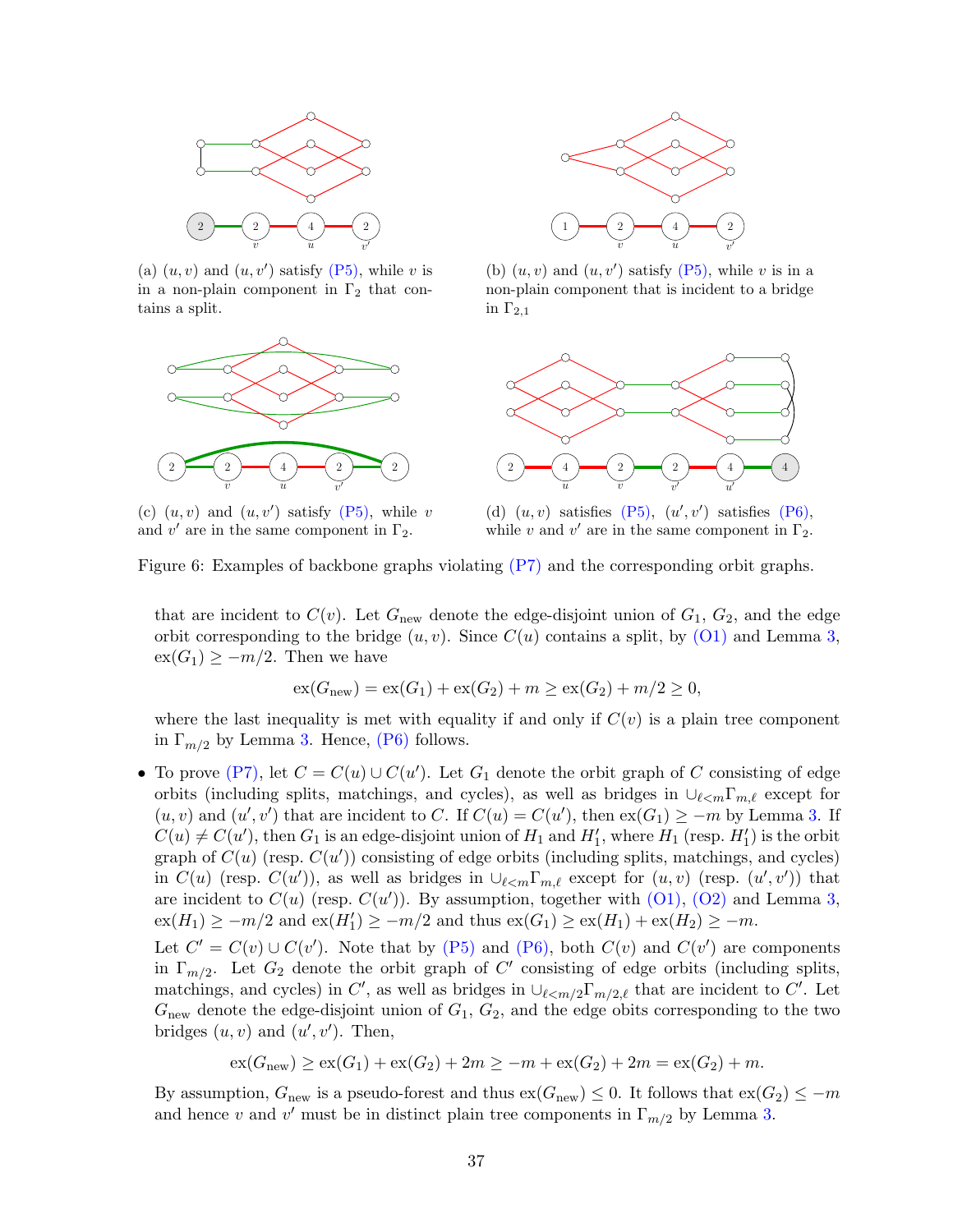The implication of  $(P4)-(P7)$  $(P4)-(P7)$  is the following. For each  $m \in [k]$ , define

$$
\mathcal{E}(m) \triangleq \bigcup_{\ell < m} E(\Gamma_{m,\ell})
$$

consisting of all bridges between m-node orbits and shorter orbits. Then  $\mathcal{E}(m)$  can be divided into two sets of bridges as follows. For each  $u \in S_m$ , recall that  $C(u)$  denotes the connected component in  $\Gamma_m$  containing u. A bridge is denoted by a giant edge  $(u, v) \in \Gamma_{m,\ell}$  with  $\ell < m$ , where  $u \in S_m$ in the longer orbit is called the *starting point* and  $v \in S_\ell$  in the shorter orbit is called the *ending* point. Define

$$
\mathcal{E}_{\text{single}}(m) \triangleq \{ (u, v) \in E(\Gamma) : u \in S_m, v \in \bigcup_{\ell < m} S_\ell,\tag{79}
$$

 $C(u)$  contains no split and is not incident to any bridge in  $\cup_{\ell \leq m} \Gamma_{m,\ell}$  other than  $(u, v)$ }

 $\mathcal{E}_{\text{double}}(m) \triangleq \{(u, v) \in E(\Gamma) : u \in S_m, v \in S_{m/2},\}$  $, \t(80)$ 

 $C(u)$  contains a split or is incident to some bridge in  $\cup_{\ell \leq m} \Gamma_{m,\ell}$  other than  $(u, v)$ }

By Properties [\(P6\)–](#page-34-3)[\(P7\)](#page-34-5), we have  $\mathcal{E}(m) = \mathcal{E}_{\text{single}}(m) \cup \mathcal{E}_{\text{double}}(m)$ . Moreover,

- For each  $(u, v), (u', v') \in \mathcal{E}_{single}(m)$ , the starting points u and u' belong to separate tree components in  $\Gamma_m$ , i.e.,  $C(u)$  and  $C(u')$  are distinct tree components in  $\Gamma_m$ . Furthermore,  $C(u)$  (resp.  $C(u')$ ) contains no split and is not incident to any bridge other than  $(u, v)$  (resp.  $(u', v')$ ). (This is just repeating definition).
- For each  $(u, v), (u', v') \in \mathcal{E}_{\text{double}}(m)$ , the ending points v and v' belong to separate plain tree components in  $\Gamma_{m/2}$ , by [\(P7\).](#page-34-5)

The above observation suggests that to specify the bridges in  $\mathcal{E}_{single}(m)$ , one can use the *forward* construction by first choosing their starting points from separate components of  $\Gamma_m$  then choosing the ending points from shorter orbits  $\cup_{\ell \leq m} S_{\ell}$  in an unconstrained way; to specify the bridges in  $\mathcal{E}_{\text{double}}(m)$ , one can use the *backward construction* by first choosing their ending points from separate components of  $\Gamma_{m/2}$  then choosing the starting points from  $S_m$  in an unconstrained way. This separate account of bridges is useful in the enumeration scheme which we describe next.

Next, we describe an algorithm for generating all possible backbone graphs Γ that satisfy the properties [\(P1\)–](#page-34-6)[\(P7\).](#page-34-5) Given a sequence of integers  $(\mathbf{a}, \mathbf{b}, \mathbf{c}, \mathbf{d}) = (a_t, b_t, c_t, d_t)_{1 \le t \le k}$  with  $b_t = 0$  for odd t and  $d_t = 0$  if  $2t > k$ , we construct  $\Gamma$  as follows:

### <span id="page-37-0"></span>Algorithm 2 Pseudoforest enumeration algorithm

- 1: for each  $t = 1, \ldots, k$  do
- 2: Step 1: Matching stage. Construct a rooted pseudoforest  $\Gamma_t$  with  $n_t$  giant nodes and  $a_t$ giant edges (allowing self-loops and multiple edges). Attach a label from  $[t]$  to each giant edge and a label from  $\left[ \frac{t-1}{2} \right]$  $\frac{-1}{2}$ ] to each self-loop;
- 3: Step 2: Splitting stage. Choose  $b_t$  components from  $n_t a_t$  tree components of  $\Gamma_t$ , and within each chosen component, choose a node: if the node chosen is the same as the root, add a split to the root; otherwise, add two splits, one at the root and the other one at the chosen node;
- 4: Step 3: Forward bridging stage. Choose  $c_t$  out of the remaining  $n_t a_t b_t$  tree components of  $\Gamma_t$ , and for each chosen component, add a bridge connecting its root to a giant node in  $\Gamma_\ell$  for some  $\ell < t$  that is a divisor of t. Attach a label from  $[\ell]$  to the added bridge.
- 5: Step 4: Backward bridging stage. Choose  $d_t$  from the remaining  $n_t a_t b_t c_t$  tree components of of  $\Gamma_t$ . For each chosen component, add a bridge by connecting its root to a giant node in  $\Gamma_{2t}$ . Attach a label from [t] to the added bridge.
- 6: end for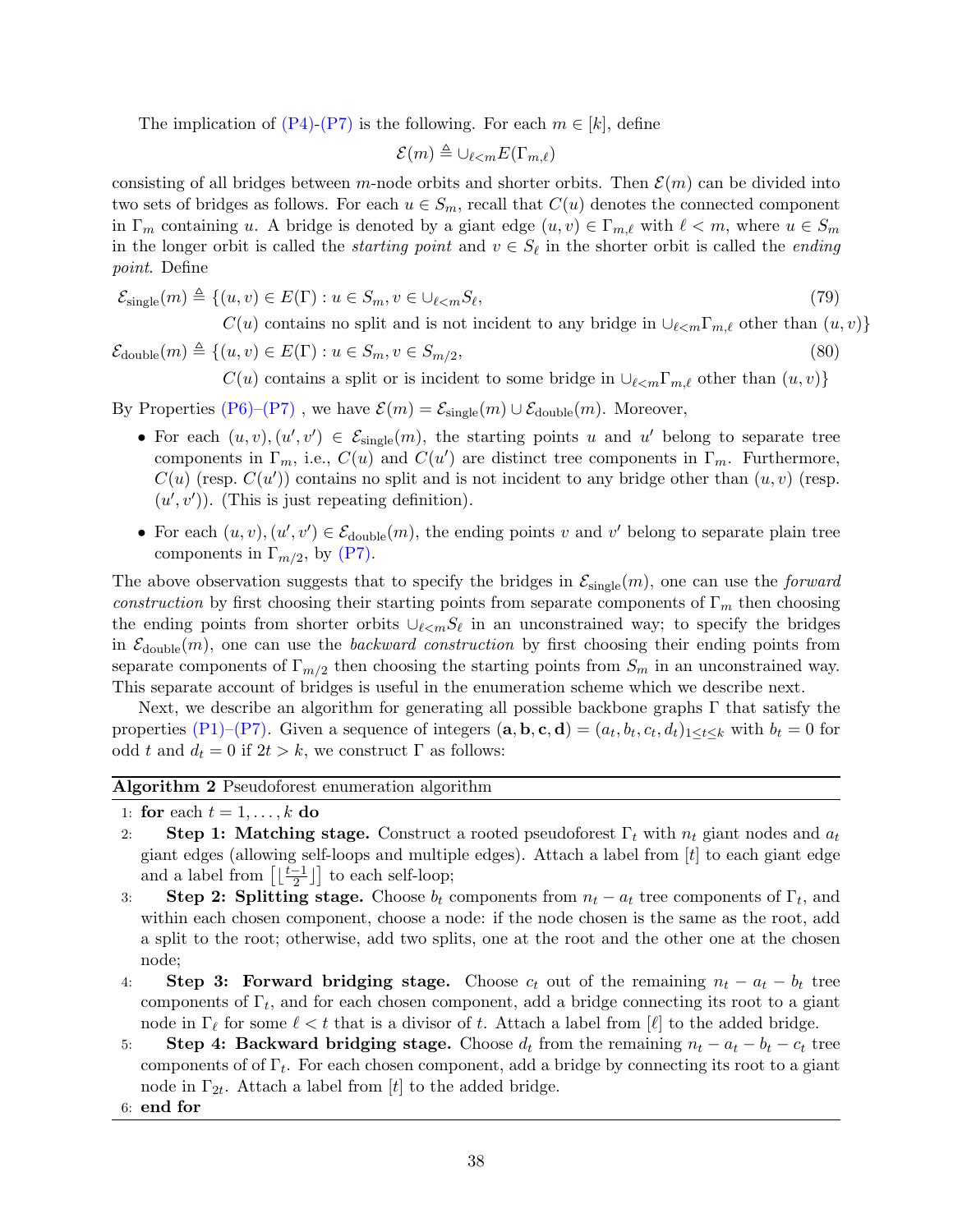We note that an output graph of Algorithm [2](#page-37-0) is not necessarily a pseudoforest; nevertheless any orbit pseudoforest can be generated by Algorithm [2,](#page-37-0) which is what we need for upper bounding the generating function of orbit pseudoforests,  $\sum_{H \in \mathcal{H}_k} s^{2e(H)}$ . To verify this claim formally, let H be an orbit pseudoforest and let  $\Gamma$  denote its backbone graph as in Definition [2,](#page-30-1) where for  $1 \leq m \leq k$ there are:

- $a_m$  giant edges (including self-loops) corresponding to either Type  $\mathsf{M}_m$  or  $\mathsf{C}_m$  edge orbits;
- $b_m$  components that contain splits corresponding to Type  $\mathsf{S}_m$  edge orbits;
- $c_m$  giant edges corresponding to Type  $\mathsf{B}_{m,\ell}$  edge orbits for some  $\ell < m$  that is a divisor of m;
- $d_m$  giant edges corresponding to Type  $B_{m,2m}$  edge orbits.

For each  $\Gamma_m$  where  $1 \leq m \leq k$ , we arbitrarily choose the root for each plain tree component, and specify the root in each non-plain tree component as the giant node that either splits or is incident to a bridge in  $\mathcal{E}_{single}(m) \cup \mathcal{E}_{double}(2m)$  (when there are two giant nodes that split in a tree component, we choose any one of them as the root; otherwise, the choice of the root is unique). Then it is clear that Steps 1 and 2 can realize any configuration of splits and matchings in Γ, thanks to Properties  $(P1)$ – $(P4)$ . Finally, note that bridges in  $\mathcal{E}_{single}(m)$  are added by Step 3 (forward bridging) at iteration  $t = m$  with  $c_m = |\mathcal{E}_{single}(m)|$ , and bridges in  $\mathcal{E}_{double}(m)$  are added by Step 4 (backward bridging) at iteration  $t = m/2$  with  $d_{m/2} = |\mathcal{E}_{\text{double}}(m)|$ .

Next we bound the generating function  $\sum_{H \in \mathcal{H}_k} s^{2e(H)}$  from above. We first state an auxiliary lemma, which extends the well-known formula  $(74)$  for enumerating rooted forests.

Lemma 4. The number of rooted pseudoforests on n nodes with a edges (allowing self-loops and multiple edges) is at most

$$
\binom{n}{a} (2n)^a. \tag{81}
$$

*Proof.* To see this, let m denote the number of cycles (including self-loops and parallel edges). Then the number of connected components is  $n - a + m$ . To enumerate all such rooted pseudoforests, we first enumerate all rooted forests on n vertices with  $a - m$  edges, then choose m roots out of  $n-a+m$  roots, and finally add one edge to each chosen root to form a cycle within its corresponding component. Each added edge can either be a self-loop at the root or connect the root to some other node, so there are at most n different choices of the added edge. Therefore, the total number of rooted pseudoforests on *n* vertices with *a* edges is at most

$$
\sum_{m=0}^{a} {n \choose a-m} n^{a-m} {n-a+m \choose m} n^m = n^a \sum_{m=0}^{a} {n \choose a-m} {n-a+m \choose m} = {n \choose a} (2n)^a.
$$

Now, we can enumerate all possible output backbone graphs Γ of Algorithm [2](#page-37-0) as follows. For  $t=1,\ldots,k,$ 

1. Note that  $\Gamma_t$  constructed in Step 1 is a rooted pseudoforest with  $n_t$  giant nodes and  $a_t$  giant edges. Moreover, each giant edge added in Step 1 carries at most t possible labels. Hence, the total number of all possible rooted pseudoforests  $\Gamma_t$  constructed in Step 1 is at most:

<span id="page-38-0"></span>
$$
\binom{n_t}{a_t} (2tn_t)^{a_t} \,. \tag{82}
$$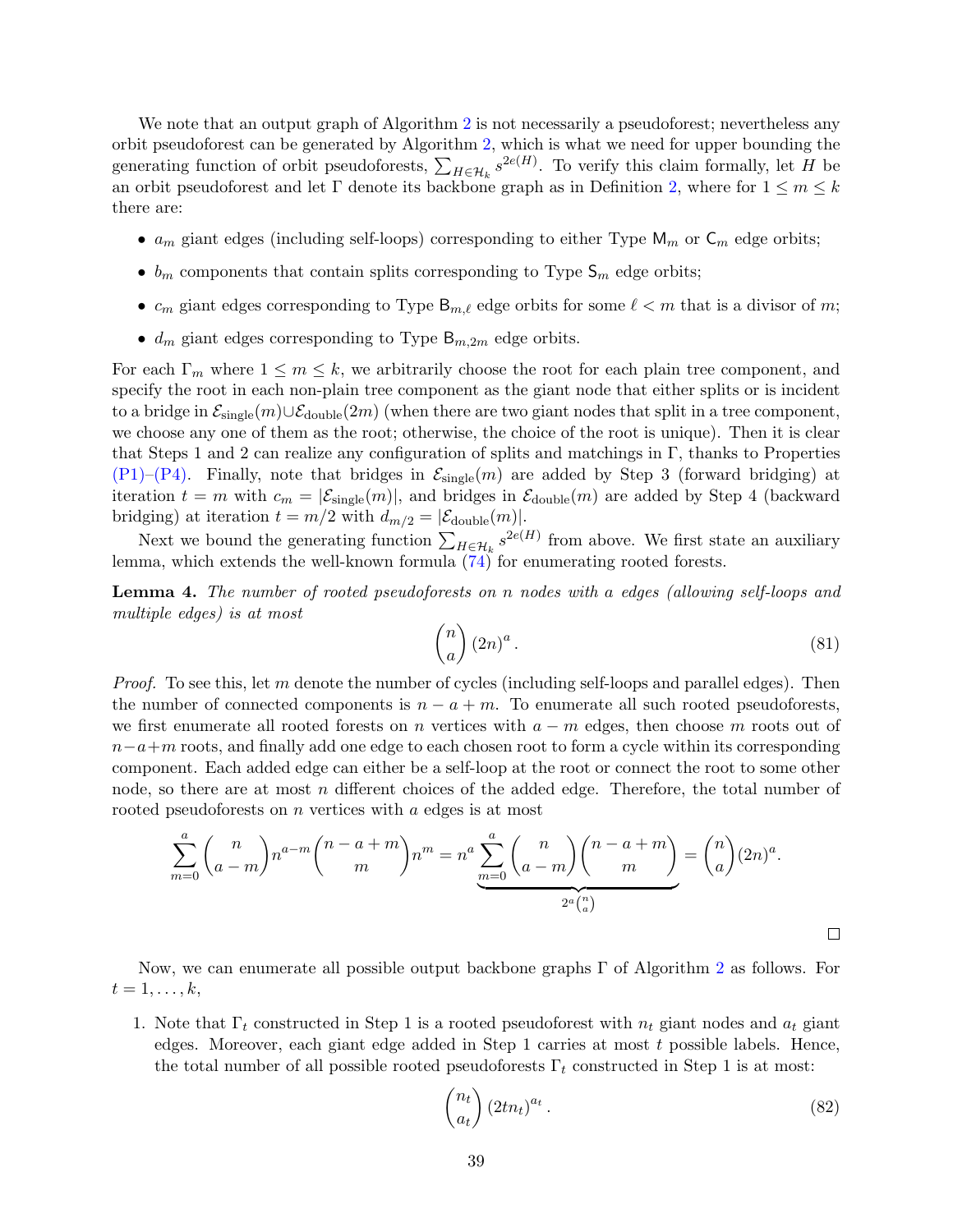2. The total number of different ways of splitting is at most

<span id="page-39-3"></span><span id="page-39-2"></span><span id="page-39-1"></span>
$$
\binom{n_t - a_t}{b_t} n_t^{b_t}.\tag{83}
$$

3. The total number of different ways of forward bridging is at most:

$$
\begin{pmatrix} n_t - a_t - b_t \\ c_t \end{pmatrix} \left( \sum_{\ell < t} \ell n_\ell \right)^{c_t} . \tag{84}
$$

4. The total number of different ways of backward bridging is at most:

$$
\begin{pmatrix} n_t - a_t - b_t - c_t \ d_t \end{pmatrix} (t n_{2t})^{d_t} . \tag{85}
$$

Combining [\(82\)](#page-38-0), [\(83\)](#page-39-1), [\(84\)](#page-39-2), and [\(85\)](#page-39-3), we conclude that the total number of possible output backbone graphs  $\Gamma$  with input parameter  $(a, b, c, d)$  is at most

$$
\prod_{t=1}^k \mathbf{1}_{\{b_t=0 \text{ for odd } t\}} \mathbf{1}_{\{d_t=0 \text{ if } 2t>k\}} {n_t \choose a_t, b_t, c_t, d_t} (2tn_t)^{a_t} n_t^{b_t} \left( \sum_{\ell < t} \ell n_\ell \right)^{c_t} (tn_{2t})^{d_t}.
$$

Note that for each output backbone graph, the total number of edges in the corresponding orbit graph  $H$  satisfies

$$
e(H) \ge \sum_{t=1}^{k} t (a_t + b_t/2 + c_t + 2d_t).
$$

Combining the above two displays, we obtain

$$
\sum_{H \in \mathcal{H}_k} s^{2e(H)} \leq \sum_{\mathbf{a},\mathbf{b},\mathbf{c},\mathbf{d}} \prod_{t=1}^k \mathbf{1}_{\{b_t=0 \text{ for odd } t\}} \mathbf{1}_{\{d_t=0 \text{ if } 2t > k\}} \binom{n_t}{a_t, b_t, c_t, d_t}
$$
\n
$$
\times (2tn_t)^{a_t} n_t^{b_t} \left( \sum_{\ell < t} \ell n_\ell \right)^{c_t} (tn_{2t})^{d_t} \times s^{2ta_t + tb_t + 2td_t + 4td_t}
$$
\n
$$
\leq \prod_{t=1}^k \left( 1 + s^t n_t \mathbf{1}_{\{t:\text{even}\}} + 2tn_ts^{2t} + s^{2t} \sum_{\ell < t} \ell n_\ell + s^{4t} t n_{2t} \mathbf{1}_{\{2t \leq k\}} \right)^{n_t}
$$
\n
$$
\leq \prod_{t=1}^k \left( 1 + s^t n_t \mathbf{1}_{\{t:\text{even}\}} + 2s^{2t} \sum_{\ell \leq t} \ell n_\ell + s^{4t} t n_{2t} \mathbf{1}_{\{2t \leq k\}} \right)^{n_t},
$$

completing the proof of Theorem [4.](#page-27-0)

## <span id="page-39-0"></span>6 Conclusion and Open Questions

In this paper, we formulate the general problem of testing network correlation and characterize the statistical detection limit. For both Gaussian-weighted complete graphs and dense Erdős-Rényi graphs, we determine the sharp threshold at which the asymptotic optimal testing error probability jumps from 0 to 1. For sparse Erdős-Rényi graphs, we determine the threshold within a constant factor. The proof of the impossibility results relies on a delicate application of the truncated second moment method, and in particular, leverages the pseudoforest structure of subcritical Erdős-Rényi graphs in the sparse setting. We conclude the paper with a few important open questions.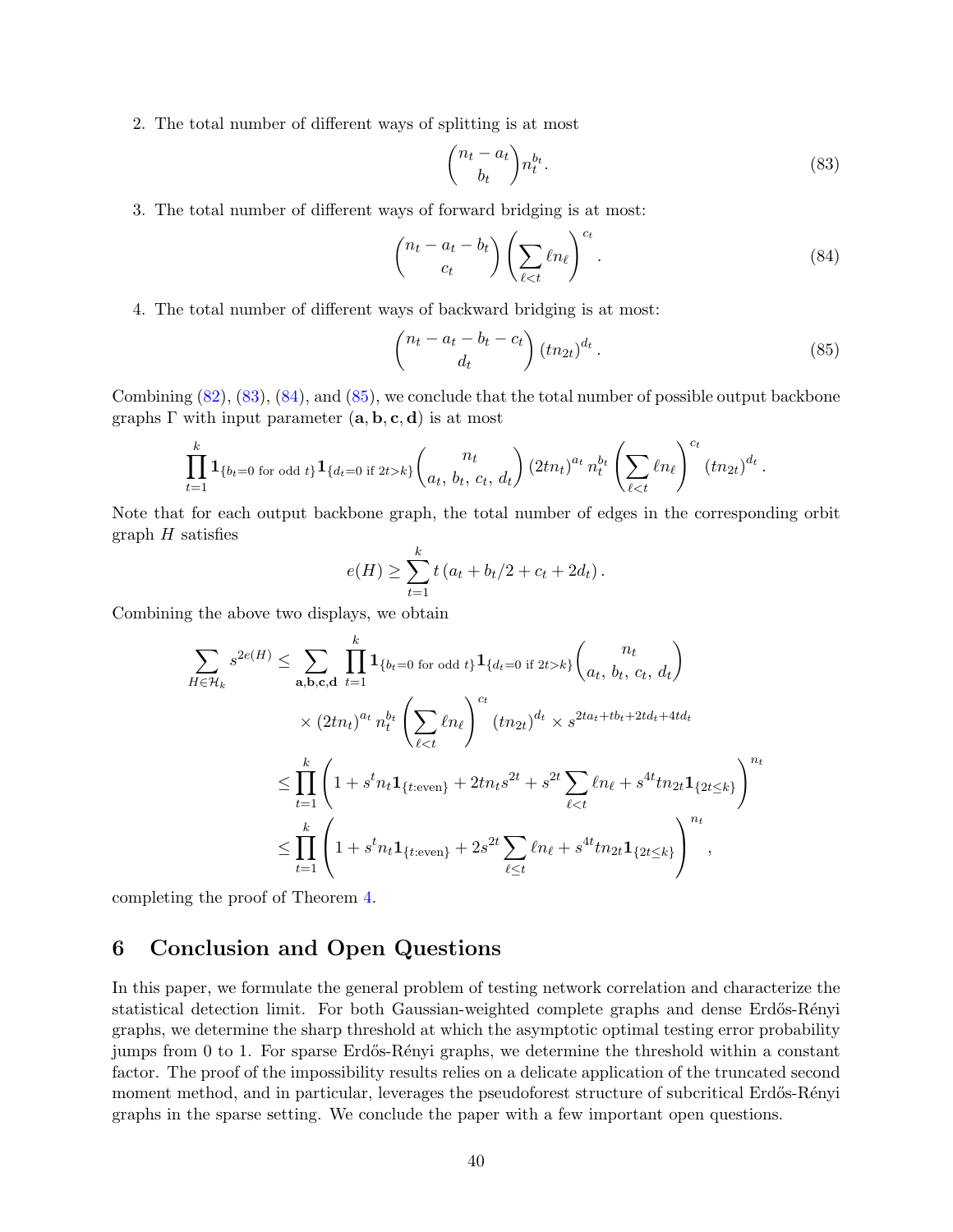- 1. In a companion paper [\[MWXY20\]](#page-64-5), we show that a polynomial-time test based on counting trees achieves strong detection when the average degree  $np \geq n^{-o(1)}$  and the correlation  $\rho \geq c$ for an explicit constant c. In particular, this result combined with our negative results in Theorem [2](#page-4-2) imply that the detection limit is attainable in polynomial-time up to a constant factor in the sparse regime when  $np = \Theta(1)$ . However, achieving the optimal detection threshold in polynomial time remains largely open.
- 2. It is of interest to study the detection limit under general weight distributions. Our proof techniques are likely to work beyond the Gaussian Wigner and Erdős-Rényi graphs model. For example, for general distributions  $P$  and  $Q$ , as shown in the proof of Proposition [1,](#page-15-0) the second moment is determined by the eigenvalues of the kernel operator defined by the likelihood ratio  $L(x, y) = \frac{P(x, y)}{Q(x, y)}$ . Another interesting direction is testing correlations between hypergraphs.
- 3. Another important open problem is to determine the sharp threshold for detection in the sparse Erdős-Rényi graphs with  $p = n^{-\Omega(1)}$ . In particular, to improve our positive result, one may need to analyze a more powerful test statistic beyond QAP. For the negative direction, one needs to consider the case where the intersection graph  $A \wedge B^{\pi}$  is supercritical and a more sophisticated conditioning beyond the pseudoforest structure may be required.

# <span id="page-40-0"></span>A Supplementary Proof for Sections [1,](#page-1-0) [3](#page-13-0) and [4](#page-19-0)

### <span id="page-40-1"></span>A.1 Proof for Remark [1](#page-5-1)

In this subsection, we show that in the non-trivial regime of  $p = \omega(1/n^2)$  and  $p = 1 - \Omega(1)$ , weak detection can be achieved by comparing the number of edges of the two observed graph, provided that  $s = \Omega(1)$ . To see this, let X, Y denote the total number of edges in the observed graphs  $\overline{G}_1$ and  $\overline{G}_2$ , respectively. Under  $\mathcal{H}_0$  (resp.  $\mathcal{H}_1$ ),  $X - Y$  is a sum of m *i.i.d.* random variables that equal to  $-1$  or  $+1$  with the equal probability  $ps(1 - ps)$  (resp.  $ps(1 - s)$ ) and 0 otherwise. Using Gaussian approximation, this essentially reduces to testing  $\mathcal{N}(0,1)$  vs.  $\mathcal{N}\left(0,\frac{1-ps}{1-s}\right)$  $\frac{1-ps}{1-s}$ , which can be non-trivially separated as long as s is non-vanishing.

Formally, assume  $s \leq 1 - \Omega(1)$  without loss of generality and let  $m = \binom{n}{2}$  $n \choose 2$ . Then for some  $\tau$ ,

$$
Q(|X - Y| \ge \tau) - P(|X - Y| \ge \tau)
$$
\n
$$
\stackrel{(a)}{\ge} \mathbb{P}(|\mathcal{N}(0, 2mps(1 - ps))| \ge \tau) - \mathbb{P}(|\mathcal{N}(0, 2mps(1 - s))| \ge \tau) - O\left(\frac{1}{\sqrt{mp}}\right)
$$
\n
$$
\stackrel{(b)}{=} \text{TV}\left(\mathcal{N}(0, 1), \mathcal{N}\left(0, \frac{1 - ps}{1 - s}\right)\right) - O\left(\frac{1}{\sqrt{mp}}\right) \stackrel{(c)}{=} \Omega(1),
$$

where (a) follows from Berry-Esseen theorem [\[Pet95,](#page-64-12) Theorem 5.5] and the assumption that  $\Omega(1) \leq$  $s \leq 1 - \Omega(1)$ ; (b) holds for some  $\tau$  because the likelihood ratio between two centered normals is monotonic in |x|; (c) holds because  $(1 - ps)/(1 - s)$  is bounded away from 1 and  $mp = \omega(1)$  under assumptions that  $s = \Omega(1)$ , p is bounded away from 1, and  $n^2p = \omega(1)$ .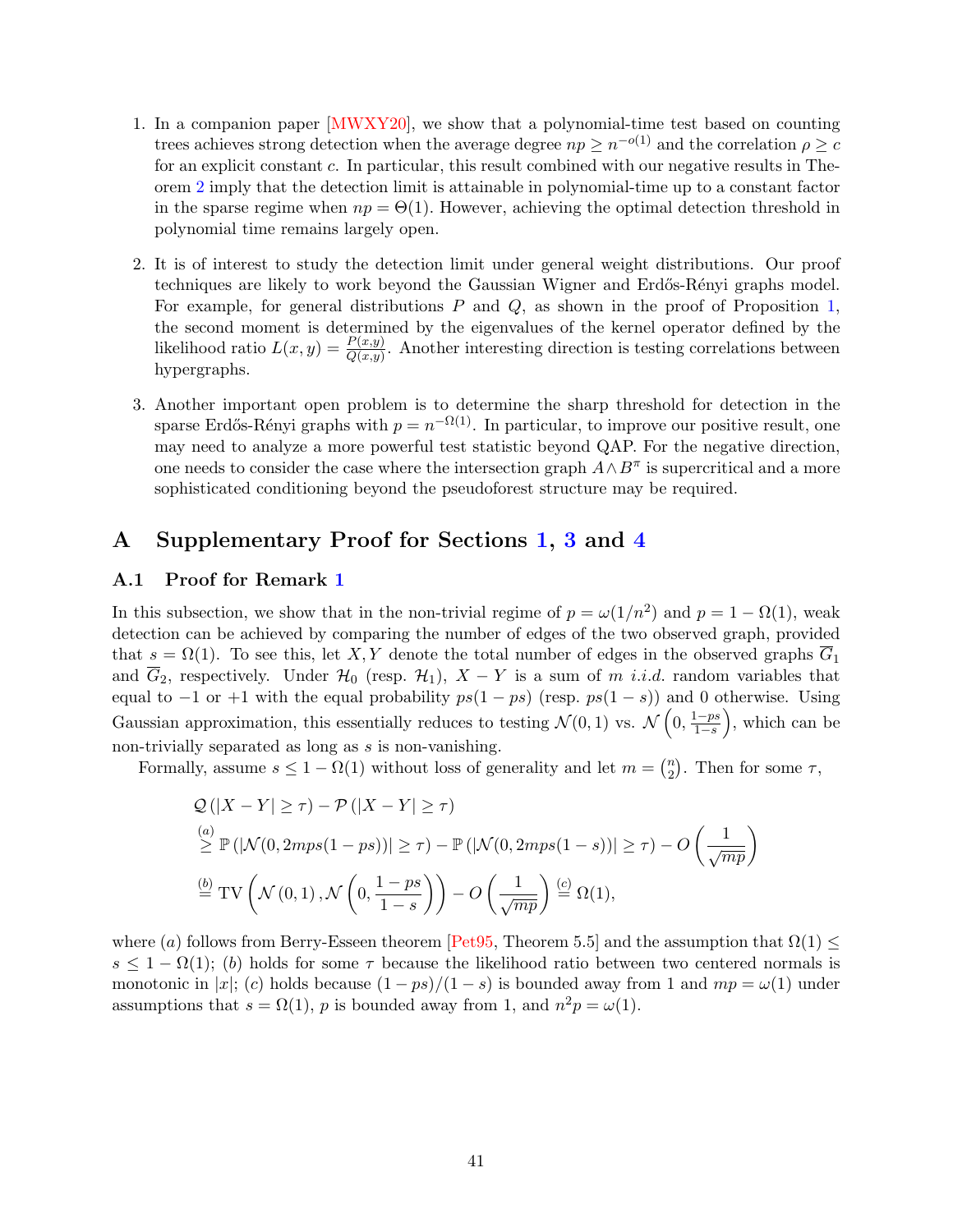### <span id="page-41-0"></span>A.2 Proof of Proposition [2](#page-17-1)

*Proof.* Using [\(28\)](#page-13-4), we have  $N_2 = \binom{n_2}{2} \times 2 + n_1 n_2 + n_4 \le (n_2 + n_1)n_2 + n_4 \le nn_2 + n$ . Therefore,

$$
\mathbb{E}_{\pi \perp \tilde{\pi}} \left[ \exp \left( \mu n_1^2 + \nu n_1 + \tau n_2 + \tau^2 N_2 \right) \mathbf{1}_{\{a \le n_1 \le b\}} \right] \n\le \mathbb{E}_{\pi \perp \tilde{\pi}} \left[ \exp \left( \mu n_1^2 + \nu n_1 + \left( \tau + \tau^2 n \right) n_2 + \tau^2 n \right) \mathbf{1}_{\{a \le n_1 \le b\}} \right] \n= (1 + o(1)) \mathbb{E}_{\pi \perp \tilde{\pi}} \left[ \exp \left( \mu n_1^2 + \nu n_1 + (\tau + \tau^2 n) n_2 \right) \mathbf{1}_{\{a \le n_1 \le b\}} \right],
$$

where the last equality holds because  $n\tau^2 = o(1)$  by assumption. Pick  $\eta$  such that  $\omega(1) \leq \eta \leq \sqrt{n}$ . We decompose  $\mathbb{E}_{\pi \perp \tilde{\pi}} \left[ \exp \left( \mu n_1^2 + \nu n_1 + (\tau + \tau^2 n) n_2 \right) \mathbf{1}_{\{a \leq n_1 \leq b\}} \right]$  as  $(I) + (II)$ , where:

$$
\begin{aligned} \n\text{(I)} &= \mathbb{E}_{\pi \perp \widetilde{\pi}} \left[ \exp \left( \mu n_1^2 + \nu n_1 + \left( \tau + \tau^2 n \right) n_2 \right) \mathbf{1}_{\{a \le n_1 \le b\}} \mathbf{1}_{\{0 \le n_1 < \eta\}} \right] \\ \n\text{(II)} &= \mathbb{E}_{\pi \perp \widetilde{\pi}} \left[ \exp \left( \mu n_1^2 + \nu n_1 + \left( \tau + \tau^2 n \right) n_2 \right) \mathbf{1}_{\{a \le n_1 \le b\}} \mathbf{1}_{\{n_1 \ge \eta\}} \right]. \n\end{aligned}
$$

• To bound  $(I)$ , we first apply the total variation bound  $(122)$  in Lemma [13](#page-62-8) and get

$$
\mathrm{TV}\left(\mathcal{L}\left(n_1, n_2\right), \mathcal{L}\left(Z_1, Z_2\right)\right) \le F\left(\frac{n}{2}\right)
$$

,

where  $Z_1 \sim \text{Poi}(1)$  and  $Z_2 \sim \text{Poi}(\frac{1}{2})$  are independent Poisson random variables, and log  $F(n/2) =$  $-(1+o(1))\frac{n}{2}\log\left(\frac{n}{2}\right)$  $\frac{n}{2}$ ). Then, we have

$$
(I) \leq \mathbb{E} \left[ \exp \left( \mu Z_1^2 + \nu Z_1 + (\tau + \tau^2 n) Z_2 \right) \mathbf{1}_{\{a \leq Z_1 < b\}} \right] + 2F\left(\frac{n}{2}\right) \exp \left( (\mu \eta + \nu) \eta + (\tau + \tau^2 n) n \right) = \mathbb{E} \left[ \exp \left( \mu Z_1^2 + \nu Z_1 + (\tau + \tau^2 n) Z_2 \right) \mathbf{1}_{\{a \leq Z_1 < b\}} \right] + o(1),
$$

where the last equality holds by the claim that  $(\mu \eta + \nu) \eta + (\tau + \tau^2 n) n = o(n \log n)$ . Indeed, note that  $\mu b + \nu + 2 - \log b \leq 0$  and  $\omega(1) \leq b \leq n$ . It follows that  $\mu \leq \log(b)/b = o(1)$  and  $\nu \leq \log b \leq \log n$ . Moreover,  $\tau^2 = o\left(\frac{1}{n}\right)$  $\frac{d}{n}$  and  $\omega(1) \leq \eta \leq \sqrt{n}$ . Hence the claim follows.

• To bound (II), we apply  $(121)$  in Lemma [12:](#page-61-4)

$$
(II) \leq \mathbb{E}\left[\exp\left(\mu Z_1^2 + \nu Z_1 + \left(\tau + \tau^2 n\right) Z_2\right) \mathbf{1}_{\{\eta \leq Z_1 \leq b\}}\right] e^{\frac{3}{2}}.
$$

By applying the moment generating function  $\mathbb{E}_{X \sim \text{Poi}(\lambda)} [\exp(tX)] = \exp(\lambda(e^t - 1)),$  we then get that  $\mathbb{E} \left[ \exp \left( \left( \tau + \tau^2 n \right) Z_2 \right) \right] = 1 + o(1)$  given  $\tau^2 = o\left( \frac{1}{n} \right)$  $\frac{1}{n}$ ). Therefore, we have

$$
(I) \leq \mathbb{E} \left[ \exp \left( \mu Z_1^2 + \nu Z_1 \right) \mathbf{1}_{\{a \leq Z_1 \leq b\}} \right] (1 + o(1)) + o(1)
$$
  

$$
(II) \leq \mathbb{E} \left[ \exp \left( \mu Z_1^2 + \nu Z_1 \right) \mathbf{1}_{\{\eta \leq Z_1 \leq b\}} \right] (1 + o(1)) e^{\frac{3}{2}}.
$$

The following intermediate result is proved in the end.

<span id="page-41-3"></span>**Lemma 5.** Assume  $\alpha, \beta \ge 0$ ,  $\alpha m + \beta + 2 - \log m \le 0$  for some  $1 \le m \le n$  such that  $m = \omega(1)$ , and  $Z \sim \mathrm{Poi}(\lambda)$  for some  $0 < \lambda \leq 1$ .

• If  $\ell = \omega(1)$  and  $\beta \leq \log(\ell) - 3$ ,

<span id="page-41-2"></span><span id="page-41-1"></span>
$$
\mathbb{E}\left[\exp\left(\alpha Z^2 + \beta Z\right)\mathbf{1}_{\{\ell \le Z \le m\}}\right] = o(1). \tag{86}
$$

• If  $\ell = 0$  and  $\beta = o(1)$ ,

$$
\mathbb{E}\left[\exp\left(\alpha Z^2 + \beta Z\right)\mathbf{1}_{\{\ell \le Z \le m\}}\right] = 1 + o(1). \tag{87}
$$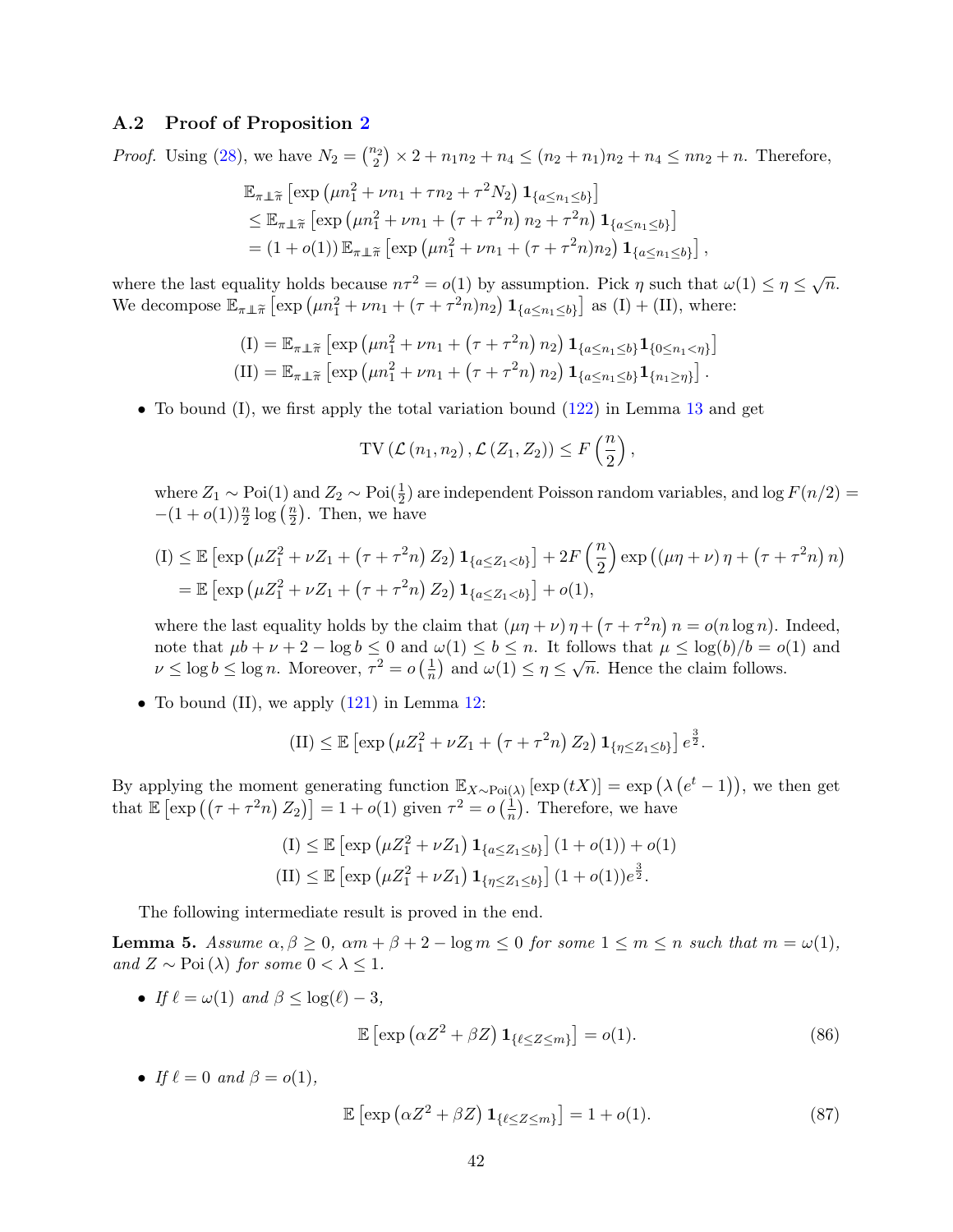If  $a = \omega(1)$ , applying [\(86\)](#page-41-1) yields (I) =  $o(1)$  and (II) =  $o(1)$ , hence the desired [\(47\)](#page-17-7). If  $a = 0$ , applying both [\(86\)](#page-41-1) and [\(87\)](#page-41-2), we get  $(I) = 1 + o(1)$ ,  $(II) = o(1)$ , and hence the desired [\(48\)](#page-17-6).

Finally to show [\(49\)](#page-17-4), note that using [\(28\)](#page-13-4), we have  $N_1 = \binom{n_1}{2} + n_2 \leq n_1^2/2 + n_2$ . Then, we have  $\mathbb{E}_{\pi\perp\tilde{\pi}}\left[\exp\left(\tau N_1+\tau^2 N_2\right)\right] \leq \mathbb{E}_{\pi\perp\tilde{\pi}}\left[\exp\left(\tau n_1^2/2+\tau n_2+\tau^2 N_2\right)\right].$  Thus the desired bound follows from applying [\(48\)](#page-17-6) with  $\mu = \tau^2/2$ ,  $\nu = 0$ ,  $a = 0$ , and  $b = n$ .  $\Box$ 

Proof of Lemma [5.](#page-41-3) To show [\(86\)](#page-41-1), note that

$$
\mathbb{E}\left[\exp\left(\alpha Z^2 + \beta Z\right) \mathbf{1}_{\{\ell \le Z \le m\}}\right] = e^{-\lambda} \sum_{a_1=\ell}^m \frac{\lambda^{a_1} \exp\left(\alpha a_1^2 + \beta a_1\right)}{a_1!}
$$

$$
\stackrel{(a)}{\le} e^{-\lambda} \sum_{a_1=\ell}^m \lambda^{a_1} \exp\left(\alpha a_1^2 + \beta a_1 - a_1 \log a_1 + a_1\right))
$$

$$
\stackrel{(b)}{=} e^{-\lambda} \sum_{a_1=\ell}^m \lambda^{a_1} \exp(-a_1) = o(1),
$$

where (a) holds due to  $a_1! \ge (a_1/e)^{a_1}$  for  $a_1 \ge 1$ ; (b) follows from the claim that  $\alpha x + \beta + 2 - \log x \le 0$ for  $\ell \leq x \leq m$ . To see this, define  $f(x) = \frac{\log x - \beta - 2}{x}$ . Then by assumption  $f(m) \geq \alpha$ . Since  $f'(x) \leq 0$ for  $x \ge e^{\beta+3}$  and  $\ell \ge e^{\beta+3}$  by assumption, it follows that  $f(x) \ge \alpha$  for all  $\ell \le x \le m$ .

Next we prove [\(87\)](#page-41-2). Since  $\alpha m + \beta + 2 - \log m \leq 0$  for  $m = \omega(1)$ , we have  $\alpha \leq \log(m)/m = o(1)$ . Moreover,  $\beta = o(1)$  by assumption. Therefore there exists some  $t = \omega(1)$  such that  $\ell = 0 < t \le m$ and  $\alpha t^2 + \beta t = o(1)$ . Then

$$
\mathbb{E}\left[\exp\left(\alpha Z^2 + \beta Z\right) \mathbf{1}_{\{\ell \le Z \le m\}}\right] = \mathbb{E}\left[\exp\left(\alpha Z^2 + \beta Z\right) \mathbf{1}_{\{0 \le Z \le t\}}\right] + \mathbb{E}\left[\exp\left(\alpha Z^2 + \beta Z\right) \mathbf{1}_{\{t < Z \le m\}}\right]
$$

$$
\stackrel{(a)}{=} e^{-\lambda} \sum_{a_1=0}^{t} \frac{\lambda^{a_1} \exp\left(\alpha a_1^2 + \beta a_1\right)}{a_1!} + o(1)
$$

$$
\stackrel{(b)}{=} e^{-\lambda} \sum_{a_1=0}^{t} \frac{\lambda^{a_1} \left(1 + o(1)\right)}{a_1!} + o(1) \stackrel{(c)}{=} 1 + o(1),
$$

where (a) holds by [\(86\)](#page-41-1); (b) holds because  $\alpha a_1^2$  $\sum$ here (a) holds by (86); (b) holds because  $\alpha a_1^2 + \beta a_1 = o(1)$  for  $0 \le a_1 \le t$ ; (c) holds because  $a_{1}=0 \frac{\lambda^{a_1}}{a_1!} = e^{\lambda} + o(1)$  for  $t = \omega(1)$ .

## <span id="page-42-0"></span>A.3 Sharp threshold for dense Erdős-Rényi graphs

In this subsection, we focus on the case of dense parent graph whose edge density satisfies

<span id="page-42-1"></span>
$$
p \le 1 - \Omega(1) \quad \text{and} \quad p = n^{-o(1)}.
$$
\n
$$
(88)
$$

Recall that Theorem [3](#page-17-5) implies that weak detection is impossible, if  $\rho^2 = \frac{s^2(1-p)^2}{(1-n)^2}$  $\frac{\delta^2(1-p)^2}{(1-ps)^2} \le (2-\epsilon)\frac{\log n}{n}$  $\frac{\lg n}{n}$ . We improve over this condition by showing that if

<span id="page-42-2"></span>
$$
nps^2 \left(\log \frac{1}{p} - 1 + p\right) \le (2 - \epsilon) \log n,\tag{89}
$$

then weak detection is impossible. This completes the impossibility proof for Theorem [2](#page-4-2) in the dense regime of [\(88\)](#page-42-1).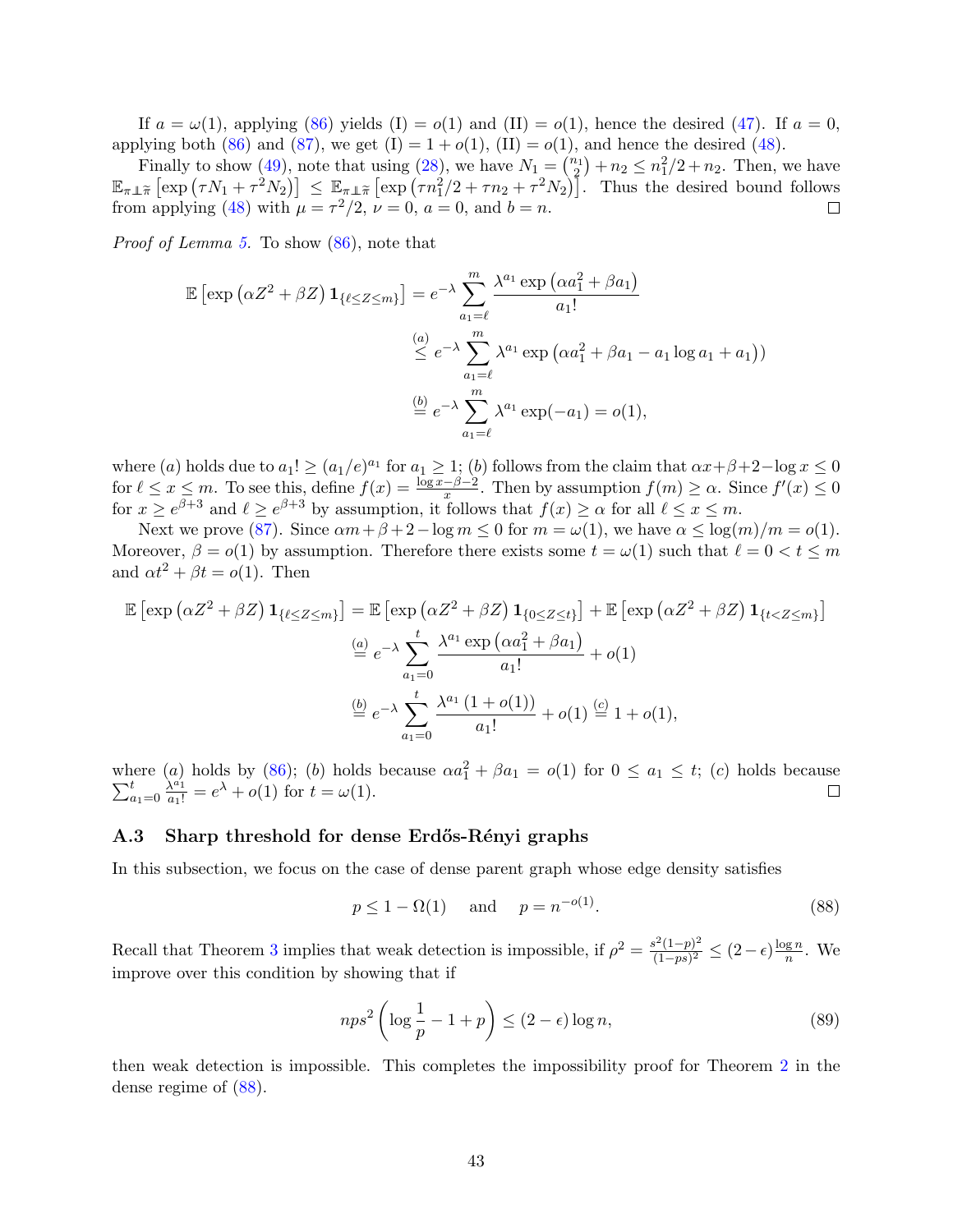Without loss of generality, we assume that [\(89\)](#page-42-2) holds with equality (otherwise one can further subsample the edges), i.e.,

<span id="page-43-0"></span>
$$
nps^2 \left(\log \frac{1}{p} - 1 + p\right) = (2 - \epsilon) \log n. \tag{90}
$$

In the dense graph regime  $(88)$ , under assumption  $(90)$ , we have

<span id="page-43-5"></span>
$$
nps^2 = \omega(1)
$$
 and  $s = n^{-1/2 + o(1)}$ . (91)

As argued in Section [3.3,](#page-17-0) analogous to the Gaussian case, the unconditional second moment explodes when  $\rho^2 \geq (2 + \epsilon) \frac{\log n}{n}$  $\frac{gn}{n}$ , due to the obstruction of fixed points, or more precisely, an atypically large magnitude of  $\prod_{O \in \mathcal{O}_1} X_O$ . By [\(21\)](#page-11-4),

<span id="page-43-4"></span>
$$
L(a, b) = \frac{1 - \eta}{1 - ps} \left(\frac{1 - s}{1 - \eta}\right)^{a + b} \left(\frac{s(1 - \eta)}{\eta(1 - s)}\right)^{ab},
$$

where  $\eta \triangleq \frac{ps(1-s)}{1-s}$  $\frac{s(1-s)}{1-ps}$ , and then by  $(30)$ ,

$$
\prod_{O \in \mathcal{O}_1} X_O = \prod_{i < j \in F} X_{ij} \\
= \left(\frac{1 - \eta}{1 - ps}\right)^{2\binom{n_1}{2}} \left(\frac{1 - s}{1 - \eta}\right)^{2e_A(F) + 2e_B\pi(F)} \left(\frac{s(1 - \eta)}{(1 - s)\eta}\right)^{2e_{A \wedge B}\pi(F)},\n\tag{92}
$$

where F denotes the set of fixed points of  $\sigma = \pi^{-1} \circ \tilde{\pi}$ , and

$$
e_A(F) = \sum_{i < j \in F} A_{ij}, \quad e_{B^\pi}(F) = \sum_{i < j \in F} B_{\pi(i)\pi(j)}, \quad \text{and} \quad e_{A \wedge B^\pi}(F) = \sum_{i < j \in F} A_{ij} B_{\pi(i)\pi(j)}.
$$

Since  $s > \eta$ , it follows that  $\frac{1-s}{1-\eta} < 1$  and  $\frac{s(1-\eta)}{(1-s)\eta} > 1$ . Thus when  $e_{A\wedge B^{\pi}}(F)$  is atypically large,  $\prod_{i < j \in F} X_{ij}$  becomes enormously large, driving the unconditional second moment to explode. Hence, we aim to truncate  $\prod_{i < j \in F} X_{ij}$  by conditioning on the maximum possible value of  $e_{A\wedge B^{\pi}}(F)$  under the planted model  $\mathcal P$  when  $|F|=n_1$  is large.

Specifically, given  $2 \leq k \leq n$ , define

$$
\zeta(k) \triangleq \binom{k}{2} p s^2 \exp\left\{1 + W\left(\frac{2\log(2en/k)}{e(k-1)p s^2} - \frac{1}{e}\right)\right\},\tag{93}
$$

where W is the Lambert W function defined on  $[-1,\infty)$  as the unique solution of  $W(x)e^{W(x)} = x$ for  $x \geq -1/e$ . Let

<span id="page-43-3"></span><span id="page-43-2"></span><span id="page-43-1"></span>
$$
\alpha \triangleq p \left( \log \frac{1}{p} - 1 + p \right). \tag{94}
$$

For each  $S \subset [n]$ , define the event

$$
\mathcal{E}_S \triangleq \left\{ (A, B, \pi) : e_A(S), e_{B^{\pi}}(S) \ge \binom{|S|}{2} ps - \sqrt{2\binom{|S|}{2} ps|S| \log \frac{2en}{|S|}}, e_{A \wedge B^{\pi}}(S) \le \zeta(|S|) \right\}.
$$
 (95)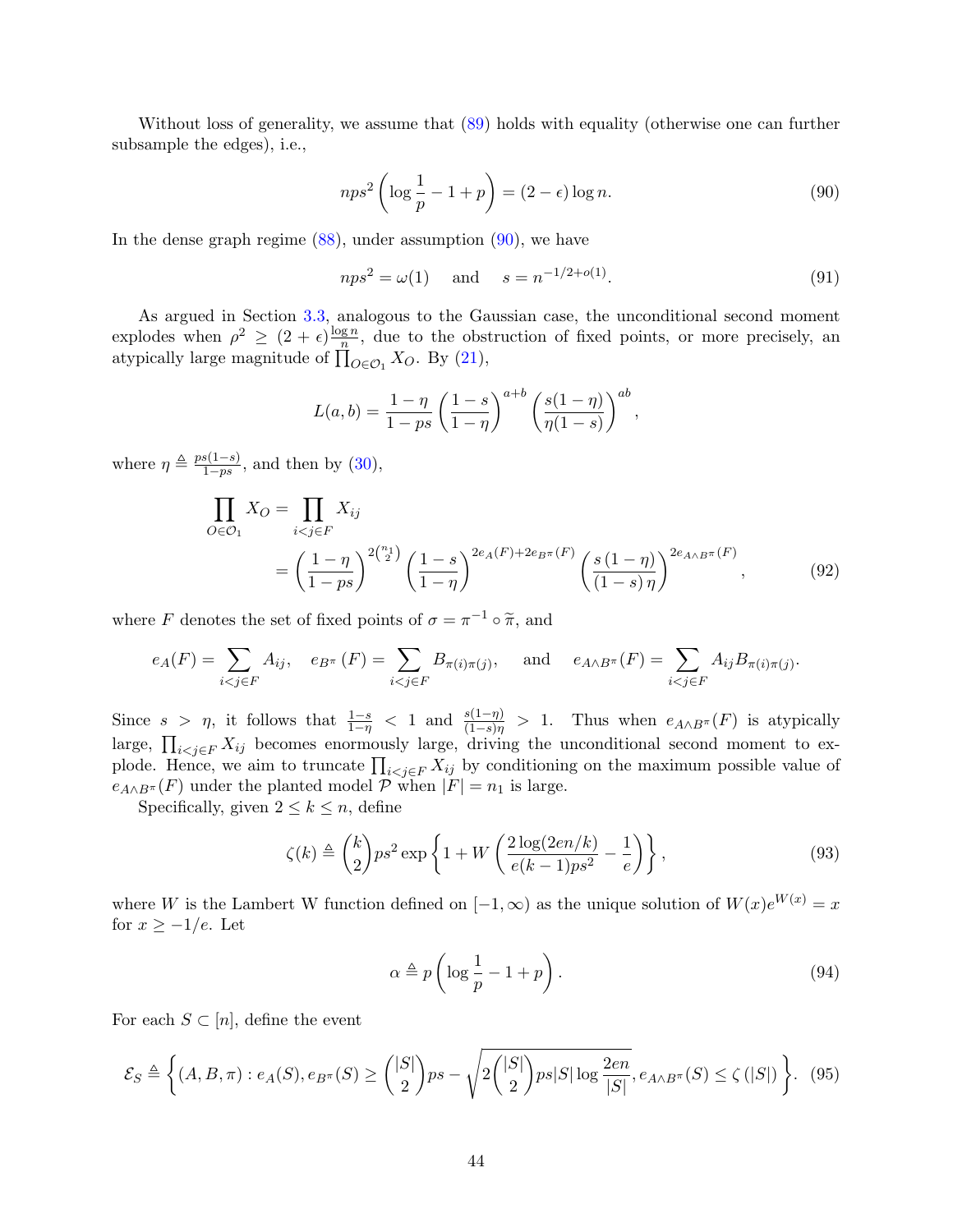We condition on the event

<span id="page-44-1"></span>
$$
\mathcal{E} \triangleq \bigcap_{S \subset [n]:\alpha n \le |S| \le n} \mathcal{E}_S. \tag{96}
$$

As previously explained in Section [4.1](#page-20-0) for the Gaussian case, since we cannot condition on the set F, in order to truncate  $\prod_{i < j \in F} X_{ij}$ ,  $\mathcal E$  is defined as the intersection of  $\mathcal E_S$  over all subsets S with  $|S| \geq \alpha n$ , so that  $\mathcal E$  implies  $\mathcal E_F$  whenever  $|F| \geq \alpha n$ . However, in contrast to the Gaussian case, it is no longer true that  $e_{A \wedge B^{\pi}}(S) = (1 + o(1))\binom{|S|}{2}$  $S_2^{\{S\}}$  uniformly for all S with  $|S| \ge \alpha n$ . Thus, we condition on  $e_{A\wedge B^{\pi}}(S) \leq \zeta(|S|)$ , where  $\zeta(k)$  in [\(93\)](#page-43-1) is defined according to the large-deviation behavior of Binom  $\left(\binom{k}{2}\right)$  $\binom{k}{2}, ps^2$ , as we will see in the next lemma.

The following lemma proves that  $\mathcal E$  holds with high probability under the planted model  $\mathcal P$ .

<span id="page-44-0"></span>**Lemma 6.** Suppose  $\alpha n = \omega(1)$ . Then  $\mathcal{P}((A, B, \pi)) \in \mathcal{E}$  = 1 –  $e^{-\Omega(\alpha n)}$ .

*Proof.* Fix an integer  $\alpha n \leq k \leq n$  and let  $m = \binom{k}{2}$  $_{2}^{k}$ ). Let

$$
t = \sqrt{2mps \log(1/\delta)},
$$
  $t' = mps^2 \exp\left\{1 + W\left(\frac{\log(1/\delta)}{emps^2} - \frac{1}{e}\right)\right\},$ 

for a parameter  $\delta$  to be specified later.

Fix a subset  $S \subset [n]$  with  $|S| = k$ . As  $e_A(S) \sim \text{Binom}(m, ps)$  and  $e_{B^{\pi}}(S) \sim \text{Binom}(m, ps)$ , using Chernoff's bound for Binomial distributions [\(118\)](#page-61-1), we get that with probability at least  $1-2\delta$ ,  $e_A(S) \geq mps - t$  and  $e_{B^{\pi}}(S) \geq mps - t$ . Moreover, since  $e_{A \wedge B^{\pi}}(S) \sim \text{Binom}(m, ps^2)$ , Using the multiplicative Chernoff bound for Binomial distributions [\(119\)](#page-61-5), we get that with probability at least  $1 - \delta$ ,  $e_{A \wedge B^{\pi}}(S) \leq t'$ .

 $\left(\frac{kn}{k}\right)^k$  different choices of  $S \subset [n]$  with  $|S| = k$ . Thus by choosing Now, there are  $\binom{n}{k}$  $\binom{n}{k} \leq \left(\frac{en}{k}\right)$  $\left(\frac{en}{k}\right)^k$  and applying the union bound, we get that with probability at least  $1-3\sum_{k=\alpha n}^n 2^{-k} =$  $1/\delta = \left(\frac{2en}{k}\right)$  $1-e^{-\Omega(\alpha n)}$ ,  $e_A(S) \ge mps - t$ ,  $e_{B^{\pi}}(S) \ge mps - t$ , and  $e_{A \wedge B^{\pi}}(S) \le t'$  for all  $S \subset [n]$  with  $|S| = k$ and all  $\alpha n \leq k \leq n$ .  $\Box$ 

Now we compute the conditional second moment. By Lemma  $6$ , it follows from  $(52)$  that

$$
\mathbb{E}_{\mathcal{Q}}\left[\left(\frac{\mathcal{P}'(A,B)}{\mathcal{Q}(A,B)}\right)^2\right] = (1+o(1))\,\mathbb{E}_{\pi\perp\tilde{\pi}}\left[\mathbb{E}_{\mathcal{Q}}\left[\prod_{O\in\mathcal{O}}X_O\mathbf{1}_{\{(A,B,\pi)\in\mathcal{E}\}}\mathbf{1}_{\{(A,B,\tilde{\pi})\in\mathcal{E}\}}\right]\right].
$$

To proceed further, we fix  $\pi, \tilde{\pi}$  and separately consider the following two cases. Recall that  $\alpha$ is defined in  $(94)$ .

**Case 1:**  $n_1 \leq \alpha n$ . In this case, we simply drop the indicators and use the unconditional second moment:

$$
\mathbb{E}_{\mathcal{Q}}\left[\prod_{O\in\mathcal{O}}X_O\mathbf{1}_{\{(A,B,\pi)\in\mathcal{E}\}}\mathbf{1}_{\{(A,B,\widetilde{\pi})\in\mathcal{E}\}}\right] \leq \mathbb{E}_{\mathcal{Q}}\left[\prod_{O\in\mathcal{O}}X_O\right] = \prod_{O\in\mathcal{O}}\left(1+\rho^{2|O|}\right),
$$

where the equality follows from  $(38)$ .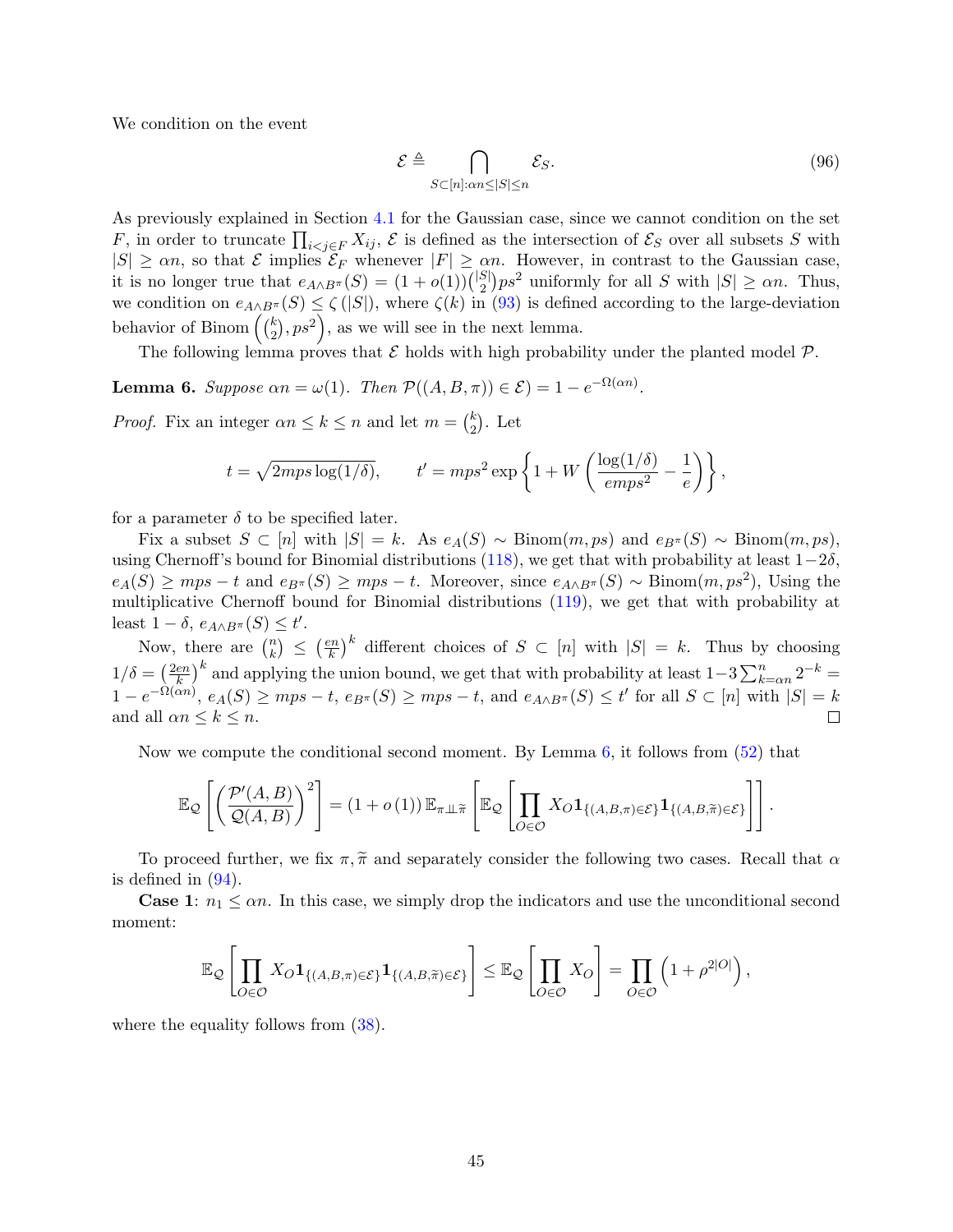**Case 2:**  $n_1 > \alpha n$ . In this case, we have that

$$
\mathbb{E}_{\mathcal{Q}}\left[\prod_{O\in\mathcal{O}}X_O\mathbf{1}_{\{(A,B,\pi)\in\mathcal{E}\}}\mathbf{1}_{\{(A,B,\widetilde{\pi})\in\mathcal{E}\}}\right] \stackrel{(a)}{\leq} \mathbb{E}_{\mathcal{Q}}\left[\prod_{O\in\mathcal{O}}X_O\mathbf{1}_{\{(A,B,\pi)\in\mathcal{E}_F\}}\right]
$$

$$
\stackrel{(b)}{=} \prod_{O\notin\mathcal{O}_1}\mathbb{E}_{\mathcal{Q}}\left[X_O\right]\mathbb{E}_{\mathcal{Q}}\left[\prod_{O\in\mathcal{O}_1}X_O\mathbf{1}_{\{(A,B,\pi)\in\mathcal{E}_F\}}\right]
$$

$$
\stackrel{(c)}{=} \prod_{O\notin\mathcal{O}_1}\left(1+\rho^{2|O|}\right)\mathbb{E}_{\mathcal{Q}}\left[\prod_{i
$$

where (a) holds because by definition [\(96\)](#page-44-1),  $\mathcal{E} \subset \mathcal{E}_F$  when  $n_1 > \alpha n$ ; (b) holds because  $X_O$  is a function of  $(A_{ij}, B_{\pi(i)\pi(j)})_{(i,j)}$  that are independent across different  $O \in \mathcal{O}$ , and  $\mathbf{1}_{\{(A,B,\pi)\in\mathcal{E}_F\}}$  only depends on  $\{(A_{ij}, B_{\pi(i)\pi(j)})(i,j)\in O : O \in \mathcal{O}_1\}$ ; (c) follows from [\(38\)](#page-15-2).

Let  $m = \binom{n_1}{2}$ . Under event  $\mathcal{E}_F$ , we have that  $e_A(F) \ge (1+o(1))mps$  and  $e_{B^{\pi}}(F) \ge (1+o(1))mps$ . This is because by [\(95\)](#page-43-3),

$$
\frac{n_1 \log(n/n_1)}{mps} = \frac{2 \log(n/n_1)}{(n_1 - 1)ps} \stackrel{(a)}{=} O\left(\frac{\log(1/\alpha)}{\alpha nps}\right) \stackrel{(b)}{=} \Theta\left(\frac{1}{np^2s}\right) \stackrel{(c)}{=} o(1),
$$

where (a) holds because  $n_1 \ge \alpha n$ ; (b) holds due to  $\frac{1}{\alpha} \log \frac{1}{\alpha} = \Theta(1/p)$ ; (c) holds because  $p = n^{o(1)}$ and  $s = n^{-1/2+o(1)}$ . Moreover, under event  $\mathcal{E}_F$ ,  $e_{A \wedge B^{\pi}}(F) \leq \zeta(n_1)$ .

Let

<span id="page-45-0"></span>
$$
\gamma \equiv \gamma(n_1) = \frac{2\log(2en/n_1)}{(n_1 - 1)ps^2}.\tag{97}
$$

Then  $\zeta(n_1) = mps^2 \exp\left(1 + W\left(\frac{\gamma - 1}{e}\right)\right)$  $\left(\frac{-1}{e}\right)$ . The following lemma characterizes the behavior of  $\zeta(n_1)$ in the following three asymptotic regimes depending on  $\gamma$ .

**Lemma 7.** • If  $\gamma = o(1)$ ,  $\zeta(n_1) = (1 + o(1))mps^2$ .

- If  $\gamma = \Theta(1)$ ,  $\zeta(n_1) = \Theta(mps^2)$ . In particular, for all  $n_1 \ge \alpha n$ , we have  $\zeta(n_1) = o(ms^2)$ .
- If  $\gamma = \omega(1)$ ,  $\zeta(n_1) \le (e + o(1))mps^2\gamma/\log \gamma$ . In particular, for all  $n_1 \ge \alpha n$ ,  $\zeta(n_1) = o(ms^2)$ .
- *Proof.*  $\gamma = o(1)$ . Using the approximation  $W(\frac{\gamma 1}{e})$  $\frac{(-1)}{e}$  = -1 +  $\sqrt{2\gamma}$  + O( $\gamma$ ) [\[CGH](#page-63-13)<sup>+</sup>96, eq.(4.22)], we get that  $\zeta(n_1) = (1 + o(1))mps^2$ .
	- $\gamma = \Theta(1)$ . In this regime,  $W(\frac{\gamma 1}{\epsilon})$  $\frac{(-1)}{e}$  =  $\Theta(1)$  and thus  $\zeta(n_1) = \Theta(mps^2)$ . In particular, for all  $n_1 \ge \alpha n$ , we have  $\zeta(n_1) = \Theta(mps^2) = o(ms^2)$ . To see this, note that  $\frac{1}{\alpha} \log \frac{1}{\alpha} = \Theta(1/p)$ . Thus,  $\gamma = O\left(\frac{\log(1/\alpha)}{\alpha n n s^2}\right)$  $\frac{\log(1/\alpha)}{\alpha nps^2}$  =  $O\left(\frac{1}{np^2s^2}\right)$ . Hence  $p = O\left(\frac{1}{nps^2\gamma}\right) = o(1)$ , as  $nps^2 = \omega(1)$  and  $\gamma = \Theta(1)$ .
	- $\gamma = \omega(1)$ . Using the approximation  $W(x) = \log x \log \log x + o(1)$  as  $x \to \infty$  [\[HH08,](#page-63-14) Theorem 2.7], we get that  $\zeta(n_1) \leq (e+o(1))mps^2\gamma/\log \gamma = (2e+o(1))n_1\log(2en/n_1)/\log(\gamma)$ . Moreover, for all  $n_1 \geq \alpha n$ ,

$$
\frac{\zeta(n_1)}{ms^2} = O\left(\frac{n_1 \log(n/n_1)}{ms^2 \log \gamma}\right) = O\left(\frac{\log(1/\alpha)}{\alpha ns^2 \log \gamma}\right) = \Theta\left(\frac{1}{nps^2 \log \gamma}\right) = o(1).
$$

 $\Box$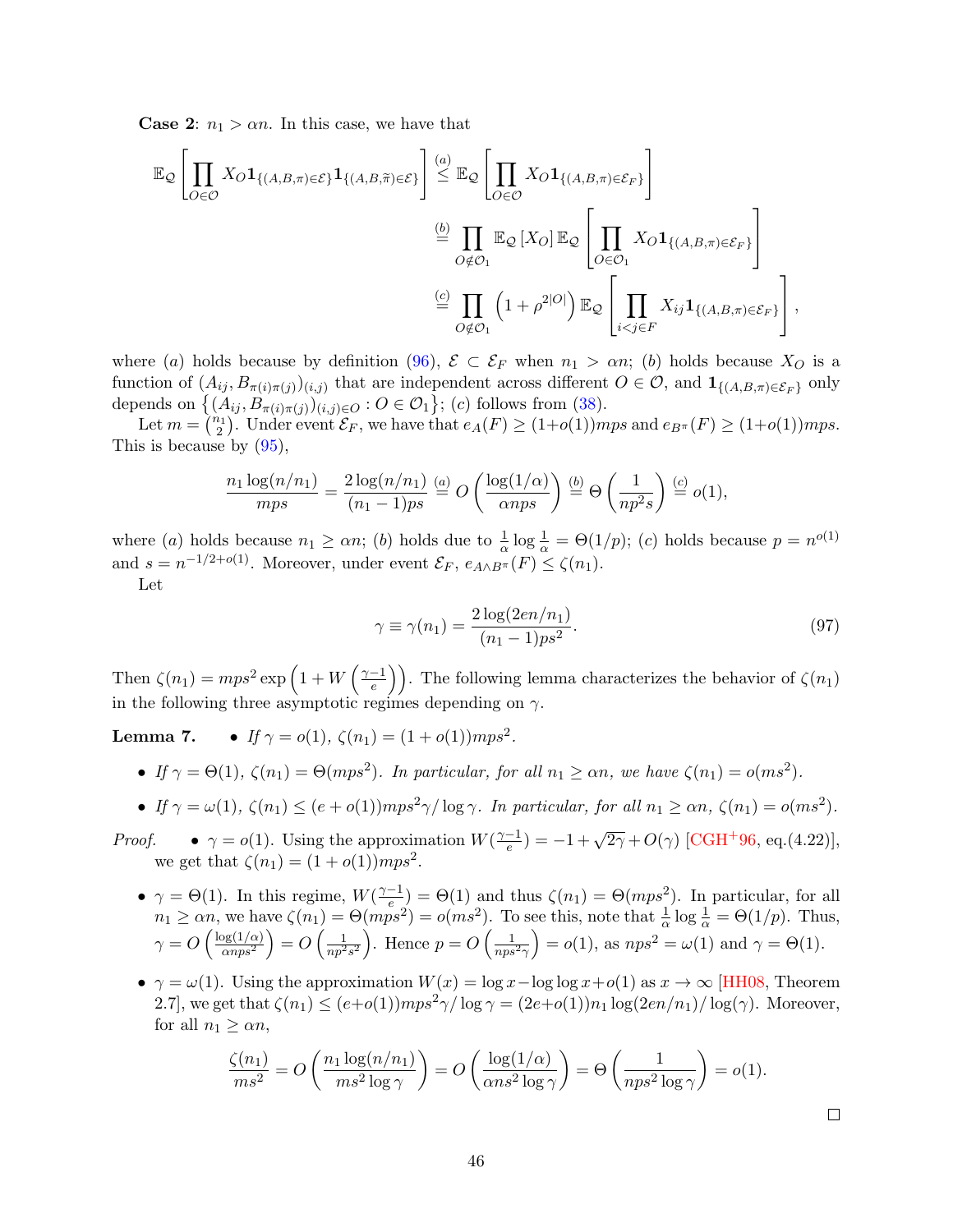In view of Lemma [7,](#page-0-0) we get that  $\zeta(n_1) \leq mps^2 + o(ms^2)$  for all  $n_1 \geq \alpha n$ . For ease of notation, we henceforth write  $\zeta(n_1)$  simply as  $\zeta$ .

It follows from [\(92\)](#page-43-4) that

$$
\mathbb{E}_{\mathcal{Q}}\left[\prod_{i < j \in F} X_{ij} \mathbf{1}_{\{(A,B,\pi) \in \mathcal{E}_F\}}\right]
$$
\n
$$
= \left(\frac{1-\eta}{1-ps}\right)^{2\binom{n_1}{2}} \mathbb{E}_{\mathcal{Q}}\left[\left(\frac{1-s}{1-\eta}\right)^{2e_A(F)+2e_B\pi(F)} \left(\frac{s(1-\eta)}{(1-s)\eta}\right)^{2e_{A\wedge B}\pi(F)} \mathbf{1}_{\{(A,B,\pi) \in \mathcal{E}_F\}}\right]
$$
\n
$$
\leq \left(\frac{1-\eta}{1-ps}\right)^{2m} \left(\frac{1-s}{1-\eta}\right)^{(4+o(1))mps} \mathbb{E}_{\mathcal{Q}}\left[\left(\frac{s(1-\eta)}{(1-s)\eta}\right)^{2e_{A\wedge B}\pi(F)} \mathbf{1}_{\{e_{A\wedge B}\pi(F) \leq \zeta\}}\right]
$$
\n
$$
= \exp\left\{-(2+o(1))mps^2(1-p)\right\} \mathbb{E}_{\mathcal{Q}}\left[\left(\frac{s(1-\eta)}{(1-s)\eta}\right)^{2e_{A\wedge B}\pi(F)} \mathbf{1}_{\{e_{A\wedge B}\pi(F) \leq \zeta\}}\right],
$$

where the last equality holds because in view of  $\eta = \frac{ps(1-s)}{1-s}$  $\frac{s(1-s)}{1-ps}$  and  $s = o(1)$ ,

$$
\log \frac{1-\eta}{1-ps} = \log \left(1 + \frac{ps^2(1-p)}{(1-ps)^2}\right) = (1+o(1))ps^2(1-p)
$$

$$
\log \frac{1-\eta}{1-s} = \log \left(1 + \frac{s(1-p)}{(1-s)(1-ps)}\right) = (1+o(1))s(1-p).
$$

Let

$$
u = \left(\frac{s(1-\eta)}{(1-s)\eta}\right)^2 = \left(\frac{(1-\eta)(1-ps)}{p(1-s)^2}\right)^2 = (1+o(1))p^{-2}.
$$

Then for any  $\lambda \in [0, 1],$ 

$$
\mathbb{E}_{\mathcal{Q}}\left[\left(\frac{s(1-\eta)}{(1-s)\,\eta}\right)^{2e_{A\wedge B}\pi(F)}\mathbf{1}_{\{e_{A\wedge B}\pi(F)\leq\zeta\}}\right] \leq \mathbb{E}_{\mathcal{Q}}\left[u^{\lambda e_{A\wedge B}\pi(F)+(1-\lambda)\zeta}\right]
$$

$$
= u^{(1-\lambda)\zeta}\left(1+p^2s^2(u^\lambda-1)\right)^m.
$$

Optimizing over  $\lambda \in [0,1]$ , or equivalently, over  $y = u^{\lambda} \in [1, u]$ , we get (by taking the log and differentiating) that

$$
\inf_{1 \le y \le u} \left(1 + p^2 s^2 (y - 1)\right)^m y^{-\zeta} = \left(\frac{m(1 - p^2 s^2)}{m - \zeta}\right)^m \left(\frac{\zeta(1 - p^2 s^2)}{p^2 s^2 (m - \zeta)}\right)^{-\zeta},
$$

where the infimum is achieved at  $y^* = \frac{\zeta(1-p^2s^2)}{s^2s^2(m-\zeta)}$  $\frac{\zeta(1-p-s)}{p^2s^2(m-\zeta)}$ . Note that

$$
1 \le y^* \le u \Longleftrightarrow mp^2 s^2 \le \zeta \le \frac{m u p^2 s^2}{1 + u p^2 s^2 - p^2 s^2}.
$$

Since  $mps^2 \le \zeta \le mps^2 + o(ms^2)$ ,  $u = (1 + o(1))p^{-2}$ ,  $s = o(1)$ , and p is bounded away from 1, it follows that  $y^* \in [1, u]$ .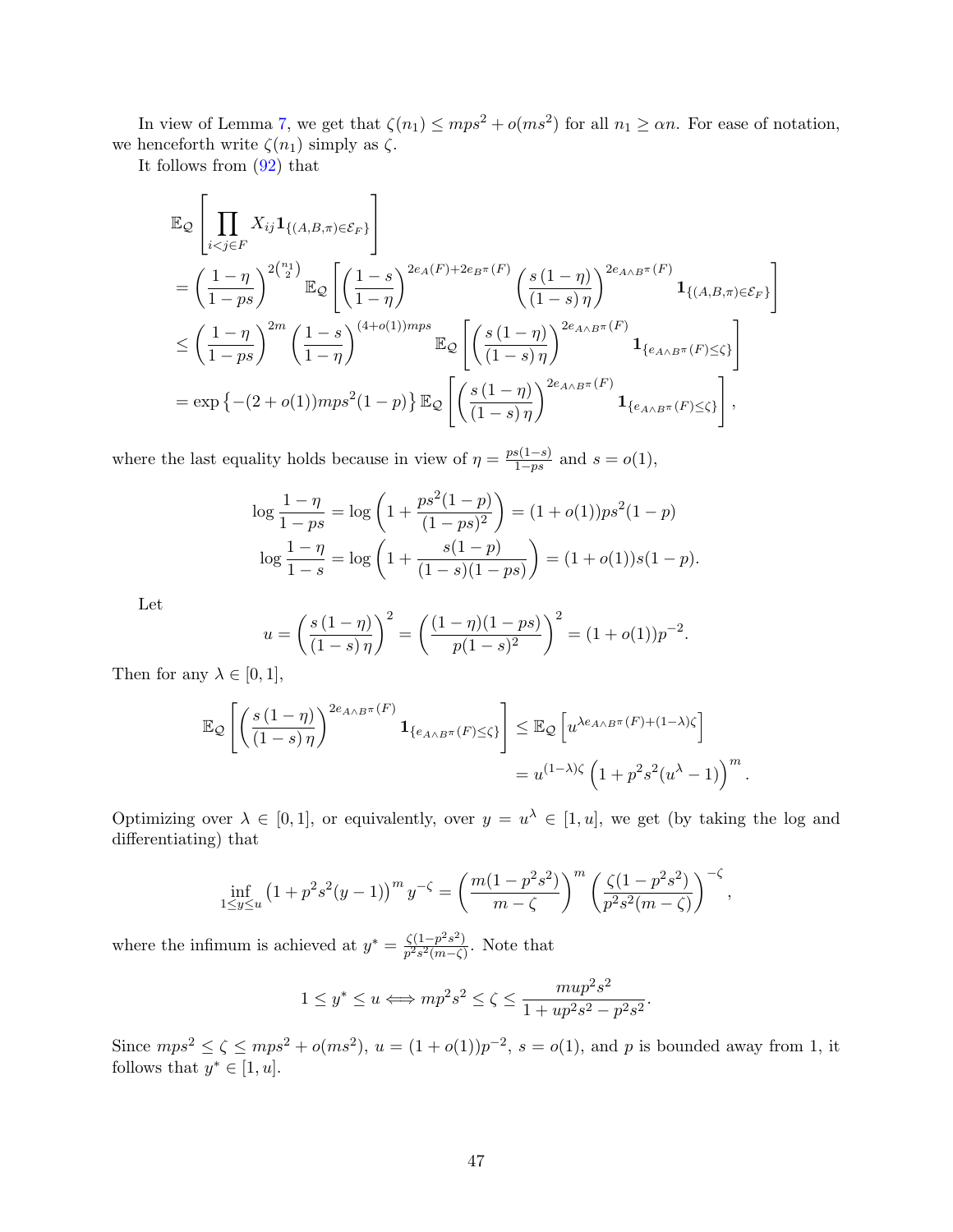Putting everything together, we get that

$$
\mathbb{E}_{\mathcal{Q}}\left[\prod_{i < j \in F} X_{ij} \mathbf{1}_{\{(A,B,\pi) \in \mathcal{E}_F\}}\right]
$$
\n
$$
\leq \exp\left\{-(2+o(1))mps^2(1-p) + m\log\frac{m(1-p^2s^2)}{m-\zeta} + \zeta\log\frac{(m-\zeta)wp^2s^2}{\zeta(1-p^2s^2)}\right\}
$$
\n
$$
\stackrel{(a)}{\leq} \exp\left\{-mps^2(2-p) + \zeta\left(\log(s^2) + o(1)\right) + mh(\zeta/m)\right\}
$$
\n
$$
\stackrel{(b)}{\leq} \exp\left\{-mps^2(2-p) + \zeta\log\frac{ems^2}{\zeta} + o(\zeta)\right\},
$$

where  $h(x) = -x \log x - (1-x) \log(1-x)$  is the binary entropy function; (a) holds because in view of  $s = o(1)$ , we have  $\zeta = ms^2(p+o(1))$ , and  $u = (1+o(1))p^{-2}$ ,  $(m-\zeta)log(1-p^2s^2) = -(1+o(1))mp^2s^2$ and  $\log(up^2) = o(1)$ ; (b) holds due to  $h(x) = x \log(e/x) + o(x)$  by the Taylor approximation.

Combining the two cases yields that

$$
\mathbb{E}_{\mathcal{Q}}\left[\left(\frac{\mathcal{P}'(A,B)}{\mathcal{Q}(A,B)}\right)^2\right] \leq (1+o(1))\mathbb{E}\left[\prod_{O\in\mathcal{O}}\left(1+\rho^{2|O|}\right)\mathbf{1}_{\{n_1\leq\alpha n\}}\right] + (1+o(1))\mathbb{E}\left[\prod_{O\notin\mathcal{O}_1}\left(1+\rho^{2|O|}\right)\exp\left\{\zeta\log\frac{ems^2}{\zeta}+o(\zeta)\right\}\mathbf{1}_{\{n_1>\alpha n\}}\right].
$$

Recall that  $\rho = \frac{s(1-p)}{1-ps} \leq s$  and by [\(28\)](#page-13-4),

$$
\prod_{O \notin \mathcal{O}_1} \left( 1 + \rho^{2|O|} \right) = \left( 1 + \rho^2 \right)^{n_2} \prod_{k \ge 2} \left( 1 + \rho^{2k} \right)^{N_k}
$$
\n
$$
= \left( 1 + o(1) \right) \left( 1 + \rho^2 \right)^{n_2} \left( 1 + \rho^4 \right)^{N_2}
$$
\n
$$
\le \left( 1 + o(1) \right) \exp \left( s^2 n_2 + s^4 N_2 \right),
$$

where the first equality follows from [\(28\)](#page-13-4); the second equality holds because  $\prod_{k\geq 3} (1+\rho^{2k})^{N_k} \leq$  $\exp(n^2 \rho^6/2) = 1 + o(1)$  by [\(45\)](#page-17-8) and  $\rho \leq s = n^{-1/2 + o(1)}$  in view of [\(91\)](#page-43-5). Similarly,

$$
\prod_{O \in \mathcal{O}_1} \left( 1 + \rho^{2|O|} \right) = \left( 1 + \rho^2 \right)^{\binom{n_1}{2}} \le \exp\left( s^2 n_1^2 / 2 \right).
$$

Hence,

$$
\mathbb{E}_{\mathcal{Q}}\left[\left(\frac{\mathcal{P}'(A,B)}{\mathcal{Q}(A,B)}\right)^2\right] \leq (1+o(1))\mathbb{E}\left[\exp\left(s^2n_1^2/2+s^2n_2+s^4N_2\right)\mathbf{1}_{\{n_1\leq\alpha n\}}\right] + (1+o(1))\mathbb{E}\left[\exp\left\{s^2n_2+s^4N_2-mps^2(2-p)+\zeta\log\frac{ems^2}{\zeta}+o(\zeta)\right\}\mathbf{1}_{\{n_1>\alpha n\}}\right].
$$

We upper bound the two terms separately. For the first term, we apply [\(48\)](#page-17-6) in Proposition [2](#page-17-1) with  $\mu = s^2/2, \nu = 0, \tau = s^2, a = 0, \text{ and } b = \alpha n = p(\log \frac{1}{p} - 1 + p)n = n^{1-o(1)} = \omega(1).$  By the assumption that  $ns^2p(\log\frac{1}{p}-1+p) \leq (2-\epsilon)\log n/n$ , it follows that

$$
\mu b + \nu + 2 - \log b = \frac{1}{2} np s^2 \left( \log \frac{1}{p} - 1 + p \right) + 2 - (1 - o(1)) \log n \le \frac{1}{2} \left( -\epsilon + o(1) \right) \log n + 2 \le 0.
$$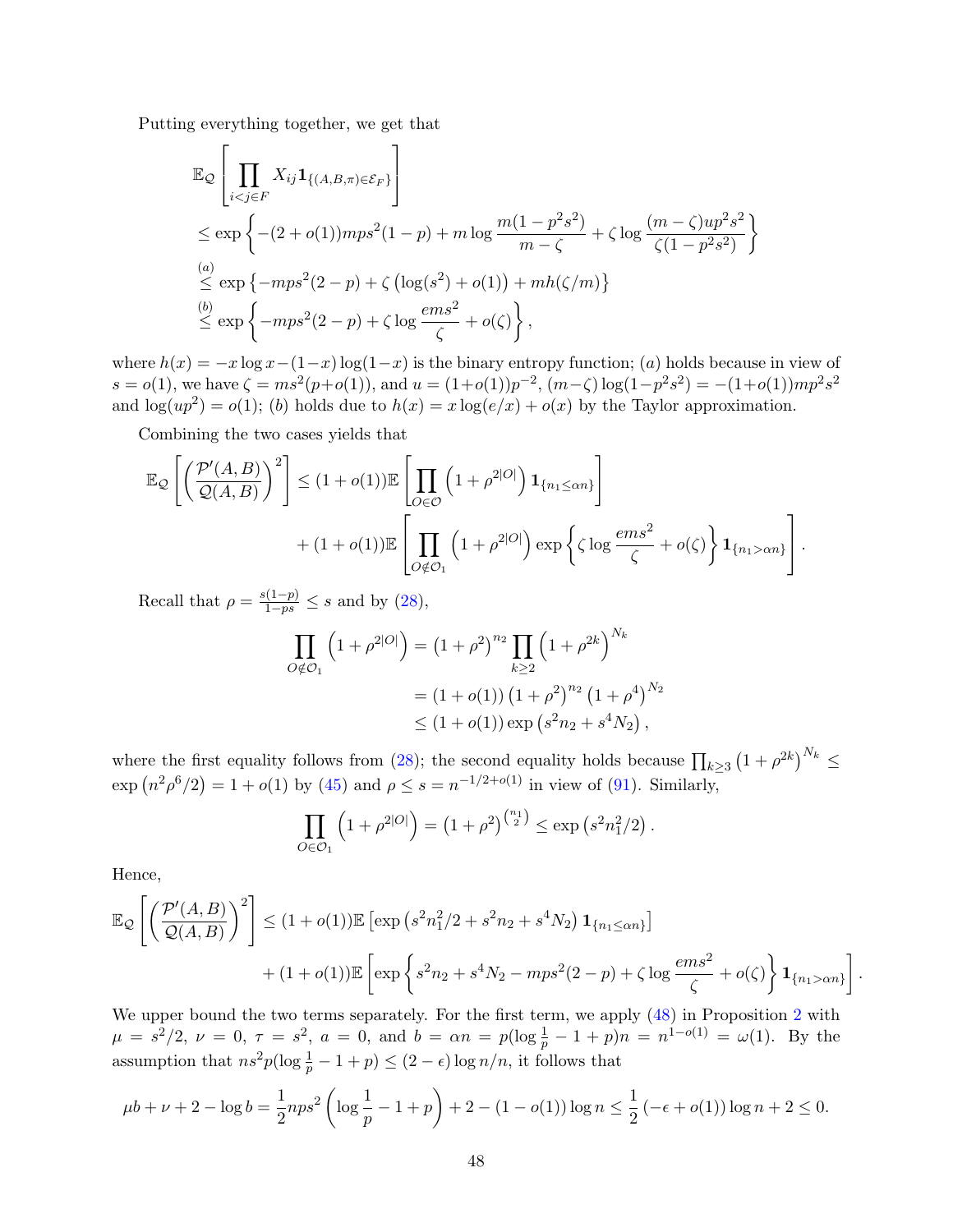Thus, it follows from [\(48\)](#page-17-6) in Proposition [2](#page-17-1) that

$$
\mathbb{E}\left[\exp\left(s^2n_1^2/2+s^2n_2+s^4N_2\right)\mathbf{1}_{\{n_1\leq\alpha n\}}\right]\leq 1+o(1).
$$

For the second term, we further divide into three cases according to Lemma [7.](#page-0-0) We define

$$
\beta = \frac{\log^2(nps^2)}{nps^2} \quad \text{and} \quad \beta' = \frac{\log(nps^2)}{100nps^2}.
$$

Recall  $\gamma$  as defined in [\(97\)](#page-45-0). By Lemma [7,](#page-0-0) we have that

- (a) If  $\beta n \leq n_1 \leq n$ , then  $\gamma = o(1)$  and  $\zeta = (1 + o(1))mps^2$ ;
- (b) If  $\beta' n \leq n_1 \leq \beta n$ , then  $\gamma \leq 200 + o(1)$  and  $\zeta = \Theta$   $(mps^2)$ ;
- (c) If  $\alpha n \leq n_1 \leq \beta' n$ , then  $\gamma \geq 200 + o(1)$  and  $\zeta = O(n_1 \log(n/n_1) / \log(\gamma))$ .

**Case 2 (a)**:  $\beta n \leq n_1 \leq n$ . In this case,  $\zeta = (1 + o(1))mps^2$  and hence

$$
\zeta \log \frac{ems^2}{\zeta} + o(\zeta) = (1 + o(1)) mps^2 \log \frac{e}{p}.
$$

Therefore,

$$
\mathbb{E}\left[\exp\left\{s^2n_2 + s^4N_2 - mps^2(2-p) + \zeta\log\frac{ems^2}{\zeta} + o(\zeta)\right\}\mathbf{1}_{\{n_1 \geq \beta n\}}\right] \n\leq \mathbb{E}\left[\exp\left\{s^2n_2 + s^4N_2 + \frac{1+o(1)}{2}n_1^2ps^2\left(\log\frac{1}{p} - 1 + p\right)\right\}\mathbf{1}_{\{n_1 \geq \beta n\}}\right] = o(1),
$$

where the first inequality uses the fact that  $m \leq n_1^2/2$ ; the last equality holds by invoking [\(47\)](#page-17-7) in Proposition [2](#page-17-1) with  $\mu = \frac{1+o(1)}{2}$  $\frac{\rho(1)}{2}ps^2 \left( \log \frac{1}{p} - 1 + p \right)$ ,  $\nu = 0$ ,  $\tau = s^2$ ,  $a = \beta n = \omega(1)$ ,  $b = n = \omega(1)$ , and

$$
\mu b + \nu + 2 - \log b = \frac{1 + o(1)}{2} n p s^2 \left( \log \frac{1}{p} - 1 + p \right) + 2 - \log n = -\frac{1}{2} (\epsilon + o(1)) \log n + 2 \le 0,
$$

where the last equality follows from the assumption that  $nps^2 \left( \log \frac{1}{p} - 1 + p \right) = (2 - \epsilon) \log n$ .

When p is a fixed constant bounded away from 1, as  $\alpha = \Theta(1)$  and  $\beta = o(1)$ , we have  $\beta = o(\alpha)$ ; thus the regime  $\alpha n \leq n_1 \leq \beta n$  is vacuous. Thus henceforth we assume  $p = o(1)$ .

**Case 2 (b)**:  $\beta' n \leq n_1 \leq \beta n$ . In this case,  $\gamma \leq 200 + o(1)$  and  $\zeta = O(mps^2)$ , so that

$$
\zeta \log \frac{ems^2}{\zeta} + o(\zeta) \le c_1 mps^2 \log \frac{1}{p}
$$

for a universal constant  $c_1$ . Therefore,

$$
\mathbb{E}\left[\exp\left\{s^2n_2 + s^4N_2 - mps^2(2-p) + \zeta\log\frac{ems^2}{\zeta} + o(\zeta)\right\}\mathbf{1}_{\{\beta'n \le n_1 \le \beta n\}}\right]
$$
  

$$
\le \mathbb{E}\left[\exp\left\{s^2n_2 + s^4N_2 + c_1n_1^2ps^2\log\frac{1}{p}\right\}\mathbf{1}_{\{\beta'n \le n_1 \le \beta n\}}\right] = o(1),
$$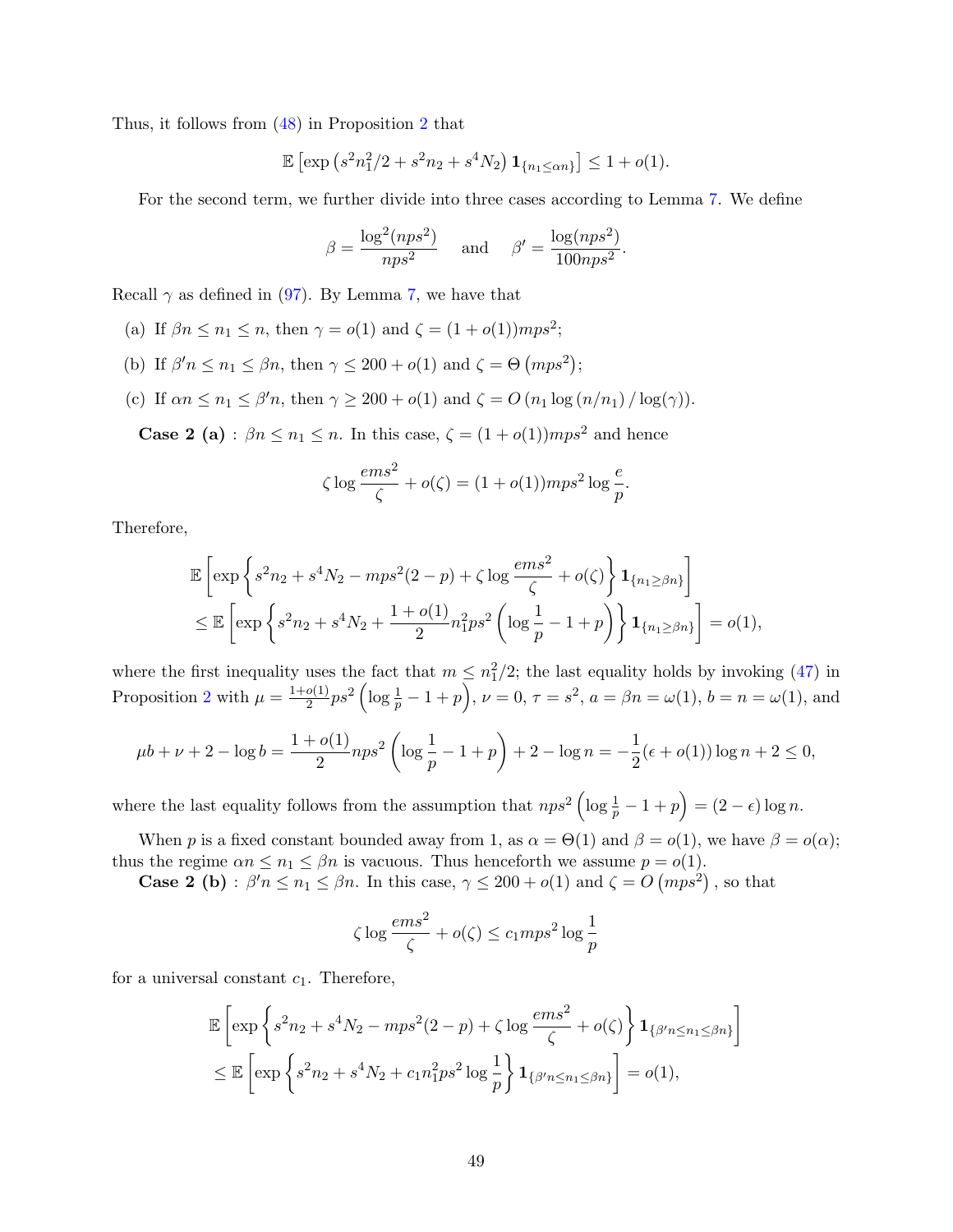where the last equality holds by invoking Proposition [2](#page-17-1) with  $\mu = c_1 p s^2 \log \frac{1}{p}$ ,  $\nu = 0$ ,  $\tau = s^2$ ,  $a = \beta' n = \omega(1)$ , and  $b = \beta n = \omega(1)$ . Note that the conditions of Proposition [2](#page-17-1) for  $a = \omega(1)$  are satisfied, in particular,  $\mu b + 2 - \log b \le 0$  for n sufficiently large. To see this, on the one hand,

$$
\mu b = c_1 \beta n p s^2 \log \frac{1}{p} = O\left(\beta \log n\right) = o(\log n),
$$

where we used the fact that  $nps^2 \log \frac{1}{p} = O(\log n)$  and  $\beta = o(1)$ ; on the other hand,  $\log(b) =$  $log(\beta n) = (1 + o(1)) log n$ , as  $log(\beta) = o(log n)$  by our choice of  $\beta$ .

**Case 2 (c)**:  $\alpha n \leq n_1 \leq \beta' n$ . In this case,  $\gamma \geq 200 + o(1)$  and

$$
\zeta = O\left(n_1 \log(n/n_1) / \log(\gamma)\right),\,
$$

so that

$$
\zeta \log \frac{ems^2}{\zeta} + o(\zeta) \le c_1 n_1 \frac{\log(n/n_1)}{\log \gamma} \log \frac{n_1 s^2 \log \gamma}{\log(n/n_1)} \triangleq n_1 \psi
$$

for a universal constant  $c_1$ . Therefore,

$$
\mathbb{E}\left[\exp\left\{s^2n_2+s^4N_2-mps^2(2-p)+\zeta\log\frac{ems^2}{\zeta}+o(\zeta)\right\}\mathbf{1}_{\{\alpha n\leq n_1\leq\beta'n\}}\right]
$$
  
\$\leq\mathbb{E}\left[\exp\left\{s^2n\_2+s^4nn\_2+n\_1\psi\right\}\mathbf{1}\_{\{\alpha n\leq n\_1\leq\beta'n\}}\right]=o(1),

where the last equality holds by invoking [\(47\)](#page-17-7) in Proposition [2](#page-17-1) with  $\mu = 0$ ,  $\nu = \max_{\alpha n \leq n_1 \leq \beta n} \psi(n_1)$ ,  $a = \alpha n, b = \beta' n$ , and the claim that  $\nu = o(\log(\alpha n)) = o(\log a)$ . Note that the conditions of Proposition [2](#page-17-1) for  $a = \omega(1)$  are satisfied, in particular,  $\nu + 3 \le \log a$  and  $\mu b + \nu + 2 - \log b =$  $\nu + 2 - \log b \leq \nu + 2 - \log a \leq 0$  for *n* sufficiently large.

To finish the proof, it remains to verify the claim that  $\psi = o(\log(\alpha n))$  for  $\alpha n \leq n_1 \leq \beta' n$ . Note that  $\log(\alpha n) = (1 + o(1)) \log n$ , as  $\log(\alpha) = o(\log n)$  by the choice of  $\alpha$  and the assumption that  $p = n^{o(1)}$ . Thus it suffices to show that  $\psi = o(\log n)$ , i.e.,

$$
\frac{\log(n/n_1)}{\log \gamma} \log \frac{n_1 s^2 \log \gamma}{\log(n/n_1)} = o(\log n).
$$

Note that

$$
\frac{\log(n/n_1)}{\log \gamma} \log \log \gamma \le \log(n/n_1) \le \log \frac{1}{\alpha} = o(\log n).
$$

Thus it suffices to show

$$
\frac{\log(n/n_1)}{\log \gamma} \log \frac{n_1 s^2}{\log(n/n_1)} = o(\log n),
$$

which further reduces to proving that  $\max_{x \in [1/\beta', 1/\alpha]} g(x) = o(\log n)$ , where

$$
g(x) = \frac{\log x}{\log \frac{x \log x}{nps^2}} \log \frac{ns^2}{x \log x},
$$

since  $\gamma = O\left(\frac{x \log x}{n^{1/2}}\right)$  $\left(\frac{c \log x}{nps^2}\right)$  for  $x = n/n_1 \in [1/\beta', 1/\alpha]$ . To this end, let

$$
\delta = \frac{1}{\log(\log n/\log(1/\alpha))} = o(1),
$$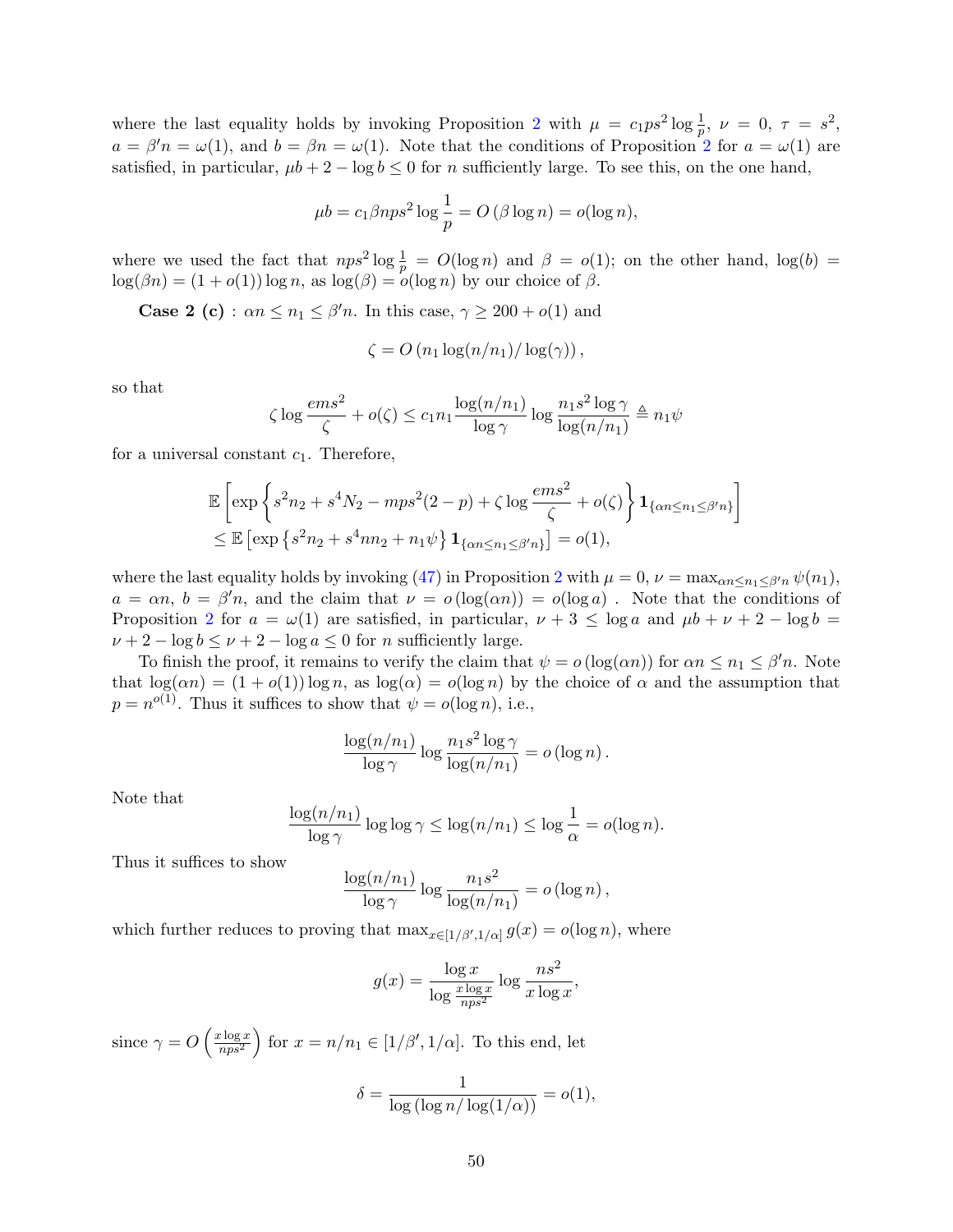where the last equality holds because  $\log(1/\alpha) = (1 + o(1)) \log(1/p) = o(\log n)$  by the choice of  $\alpha$ and the assumption that  $p = n^{-o(1)}$ . Let

$$
\phi(x) = \log x \log \frac{ns^2}{x \log x} - \log \frac{x \log x}{nps^2} \delta \log n.
$$

It is sufficient to show that for all  $x \in [1/\beta', 1/\alpha], \phi(x) \leq 0$ , which immediately implies that  $g(x) \leq \delta \log n = o(\log n)$ .

Taking derivative of  $\phi(x)$ , we get that

$$
\phi'(x) = \frac{1}{x} \log \frac{ns^2}{x \log x} - \frac{\log x}{x} \left( 1 + \frac{1}{\log x} \right) - \frac{1}{x} \left( 1 + \frac{1}{\log x} \right) \delta \log n
$$

$$
= \frac{1}{x} \left( \log(ns^2) - 2 \log x - \log \log x - 1 - \delta \log n - \frac{\delta \log n}{\log x} \right).
$$

By assumption that  $ns^2\alpha = (2 - \epsilon) \log n$ , we get that

$$
\log(ns^2) \le \log(2\log n) + \log\frac{1}{\alpha} = o(\delta\log n),
$$

where the last equality uses the fact that  $\frac{\log(1/\alpha)}{\delta \log n} = \frac{\log(1/\alpha)}{\log n}$  $\frac{\lg(1/\alpha)}{\log n} \log \frac{\log n}{\log(1/\alpha)} = o(1).$ 

Moreover,  $\beta' = o(1)$  and hence  $x = \omega(1)$ . Therefore,  $\phi'(x) \leq 0$  for all  $x \in [1/\beta', 1/\alpha]$ . Hence, to show  $\phi(x) \leq 0$ , it suffices to prove  $\phi(1/\beta') \leq 0$ . Note that

$$
\phi(1/\beta') = \log \frac{1}{\beta'} \log \frac{ns^2}{(1/\beta') \log(1/\beta')} - \log \frac{(1/\beta') \log(1/\beta')}{nps^2} \delta \log n
$$
  
=  $\log \frac{1}{\beta'} \log \frac{ns^2}{(200 + o(1))nps^2} - \log \frac{(200 + o(1))nps^2}{nps^2} \delta \log n$   
=  $\log \frac{1}{\beta'} \log \frac{1}{(200 + o(1))p} - \log (200 + o(1)) \delta \log n \le 0$ ,

where the last inequality holds because

$$
\frac{1}{\delta}\log \frac{1}{\beta'} \leq \log \frac{200nps^2}{\log (nps^2)}\log \frac{\log n}{\log (1/\alpha)} \leq O\left(\left(\log \frac{\log n}{\log (1/p)}\right)^2\right) = o\left(\frac{\log n}{\log (1/p)}\right),
$$

where we used the fact that  $nps^2 = O(\log n/\log(1/p))$  and  $\log(1/\alpha) = (1 + o(1))\log(1/p)$  when  $p = o(1)$ .

## <span id="page-50-0"></span>B Supplementary Proofs for Section [5](#page-24-0)

## <span id="page-50-1"></span>B.1 Proof of Proposition [3:](#page-27-1) Long orbits

Fix any  $\sigma = \pi^{-1} \circ \tilde{\pi}$ . Since  $\{X_O\}_{O \notin \mathcal{O}_k}$  are mutually independent, it follows that

$$
\mathbb{E}_{\mathcal{Q}}\left[\prod_{O \notin \mathcal{O}_k} X_O\right] = \prod_{O \notin \mathcal{O}_k} \mathbb{E}_{\mathcal{Q}}\left[X_O\right] = \prod_{O \notin \mathcal{O}_k} \left(1 + \rho^{2|O|}\right).
$$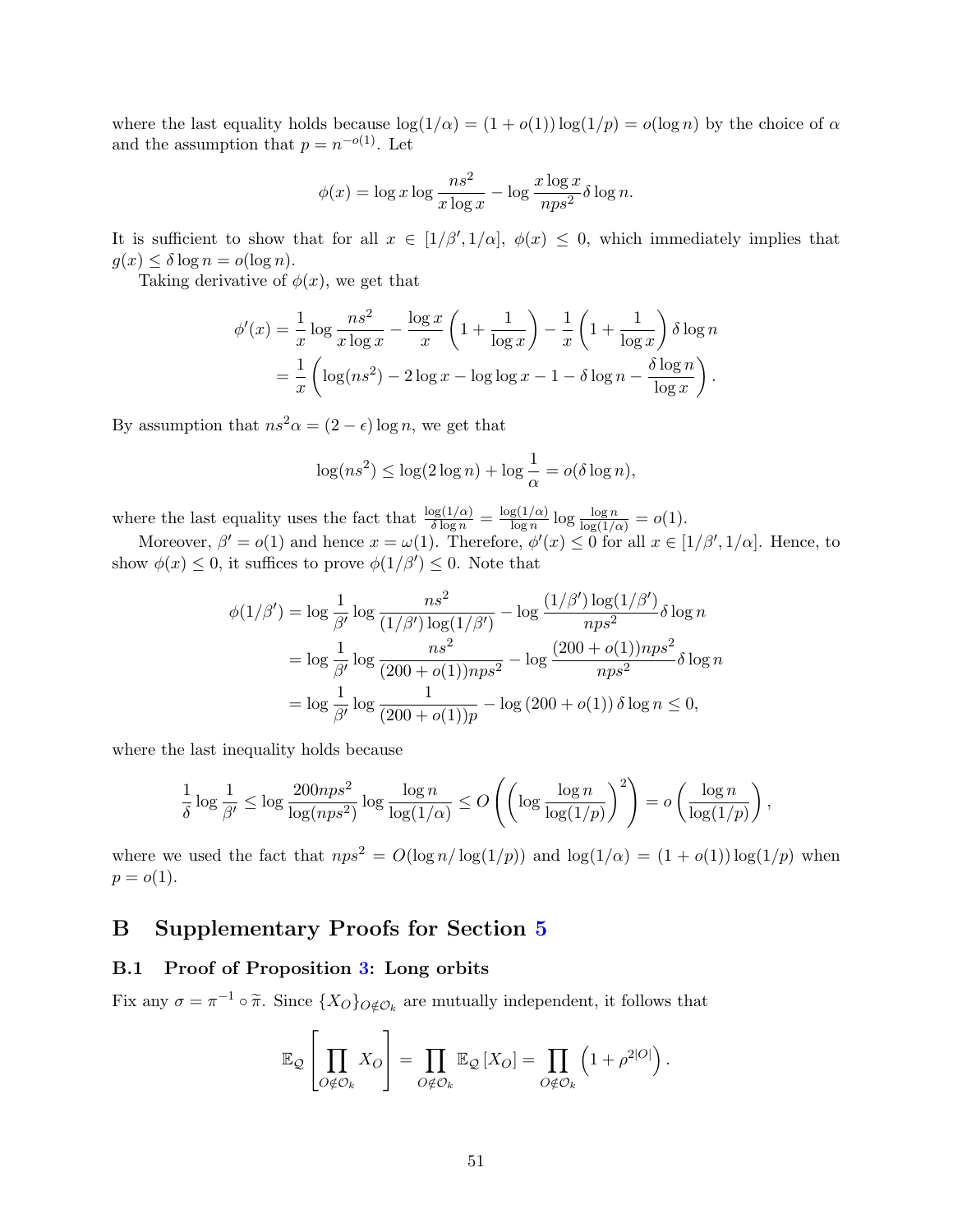For any  $O_{ij} \notin \mathcal{O}_k$ , we have i or j is from node orbit with length larger than k, or  $O_{ij}$  has length larger than k. By Section [5.1,](#page-28-0) we know that  $|O_{ij}| \geq \lceil \frac{k+1}{2} \rceil$  $\frac{+1}{2}$ . It follows that

$$
\mathbb{E}_{\mathcal{Q}}\left[\prod_{O \notin \mathcal{O}_k} X_O\right] \leq \prod_{m=\lceil \frac{k+1}{2} \rceil}^{\binom{n}{2}} \left(1+\rho^{2|O|}\right)^{N_m} \stackrel{(a)}{\leq} \left(1+\rho^k\right)^{\sum_{m\geq \lceil \frac{k+1}{2} \rceil}^{\binom{n}{2}} N_m}
$$

$$
\stackrel{(b)}{\leq} \left(1+\rho^k\right)^{\frac{n^2}{k}}.
$$

where (a) holds, since  $1+\rho^{2m}$  decreases when m increases, and  $1+\rho^{2m} \leq 1+\rho^k$  for any  $m \geq \lceil \frac{k+1}{2} \rceil$  $\frac{+1}{2}$ ]; (b) holds since the total number of edges is  $\binom{n}{2}$  $\binom{n}{2}$ , and the total number of edge orbits with length at least  $\lceil \frac{k+1}{2} \rceil$  $\frac{+1}{2}$  is at most  $\frac{\binom{n}{2}}{\lceil \frac{k+1}{2} \rceil}$  $\frac{\binom{n}{2}}{\lceil \frac{k+1}{2} \rceil} \leq \frac{n^2}{k}$  $\frac{\imath^2}{k}$ .

## <span id="page-51-0"></span>B.2 Proof of Proposition [4:](#page-27-2) Incomplete orbits

Fix any  $\sigma = \pi^{-1} \circ \tilde{\pi}$ . Since edge orbits are disjoint, and  $A_{i,j}$  and  $B_{ij}$  are i.i.d. Bern(ps) across all  $1 \leq i < j \leq n$  under Q, it follows that  $\{A_{ij}, B_{\pi(i)\pi(j)}\}_{(i,j)\in O}$  are mutually independent across different edge orbits O under Q. Recall that an edge orbit  $O \in \mathcal{J}_k$  if and only if  $A_{ij} = B_{\pi(i)\pi(j)} = 1$ for all  $(i, j) \in O$ . Therefore, conditional on  $\mathcal{J}_k = \mathcal{J}$ ,  $\{A_{ij}, B_{\pi(i)\pi(j)}\}_{(i,j)\in O}$  are independent across all edge orbits  $O \in \mathcal{O}_k \setminus \mathcal{J}$ . In particular, the distribution of  $\{A_{ij}, B_{\pi(i)\pi(j)}\}_{(i,j)\in O}$  for  $O \notin \mathcal{J}$ conditional on  $\mathcal{J}_k = \mathcal{J}$  is the same as that conditional on  $O \notin \mathcal{J}_k$ . Since  $X_O$  is a function of  ${A_{ij}, B_{\pi(i)\pi(j)}\}_{(i,j)\in O}$ , it follows that

$$
\mathbb{E}_{\mathcal{Q}}\left[\prod_{O\in\mathcal{O}_k\setminus\mathcal{J}_k}X_O\bigg|\mathcal{J}_k=\mathcal{J}\right]=\prod_{O\in\mathcal{O}_k\setminus\mathcal{J}}\mathbb{E}_{\mathcal{Q}}\left[X_O\bigg|\mathcal{J}_k=\mathcal{J}\right]=\prod_{O\in\mathcal{O}_k\setminus\mathcal{J}}\mathbb{E}_{\mathcal{Q}}\left[X_O\bigg|\mathcal{O}\notin\mathcal{J}_k\right].
$$

Therefore, to prove Proposition [4,](#page-27-2) it suffices to show  $\mathbb{E}_{\mathcal{Q}}\left[X_O \mid O \notin \mathcal{J}_k\right] \leq 1$ . Note that

$$
\mathbb{E}_{\mathcal{Q}}\left[X_O|O \notin \mathcal{J}_k\right] = \frac{\mathbb{E}_{\mathcal{Q}}\left[X_O\mathbf{1}_{\{O \notin \mathcal{J}_k\}}\right]}{\mathbb{P}\left(O \notin \mathcal{J}_k\right)} = \frac{\mathbb{E}_{\mathcal{Q}}\left[X_O\right] - \mathbb{E}_{\mathcal{Q}}\left[X_O\mathbf{1}_{\{O \in \mathcal{J}_k\}}\right]}{1 - \mathbb{P}\left(O \in \mathcal{J}_k\right)}.
$$

Recall that  $O \in \mathcal{J}_k$  if and only if  $A_{ij} = 1, B_{\pi(i)\pi(j)} = 1$  for all  $(i, j) \in O$ , in which case  $X_O = \left(\frac{1}{p}\right)$  $\frac{1}{p}\Big)^{2|O|}.$ Thus  $\mathbb{P}\left\{O \in \mathcal{J}_k\right\} = (ps)^{2|O|}$  and

$$
\mathbb{E}_{\mathcal{Q}}\left[X_O\mathbf{1}_{\{O\in\mathcal{J}_k\}}\right] = \left(\frac{1}{p}\right)^{2|O|} (ps)^{2|O|} = s^{2|O|}.
$$

Recall that  $\mathbb{E}_{\mathcal{Q}}[X_{\mathcal{O}}] = 1 + \rho^{2|\mathcal{O}|}$ , where  $\rho = \frac{s(1-p)}{1-ns}$  $\frac{1-p}{1-ps}$ . Combining this with the last two displayed equation yields that

$$
\mathbb{E}_{\mathcal{Q}}\left[X_O|O \notin \mathcal{J}_k\right] = \frac{1+\rho^{2|O|} - s^{2|O|}}{1-(ps)^{2|O|}} = \frac{1-s^{2|O|}\left(1-\left(\frac{1-p}{1-ps}\right)^{2|O|}\right)}{1-(ps)^{2|O|}} \le 1,
$$

where the last inequality holds by the following claim: if  $p \leq 1/2$  and  $s \leq 1/2$ , then

<span id="page-51-1"></span>
$$
1 - \left(\frac{1-p}{1-ps}\right)^{2|O|} \ge p^{2|O|}, \quad \forall |O| \ge 1.
$$
\n(98)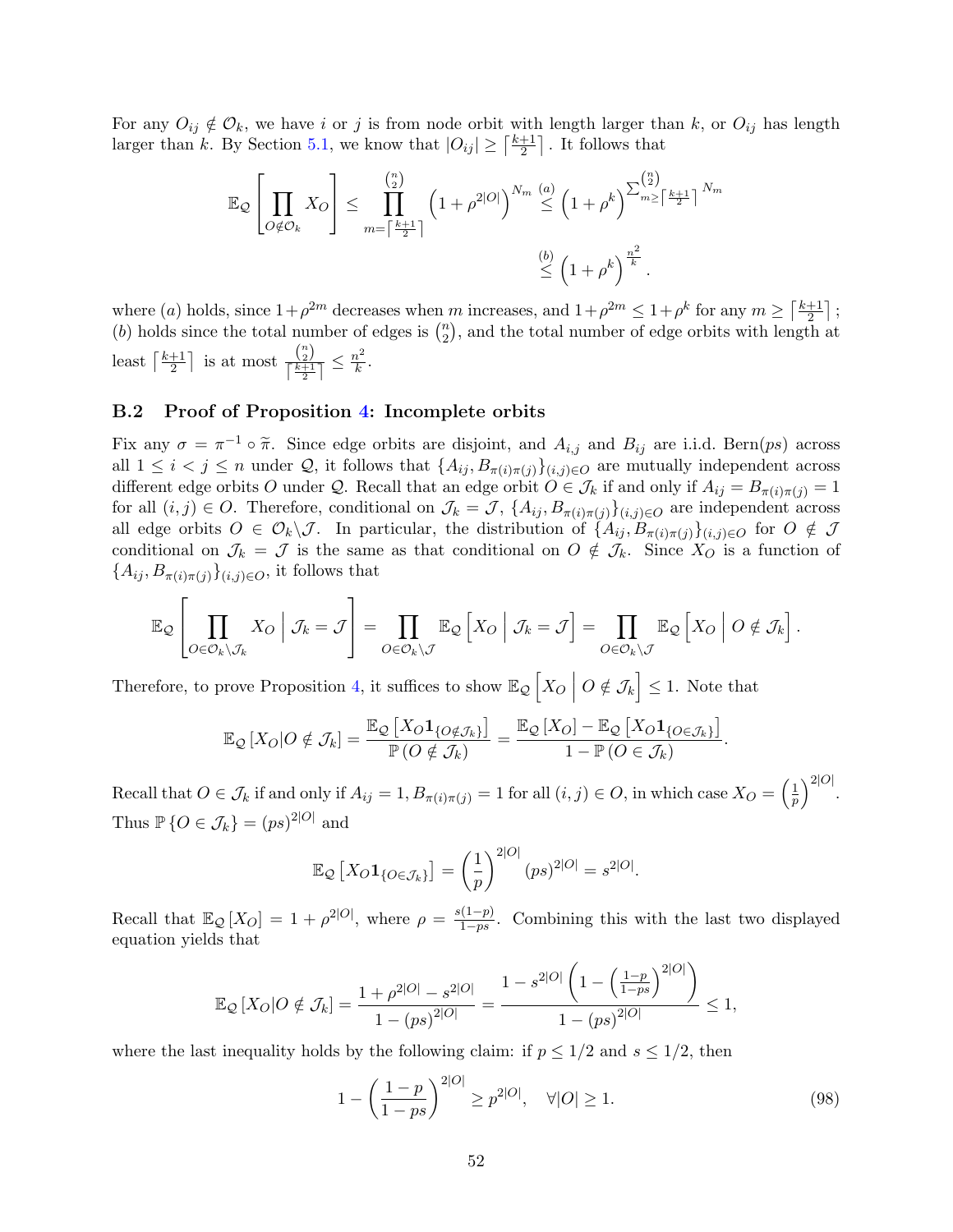Indeed, as |O| increases,  $1 - \left(\frac{1-p}{1-ps}\right)^{2|O|}$  increases while  $p^{2|O|}$  decreases, so it suffices to verify [\(98\)](#page-51-1) for  $|O| = 1$ . When  $|O| = 1$ , we have  $1 - \left(\frac{1-p}{1-ps}\right)^2 \ge p^2 \iff (1-ps)^2 \ge \frac{1-p}{1+p}$  $\frac{1-p}{1+p}$ , which holds when  $p \leq \frac{1}{2}$  $\frac{1}{2}$  and  $s \leq \frac{1}{2}$  $\frac{1}{2}$ .

### <span id="page-52-0"></span>B.3 Proof of Proposition [5:](#page-28-1) Averaging over orbit lengths

In the following proof, for any  $t \in \mathbb{N}$ , denote the tth harmonic number by  $h_t \triangleq \sum_{\ell=1}^t \frac{1}{\ell}$  $\frac{1}{\ell}$  and  $h_0 \triangleq 0$ .

Under the assumption of  $s \leq 0.1$ , we have  $2ms^m \leq 0.04$  when  $m \geq 2$  and  $2ms^m \leq 0.2$  for  $m = 1$ . Thus, for any  $1 \leq m \leq k$ ,

$$
1 + s^m n_m \mathbf{1}_{\{m:\text{even}\}} + 2s^{2m} \sum_{\ell \le m} \ell n_\ell + s^{4m} m n_{2m} \mathbf{1}_{\{2m \le k\}} \le 1 + 1.04s^m \sum_{\ell \le 2m} n_\ell \mathbf{1}_{\{\ell \le k\}}.\tag{99}
$$

Hence, to prove [\(71\)](#page-28-3), it suffices to show, for  $s \leq 0.1$ :

<span id="page-52-3"></span><span id="page-52-1"></span>
$$
\mathbb{E}\left[\prod_{m=1}^{k}\left(1+1.04s^{m}\sum_{\ell\leq 2m}n_{\ell}\mathbf{1}_{\{\ell\leq k\}}\right)^{n_{m}}\right]=O(1). \tag{100}
$$

To prove [\(72\)](#page-28-2), it suffices to show, for  $s = o(1)$ :

$$
\mathbb{E}\left[\prod_{m=1}^{k}\left(1+1.04s^m\sum_{\ell\leq 2m}n_{\ell}\mathbf{1}_{\{\ell\leq k\}}\right)^{n_m}\right]=1+o(1). \tag{101}
$$

Pick  $\eta = \log k \sqrt{\log (n/k)}$ . We can write  $\mathbb{E} \left[ \prod_{m=1}^k \left( 1 + 1.04 s^m \sum_{\ell \leq 2m} n_\ell \mathbf{1}_{\{\ell \leq k\}} \right)^{n_m} \right]$  as  $(I) + (II)$ where

$$
\begin{aligned} \n(\mathbf{I}) &= \mathbb{E} \left[ \prod_{m=1}^{k} \left( 1 + 1.04s^{m} \sum_{\ell \le 2m} n_{\ell} \mathbf{1}_{\{\ell \le k\}} \right) \right]^{n_{m}} \mathbf{1}_{\left\{ \sum_{\ell=1}^{k} n_{\ell} < \eta h_{k} \right\}} \n\\ \n(\mathbf{II}) &= \mathbb{E} \left[ \prod_{m=1}^{k} \left( 1 + 1.04s^{m} \sum_{\ell \le 2m} n_{\ell} \mathbf{1}_{\{\ell \le k\}} \right) \right]^{n_{m}} \mathbf{1}_{\left\{ \sum_{\ell=1}^{k} n_{\ell} \ge \eta h_{k} \right\}} \n\end{aligned}
$$

To bound  $(I)$ , we first apply  $(122)$  in Lemma [13](#page-62-8) and get:

<span id="page-52-2"></span>
$$
\mathrm{TV}\left(\mathcal{L}\left(n_1,\ldots,n_k\right),\mathcal{L}\left(Z_1,\ldots,Z_k\right)\right)\leq F\left(\frac{n}{k}\right),\,
$$

where  $\mathcal L$  denotes the law of random variables,  $Z_{\ell} \stackrel{\text{ind.}}{\sim} \text{Poi}(\frac{1}{\ell})$ , and  $\log F(n/k) = -(1+o(1))\frac{n}{k}\log\left(\frac{n}{k}\right)$  $\frac{n}{k}$ when  $k = o(n)$ , with  $o(1)$  depending only on  $k/n$ . Then, we have

$$
(I) \leq \mathbb{E}\left[\prod_{m=1}^{k} \left(1 + 1.04s^m \sum_{\ell \leq 2m} Z_{\ell} \mathbf{1}_{\{\ell \leq k\}}\right)^{Z_m}\right] + 2F\left(\frac{n}{k}\right) (1 + 1.04s\eta h_k)^{\eta h_k}.
$$
 (102)

Here the second term satisfies

$$
F\left(\frac{n}{k}\right)(1+1.04s\eta h_k)^{\eta h_k} \stackrel{(a)}{\leq} \exp\left(-(1+o(1))\frac{n}{k}\log\left(\frac{n}{k}\right)+1.04s\eta^2h_k^2\right) \stackrel{(b)}{=} o(1),
$$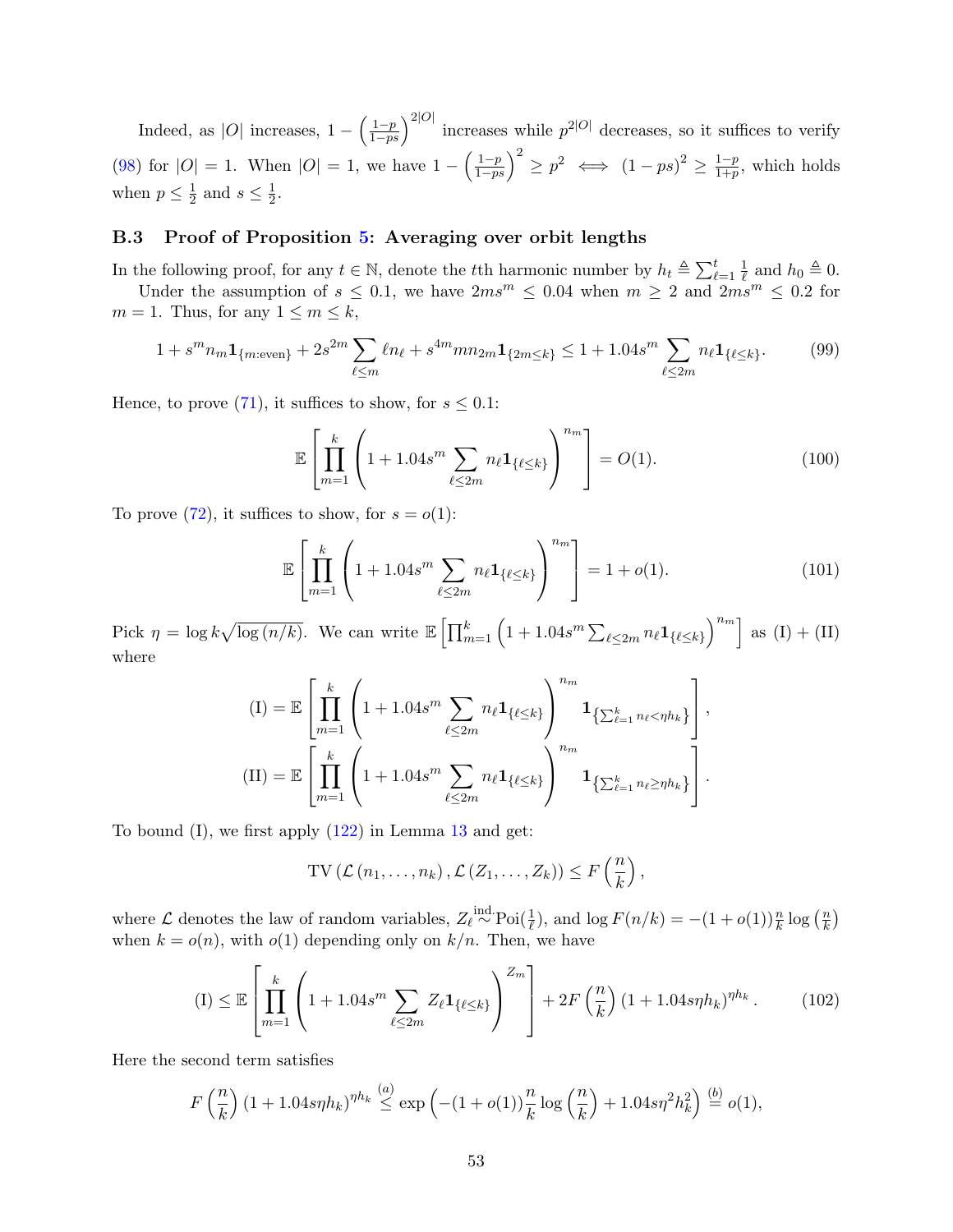where (a) holds because for  $x \ge 0$ ,  $\log(1+x) \le x$ ; (b) holds since  $h_k \le \log k + 1$ , and  $k(\log k)^2 \eta^2 =$  $o(n \log(\frac{n}{k}))$  $\binom{n}{k}$ ) under our assumption of  $k(\log k)^4 = o(n)$ .

To bound  $(II)$ , applying  $(121)$  in Lemma [12,](#page-61-4) we get that

<span id="page-53-2"></span>
$$
(II) \leq \mathbb{E}\left[\prod_{m=1}^{k} \left(1 + 1.04s^{m} \sum_{\ell \leq 2m} Z_{\ell} \mathbf{1}_{\{\ell \leq k\}}\right)^{Z_{m}} \mathbf{1}_{\{\sum_{\ell=1}^{k} Z_{\ell} \geq \eta h_{k}\}}\right] e^{h_{k}}
$$
  

$$
\leq \mathbb{E}\left[\prod_{m=1}^{k} \left(1 + 1.04s^{m} \sum_{\ell \leq 2m} Z_{\ell} \mathbf{1}_{\{\ell \leq k\}}\right)^{Z_{m}} \exp\left(\frac{\sum_{\ell=1}^{k} Z_{\ell}}{\eta}\right)\right].
$$
 (103)

Since  $\eta = \log k \sqrt{\log(n/k)} = \omega(\log k)$ , for  $s = 0.1$ , the desired [\(100\)](#page-52-1) follows from applying [\(104\)](#page-53-0) in Lemma [8](#page-53-1) to [\(102\)](#page-52-2) and [\(103\)](#page-53-2); for  $s = o(1)$ , the desired [\(101\)](#page-52-3) follows from applying [\(105\)](#page-53-3) in Lemma [8](#page-53-1) to  $(102)$  and  $(103)$ . Hence, our desired result follows.

<span id="page-53-1"></span>**Lemma 8.** Suppose  $\eta = \omega(\log k)$ . If  $s \leq 0.1$ ,

<span id="page-53-0"></span>
$$
\mathbb{E}\left[\prod_{m=1}^{k}\left(1+1.04s^{m}\sum_{\ell\leq 2m}Z_{\ell}\mathbf{1}_{\{\ell\leq k\}}\right)^{Z_{m}}\exp\left(\frac{\sum_{\ell=1}^{k}Z_{\ell}}{\eta}\right)\right]=O(1). \tag{104}
$$

In particular, if  $s = o(1)$ ,

$$
\mathbb{E}\left[\prod_{m=1}^{k}\left(1+1.04s^{m}\sum_{\ell\leq 2m}Z_{\ell}\mathbf{1}_{\{\ell\leq k\}}\right)^{Z_{m}}\exp\left(\frac{\sum_{\ell=1}^{k}Z_{\ell}}{\eta}\right)\right]=1+o(1). \tag{105}
$$

To show Lemma [8](#page-53-1) we need the following elementary result (proved at the end of this subsection):

<span id="page-53-5"></span>**Lemma 9.** Let  $a, b, d, \alpha, \lambda > 0$  such that  $be^{\alpha+1}\lambda < \frac{1}{4}$ . Let  $X \sim \text{Poi}(\lambda)$ . Then

$$
\mathbb{E}\left[\left(a+bX\right)^{X+d}\exp\left(\alpha X\right)\right] \leq a^d \left(1+2be^{\alpha+1}\lambda\right)^d \exp\left(\lambda\left(ae^{\alpha}\left(1+2be^{\alpha+1}\lambda\right)-1\right)\right) +27\exp\left(-\lambda\right)\max\left\{\left(4bd\right)^d, a^d\right\}.
$$
\n(106)

Moreover, if  $d = 0$ , and  $a, b, \alpha, \lambda$  are fixed constants such that  $be^{\alpha+1}\lambda < 1$ ,

<span id="page-53-7"></span><span id="page-53-6"></span><span id="page-53-4"></span><span id="page-53-3"></span>
$$
\mathbb{E}\left[\left(a+bX\right)^{X}\exp\left(\alpha X\right)\right] = O(1). \tag{107}
$$

In particular, if  $d = 0$ ,  $a = 1$ ,  $b = o(1)$ ,  $\alpha = o(1)$ , and  $\lambda$  is some fixed constant,

$$
\mathbb{E}\left[\left(1+bX\right)^{X}\exp\left(\alpha X\right)\right] = 1 + o(1). \tag{108}
$$

Before proceeding to the proof of Lemma [8,](#page-53-1) we pause to note that a direct application of [\(107\)](#page-53-4) (with  $X = Z_1 + \ldots + Z_k$ ,  $a = 1$ ,  $b = 1.04s$ ,  $\alpha = 1/\eta$ ) yields the condition  $s \log k = O(1)$ . Since k will be chosen to be  $\Theta(\log n)$  eventually, this translates into the statement that strong detection is impossible if  $s = O(\frac{1}{\log k})$  $\frac{1}{\log \log n}$ ). In order to improve this to  $s = O(1)$ , the key idea is to partition the product over  $[k]$  in  $(104)$  into subsets and recursively peel off the expectation backwards by repeated applications of Lemma [9.](#page-53-5)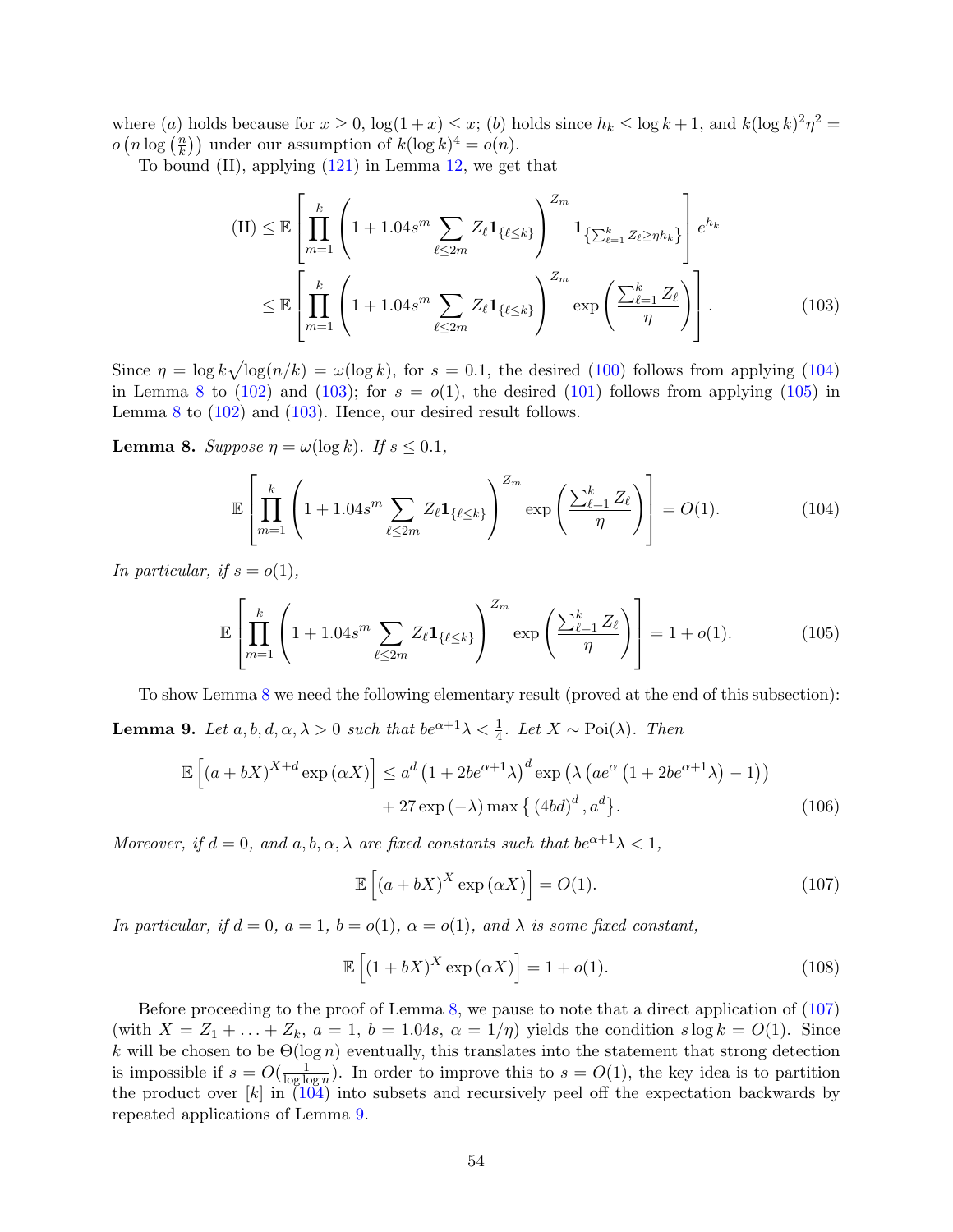*Proof of Lemma [8.](#page-53-1)* Let  $m_0 = 0$ ,  $m_1 = 1$ , and iteratively define

<span id="page-54-1"></span>
$$
m_{\ell} = \left[ \exp\left( 3 \times 2^{-2\ell + 1} s^{-\frac{m_{\ell-1}}{2}} \right) \right], \quad 2 \le \ell \le r,
$$
\n
$$
(109)
$$

where r is the integer such that  $m_{r-1} < k \leq m_r$ . Note that for  $s \leq 0.1$ , we have  $m_2 \geq 3 = 3m_1$ ; moreover, if  $s = o(1)$ , we have  $m_2 = \omega(1)$ . Note that it is possible that  $m_{r-1}$  is very close to k and  $m_r$  is much larger than k, especially when  $s = o(1)$ . To simplify the argument, define  $K = \min\{k^2, m_r\}$ . Since the quantity inside the expectation in [\(104\)](#page-53-0) increases in k, it suffices to bound

$$
\mathbb{E}\left[\prod_{m=1}^{K}\left(1+1.04s^{m}\sum_{\ell\leq 2m}Z_{\ell}\mathbf{1}_{\{\ell\leq K\}}\right)^{Z_{m}}\exp\left(\frac{\sum_{\ell=1}^{K}Z_{\ell}}{\eta}\right)\right]
$$

and we can assume, without loss of generality, that  $k = \omega(1)$ .

Next we partition  $[K]$  into the following r subsets:

$$
{m_0+1,\cdots,m_1},\{m_1+1,\cdots,m_2\},\cdots,\{m_{r-1}+1,\cdots,K\}.
$$

For  $1 \leq \ell \leq r$ , define

$$
A_{\ell} \triangleq \sum_{t=m_{\ell-1}+1}^{m_{\ell}} Z_t \mathbf{1}_{\{t \leq K\}}, \quad B_{\ell} \triangleq \sum_{t=m_{\ell-1}+1}^{2m_{\ell-1}} Z_t \mathbf{1}_{\{t \leq K\}}, \quad C_{\ell} \triangleq \sum_{t=2m_{\ell-1}+1}^{m_{\ell}} Z_t \mathbf{1}_{\{t \leq K\}}, \quad M_{\ell} \triangleq \sum_{t=1}^{\ell} A_t,
$$

and  $B_{r+1} = 0$ . Note that  $A_\ell = B_\ell + C_\ell$  and, by the definition of r,  $M_r = \sum_{t=1}^K Z_t$ . Furthermore, for  $1 \leq \ell \leq r$ ,

<span id="page-54-0"></span>
$$
C_{\ell} + B_{\ell+1} \stackrel{\text{ind.}}{\sim} \text{Poi}(\lambda_{\ell}), \text{ where } \lambda_{\ell} \triangleq h_{2m_{\ell} \wedge K} - h_{2m_{\ell-1} \wedge K}.
$$

Then we can upper bound [\(104\)](#page-53-0) as

$$
(104) \leq \mathbb{E}\left[\prod_{\ell=1}^{r} \left(\prod_{m=m_{\ell-1}+1}^{m_{\ell}} \left(1+1.04s^{m_{\ell-1}+1} \left(M_{\ell} + B_{\ell+1}\right)\right)^{Z_m}\right) \exp\left(\frac{M_r}{\eta}\right)\right]
$$

$$
= \mathbb{E}\left[\prod_{\ell=1}^{r} \left(1+1.04s^{m_{\ell-1}+1} \left(M_{\ell} + B_{\ell+1}\right)\right)^{A_{\ell}} \exp\left(\frac{M_r}{\eta}\right)\right].
$$
(110)

Define the sequence  $\{\alpha_\ell\}_{\ell=1}^r$  and  $\{\beta_\ell\}_{\ell=1}^r$  backward recursively by  $\alpha_r = \frac{1}{\eta}$  $\frac{1}{\eta}$ ,  $\beta_r = 0$  and for  $2 \leq \ell \leq r$ ,

$$
\alpha_{\ell-1} \triangleq \alpha_{\ell} + 1.04\lambda_{\ell}e^{\alpha_{\ell}}s^{m_{\ell-1}+1} \left(1 + 2.08s^{m_{\ell-1}+1}e^{\alpha_{\ell}+1}\lambda_{\ell}\right) + \log\left(1 + 2.08s^{m_{\ell-1}+1}e^{\alpha_{\ell}+1}\lambda_{\ell}\right), \quad (111)
$$

$$
\beta_{\ell-1} \triangleq \beta_{\ell} + \lambda_{\ell} \left( e^{\alpha_{\ell}} \left( 1 + 2.08s^{m_{\ell-1}+1} e^{\alpha_{\ell}+1} \lambda_{\ell} \right) - 1 \right). \tag{112}
$$

For  $1 \leq \ell \leq r$ , define

<span id="page-54-4"></span><span id="page-54-3"></span><span id="page-54-2"></span>
$$
S_{\ell} \triangleq \mathbb{E}\bigg[\left(\prod_{t=1}^{\ell-1} \left(1 + 1.04s^{m_{t-1}+1} \left(M_t + B_{t+1}\right)\right)^{A_t}\right) \tag{113}
$$
\n
$$
\left(1 + 1.04s^{m_{\ell-1}+1} \left(M_{\ell} + B_{\ell+1}\right)\right)^{A_{\ell}+B_{\ell+1}} e^{\alpha_{\ell} \left(M_{\ell} + B_{\ell+1}\right) + \beta_{\ell}}\bigg],
$$

Since  $B_{r+1} = 0$ , it follows that  $S_r$  is precisely the RHS of [\(110\)](#page-54-0) and our goal is to show  $S_r = O(1)$ . This is accomplished by the following sequence of claims: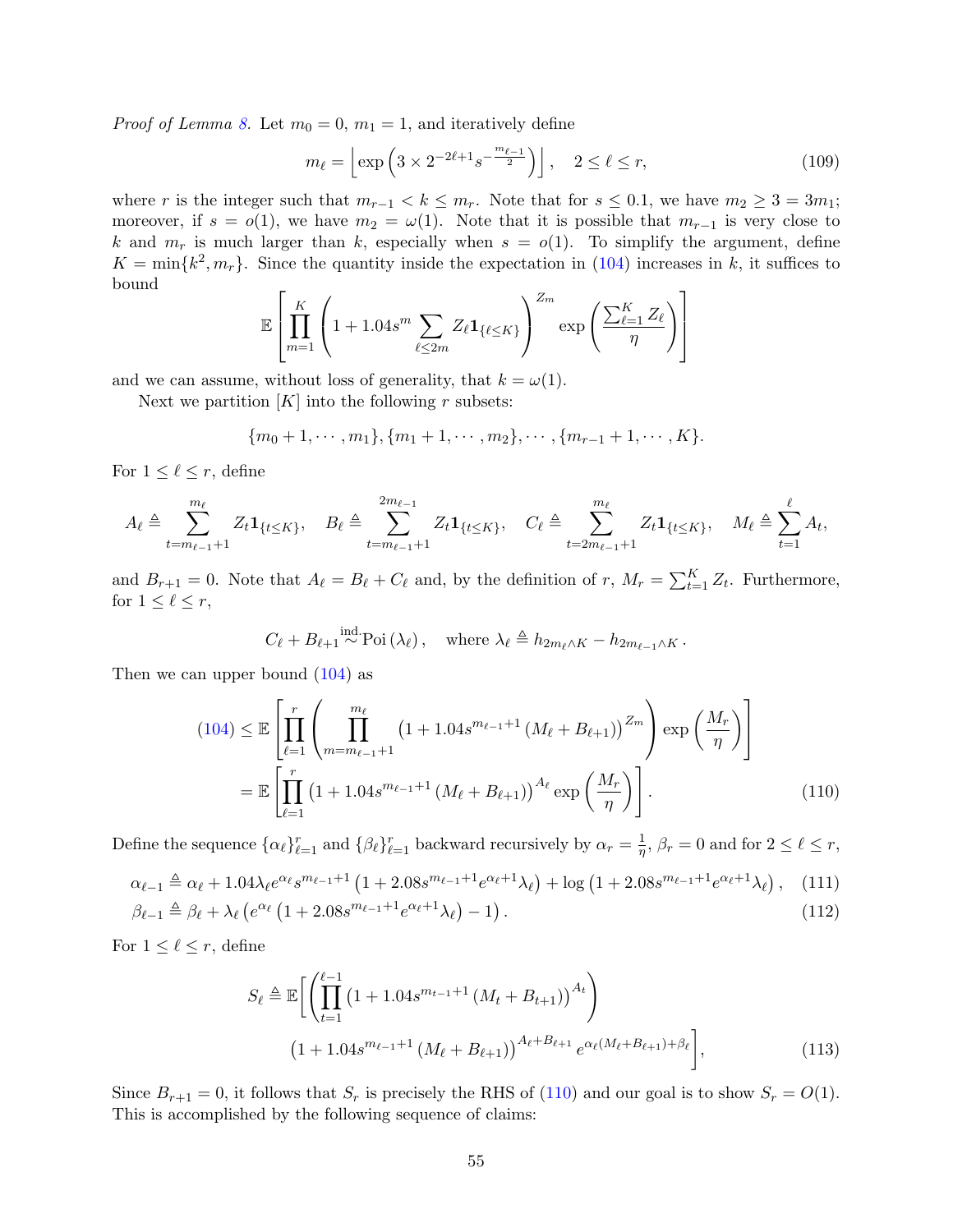- <span id="page-55-0"></span>(C1) For any  $2 \leq \ell \leq r$ ,  $(\log m_{\ell}) s^{m_{\ell-1}+1} \leq (\log m_{\ell})^2 s^{m_{\ell-1}+1} \leq 9s \times 2^{-4\ell+2};$
- <span id="page-55-1"></span>(C2) For any  $2 \le \ell \le r$ ,  $m_{\ell} \ge m_{\ell-1}^2$  and  $m_{\ell} \ge (m_2)^{2^{\ell-2}}$ ;
- <span id="page-55-2"></span>(C3) For any  $2 \leq \ell \leq r$ ,  $(\log m_{\ell+1}) s^{m_{\ell}} \leq \frac{1}{8}$  $\frac{1}{8} \left(\log m_\ell\right) s^{m_{\ell-1}};$
- <span id="page-55-3"></span>(C4) For any  $2 \leq \ell \leq r$ ,  $\lambda_{\ell} \leq \log m_{\ell}$ , and  $\sum_{\ell=2}^{r}$ <br> $\sum_{\ell=2}^{r} \exp(-\lambda_{\ell}) = o(1)$ ; r any  $2 \leq \ell \leq r$ ,  $\lambda_{\ell} \leq \log m_{\ell}$ , and  $\sum_{\ell=2}^{r} \exp(-\lambda_{\ell}) = O(1)$ , in particular, if  $s = o(1)$ ,  $\sum_{\ell=2}^{r} \exp(-\lambda_{\ell}) = o(1)$ ;
- <span id="page-55-4"></span>(C5) For  $1 \leq \ell \leq r$ ,  $\alpha_{\ell} \leq \frac{2}{5}$  $\frac{2}{5}$ , and  $\beta_1 \leq 3$ , in particular, if  $s = o(1)$ , for  $1 \leq \ell \leq r$ ,  $\alpha_{\ell} = o(1)$ , and  $\beta_1 = o(1);$
- <span id="page-55-5"></span>(C6) For any  $2 \leq \ell \leq r$ ,  $S_{\ell} \leq S_{\ell-1} (1 + 27 \exp(-\lambda_{\ell}))$ , and  $S_r = O(1)$ , in particular, if  $s = o(1)$ ,  $S_r = 1 + o(1)$ .

We finish the proof by verifying these claims:

- Proof of [\(C1\):](#page-55-0) This follows from the definition of  $m_\ell$  given in [\(109\)](#page-54-1).
- Proof of  $(C2)$ : It suffices to prove the first inequality. We proceed by induction. For the base case of  $\ell = 2$ , recall that we have shown under the assumption  $s \leq 0.1$ , we have  $m_2 \geq 3m_1 \geq m_1^2$ . By [\(109\)](#page-54-1), we can get that

$$
\frac{m_3}{m_2^2} \ge \frac{1}{m_2^2} \left( \exp\left(3 \times 2^{-5} 0.1^{-\frac{m_2}{2}}\right) - 1\right) \ge 2,
$$

where the last inequality holds because  $m_2 \geq 3$  and  $x \mapsto \frac{1}{x^2} \left( \exp \left( 3 \times 2^{-5} 0.1^{-\frac{x}{2}} \right) - 1 \right)$  increases for  $x \geq 3$ . Then we have  $m_3 \geq 2m_2^2 \geq 6m_2$  given  $m_2 \geq 3$ .

Fix any  $4 \leq \ell \leq r$ , suppose we have shown for every  $2 \leq t \leq \ell - 1$ ,  $m_t \geq m_{t-1}^2$ . By [\(109\)](#page-54-1),  $m_{\ell-1} \le \exp \left(3 \times 2^{-2\ell+3}s^{-\frac{m_{\ell-2}}{2}}\right)$  and

$$
m_{\ell} \ge \exp\left(3 \times 2^{-2\ell+1} s^{-\frac{m_{\ell-1}}{2}}\right) - 1 \ge \exp\left(3 \times 2^{-2\ell+1} s^{-\frac{6m_{\ell-2}}{2}}\right) - 1,
$$

where the last inequality holds because  $m_{\ell-1} \geq 6m_{\ell-2}$  for  $\ell \geq 4$  following from  $m_3 \geq 6m_2$ and the induction hypothesis  $m_{\ell-1} \geq m_{\ell-2}^2$ . Then we have

$$
\frac{m_{\ell}}{m_{\ell-1}} \ge \exp\left(3 \times 2^{-2\ell+3} s^{-\frac{m_{\ell-2}}{2}} \left(2^{-2} s^{-\frac{5}{2}m_{\ell-2}} - 1\right)\right) - 1 \stackrel{(a)}{\ge} \exp\left(3 \times 2^{-2\ell+3} s^{-\frac{m_{\ell-2}}{2}} \times 2\right) - 1
$$

$$
\stackrel{(b)}{\ge} m_{\ell-1}^2 - 1 \stackrel{(c)}{\ge} m_{\ell-1},
$$

where (a) holds by  $2^{-2}s^{-\frac{5}{2}m_{\ell-2}} \geq 3$  given  $s \leq 0.1$  and  $m_{\ell-2} \geq 3$ ; (b) holds by  $m_{\ell-1} \leq$  $\exp\left(3 \times 2^{-2\ell+3} s^{-\frac{m_{\ell-2}}{2}}\right);$  (c) holds by  $m_{\ell-1} \ge 6 m_{\ell-2} \ge 18$  for  $\ell \ge 4$  given  $m_2 \ge 3$ . Hence, [\(C2\)](#page-55-1) follows.

• Proof of [\(C3\):](#page-55-2) We prove a stronger statement:  $(\log m_{\ell+1})^2 s^{m_{\ell}} \leq \frac{1}{8}$  $\frac{1}{8} \left( \log m_\ell \right)^2 s^{m_{\ell-1}}$  for  $2 \leq \ell \leq$ r. Since  $(\log m_{\ell+1})^2 s^{m_{\ell}} \leq 9 \times 2^{-4\ell-2}$  by [\(C1\),](#page-55-0) it suffices to show  $(\log m_{\ell})^2 s^{m_{\ell-1}} \geq 9 \times 2^{-4\ell+1}$ for  $\ell \ge 2$ . For  $\ell = 2$ , we have  $(\log m_2)^2 s^{m_1} \ge 9 \times 2^{-7}$ , since  $m_2 \ge 3$  and  $s \le 0.1$ . By [\(109\)](#page-54-1), we have

$$
m_{\ell} \ge \exp\left(3 \times 2^{-2\ell+1} s^{-\frac{m_{\ell-1}}{2}}\right) - 1 \ge \exp\left(3 \times 2^{-2\ell+\frac{1}{2}} s^{-\frac{m_{\ell-1}}{2}}\right),
$$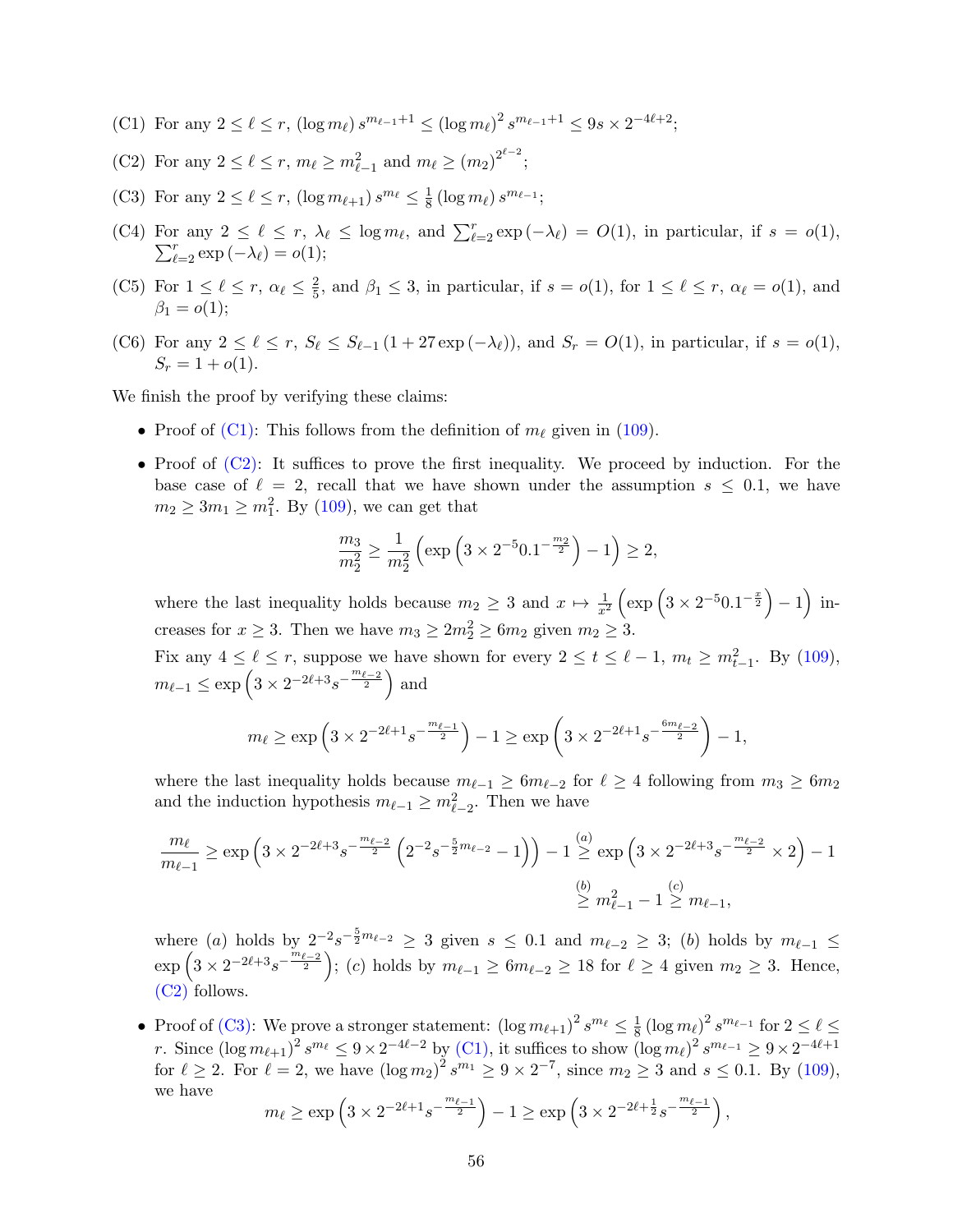where the last inequality holds because  $\exp(x) - 1 \ge \exp(x/\sqrt{2})$  for  $x \ge 1.22$ , and  $3 \times$  $2^{-2\ell+1}s^{-\frac{m_{\ell-1}}{2}} \geq \ln m_{\ell} \geq 2^{\ell-2}\ln m_2 \geq 2$  for  $\ell \geq 3$ , by [\(C1\),](#page-55-0) [\(C2\),](#page-55-1) and  $m_2 \geq 3$ .

• Proof of [\(C4\):](#page-55-3) Note that  $2m_{r-1} \leq m_r$  by [\(C2\).](#page-55-1) Moreover,  $2m_{r-1} < k^2$  as  $m_{r-1} < k$ and  $k = \omega(1)$ . Since  $K = \min\{k^2, m_r\}$ , it follows that  $2m_{r-1} \leq K \leq m_r$ . Therefore,  $\lambda_r = h_K - h_{2m_{r-1}}$  and  $\lambda_\ell = h_{2m_\ell} - h_{2m_{\ell-1}}$  for  $1 \leq \ell \leq r-1$ . Since for any  $n, k \in \mathbb{N}$ ,  $h_n - h_k \leq \int_k^n$ 1  $\frac{1}{x}dx \leq \log \frac{n}{k}$ , then for any  $2 \leq \ell \leq r$ ,

$$
0 < l < l < l < l
$$

$$
\lambda_{\ell} \le h_{2m_{\ell}} - h_{2m_{\ell-1}} \le \log \frac{m_{\ell}}{m_{\ell-1}} \le \log m_{\ell},
$$

where the last inequality holds due to  $m_{\ell-1} \geq 1$  for  $\ell \geq 2$ .

Conversely, since for any  $n, k \in \mathbb{N}$ ,  $h_n - h_k \geq \int_{k+1}^{n+1}$ 1  $\frac{1}{x}dx \geq \log \frac{n+1}{k+1} \geq \log \frac{n}{k} - 1$ , it follows that for any  $2 \leq \ell \leq r - 1$ ,

$$
\lambda_{\ell} = h_{2m_{\ell}} - h_{2m_{\ell-1}} \ge \log\left(\frac{m_{\ell}}{m_{\ell-1}}\right) - 1,
$$

and  $\lambda_r \geq \log \frac{K}{2m_{r-1}} - 1$ . If  $K = k^2$ , then  $K \geq km_{r-1}$  and thus  $\lambda_r \geq \log \frac{k}{2} - 1$ ; otherwise,  $K = m_r$  and thus  $\lambda_r \geq \log \frac{m_r}{2m_{r-1}} - 1$ . Hence, we get that

$$
\sum_{\ell=2}^r \exp(-\lambda_\ell) \le \sum_{\ell=2}^r \frac{2e m_{\ell-1}}{m_\ell} + \frac{2e}{k} \stackrel{(a)}{\le} \frac{2e}{m_2} + \sum_{\ell=3}^r \frac{2e}{m_{\ell-1}} + o(1) \stackrel{(b)}{\le} \frac{3e}{m_2} + o(1) = O(1),
$$

where (a) holds by  $m_1 = 1$ ,  $k = \omega(1)$ , and [\(C2\)](#page-55-1) so that  $m_\ell \ge m_{\ell-1}^2$  for  $\ell \ge 2$ ; (b) holds because in view of [\(C2\),](#page-55-1)  $m_{\ell} \ge (m_2)^{2^{\ell-2}}$  and  $m_2 \ge 3$ , so that

$$
\sum_{\ell=3}^{r-1} \frac{1}{m_{\ell-1}} \le \sum_{\ell=3}^{r-1} \frac{1}{(m_2)^{2^{\ell-2}}} \le \sum_{\ell=2}^{\infty} \frac{1}{(m_2)^{\ell}} = \frac{1}{m_2^2} \frac{1}{1 - m_2^{-1}} \le \frac{1}{2m_2}.
$$

In particular, if  $s = o(1)$ , then  $m_2 = \omega(1)$  and we have

$$
\sum_{\ell=2}^{r} \exp(-\lambda_{\ell}) \le \frac{3e}{m_2} + o(1) = o(1).
$$

Hence, [\(C4\)](#page-55-3) follows.

• Proof of  $(C5)$ : For  $2 \leq \ell \leq r$ , let  $c = 1.04$ , we define

$$
\psi_{\ell} \triangleq (2 + 4e)c(\log m_{\ell}) s^{m_{\ell-1}+1} + 8ec^2(\log m_{\ell})^2 s^{2m_{\ell-1}+2}.
$$

We prove  $\alpha_{\ell} \leq \frac{2}{5}$  $\frac{2}{5}$  for  $1 \leq \ell \leq r$  by induction. Since  $\eta = \omega(1) \geq 6$ , we have  $\alpha_r = \frac{1}{\eta} < \frac{2}{5}$  $\frac{2}{5}$ . Fix any  $2 \leq \ell \leq r$ . Suppose we have shown for any  $\ell \leq t \leq r$ ,  $\alpha_t \leq \frac{2}{5}$  $\frac{2}{5}$ . Then  $e^{\alpha_t} \leq 1 + 2\alpha_t$ ,  $e^{2\alpha t} \leq 1 + 4\alpha_t$ . Since  $\log(1+x) \leq x$  for  $x \geq 0$ , by [\(111\)](#page-54-2) we have

$$
\alpha_{t-1} \leq \alpha_t + (1+2e) c \lambda_t e^{\alpha_t} s^{m_{t-1}+1} + 2e^{2s} s^{2m_{t-1}+2} e^{2\alpha_t} \lambda_t^2
$$
  
\n
$$
\leq \alpha_t + (1+2e) c \lambda_t (1+2\alpha_t) s^{m_{t-1}+1} + 2e^{2s} s^{2m_{t-1}+2} (1+4\alpha_t) \lambda_t^2
$$
  
\n
$$
\leq \alpha_t (1+\psi_t) + \frac{1}{2} \psi_t,
$$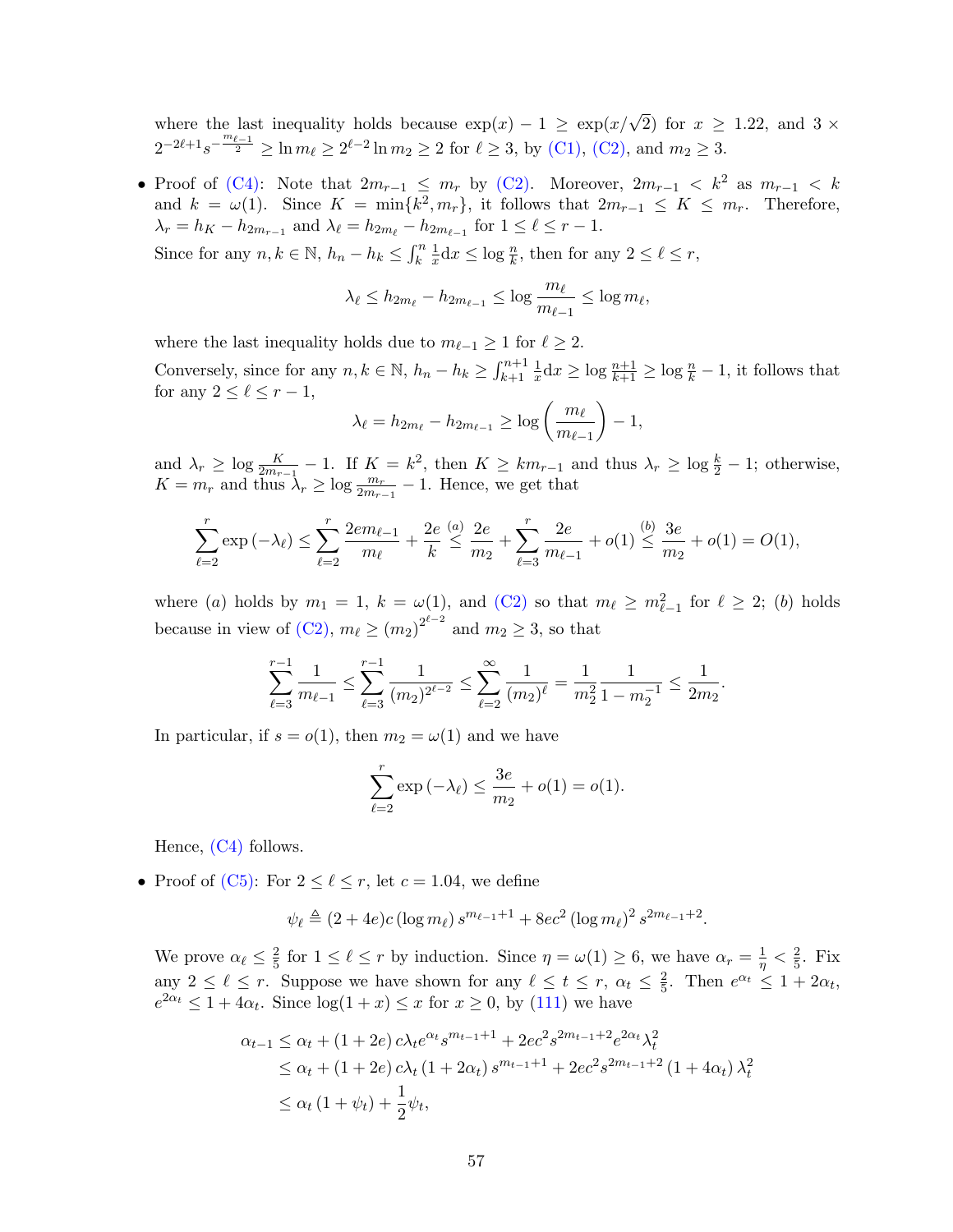where the last inequality holds by  $(C4)$ . By the induction hypothesis,

$$
\alpha_{\ell-1} \leq \alpha_r \prod_{t=\ell}^r (1 + \psi_t) + \frac{1}{2} \sum_{t=\ell}^r \psi_t \prod_{j=\ell}^{t-1} (1 + \psi_j)
$$
  

$$
\leq \left( \alpha_r + \frac{1}{2} \sum_{t=\ell}^r \psi_t \right) \exp \left( \sum_{t=\ell}^r \psi_t \right) \stackrel{(a)}{\leq} \frac{9}{7} \alpha_r + \frac{36}{49} \psi_\ell \stackrel{(b)}{\leq} \frac{2}{5},
$$
 (114)

where (*a*) holds by  $\exp\left(\sum_{t=\ell}^r \psi_t\right) \leq \frac{9}{7}$  $\frac{9}{7}$ , since  $\sum_{t=\ell}^{r} \psi_t \leq \frac{8}{7}$  $\frac{8}{7}\psi_{\ell}$  following from  $\psi_{t+1} \leq \frac{1}{8}$  $rac{1}{8}\psi_t$  by [\(C3\),](#page-55-2) and  $\psi_{\ell} \leq 0.2$  for  $\ell \geq 2$  because  $(\log m_{\ell}) s^{m_{\ell-1}+1} \leq 9s \times 2^{-6} \leq 2^{-6}$  by [\(C1\);](#page-55-0) (b) holds because  $\alpha_r = \frac{1}{\eta} \leq \frac{1}{6}$  $\frac{1}{6}$  by  $\eta = \omega(1)$  and  $\psi_{\ell} \leq 0.2$ .

In particular, if  $s = o(1)$ , by [\(C3\),](#page-55-2) we have  $\sum_{t=\ell}^{r} \psi_t \leq \frac{8}{7}$  $\frac{8}{7}\psi_{\ell} = o(1)$  because  $\psi_{\ell} = o(1)$  for  $\ell \geq 2$  following from  $(\log m_\ell) s^{m_{\ell-1}+1} \leq 9s \times 2^{-4\ell+2} = o(1)$  by  $(C1)$  and  $s = o(1)$ . Then for  $2 \leq \ell \leq r$ , we have

$$
\alpha_{\ell-1} \leq \left(\alpha_r + \frac{1}{2} \sum_{t=\ell}^r \psi_t\right) \exp\left(\sum_{t=\ell}^r \psi_t\right) = \left(\alpha_r + o(1)\right)\left(1 + o(1)\right) = o(1),
$$

where the last equality holds because  $\alpha_r = \frac{1}{\eta} = o(1)$  given  $\eta = \omega(\log k)$ .

Since we have shown that  $\alpha_{\ell} \leq \frac{2}{5}$  $\frac{2}{5}$  for  $1 \leq \ell \leq r$ , it follows that  $e^{\alpha_{\ell}} \leq 1+2\alpha_{\ell}$  and  $e^{2\alpha_{\ell}} \leq 1+4\alpha_{\ell}$ . Then by [\(112\)](#page-54-3), we can get that for  $2 \leq \ell \leq r$ ,

$$
\beta_{\ell-1} \leq \beta_{\ell} + \lambda_{\ell} \left\{ 2\alpha_{\ell} + 2ec s^{m_{\ell-1}+1} (1 + 4\alpha_{\ell}) \lambda_{\ell} \right\}
$$
  
\n
$$
\leq \beta_{\ell} + 2\alpha_{\ell} \lambda_{\ell} + \left( 1 + \frac{8}{5} \right) 2ec \lambda_{\ell}^{2} s^{m_{\ell-1}+1}
$$
  
\n
$$
\leq \beta_{\ell} + 2\left( \frac{9}{7} \alpha_{r} + \frac{36}{49} \psi_{\ell+1} \right) \lambda_{\ell} + \frac{26}{5} ec \lambda_{\ell}^{2} s^{m_{\ell-1}+1}
$$
  
\n
$$
\leq \beta_{\ell} + \frac{18}{7} \alpha_{r} \lambda_{\ell} + \frac{9}{49} \psi_{\ell} \log(m_{\ell}) + \frac{26}{5} ec \left( \log m_{\ell} \right)^{2} s^{m_{\ell-1}+1}
$$

where (a) holds by  $\alpha_{\ell} \leq \frac{2}{5}$  $\frac{2}{5}$ ; (b) holds by [\(114\)](#page-57-0) so that  $\alpha_{\ell} \leq \frac{9}{7}$  $\frac{9}{7}\alpha_r + \frac{36}{49}\psi_{\ell+1}$ ; (c) holds because  $\lambda_{\ell} \leq \log m_{\ell}$  for  $\ell \geq 2$  by  $(\check{C}4)$  and  $\psi_{\ell+1} \leq \frac{1}{8}$  $\frac{1}{8}\psi_{\ell}$  by [\(C3\).](#page-55-2) Since  $(\log m_{\ell}) s^{m_{\ell-1}+1} \leq 9s \times 2^{-4\ell+2} \leq$  $2^{-6}$  by  $(C1)$ , it follows that

<span id="page-57-0"></span>,

$$
\psi_{\ell} \le (2 + 4e)c(\log m_{\ell}) s^{m_{\ell-1}+1} + \frac{8ec^2}{2^6} (\log m_{\ell}) s^{m_{\ell-1}+1} \le 14 (\log m_{\ell}) s^{m_{\ell-1}+1}.
$$

Combining the last two displayed equation yields that

$$
\beta_{\ell-1} \le \beta_{\ell} + \frac{18}{7} \alpha_r \lambda_{\ell} + 18 (\log m_{\ell})^2 s^{m_{\ell-1}+1} \le \beta_{\ell} + \frac{18}{7} \alpha_r \lambda_{\ell} + 18 \times 9s \times 2^{-4\ell+2},
$$

where the last inequality holds in view of  $(\log m_\ell)^2 s^{m_{\ell-1}+1} \leq 9s \times 2^{-4\ell+2}$  by [\(C1\).](#page-55-0) By the telescoping summation of the last displayed equation and  $\beta_r = 0$ , we get

$$
\beta_1 \le \frac{18}{7} \alpha_r \sum_{\ell=2}^r \lambda_\ell + 18 \times 9s \times \sum_{\ell=2}^r 2^{-4\ell+2} \le 3,
$$

where the last equality holds by since  $\sum_{\ell=2}^r \lambda_\ell \leq \log K \leq 2 \log k$  and  $\alpha_r = \frac{1}{\eta} = \frac{1}{\omega(\log k)}$  $\frac{1}{\omega(\log k)}$ . In particular if  $s = o(1)$ , we have  $\beta_1 = o(1)$ .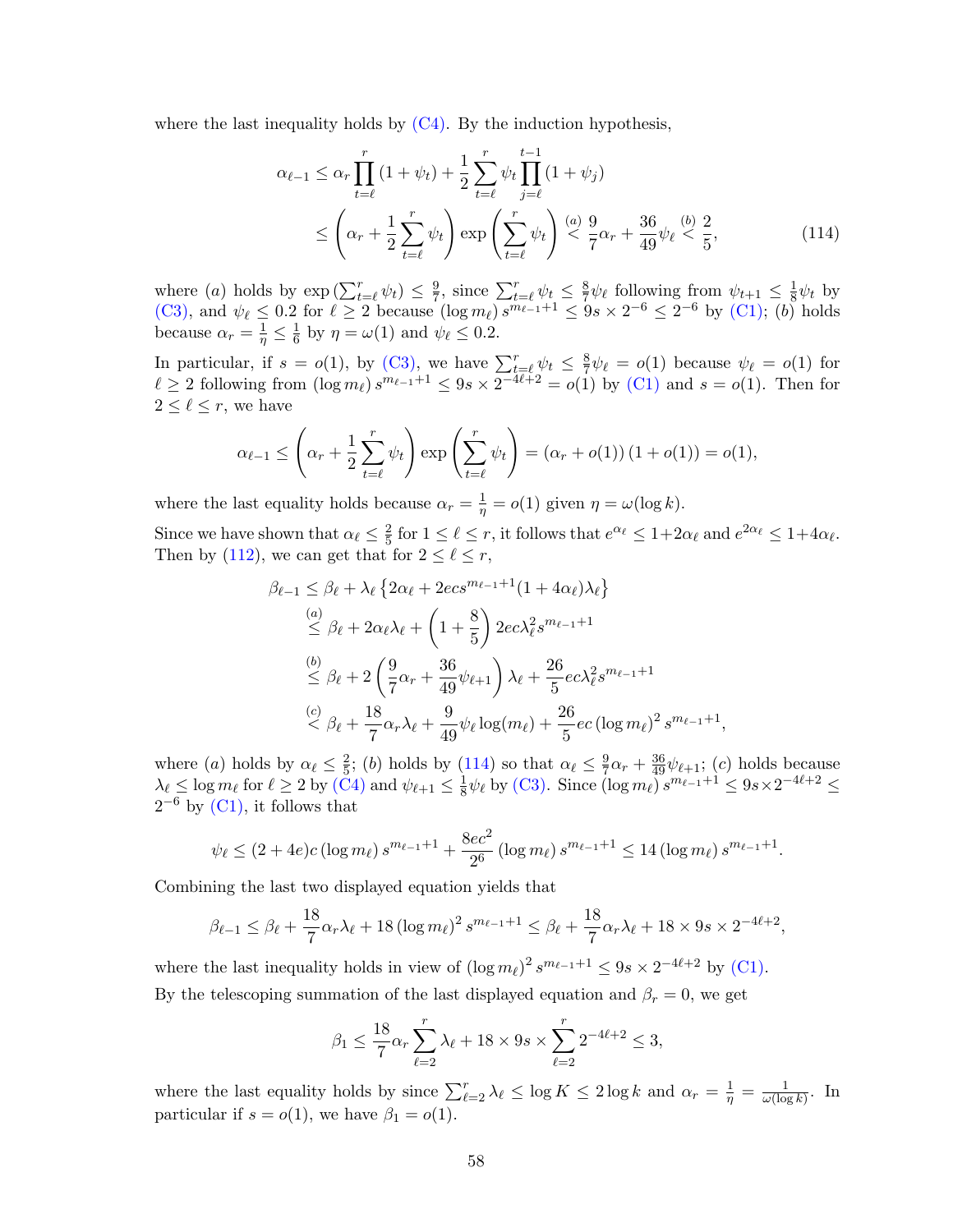• Proof of [\(C6\)\)](#page-55-5) First, we prove for any  $2 \leq \ell \leq r$ ,  $S_{\ell} \leq S_{\ell-1} (1 + 27 \exp(-\lambda_{\ell}))$ . Since  $M_{\ell} = M_{\ell-1} + B_{\ell} + C_{\ell}$  and  $A_{\ell} = B_{\ell} + C_{\ell}$ , by [\(113\)](#page-54-4), letting  $c = 1.04$ , we have

$$
S_{\ell} \leq \mathbb{E}\bigg[\left(\prod_{t=1}^{\ell-1} \left(1 + cs^{m_{t-1}+1} \left(M_t + B_{t+1}\right)\right)^{A_t}\right) \tag{1+cs^{m_{\ell-1}+1} \left(M_{\ell-1} + B_{\ell} + C_{\ell} + B_{\ell+1}\right)\right]^{B_{\ell}+C_{\ell}+B_{\ell+1}} \exp\left(\alpha_{\ell} \left(M_{\ell-1} + B_{\ell} + C_{\ell} + B_{\ell+1}\right) + \beta_{\ell}\right)\bigg]
$$

$$
= \mathbb{E}\bigg[\left(\prod_{t=1}^{\ell-1} \left(1 + cs^{m_{t-1}+1} \left(M_t + B_{t+1}\right)\right)^{A_t}\right) \exp\left(\alpha_{\ell} \left(M_{\ell-1} + B_{\ell}\right) + \beta_{\ell}\right) \tag{115}
$$

Note that  ${B_t, A_t}_{t=1}^{\ell-1}$  and  $B_\ell$  are independent from  $C_\ell + B_{\ell+1}$ . To proceed, we condition on  $\{B_t, A_t\}_{t=1}^{\ell-1}$  and  $B_\ell$ , and take expectation over  $C_\ell + B_{\ell+1}$  by applying [\(106\)](#page-53-6) in Lemma [9.](#page-53-5) In particular, let  $X = C_{\ell} + B_{\ell+1} \sim \text{Poi}(\lambda_{\ell}), a = 1 + c s^{m_{\ell-1}+1} (M_{\ell-1} + B_{\ell}), b = c s^{m_{\ell-1}+1},$  $d = B_{\ell}, \ \lambda = \lambda_{\ell}, \text{ and } \alpha = \alpha_{\ell} \leq \frac{2}{5}$  $\frac{2}{5}$  by [\(C5\).](#page-55-4) By [\(C4\),](#page-55-3)  $\lambda_{\ell} \leq \log m_{\ell}$  for  $\ell \geq 2$ , and thus

<span id="page-58-0"></span>
$$
be^{\alpha+1}\lambda = cs^{m_{\ell-1}+1}e^{\alpha_{\ell}+1}\lambda_{\ell} \le ce^{1.4} s^{m_{\ell-1}+1} \log m_{\ell} \le ce^{1.4} \times 2^{-6} < \frac{1}{4},
$$

where the second-to-the-last inequality holds by [\(C1\).](#page-55-0) For ease of notation, let  $\xi = 1+2be^{\alpha+1}\lambda$ and note that  $a = 1 + b \left( M_{\ell-1} + B_{\ell} \right)$ . Then it follows from [\(106\)](#page-53-6) in Lemma [9](#page-53-5) that

$$
\mathbb{E}_{C_{\ell}+B_{\ell+1}}\left[\left(1+cs^{m_{\ell-1}+1}(M_{\ell-1}+B_{\ell}+C_{\ell}+B_{\ell+1})\right)^{B_{\ell}+C_{\ell}+B_{\ell+1}}\exp\left(\alpha_{\ell}\left(C_{\ell}+B_{\ell+1}\right)\right)| M_{\ell-1}, B_{\ell}\right] \n\leq (1+b(M_{\ell-1}+B_{\ell}))^{B_{\ell}}\xi^{B_{\ell}}\exp\left\{\lambda_{\ell}\left[(1+b(M_{\ell-1}+B_{\ell}))e^{\alpha_{\ell}}\xi-1\right]\right\} \n+27\exp\left(-\lambda_{\ell}\right)\max\left\{\left(4bB_{\ell}\right)^{B_{\ell}},\left(1+b(M_{\ell-1}+B_{\ell})\right)^{B_{\ell}}\right\} \n\leq (1+b(M_{\ell-1}+B_{\ell}))^{B_{\ell}}\xi^{M_{\ell-1}+B_{\ell}}\exp\left\{\lambda_{\ell}\left[(1+b(M_{\ell-1}+B_{\ell}))e^{\alpha_{\ell}}\xi-1\right]\right\} \n+27\exp\left(-\lambda_{\ell}\right)\left(1+4b(M_{\ell-1}+B_{\ell})\right)^{B_{\ell}} \n\leq (1+4b(M_{\ell-1}+B_{\ell}))^{B_{\ell}}\exp\left\{\left(\lambda_{\ell}be^{\alpha_{\ell}}\xi+\log\xi\right)(M_{\ell-1}+B_{\ell})+\lambda_{\ell}\left(e^{\alpha_{\ell}}\xi-1\right)\right\}\left(1+27\exp\left(-\lambda_{\ell}\right)\right) \n\leq (1+cs^{m_{\ell-2}+1}(M_{\ell-1}+B_{\ell})\right)^{B_{\ell}}\exp\left\{\left(\alpha_{\ell-1}-\alpha_{\ell}\right)(M_{\ell-1}+B_{\ell})+\left(\beta_{\ell-1}-\beta_{\ell}\right)\right\}\left(1+27\exp\left(-\lambda_{\ell}\right)\right),
$$

where the last inequality holds in view of [\(111\)](#page-54-2) and [\(112\)](#page-54-3), and the fact that  $4s^{m_{\ell-1}} \leq s^{m_{\ell-2}}$ by  $(C2)$  and  $s \leq 0.1$ .

Combining the above result with [\(115\)](#page-58-0), we get

$$
S_{\ell} \leq \mathbb{E}\bigg[\left(\prod_{t=1}^{\ell-1} \left(1 + cs^{m_{t-1}+1} \left(M_t + B_{t+1}\right)\right)^{A_t}\right) \tag{1 + cs^{m_{\ell-2}+1} \left(M_{\ell-1} + B_{\ell}\right)\right)^{B_{\ell}} \exp\left(\alpha_{\ell-1} \left(M_{\ell-1} + B_{\ell}\right) + \beta_{\ell-1}\right)\bigg] \left(1 + 27 \exp\left(-\lambda_{\ell}\right)\right) = S_{\ell-1} \left(1 + 27 \exp\left(-\lambda_{\ell}\right)\right).
$$

Applying the last displayed equation recursively, we get that

$$
(104) = S_r \le S_1 \prod_{\ell=2}^r (1 + 27 \exp(-\lambda_\ell)) \le S_1 \exp\left(27 \sum_{\ell=2}^r \exp(-\lambda_\ell)\right) = O(S_1),
$$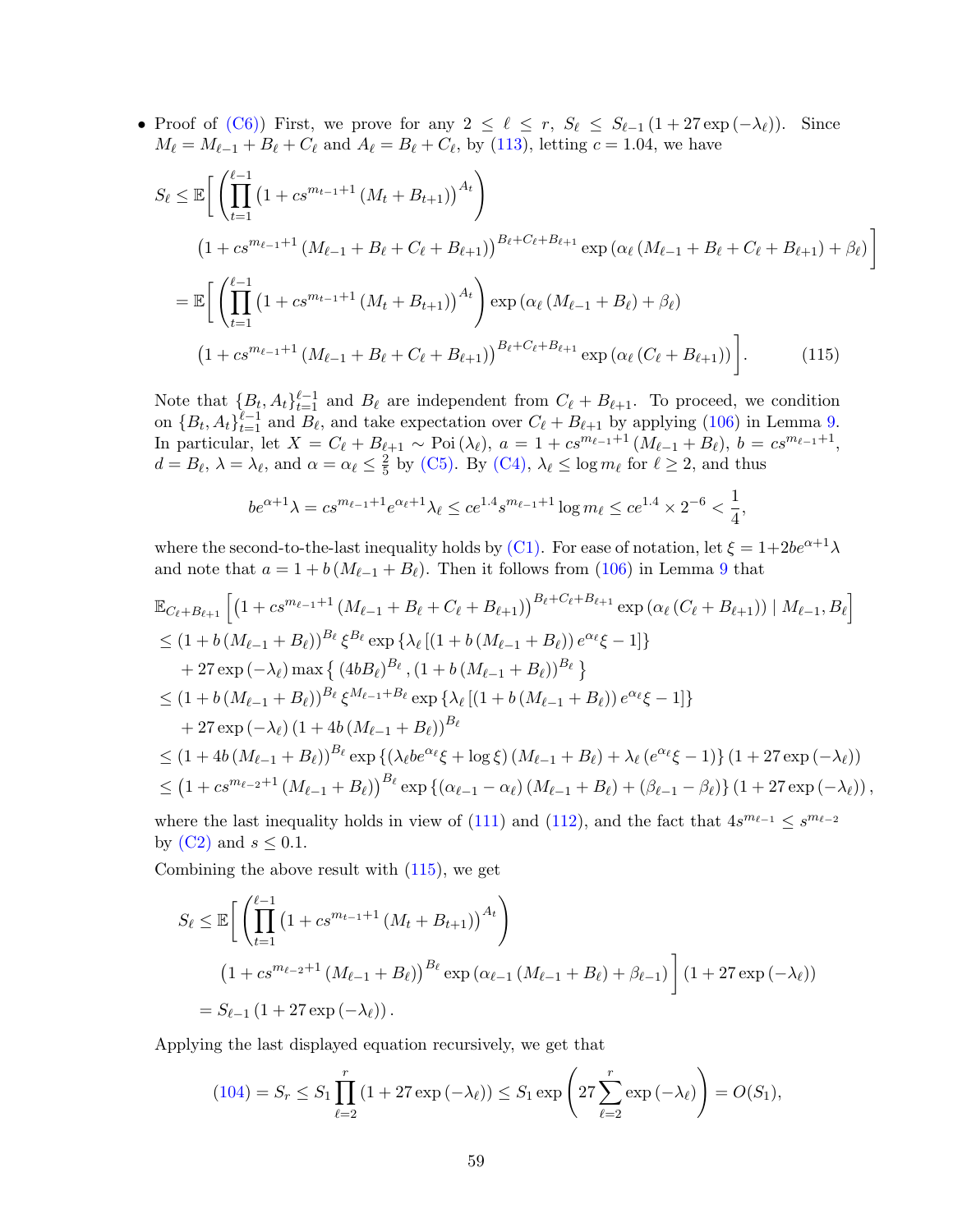where the last equality holds by  $(C4)$ , in particular if  $s = o(1)$ , we have

$$
S_r = S_1 (1 + o(1)).
$$

It remains to calculate  $S_1$ . Note that

$$
S_1 = \mathbb{E} [(1 + cs(M_1 + B_2))^{A_1 + B_2} \exp (\alpha_1(M_1 + B_2) + \beta_1)]
$$
  
=  $\mathbb{E} [(1 + cs(C_1 + B_2))^{C_1 + B_2} \exp (\alpha_1(C_1 + B_2))] \exp (\beta_1),$ 

where the last equality holds due to  $B_1 = 0$  and  $M_1 = A_1 = C_1$ . We apply [\(107\)](#page-53-4) in Lemma [9,](#page-53-5) with  $X = C_1 + B_2 \sim \text{Poi}(\lambda_1)$ ,  $a = 1$ ,  $b = 1.04s \le 0.104$ ,  $\lambda = \lambda_1 = \frac{3}{2}$  $\frac{3}{2}$  and  $\alpha = \alpha_1 \leq \frac{2}{5}$  $rac{2}{5}$  by [\(C5\).](#page-55-4) Noting that  $be^{\alpha+1}\lambda \leq 1.04 \cdot 0.1 \cdot e^{1.4} \cdot \frac{3}{2} < 0.633$  and  $\beta_1 \leq 3$  by [\(C5\),](#page-55-4) we conclude  $S_1 = O(1)$ and hence  $S_r = O(1)$ .

In particular, if  $s = o(1)$ , by [\(108\)](#page-53-7) in Lemma [9](#page-53-5) with  $a = 1$ ,  $b = 1.04s = o(1)$ ,  $d = 0$ ,  $\alpha = \alpha_1 = o(1)$  by [\(C5\),](#page-55-4) and  $\lambda = \frac{3}{2}$  $S_2^3$ , we have  $S_1 = 1 + o(1)$  and hence  $S_r = 1 + o(1)$ .

$$
\Box
$$

*Proof of Lemma [9.](#page-53-5)* First, we show [\(106\)](#page-53-6): Let  $\gamma = 2e^{\alpha+1}a$ . Write  $\mathbb{E}\left[\left(a+bX\right)^{X+d}\exp\left(\alpha X\right)\right]=\mathbb{E}\left[\left(a+bX\right)^{X+d}\exp\left(\alpha X\right)\mathbf{1}_{\left\{X<\gamma\lambda\right\}}\right]+\mathbb{E}\left[\left(a+bX\right)^{X+d}\exp\left(\alpha X\right)\mathbf{1}_{\left\{X\geq\gamma\lambda\right\}}\right]$  $= (I) + (II).$ 

Then we have

$$
\begin{aligned} \n(I) &\leq \mathbb{E}\left[\left(a+b\gamma\lambda\right)^{X+d}\exp\left(\alpha X\right)\right] \\ \n&= \left(a+b\gamma\lambda\right)^{d}\mathbb{E}\left[\exp\left(X\left(\log\left(a+b\gamma\lambda\right)+\alpha\right)\right)\right] \\ \n&\stackrel{(a)}{=} \left(a+b\gamma\lambda\right)^{d}\exp\left(\lambda\left(e^{\alpha}\left(a+b\gamma\lambda\right)-1\right)\right) \\ \n&= \left(a+2abe^{\alpha+1}\lambda\right)^{d}\exp\left(\lambda\left(ae^{\alpha}\left(1+2be^{\alpha+1}\lambda\right)-1\right)\right), \n\end{aligned}
$$

where (a) holds by the moment generating function  $\mathbb{E} [\exp(tX)] = \exp(\lambda (e^t - 1))$ . Then, directly substituting the Poisson PMF into (II), we get

$$
\begin{split} \n\text{(II)} &\leq e^{-\lambda} \sum_{k\geq \gamma\lambda} \frac{\lambda^k}{k!} \left( a + bk \right)^{k+d} \exp\left( \alpha k \right) \\ \n&\leq e^{-\lambda} \sum_{k\geq \gamma\lambda} \left( \frac{e\lambda}{k} \right)^k \left( a + bk \right)^{k+d} \exp\left( \alpha k \right) \\ \n&\leq e^{-\lambda} \sum_{k\geq \gamma\lambda} \left[ \frac{ae^{\alpha+1}}{\gamma} + be^{\alpha+1} \lambda \right]^k \left( a + bk \right)^d \\ \n&\leq e^{-\lambda} \sum_{k\geq \gamma\lambda} \left( \frac{3e^{\frac{1}{4}}}{4} \right)^k \exp\left( f\left( k \right) \right), \n\end{split}
$$

where (a) holds because  $k! \geq \left(\frac{k}{e}\right)$  $(\frac{k}{e})^k$ ; (b) holds by the choice of  $\gamma = 2ae^{\alpha+1}$ , our assumption that  $be^{\alpha+1}\lambda < \frac{1}{4}$ , and defining:

$$
f(x) \triangleq d \log (a + bx) - \frac{x}{4}.
$$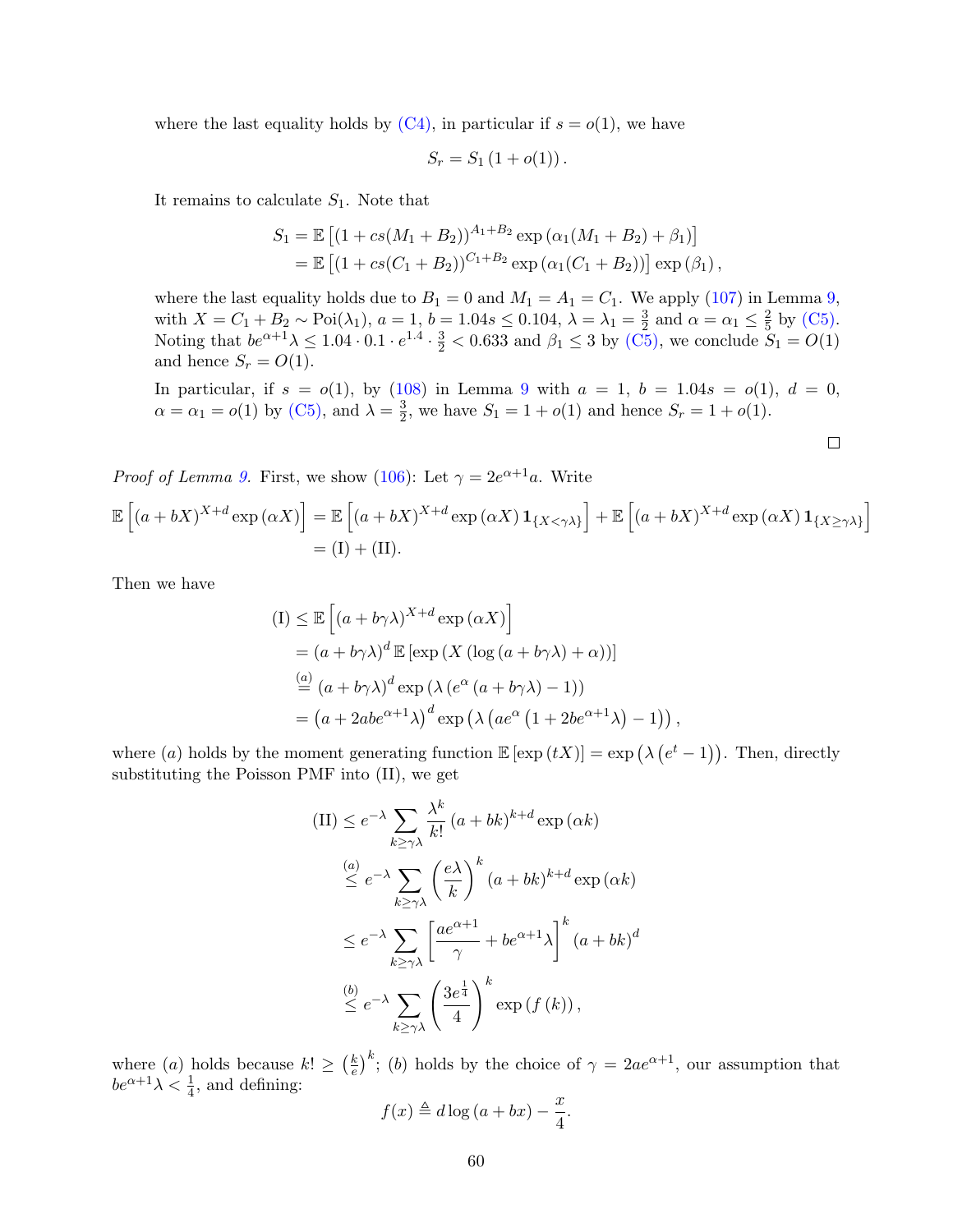As  $b, d > 0$ ,  $f(x)$  is concave and  $f'(x) = \frac{bd}{a+bx} - \frac{1}{4}$  $\frac{1}{4}$ , which equals 0 when  $x = 4d - \frac{a}{b}$  $\frac{a}{b}$ . Therefore, if  $4d \geq \frac{a}{b}$  $\frac{a}{b}$ , then  $f(x)$  for  $x \ge 0$  is maximized at  $x = 4d - \frac{a}{b}$  $\frac{a}{b}$ , and  $f(4d - \frac{a}{b})$  $\left(\frac{a}{b}\right) = d \log \left(\frac{4bd}{b}\right) - d + \frac{a}{4b} \leq$  $d \log(4bd)$ . Otherwise,  $f(x)$  for  $x \ge 0$  is maximized at  $x = 0$ , and  $f(0) = d \log a$ . In conclusion, we have  $\max_{k>0} f(k) \leq \max\{d \log (4bd), d \log a\}$ . Then we get an upper bound on (II) as

$$
\begin{aligned} \text{(II)} &\leq \exp\left(-\lambda\right) \sum_{k\geq \gamma\lambda} \left(\frac{3e^{\frac{1}{4}}}{4}\right)^k \max\left\{\left(4bd\right)^d, a^d\right\} \\ &\leq 27\exp\left(-\lambda\right) \max\left\{\left(4bd\right)^d, a^d\right\}. \end{aligned}
$$

where the last inequality follows by  $\frac{\frac{3}{4}e^{1/4}}{\frac{3}{4}e^{1/4}}$  $\frac{4e^{-t}}{1-\frac{3}{4}e^{1/4}} < 27.$ 

Next we prove [\(107\)](#page-53-4). Substituting the Poisson PMF into (107) yields that

$$
\mathbb{E}\left[\left(a+bX\right)^{X}\exp\left(\alpha X\right)\right] = \sum_{k=0}^{\infty} \frac{\lambda^{k} e^{-\lambda}}{k!} (a+bk)^{k} \exp\left(\alpha k\right)
$$

$$
\stackrel{(a)}{\leq} e^{-\lambda} \left(1 + \sum_{k=1}^{\infty} \left(\frac{a\lambda e^{\alpha+1}}{k} + be^{\alpha+1}\lambda\right)^{k}\right)
$$

$$
\stackrel{(b)}{=} O(1).
$$

where (*a*) holds due to  $k! \geq \left(\frac{k}{e}\right)$  $\frac{k}{e}^{\frac{k}{b}}$  for  $k \geq 1$ , and (b) holds because  $a, b, \alpha, \lambda$  are fixed constants such that  $be^{\alpha+1}\lambda < 1$ .

It remains to prove [\(108\)](#page-53-7). Given  $b = o(1)$ ,  $\alpha = o(1)$ , we pick  $t = \omega(1)$  such that  $bt^2 + \alpha t = o(1)$ and get:

$$
\mathbb{E}\left[\left(1+bX\right)^{X}\exp\left(\alpha X\right)\right] = \sum_{k=0}^{t} \frac{\lambda^{k}e^{-\lambda}}{k!}(1+bk)^{k}e^{\alpha k} + \sum_{k=t+1}^{\infty} \frac{\lambda^{k}e^{-\lambda}}{k!}(1+bk)^{k}e^{\alpha k}
$$
\n
$$
\stackrel{(a)}{\leq} \sum_{k=0}^{t} \frac{\lambda^{k}e^{-\lambda}}{k!}\exp\left(bk^{2}+\alpha k\right)+e^{-\lambda}\sum_{k=t+1}^{\infty} \left(\frac{\lambda e^{\alpha+1}}{k}+be^{\alpha+1}\lambda\right)^{k}
$$
\n
$$
= 1+o(1),
$$

where the last equality holds because  $\exp{(bk^2 + \alpha k)} = 1 + o(1)$  for any  $0 \le k \le t$  given  $bt^2 + \alpha t =$  $o(1)$ , and  $\sum_{k=t+1}^{\infty} \left(\frac{\lambda e^{\alpha+1}}{k} + be^{\alpha+1}\lambda\right)^k = o(1)$  for any  $k > t$  given  $t = \omega(1)$ ,  $b = o(1)$ ,  $\alpha = o(1)$ , and  $\lambda$  is some constant.  $\Box$ 

## <span id="page-60-0"></span>C Concentration Inequalities for Gaussians and Binomials

<span id="page-60-1"></span>**Lemma 10** (Hanson-Wright inequality). Let  $X, Y \in \mathbb{R}^n$  are standard Gaussian vectors such that the pairs  $(X_i, Y_i) \sim \mathcal{N}\left(\begin{array}{c} 0 \\ 0 \end{array}\right), \begin{pmatrix} 1 \\ \rho \end{pmatrix}$  $\left( \begin{array}{c} 1 \ \rho \\ \rho \ 1 \end{array} \right)$  are independent for  $i = 1, \ldots, n$ . Let  $M \in \mathbb{R}^{n \times n}$  be any deterministic matrix. There exists some universal constant  $c > 0$  such that with probability at least  $1-2\delta$ ,

$$
\left| X^\top M Y - \rho \text{Tr}(M) \right| \le c \left( \|M\|_F \sqrt{\log(1/\delta)} + \|M\| \log(1/\delta) \right). \tag{116}
$$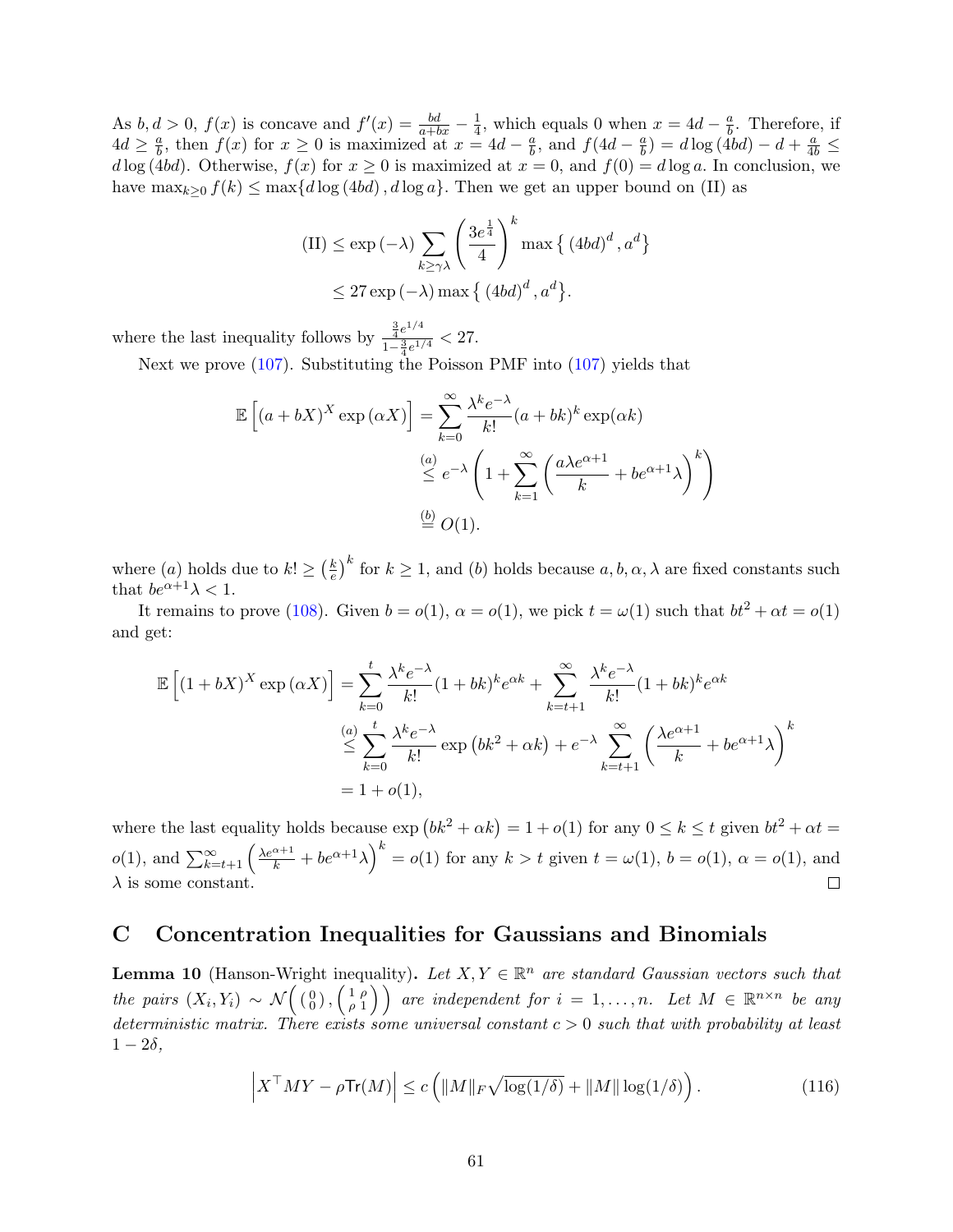*Proof.* When  $\rho = 1$ , i.e.  $X = Y$ , the bilinear form reduces to a quadratic form and this lemma is the original Hanson-Wright inequality [\[HW71,](#page-64-13) [RV13\]](#page-65-9). In general, note that

$$
X^{\top}MY = \frac{1}{4}(X+Y)^{\top}M(X+Y) - \frac{1}{4}(X-Y)^{\top}M(X-Y).
$$

Thus, it suffices to analyze the two terms separately. Note that

$$
\mathbb{E}\left[ (X \pm Y)^{\top} M (X \pm Y) \right] = (2 \pm 2\rho) \text{Tr}(M).
$$

Applying the Hanson-Wright inequality, we get that with probability at least  $1 - \delta$ ,

$$
\left| (X \pm Y)^{\top} M (X \pm Y) - \mathbb{E} \left[ (X \pm Y)^{\top} M (X \pm Y) \right] \right| \leq c \left( \|M\|_F \sqrt{\log(1/\delta)} + \|M\| \log(1/\delta) \right),
$$

where  $c$  is some universal constant. The conclusion readily follows by combining the last three displayed equations.  $\Box$ 

**Lemma 11** (Chernoff's inequality for Binomials). Suppose  $X \sim Binom(n, p)$  with mean  $\mu = np$ . Then for any  $\delta > 0$ ,

$$
\mathbb{P}\left\{X \ge (1+\delta)\mu\right\} \le \exp\left(-\mu\left((1+\delta)\log(1+\delta)-\delta\right)\right),\tag{117}
$$

and

<span id="page-61-2"></span><span id="page-61-1"></span>
$$
\mathbb{P}\left\{X \le (1-\delta)\mu\right\} \le \exp\left(-\frac{\delta^2}{2}\mu\right). \tag{118}
$$

In particular, it follows from [\(117\)](#page-61-2) that

<span id="page-61-5"></span>
$$
\mathbb{P}\left\{X\geq\tau\right\}\leq\exp\left(-t\right),\quad\forall t>0,\tag{119}
$$

where  $\tau = \mu \exp\left\{1 + W\left(\frac{t}{e\mu} - \frac{1}{e}\right)\right\}$  $\left\{ \frac{1}{e} \right\}$  and  $W(x)$  is the Lambert W function defined on  $[-1,\infty]$  as the unique solution of  $W(x)e^{W(x)} = x$  for  $x \ge -1/e$ .

Proof. Note that [\(117\)](#page-61-2) and [\(118\)](#page-61-1) are direct consequences of [\[MU05,](#page-64-14) Theorems 4.4 and 4.5]. To derive  $(119)$  from  $(117)$ , we use

$$
y = \exp(1 + W(x/e)) \iff \log \frac{y}{e} = W(x/e) \iff \log \frac{y}{e} \exp\left(\log \frac{y}{e}\right) = \frac{x}{e} \iff y \log y - y = x,
$$
  
and let  $x = t/\mu - 1$ ,  $y = 1 + \delta$ , and  $\tau = y\mu$ .

## <span id="page-61-0"></span>D Facts on Random Permutation

In this appendix we collect several useful facts about random permutation (cf.  $[AT92]$ ). For any  $\ell \in \mathbb{N}$ , let  $n_{\ell}$  denote the number of  $\ell$ -cycles in a uniform random permutation  $\sigma \in \mathcal{S}_n$ . Let  $\{Z_{\ell}\}_{1\leq \ell \leq k}$ denote a sequence of independent Poisson random variables where  $Z_{\ell} \sim \text{Poi} \left( \frac{1}{\ell} \right)$  $\frac{1}{\ell}$ .

<span id="page-61-4"></span>**Lemma 12.** For any  $k \in [n]$  and  $a_1, a_2, \dots, a_k \in \mathbb{Z}_+,$ 

$$
\mathbb{P}\left\{n_1 \ge a_1, n_2 \ge a_2, \cdots, n_k \ge a_k\right\} \le \frac{1}{\prod_{\ell=1}^k \ell^{a_\ell} a_\ell!}.\tag{120}
$$

Consequently, for any nonnegative function g,

<span id="page-61-6"></span><span id="page-61-3"></span>
$$
\mathbb{E}[g(n_1,\ldots,n_k)] \leq \mathbb{E}[g(Z_1,\ldots,Z_k)] \exp(h_k)
$$
\n(121)

where  $h_k = \sum_{1 \leq \ell \leq k} \frac{1}{k}$  $\frac{1}{k}$  denote the harmonic number.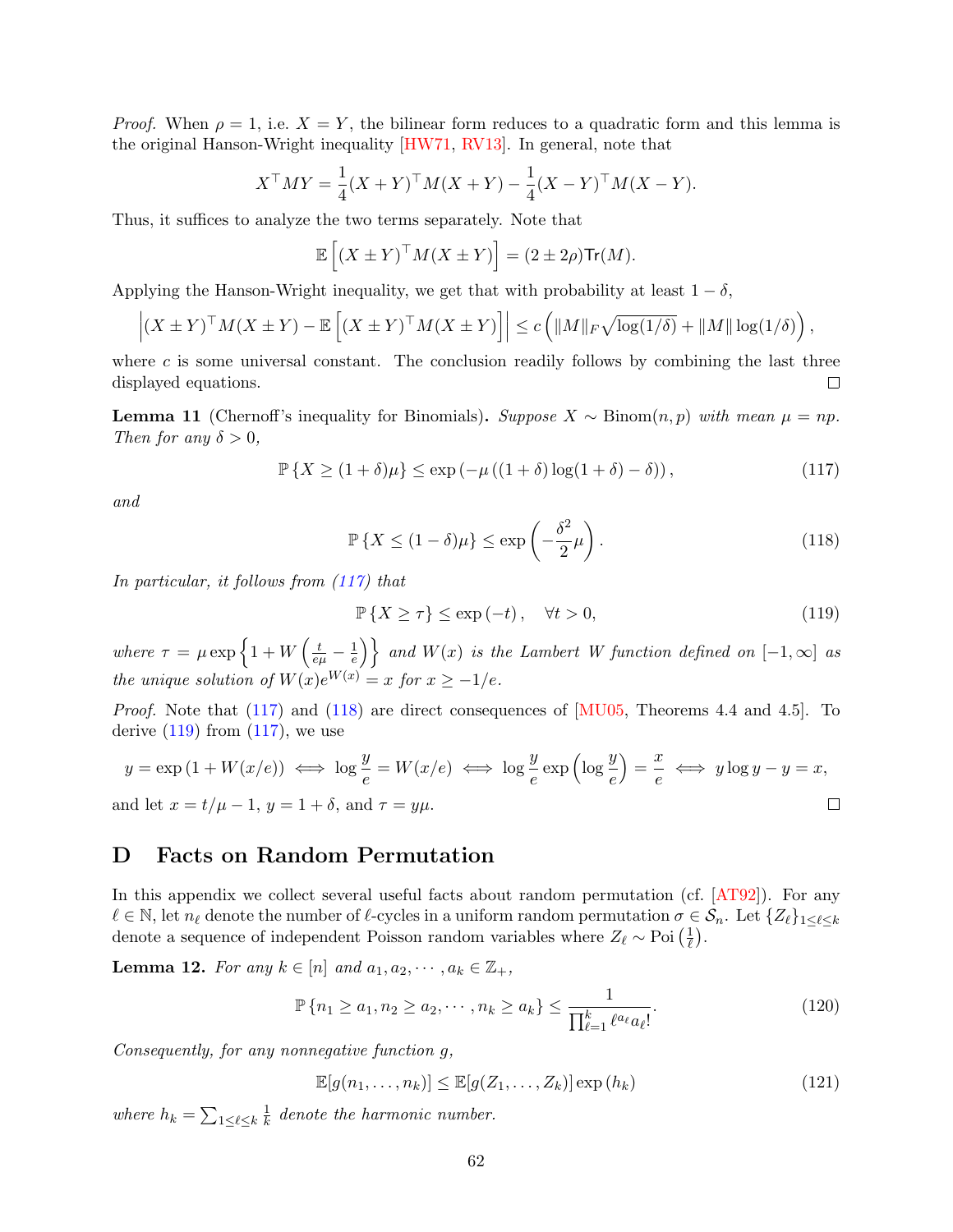*Proof.* It suffices to check the first inequality. Note that for all  $\sum_{\ell=1}^k \ell a_\ell \leq n$ ,  $\mathbb{E} \left[ \prod_{1 \leq \ell \leq k} {n_{\ell} \choose a_\ell} \right]$  $_{a_\ell}^{n_\ell)} \Big] =$  $\boldsymbol{\Pi}$  $\frac{1}{k-1} \frac{1}{\ell^a \ell a_\ell!}$  (see e.g. [\[AT92,](#page-62-9) Eq. (5)]). Then [\(120\)](#page-61-6) follows due to  $\mathbf{1}_{\{n_\ell \ge a_\ell\}} \le \binom{n_\ell}{a_\ell}$  $\binom{n_{\ell}}{a_{\ell}}$  for  $1 \leq \ell \leq k$ .

<span id="page-62-8"></span>**Lemma 13** ([\[AT92,](#page-62-9) Theorem 2]). For any  $1 \leq k < n$ , the total variation distance between the law of  ${n_\ell}_{1\leq \ell\leq k}$  and the law of  ${Z_\ell}_{1\leq \ell\leq k}$  satisfies:

<span id="page-62-7"></span>
$$
\text{TV}\left(\mathcal{L}\left(n_1, n_2, \dots, n_k\right), \mathcal{L}\left(Z_1, Z_2, \dots, Z_k\right)\right) \le F\left(\frac{n}{k}\right),\tag{122}
$$

where  $F(x) = \sqrt{2\pi m} \frac{2^{m-1}}{(m-1)!} + \frac{1}{m!} + 3\left(\frac{x}{e}\right)$  $\left(\frac{x}{e}\right)^{-x}$ , with  $m \triangleq \lceil x \rceil$ , so that  $\log F(x) = -x \log x(1 + o(1))$ as  $x \to \infty$ .

# Acknowledgment

The authors thank Cristopher Moore for simplifying the proof of Proposition [1.](#page-15-0) J. Xu would like to thank Tselil Schramm for helpful discussions on the hypothesis testing problem at the early stage of the project.

## References

- <span id="page-62-4"></span>[ACV14] Ery Arias-Castro and Nicolas Verzelen. Community detection in dense random networks. The Annals of Statistics, 42(3):940–969, 2014.
- <span id="page-62-9"></span>[AT92] Richard Arratia and Simon Tavaré. The cycle structure of random permutations. The Annals of Probability, pages 1567–1591, 1992.
- <span id="page-62-0"></span>[BBM05] Alexander C Berg, Tamara L Berg, and Jitendra Malik. Shape matching and object recognition using low distortion correspondences. In 2005 IEEE computer society conference on computer vision and pattern recognition (CVPR'05), volume 1, pages 26–33. IEEE, 2005.
- <span id="page-62-3"></span>[BBSV19] Paul Balister, B´ela Bollob´as, Julian Sahasrabudhe, and Alexander Veremyev. Dense subgraphs in random graphs. Discrete Applied Mathematics, 260:66–74, 2019.
- <span id="page-62-2"></span>[BCL+19] Boaz Barak, Chi-Ning Chou, Zhixian Lei, Tselil Schramm, and Yueqi Sheng. (Nearly) efficient algorithms for the graph matching problem on correlated random graphs. In Advances in Neural Information Processing Systems, pages 9186–9194, 2019.
- <span id="page-62-1"></span>[BGSW13] Mohsen Bayati, David F Gleich, Amin Saberi, and Ying Wang. Message-passing algorithms for sparse network alignment. ACM Transactions on Knowledge Discovery from Data (TKDD), 7(1):1–31, 2013.
- <span id="page-62-6"></span>[BI13] Cristina Butucea and Yuri I. Ingster. Detection of a sparse submatrix of a highdimensional noisy matrix. Bernoulli, 19(5B):2652–2688, 11 2013.
- <span id="page-62-5"></span>[BMNN16] Jess Banks, Cristopher Moore, Joe Neeman, and Praneeth Netrapalli. Informationtheoretic thresholds for community detection in sparse networks. In Conference on Learning Theory, pages 383–416, 2016.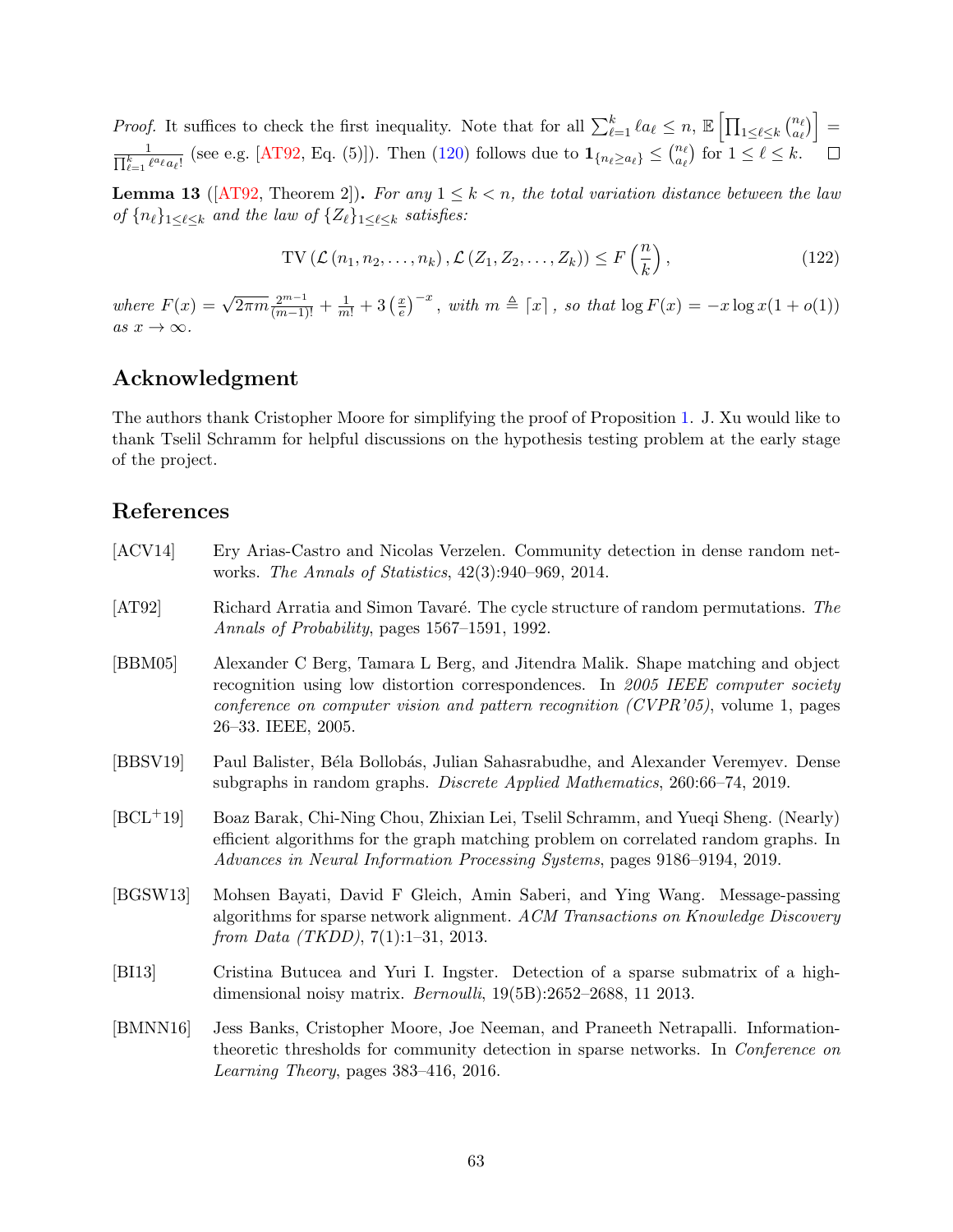- <span id="page-63-10"></span>[CFSV04] Donatello Conte, Pasquale Foggia, Carlo Sansone, and Mario Vento. Thirty years of graph matching in pattern recognition. International journal of pattern recognition and artificial intelligence, 18(03):265–298, 2004.
- <span id="page-63-13"></span>[CGH+96] Robert M Corless, Gaston H Gonnet, David EG Hare, David J Jeffrey, and Donald E Knuth. On the Lambert W function. Advances in Computational mathematics, 5(1):329–359, 1996.
- <span id="page-63-4"></span>[CK16] Daniel Cullina and Negar Kiyavash. Improved achievability and converse bounds for Erdős-Rényi graph matching. ACM SIGMETRICS Performance Evaluation Review, 44(1):63–72, 2016.
- <span id="page-63-5"></span>[CK17] Daniel Cullina and Negar Kiyavash. Exact alignment recovery for correlated Erdős-R´enyi graphs. arXiv preprint arXiv:1711.06783, 2017.
- <span id="page-63-7"></span>[CKMP19] Daniel Cullina, Negar Kiyavash, Prateek Mittal, and H Vincent Poor. Partial recovery of Erd˝os-R´enyi graph alignment via k-core alignment. Proceedings of the ACM on Measurement and Analysis of Computing Systems, 3(3):1–21, 2019.
- <span id="page-63-0"></span>[CSS07] Timothee Cour, Praveen Srinivasan, and Jianbo Shi. Balanced graph matching. In Advances in Neural Information Processing Systems, pages 313–320, 2007.
- <span id="page-63-6"></span>[DCKG19] Osman Emre Dai, Daniel Cullina, Negar Kiyavash, and Matthias Grossglauser. Analysis of a canonical labeling algorithm for the alignment of correlated Erdos-Rényi graphs. Proceedings of the ACM on Measurement and Analysis of Computing Systems, 3(2):1–25, 2019.
- <span id="page-63-1"></span>[DMWX18] Jian Ding, Zongming Ma, Yihong Wu, and Jiaming Xu. Efficient random graph matching via degree profiles. To appear in Probability Theory and Related Fields, Nov 2018. arxiv preprint arxiv:1811.07821.
- <span id="page-63-11"></span>[FK16] Alan Frieze and Michał Karoński. *Introduction to random graphs*. Cambridge University Press, 2016.
- <span id="page-63-2"></span>[FMWX19a] Zhou Fan, Cheng Mao, Yihong Wu, and Jiaming Xu. Spectral graph matching and regularized quadratic relaxations I: The Gaussian model. arxiv preprint arXiv:1907.08880, 2019.
- <span id="page-63-8"></span>[FMWX19b] Zhou Fan, Cheng Mao, Yihong Wu, and Jiaming Xu. Spectral graph matching and regularized quadratic relaxations II: Erdős-Rényi graphs and universality. arxiv preprint arXiv:1907.08883, 2019.
- <span id="page-63-12"></span>[FS09] Philippe Flajolet and Robert Sedgewick. Analytic combinatorics. Cambridge University press, 2009.
- <span id="page-63-3"></span>[GLM19] Luca Ganassali, Marc Lelarge, and Laurent Massoulié. Spectral alignment of correlated Gaussian random matrices. arXiv preprint arXiv:1912.00231, 2019.
- <span id="page-63-9"></span>[GM20] Luca Ganassali and Laurent Massoulié. From tree matching to sparse graph alignment. arXiv preprint arXiv:2002.01258, 2020.
- <span id="page-63-14"></span>[HH08] Abdolhossein Hoorfar and Mehdi Hassani. Inequalities on the Lambert W function and hyperpower function. J. Inequal. Pure and Appl. Math, 9(2):5–9, 2008.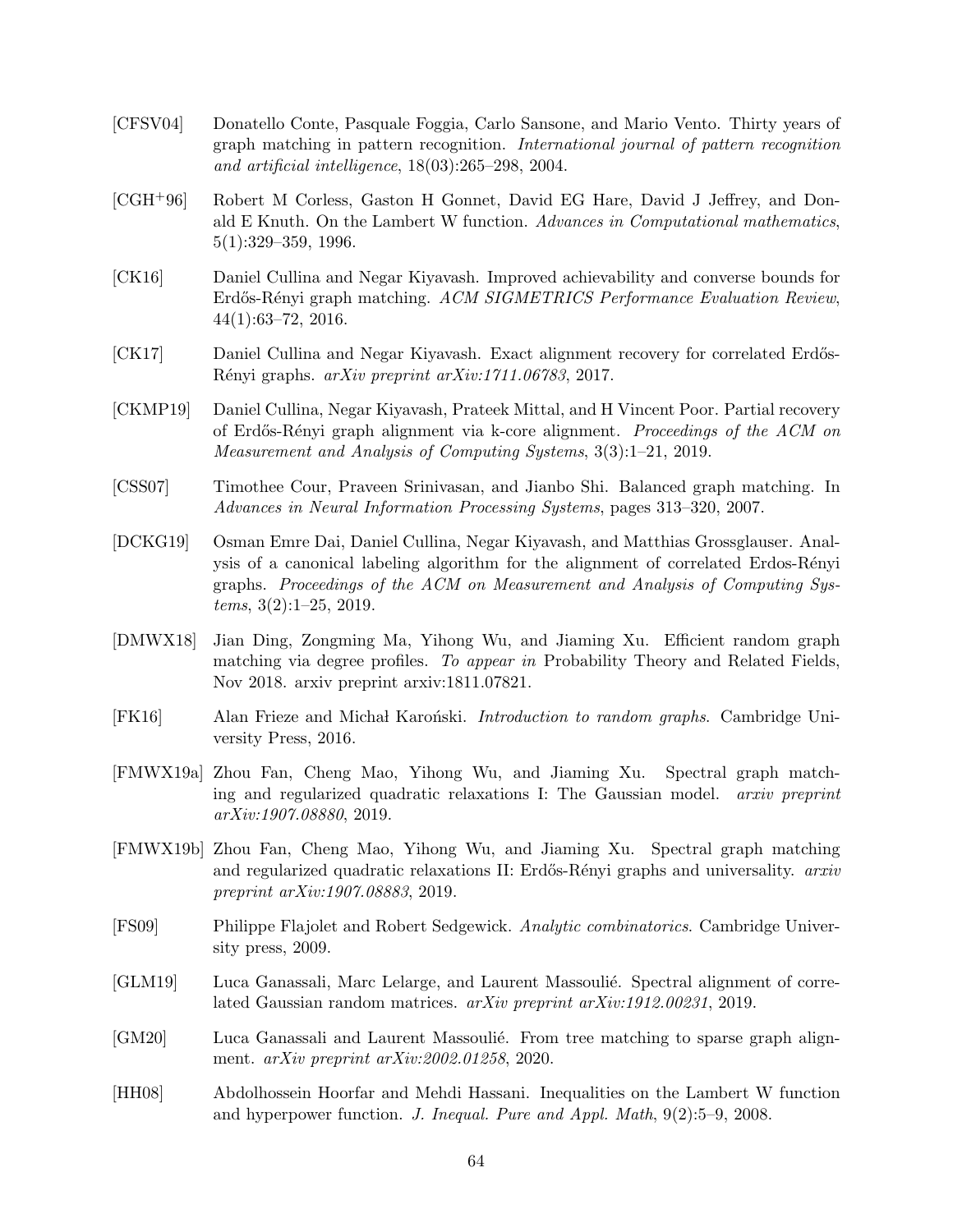- <span id="page-64-4"></span>[HM20] Georgina Hall and Laurent Massoulié. Partial recovery in the graph alignment problem. arXiv preprint arXiv:2007.00533, 2020.
- <span id="page-64-2"></span>[HNM05] Aria D Haghighi, Andrew Y Ng, and Christopher D Manning. Robust textual inference via graph matching. In Proceedings of the conference on Human Language Technology and Empirical Methods in Natural Language Processing, pages 387–394. Association for Computational Linguistics, 2005.
- <span id="page-64-13"></span>[HW71] David Lee Hanson and Farroll Tim Wright. A bound on tail probabilities for quadratic forms in independent random variables. The Annals of Mathematical Statistics, 42(3):1079–1083, 1971.
- <span id="page-64-11"></span>[JLR11] Svante Janson, Tomasz Luczak, and Andrzej Rucinski. Random graphs, volume 45. John Wiley & Sons, 2011.
- <span id="page-64-10"></span>[Kib45] WF Kibble. An extension of a theorem of mehler's on hermite polynomials. In Mathematical Proceedings of the Cambridge Philosophical Society, volume 41, pages 12–15. Cambridge University Press, 1945.
- <span id="page-64-8"></span>[LR13] Lorenzo Livi and Antonello Rizzi. The graph matching problem. Pattern Analysis and Applications, 16(3):253–283, 2013.
- <span id="page-64-7"></span>[MMS10] Konstantin Makarychev, Rajsekar Manokaran, and Maxim Sviridenko. Maximum quadratic assignment problem: Reduction from maximum label cover and lp-based approximation algorithm. In International Colloquium on Automata, Languages, and Programming, pages 594–604. Springer, 2010.
- <span id="page-64-9"></span>[MNS15] Elchanan Mossel, Joe Neeman, and Allan Sly. Reconstruction and estimation in the planted partition model. Probability Theory and Related Fields, 162(3-4):431–461, 2015.
- <span id="page-64-14"></span>[MU05] Michael Mitzenmacher and Eli Upfal. Probability and Computing: Randomized Algorithms and Probabilistic Analysis. Cambridge University Press, USA, 2005.
- <span id="page-64-5"></span>[MWXY20] Cheng Mao, Yihong Wu, Jiaming Xu, and Sophie H. Yu. Counting trees and testing correlation of unlabeled random graphs. preprint, 2020.
- <span id="page-64-3"></span>[MX19] Elchanan Mossel and Jiaming Xu. Seeded graph matching via large neighborhood statistics. In Proceedings of the Thirtieth Annual ACM-SIAM Symposium on Discrete Algorithms, pages 1005–1014. SIAM, 2019.
- <span id="page-64-0"></span>[NS08] Arvind Narayanan and Vitaly Shmatikov. Robust de-anonymization of large sparse datasets. In 2008 IEEE Symposium on Security and Privacy (sp 2008), pages 111– 125. IEEE, 2008.
- <span id="page-64-1"></span>[NS09] Arvind Narayanan and Vitaly Shmatikov. De-anonymizing social networks. In 2009 30th IEEE symposium on security and privacy, pages 173–187. IEEE, 2009.
- <span id="page-64-6"></span>[Ott48] Richard Otter. The number of trees. Annals of Mathematics, pages 583–599, 1948.
- <span id="page-64-12"></span>[Pet95] Valentin V. Petrov. Limit theorems of probability theory: Sequences of independent random variables. Oxford Science Publications, Clarendon Press, Oxford, United Kingdom, 1995.